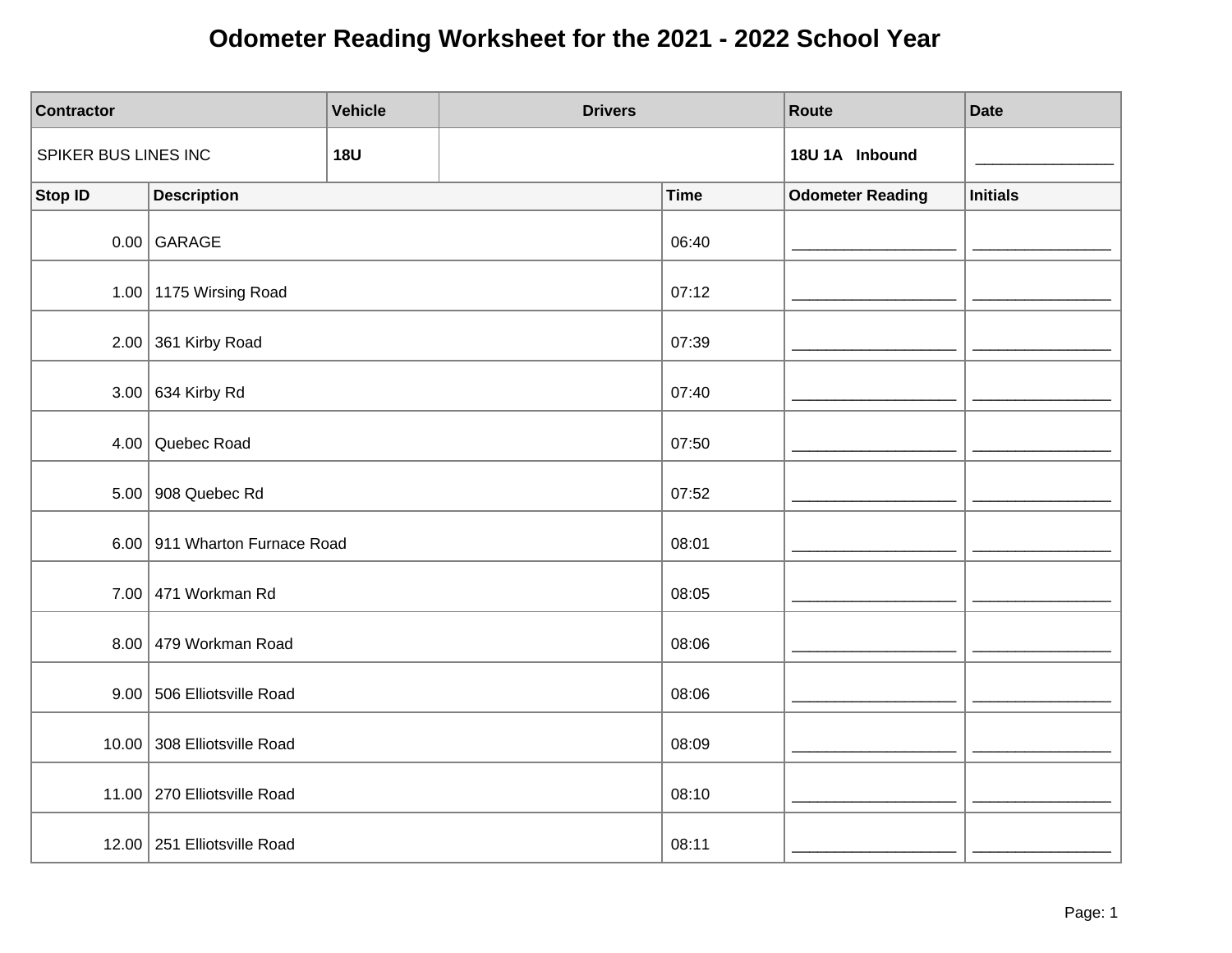| <b>Contractor</b>  |                                    | <b>Vehicle</b> | <b>Drivers</b> |                | Route                   | <b>Date</b> |
|--------------------|------------------------------------|----------------|----------------|----------------|-------------------------|-------------|
|                    | SPIKER BUS LINES INC<br><b>18U</b> |                |                | 18U 1A Inbound |                         |             |
| Stop ID            | <b>Description</b>                 |                |                | <b>Time</b>    | <b>Odometer Reading</b> | Initials    |
| 13.00              | <b>WHARTON</b>                     |                |                | 08:20          |                         |             |
| $14.00$ $\vert$ AJ |                                    |                |                | 08:25          |                         |             |
| 15.00              | GARAGE                             |                |                | 08:50          |                         |             |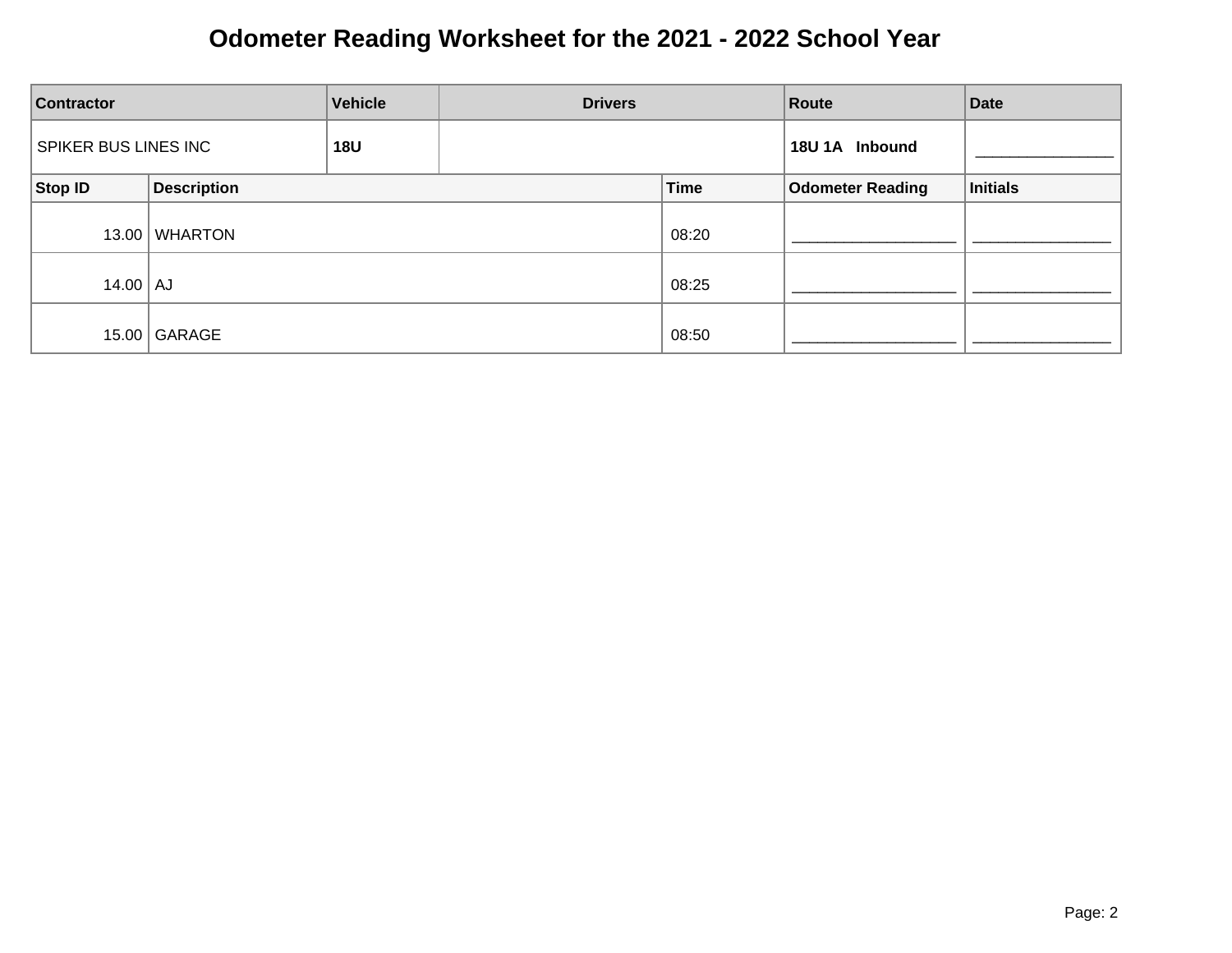| <b>Contractor</b>    |                                                     | <b>Vehicle</b> | <b>Drivers</b>                 |             | Route                   | <b>Date</b>     |
|----------------------|-----------------------------------------------------|----------------|--------------------------------|-------------|-------------------------|-----------------|
| SPIKER BUS LINES INC |                                                     | <b>18U</b>     | FRANKLIN SPI - SPIKER - Driver |             | 18U 1P Outbound         |                 |
| <b>Stop ID</b>       | <b>Description</b>                                  |                |                                | <b>Time</b> | <b>Odometer Reading</b> | <b>Initials</b> |
|                      | $0.00$ GARAGE                                       |                |                                | 02:40       |                         |                 |
| $1.00$ AJ            |                                                     |                |                                | 03:00       |                         |                 |
|                      | 2.00   WHARTON - (AJ Students transfers to 22U/27U) |                |                                | 03:30       |                         |                 |
|                      | 3.00 251 Elliotsville Road                          |                |                                | 03:34       |                         |                 |
|                      | 4.00   270 Elliotsville Road                        |                |                                | 03:35       |                         |                 |
|                      | 5.00 308 Elliotsville Road                          |                |                                | 03:37       |                         |                 |
|                      | 6.00 471 Workman Road                               |                |                                | 03:40       |                         |                 |
|                      | 7.00 479 Workman Road                               |                |                                | 03:42       |                         |                 |
|                      | 8.00 506 Elliottsville Road                         |                |                                | 03:44       |                         |                 |
|                      | 9.00 911 Wharton Furnace Road                       |                |                                | 03:47       |                         |                 |
|                      | 10.00 908 Quebec Rd                                 |                |                                | 03:53       |                         |                 |
|                      | 11.00 Quebec Road                                   |                |                                | 03:59       |                         |                 |
|                      | 12.00 361 Kirby Road                                |                |                                | 04:12       |                         |                 |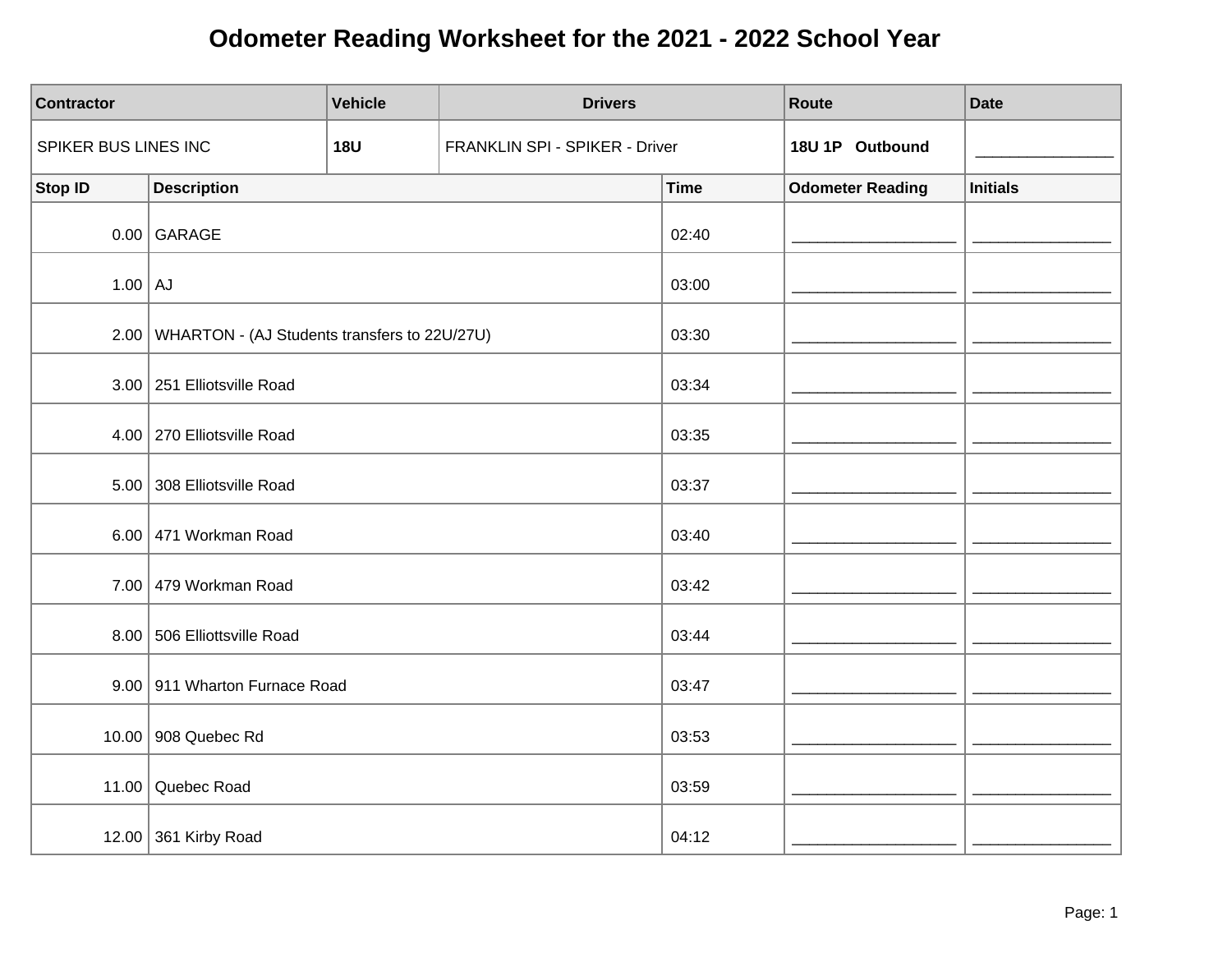| Vehicle<br><b>Contractor</b>              |                         | <b>Drivers</b> |                                | Route       | <b>Date</b>             |                 |
|-------------------------------------------|-------------------------|----------------|--------------------------------|-------------|-------------------------|-----------------|
| <b>SPIKER BUS LINES INC</b><br><b>18U</b> |                         |                | FRANKLIN SPI - SPIKER - Driver |             | 18U 1P Outbound         |                 |
| Stop ID                                   | <b>Description</b>      |                |                                | <b>Time</b> | <b>Odometer Reading</b> | <b>Initials</b> |
|                                           | 13.00 634 Kirby Rd      |                |                                | 04:13       |                         |                 |
|                                           | 19.00 1175 Wirsing Road |                |                                | 04:34       |                         |                 |
|                                           | $20.00$ GARAGE          |                |                                | 05:10       |                         |                 |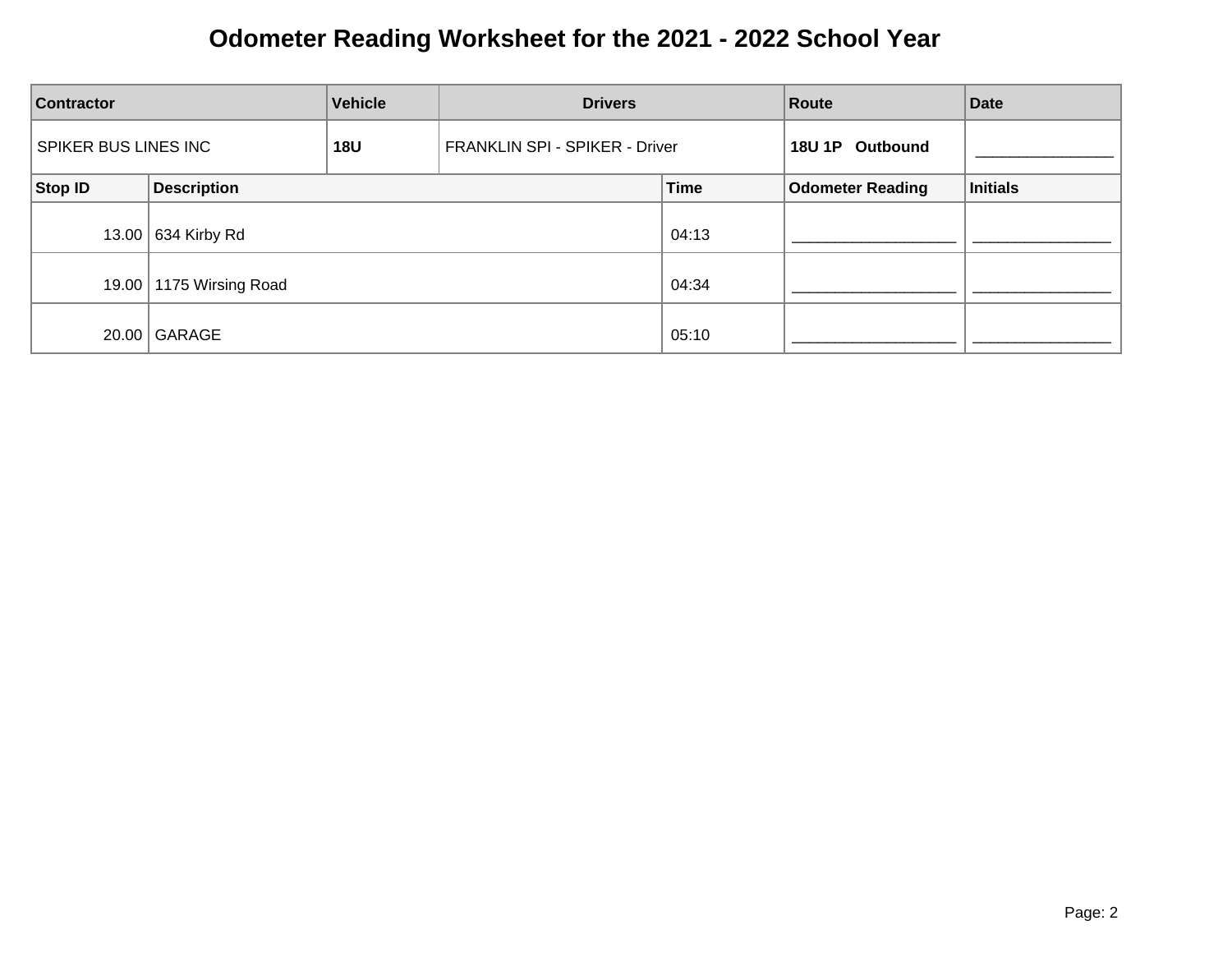| <b>Contractor</b>    |                                          | <b>Vehicle</b> | <b>Drivers</b>               |             | Route                   | <b>Date</b>     |
|----------------------|------------------------------------------|----------------|------------------------------|-------------|-------------------------|-----------------|
| SPIKER BUS LINES INC |                                          | <b>19U</b>     | LYNDEL SPI - SPIKER - Driver |             | 19U 1A Inbound          |                 |
| Stop ID              | <b>Description</b>                       |                |                              | <b>Time</b> | <b>Odometer Reading</b> | <b>Initials</b> |
|                      | $0.00$ GARAGE                            |                |                              | 06:18       |                         |                 |
|                      | 0.50 870 Gibbon Glade Road               |                |                              | 06:19       |                         |                 |
|                      | 1.00 692 Canaan Church Road              |                |                              | 06:24       |                         |                 |
|                      | 2.00 185 Rishel Road                     |                |                              | 06:25       |                         |                 |
|                      | 3.00 216 Five Forks Road                 |                |                              | 06:26       |                         |                 |
|                      | 4.00 331 Five Forks Road                 |                |                              | 06:27       |                         |                 |
|                      | 5.00 474 Five Forks Road                 |                |                              | 06:30       |                         |                 |
|                      | 6.00 616 Five Forks Road                 |                |                              | 06:34       |                         |                 |
|                      | 7.00 3071 Dinnerbell Five Forks Road     |                |                              | 06:40       |                         |                 |
|                      | 8.00 2228 Dinnerbell Five Forks Road     |                |                              | 06:41       |                         |                 |
|                      | 9.00   2202 Dinner Bell/Five Forks Road  |                |                              | 06:41       |                         |                 |
|                      | 10.00   2063 Dinner Bell/Five Forks Road |                |                              | 06:45       |                         |                 |
|                      | 11.00   2040 Dinner Bell/Five Forks Road |                |                              | 06:49       |                         |                 |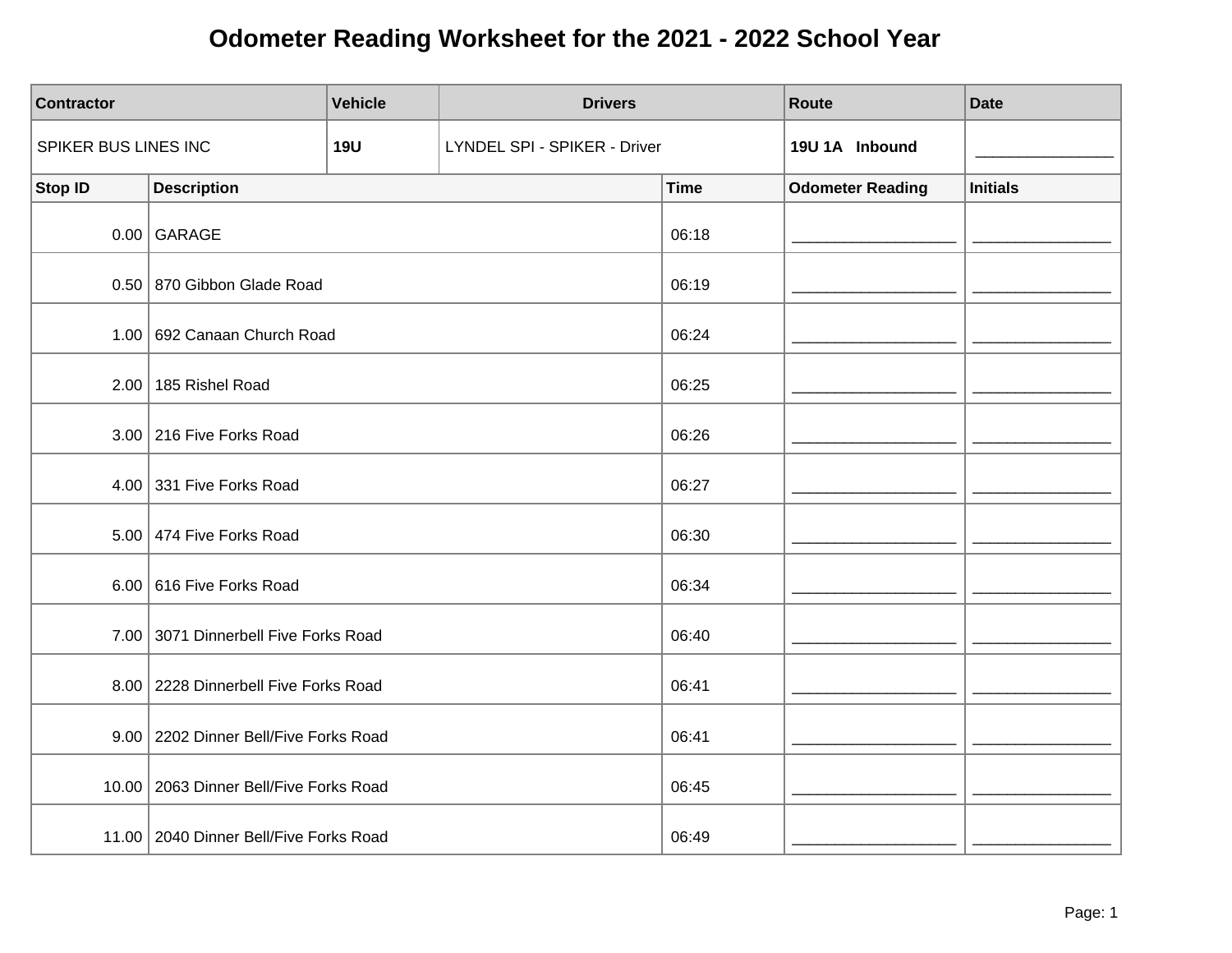| <b>Vehicle</b><br><b>Contractor</b>       |                                 | <b>Drivers</b>               |  | Route          | <b>Date</b>             |          |
|-------------------------------------------|---------------------------------|------------------------------|--|----------------|-------------------------|----------|
| <b>SPIKER BUS LINES INC</b><br><b>19U</b> |                                 | LYNDEL SPI - SPIKER - Driver |  | 19U 1A Inbound |                         |          |
| <b>Stop ID</b>                            | <b>Description</b>              |                              |  | <b>Time</b>    | <b>Odometer Reading</b> | Initials |
|                                           | 12.00   WHARTON-Transfer to 45U |                              |  | 06:55          |                         |          |
|                                           | 13.00   GARAGE                  |                              |  | 07:10          |                         |          |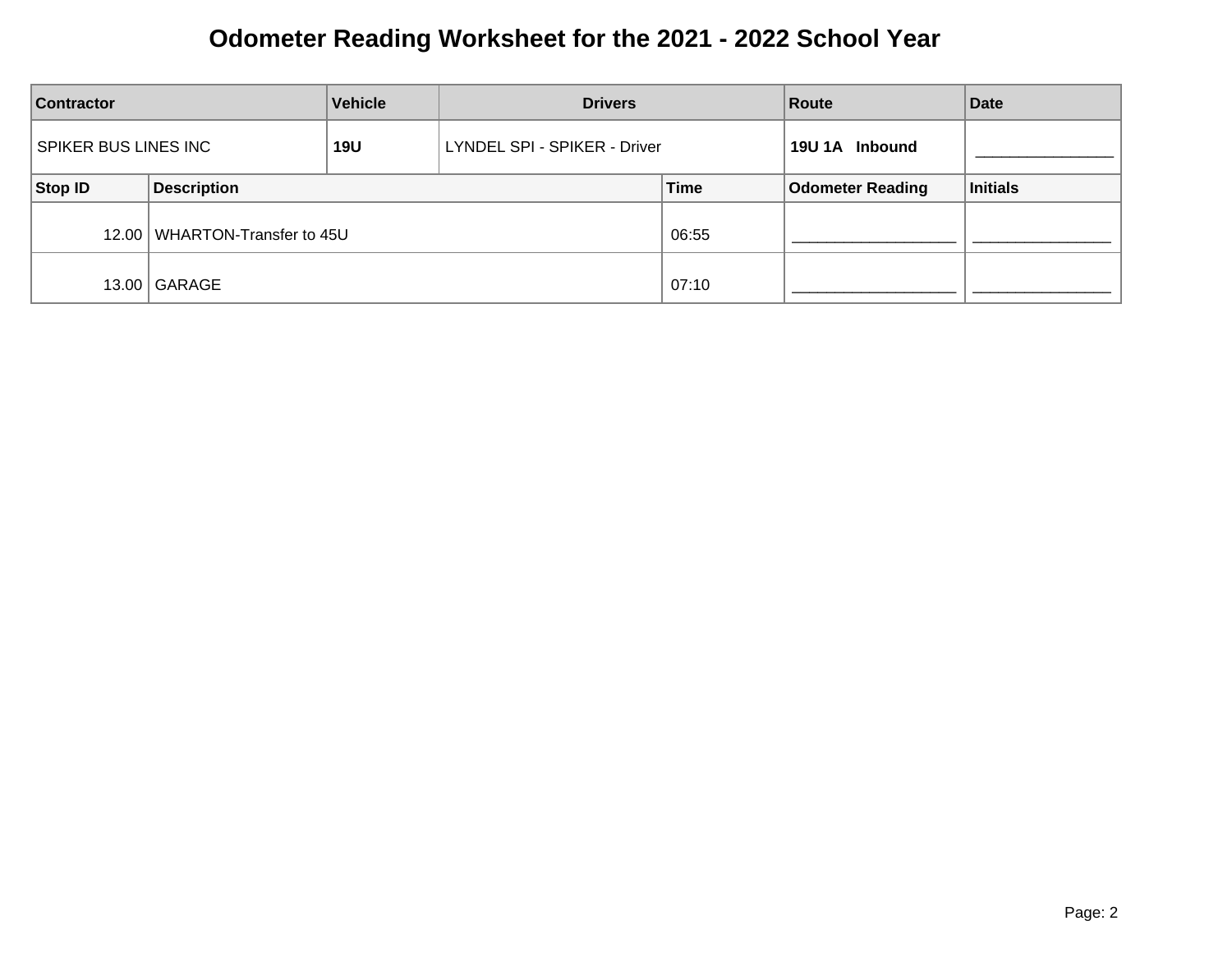| <b>Contractor</b>    |                                         | <b>Vehicle</b> | <b>Drivers</b>               |             | Route                   | <b>Date</b>     |
|----------------------|-----------------------------------------|----------------|------------------------------|-------------|-------------------------|-----------------|
| SPIKER BUS LINES INC |                                         | <b>19U</b>     | LYNDEL SPI - SPIKER - Driver |             | 19U 1P Outbound         |                 |
| <b>Stop ID</b>       | <b>Description</b>                      |                |                              | <b>Time</b> | <b>Odometer Reading</b> | <b>Initials</b> |
|                      | $0.00$ GARAGE                           |                |                              | 02:35       |                         |                 |
|                      | 1.00 WHARTON-Transfer from 45U          |                |                              | 03:00       |                         |                 |
|                      | 2.00   2040 Dinner Bell/Five Forks Road |                |                              | 03:11       |                         |                 |
|                      | 3.00   2063 Dinner Bell/Five Forks Road |                |                              | 03:12       |                         |                 |
|                      | 4.00 2202 Dinner Bell/Five Forks Road   |                |                              | 03:13       |                         |                 |
|                      | 5.00   2228 Dinnerbell Fiveforks Road   |                |                              | 03:13       |                         |                 |
|                      | 6.00 3071 Dinner Bell Five Forks Road   |                |                              | 03:15       |                         |                 |
|                      | 7.00 616 Five Forks Road                |                |                              | 03:18       |                         |                 |
|                      | 8.00 474 Five Forks Road                |                |                              | 03:22       |                         |                 |
|                      | 10.00 331 Five Forks Road               |                |                              | 03:29       |                         |                 |
|                      | 11.00 216 Five Forks Road               |                |                              | 03:32       |                         |                 |
|                      | 11.50 185 Rishel Road                   |                |                              | 03:34       |                         |                 |
|                      | 12.00   692 Canaan Church Road          |                |                              | 03:36       |                         |                 |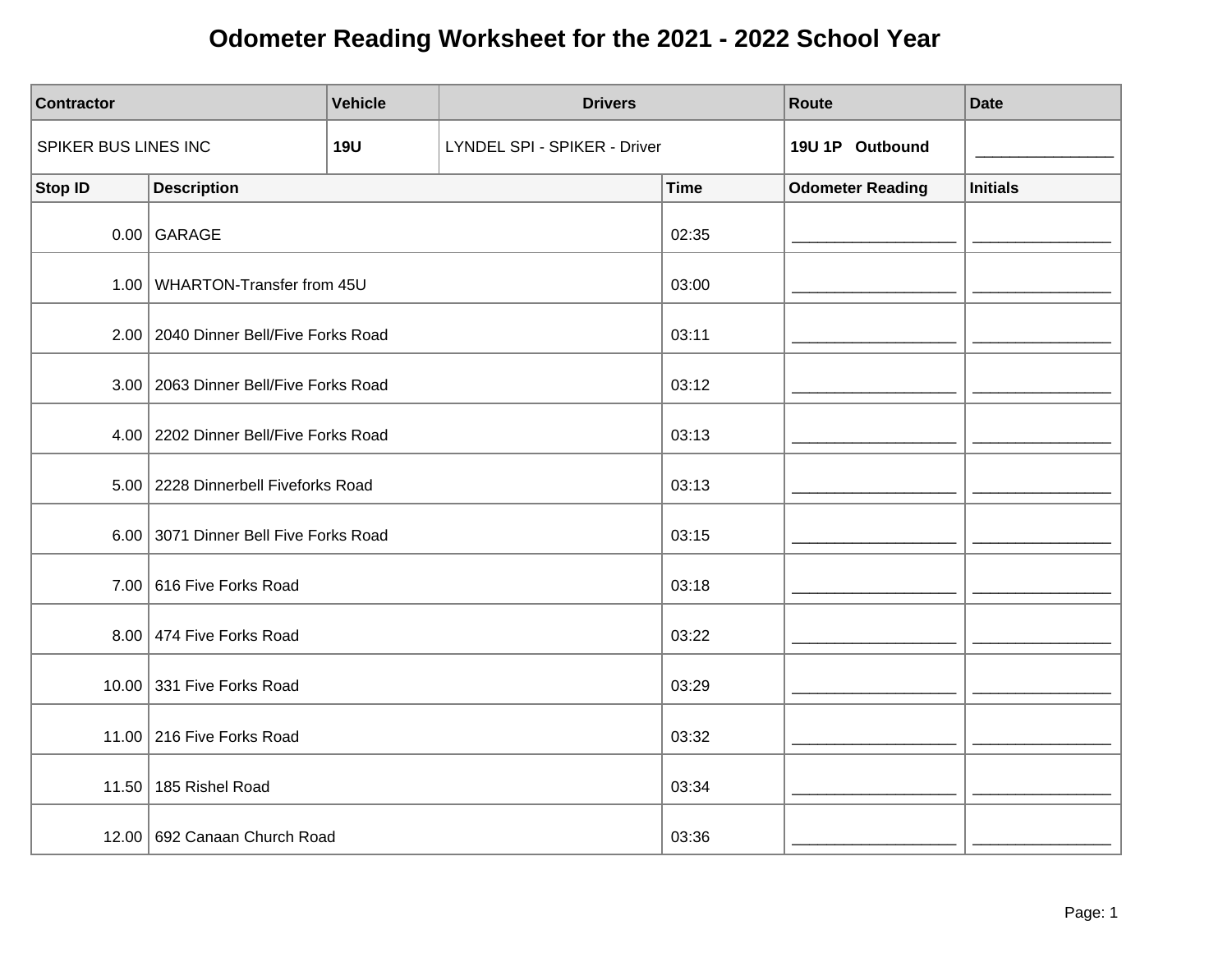| <b>Vehicle</b><br><b>Contractor</b>       |                               | <b>Drivers</b>               |  | Route           | <b>Date</b>             |          |
|-------------------------------------------|-------------------------------|------------------------------|--|-----------------|-------------------------|----------|
| <b>SPIKER BUS LINES INC</b><br><b>19U</b> |                               | LYNDEL SPI - SPIKER - Driver |  | 19U 1P Outbound |                         |          |
| <b>Stop ID</b>                            | <b>Description</b>            |                              |  | <b>Time</b>     | <b>Odometer Reading</b> | Initials |
|                                           | 12.50   870 Gibbon Glade Road |                              |  | 03:38           |                         |          |
| 13.00                                     | WHARTON                       |                              |  | 03:40           |                         |          |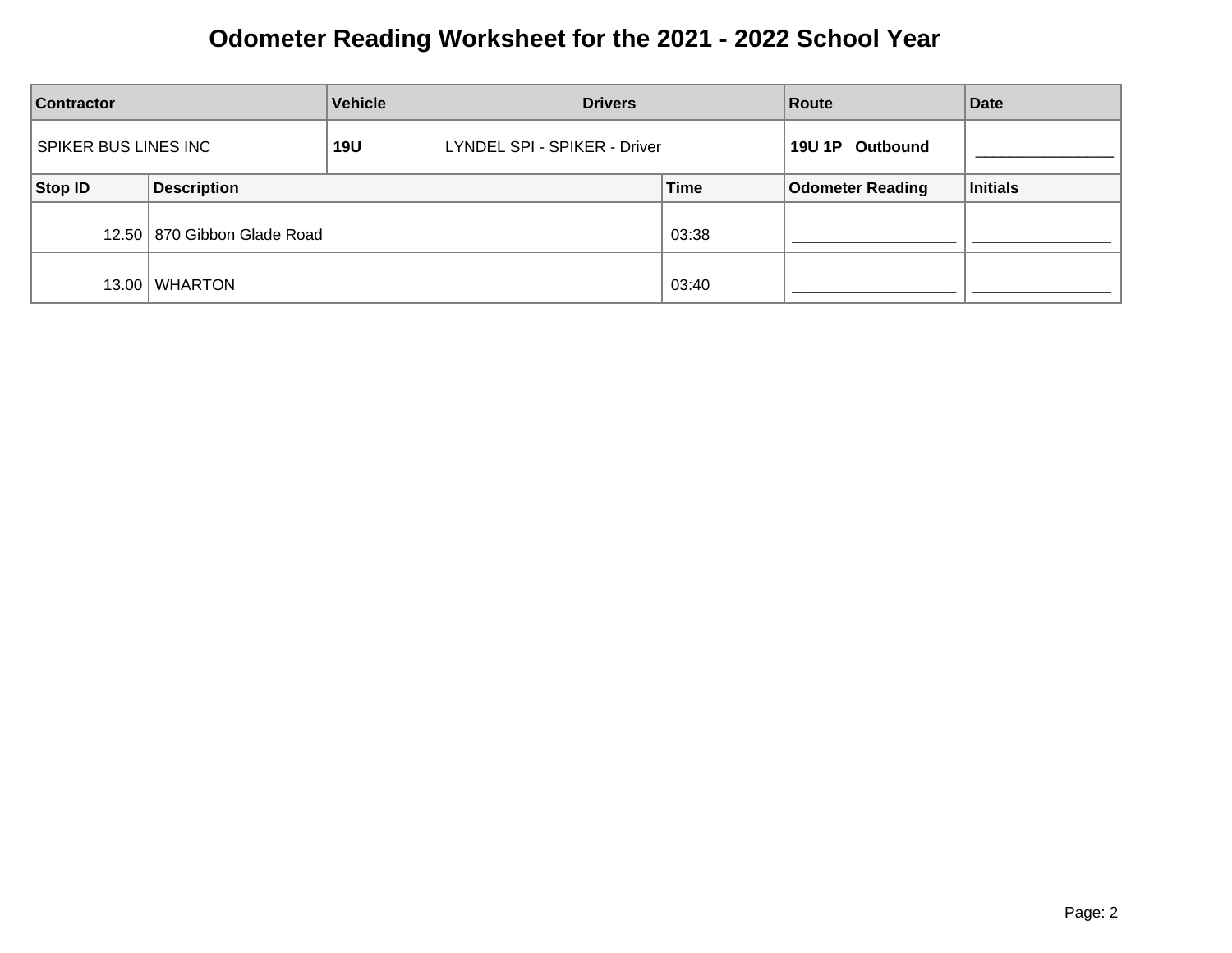| <b>Contractor</b>    |                                                 | <b>Vehicle</b> | <b>Drivers</b>               |             | Route                   | <b>Date</b>     |
|----------------------|-------------------------------------------------|----------------|------------------------------|-------------|-------------------------|-----------------|
| SPIKER BUS LINES INC |                                                 | <b>19U</b>     | LYNDEL SPI - SPIKER - Driver |             | 19U 2A Inbound          |                 |
| <b>Stop ID</b>       | <b>Description</b>                              |                |                              | <b>Time</b> | <b>Odometer Reading</b> | <b>Initials</b> |
|                      | $0.00$ GARAGE                                   |                |                              | 07:45       |                         |                 |
|                      | 1.00 310 Canaan Church Road                     |                |                              | 07:43       |                         |                 |
|                      | 2.00 680 Canaan Church Road                     |                |                              | 07:43       |                         |                 |
|                      | 3.00 672 Canaan Church Road                     |                |                              | 07:48       |                         |                 |
|                      | 4.00 216 Five Forks Road                        |                |                              | 07:53       |                         |                 |
|                      | 5.00 226 Five Forks Road                        |                |                              | 07:53       |                         |                 |
|                      | 7.00 345 Five Forks Road                        |                |                              | 07:55       |                         |                 |
|                      | 8.00 368 Five Forks Road                        |                |                              | 07:56       |                         |                 |
|                      | 9.00 474 Five Forks Road                        |                |                              | 07:57       |                         |                 |
|                      | 10.00 616 Five Forks Road                       |                |                              | 07:59       |                         |                 |
|                      | 11.00 3071 Dinner Bell - Five Forks Road        |                |                              | 08:00       |                         |                 |
|                      | 11.50   2840 Dinner Bell - Five Forks Road      |                |                              | 08:01       |                         |                 |
|                      | 12.00 Dinner Bell - Five Forks Road/Glades Road |                |                              | 08:01       |                         |                 |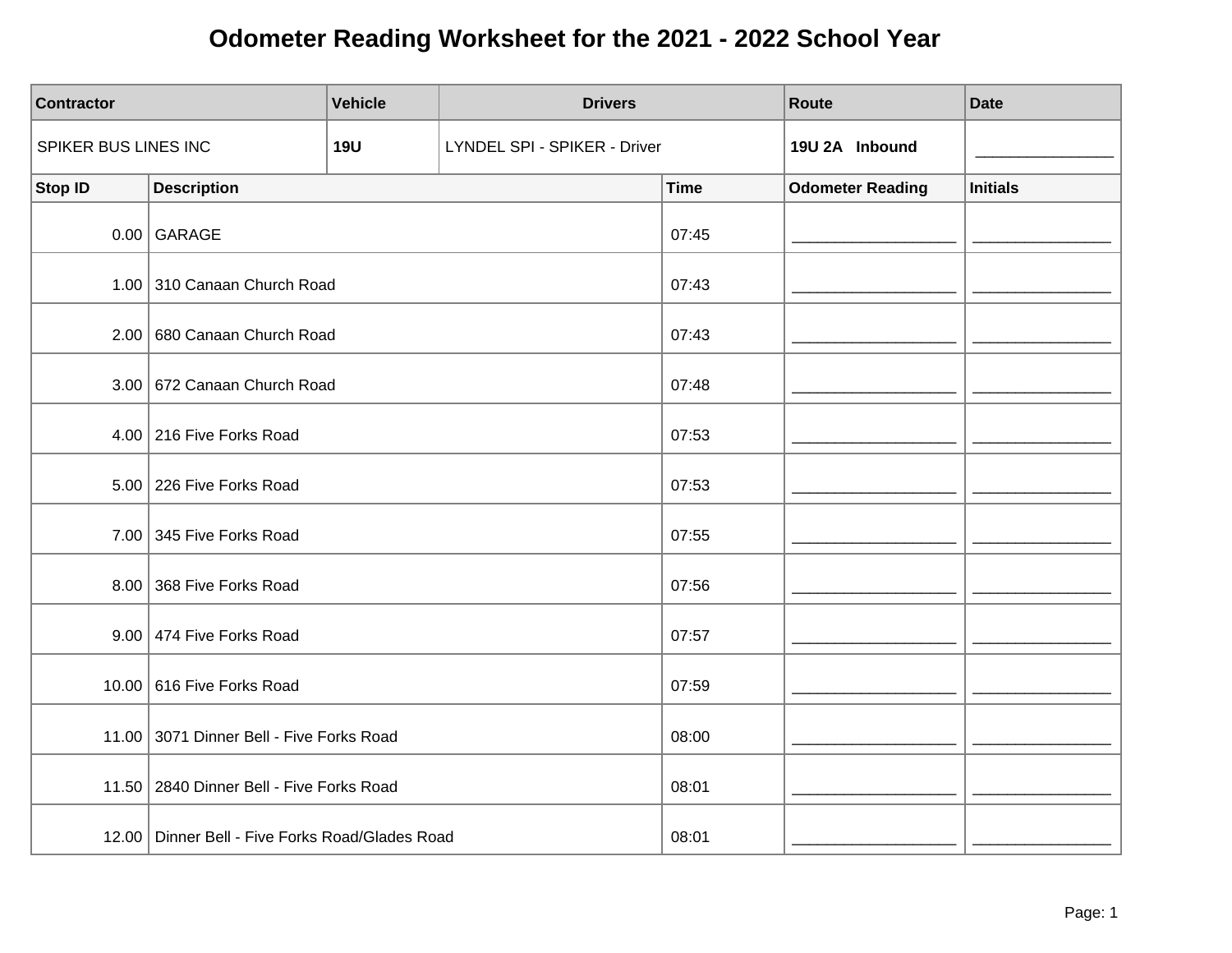| <b>Vehicle</b><br><b>Drivers</b><br><b>Contractor</b> |                                            |            | Route                        | <b>Date</b> |                         |          |
|-------------------------------------------------------|--------------------------------------------|------------|------------------------------|-------------|-------------------------|----------|
| <b>SPIKER BUS LINES INC</b>                           |                                            | <b>19U</b> | LYNDEL SPI - SPIKER - Driver |             | 19U 2A Inbound          |          |
| Stop ID                                               | <b>Description</b>                         |            |                              | <b>Time</b> | <b>Odometer Reading</b> | Initials |
|                                                       | 13.00   2601 Dinner Bell - Five Forks Road |            |                              | 08:03       |                         |          |
| $14.00$ $\vert$ AJ                                    |                                            |            |                              | 08:12       |                         |          |
| 15.00                                                 | <b>WHARTON</b>                             |            |                              | 08:20       |                         |          |
|                                                       | 16.00 GARAGE                               |            |                              | 08:35       |                         |          |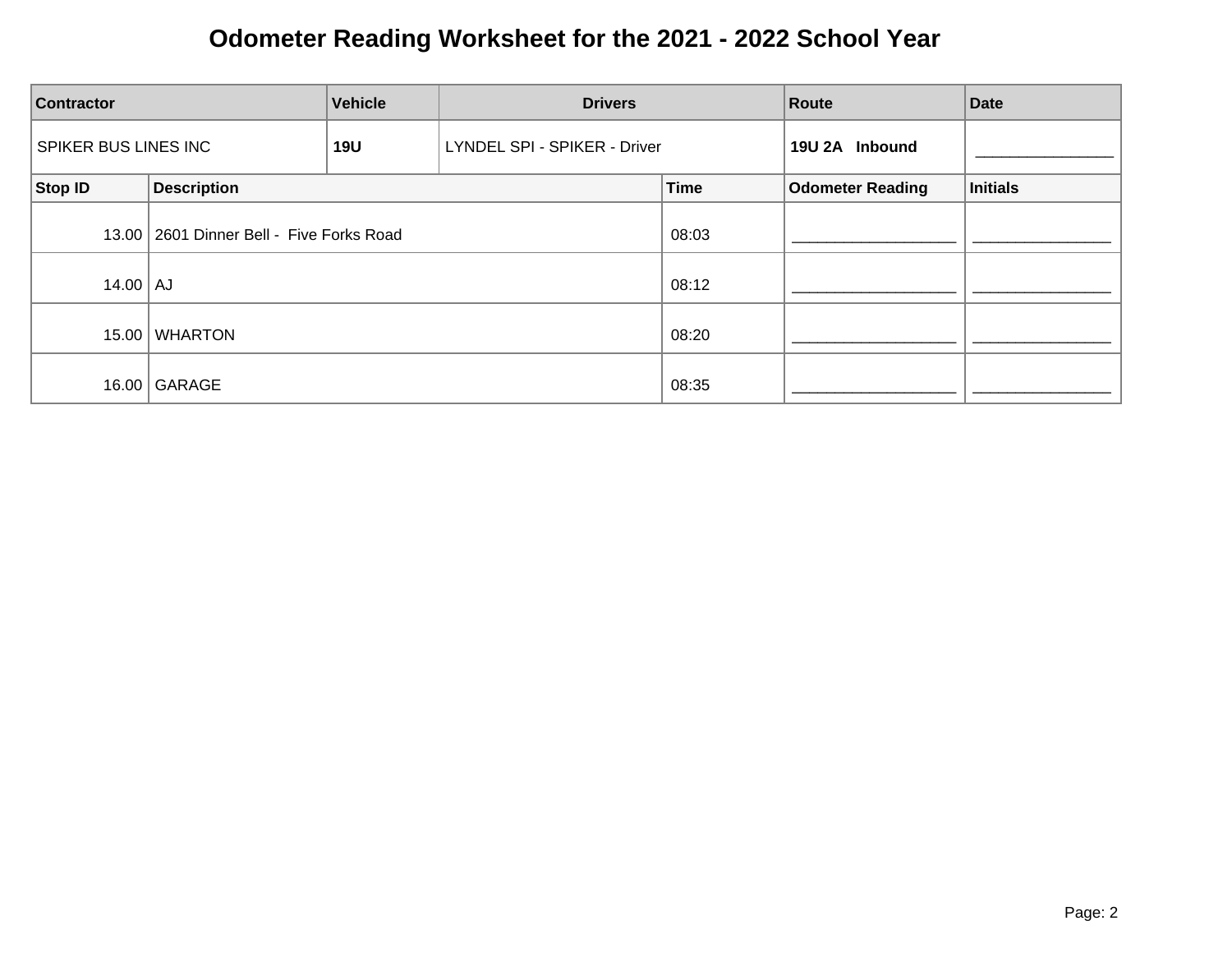| <b>Contractor</b>    |                                                | <b>Vehicle</b> | <b>Drivers</b>               |             | Route                   | <b>Date</b>     |
|----------------------|------------------------------------------------|----------------|------------------------------|-------------|-------------------------|-----------------|
| SPIKER BUS LINES INC |                                                | <b>19U</b>     | LYNDEL SPI - SPIKER - Driver |             | 19U 2P Outbound         |                 |
| <b>Stop ID</b>       | <b>Description</b>                             |                |                              | <b>Time</b> | <b>Odometer Reading</b> | <b>Initials</b> |
|                      | 1.00 WHARTON (AJ students transfer from 21U)   |                |                              | 03:40       |                         |                 |
|                      | 2.00 4261 National Pike                        |                |                              | 03:43       |                         |                 |
|                      | 3.00 Dinner Bell - Five Forks Road/Glades Road |                |                              | 03:45       |                         |                 |
|                      | 4.00   2601 Dinner Bell/Five Forks Road        |                |                              | 03:45       |                         |                 |
|                      | 4.50 2840 Dinner Bell - Five Forks Road        |                |                              | 03:47       |                         |                 |
|                      | 5.00 3071 Dinner Bell/Five Forks Road          |                |                              | 03:48       |                         |                 |
|                      | 6.00 616 Five Forks Road                       |                |                              | 03:49       |                         |                 |
|                      | 7.00 474 Five Forks Road                       |                |                              | 03:52       |                         |                 |
|                      | 8.00 368 Five Forks Road                       |                |                              | 03:55       |                         |                 |
|                      | 9.00 345 Five Forks Road                       |                |                              | 03:56       |                         |                 |
|                      | 10.50 226 Five Forks Road                      |                |                              | 03:58       |                         |                 |
|                      | 11.00 216 Five Forks Road                      |                |                              | 04:00       |                         |                 |
|                      | 12.00   672 Canaan Church Road                 |                |                              | 04:05       |                         |                 |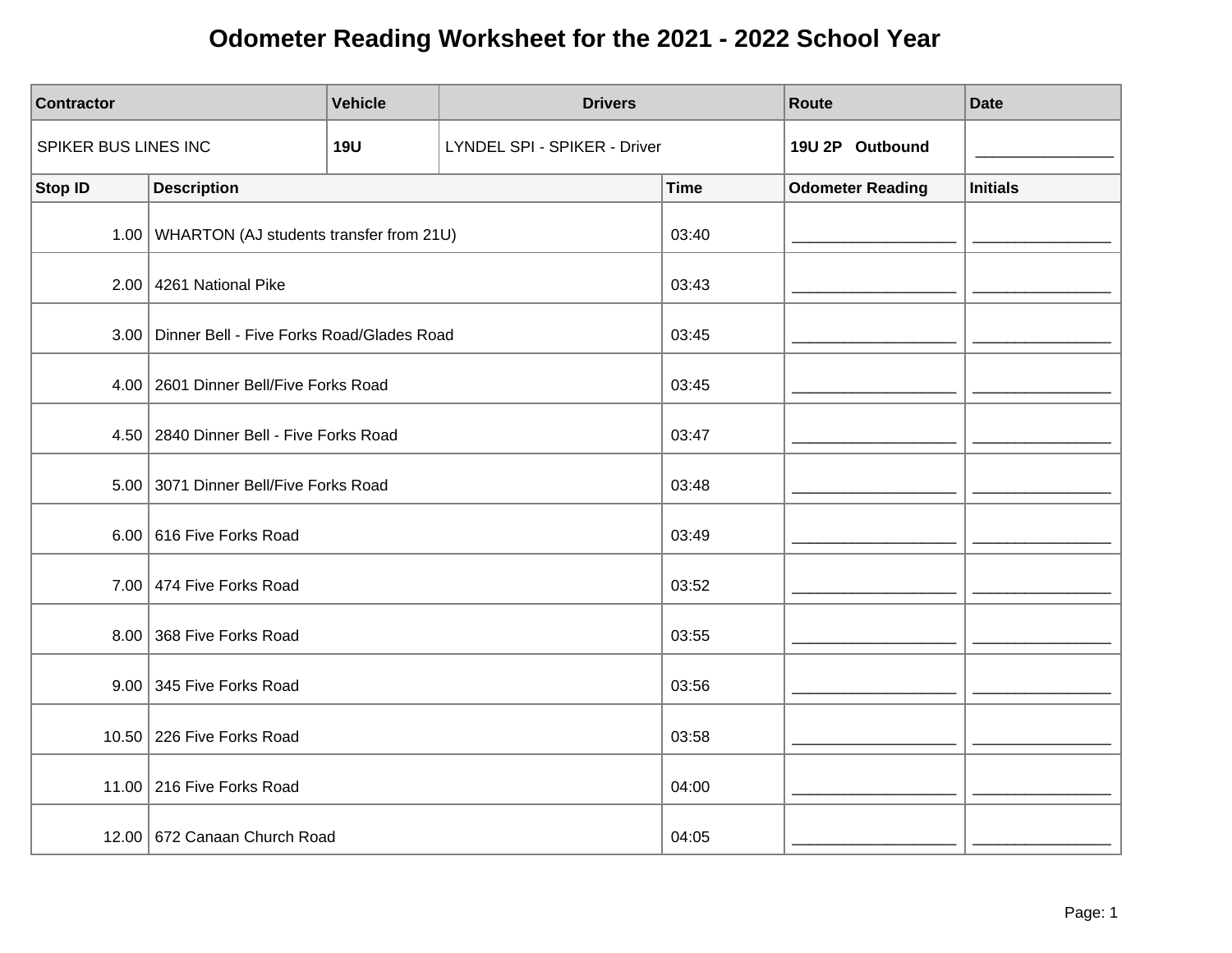| <b>Vehicle</b><br><b>Contractor</b>       |                                                | <b>Drivers</b>                      |  | Route              | <b>Date</b>             |                 |
|-------------------------------------------|------------------------------------------------|-------------------------------------|--|--------------------|-------------------------|-----------------|
| <b>SPIKER BUS LINES INC</b><br><b>19U</b> |                                                | <b>LYNDEL SPI - SPIKER - Driver</b> |  | 19U 2P<br>Outbound |                         |                 |
| Stop ID                                   | <b>Description</b>                             |                                     |  | <b>Time</b>        | <b>Odometer Reading</b> | <b>Initials</b> |
|                                           | 13.00   680 Canaan Church Road/McClelland Road |                                     |  | 04:03              |                         |                 |
|                                           | 14.00 310 Canaan Church Road                   |                                     |  | 04:05              |                         |                 |
| 15.00                                     | GARAGE                                         |                                     |  | 04:10              |                         |                 |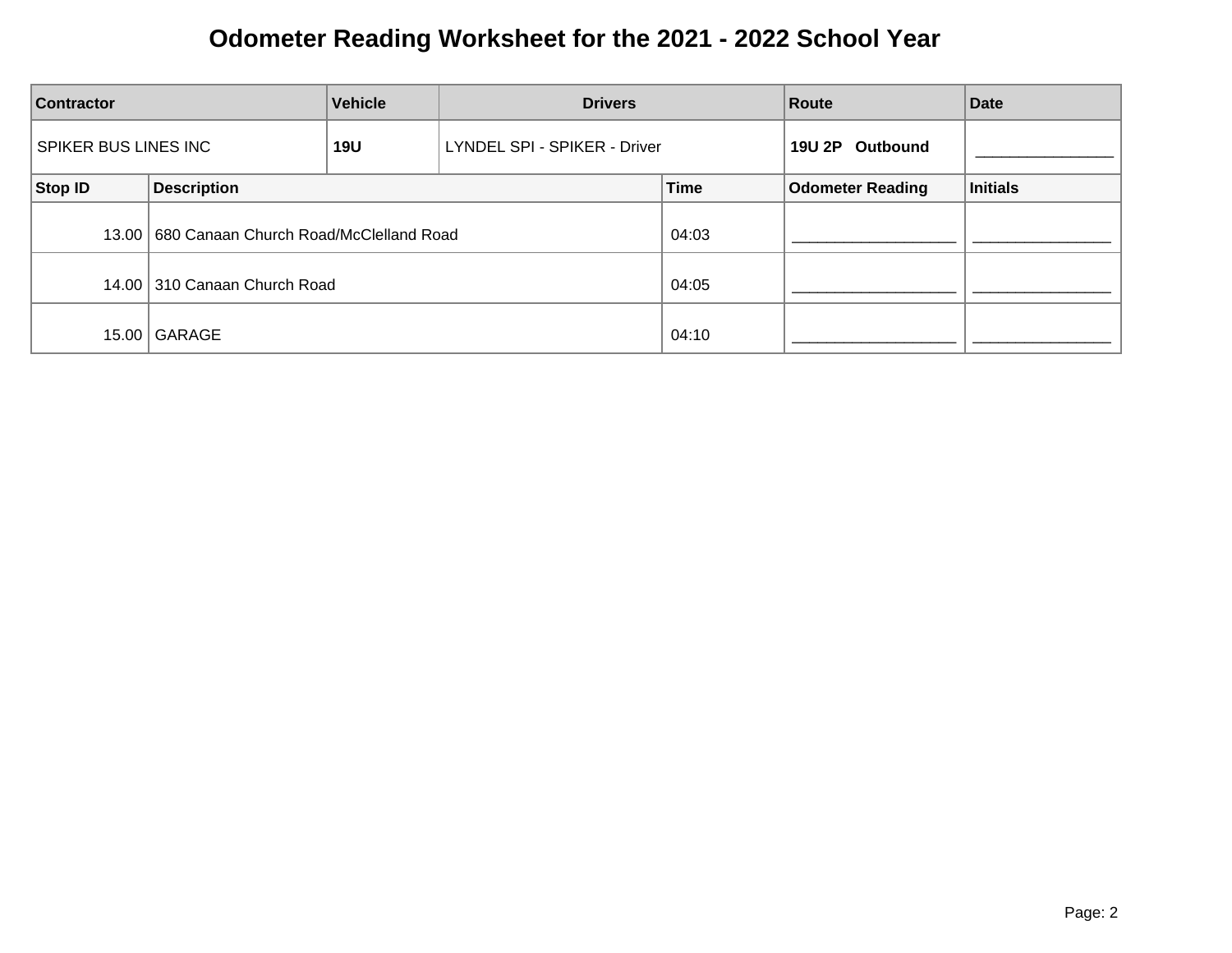| <b>Contractor</b>    |                                  | <b>Vehicle</b> | <b>Drivers</b> |             | Route                   | <b>Date</b>     |
|----------------------|----------------------------------|----------------|----------------|-------------|-------------------------|-----------------|
| SPIKER BUS LINES INC |                                  | <b>20U</b>     |                |             | 20U 1A Inbound          |                 |
| <b>Stop ID</b>       | <b>Description</b>               |                |                | <b>Time</b> | <b>Odometer Reading</b> | <b>Initials</b> |
|                      | $0.00$ GARAGE                    |                |                | 05:55       |                         |                 |
|                      | 2.00   1846 Wharton Furnace Road |                |                | 06:02       |                         |                 |
|                      | 3.00   1859 Wharton Furnace Road |                |                | 06:07       |                         |                 |
|                      | 4.00 3 White Durschlag Road      |                |                | 06:09       |                         |                 |
|                      | 5.00 1409 Wharton Furnace Road   |                |                | 06:18       |                         |                 |
|                      | 6.00 813 Elliottsville Road      |                |                | 06:20       |                         |                 |
|                      | 8.00 756 Elliottsville Road      |                |                | 06:25       |                         |                 |
|                      | 9.00 654 Elliottsville Rd        |                |                | 06:26       |                         |                 |
|                      | 10.00 467 Workman Road           |                |                | 06:30       |                         |                 |
|                      | 11.00 456 Workman Road           |                |                | 06:32       |                         |                 |
|                      | 13.00 Sheppard/Brethren Road     |                |                | 06:45       |                         |                 |
|                      | 14.00 243 Wharton Furnace Road   |                |                | 06:50       |                         |                 |
| $15.00$ HS           |                                  |                |                | 07:17       |                         |                 |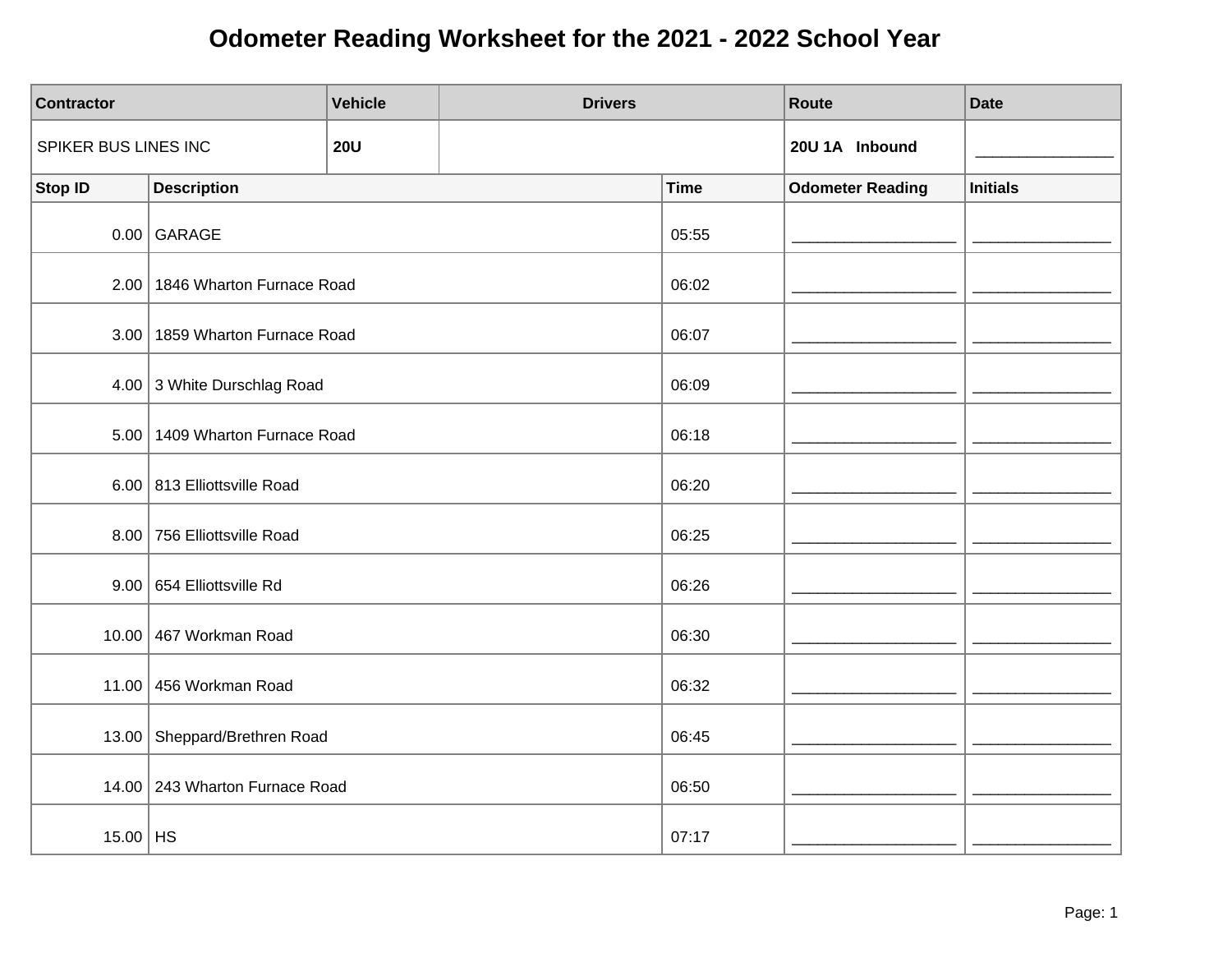| <b>Contractor</b>    |                    | <b>Vehicle</b> | <b>Drivers</b> |       | Route                   | <b>Date</b> |
|----------------------|--------------------|----------------|----------------|-------|-------------------------|-------------|
| SPIKER BUS LINES INC |                    | <b>20U</b>     |                |       | 20U 1A Inbound          |             |
| Stop ID              | <b>Description</b> |                |                | Time  | <b>Odometer Reading</b> | Initials    |
|                      | 16.00   GARAGE     |                |                | 08:05 |                         |             |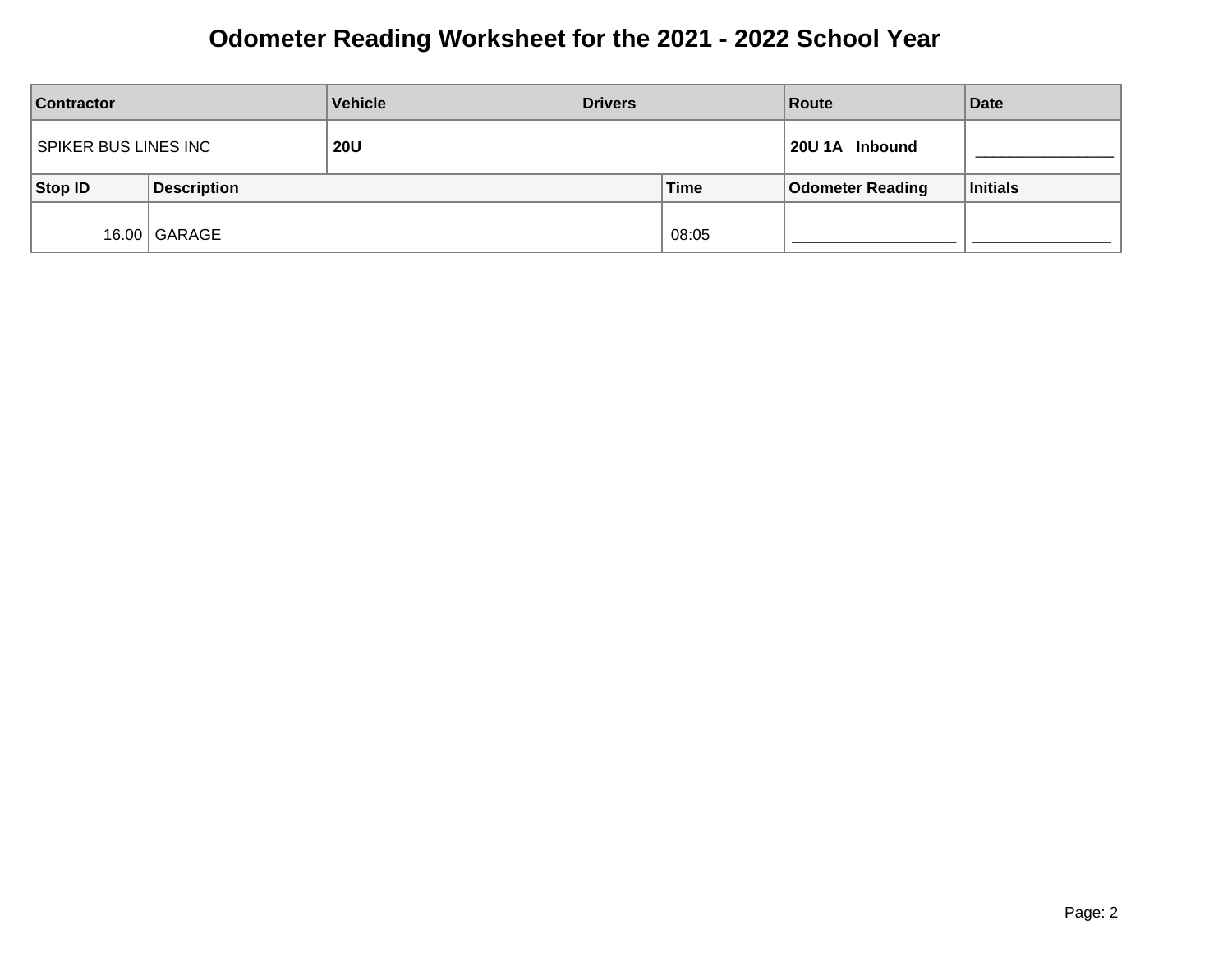| <b>Contractor</b>    |                                 | <b>Vehicle</b> | <b>Drivers</b>               |             | Route                   | <b>Date</b>     |
|----------------------|---------------------------------|----------------|------------------------------|-------------|-------------------------|-----------------|
| SPIKER BUS LINES INC |                                 | <b>20U</b>     | THOMAS SPI - SPIKER - Driver |             | 20U 1P Outbound         |                 |
| Stop ID              | <b>Description</b>              |                |                              | <b>Time</b> | <b>Odometer Reading</b> | <b>Initials</b> |
|                      | $0.00$ GARAGE                   |                |                              | 01:45       |                         |                 |
| $1.00$ HS            |                                 |                |                              | 02:35       |                         |                 |
|                      | 2.00 243 Wharton Furnace Road   |                |                              | 02:55       |                         |                 |
|                      | 3.00 Shephard/Brethren Road     |                |                              | 03:08       |                         |                 |
| 5.00                 | 456 Workman Road                |                |                              | 03:21       |                         |                 |
|                      | 6.00 467 Workman Road           |                |                              | 03:23       |                         |                 |
|                      | 7.00 654 Elliottsville Rd       |                |                              | 03:26       |                         |                 |
|                      | 8.00 756 Elliottsville Road     |                |                              | 03:27       |                         |                 |
|                      | 10.00 813 Elliottsville Road    |                |                              | 03:30       |                         |                 |
|                      | 10.50 1409 Wharton Furnace Road |                |                              | 03:38       |                         |                 |
|                      | 11.00 1846 Wharton Furnace Road |                |                              | 03:45       |                         |                 |
|                      | 12.00 1859 Wharton Furnace Road |                |                              | 03:48       |                         |                 |
|                      | 13.00 3 White Durschlag Road    |                |                              | 03:52       |                         |                 |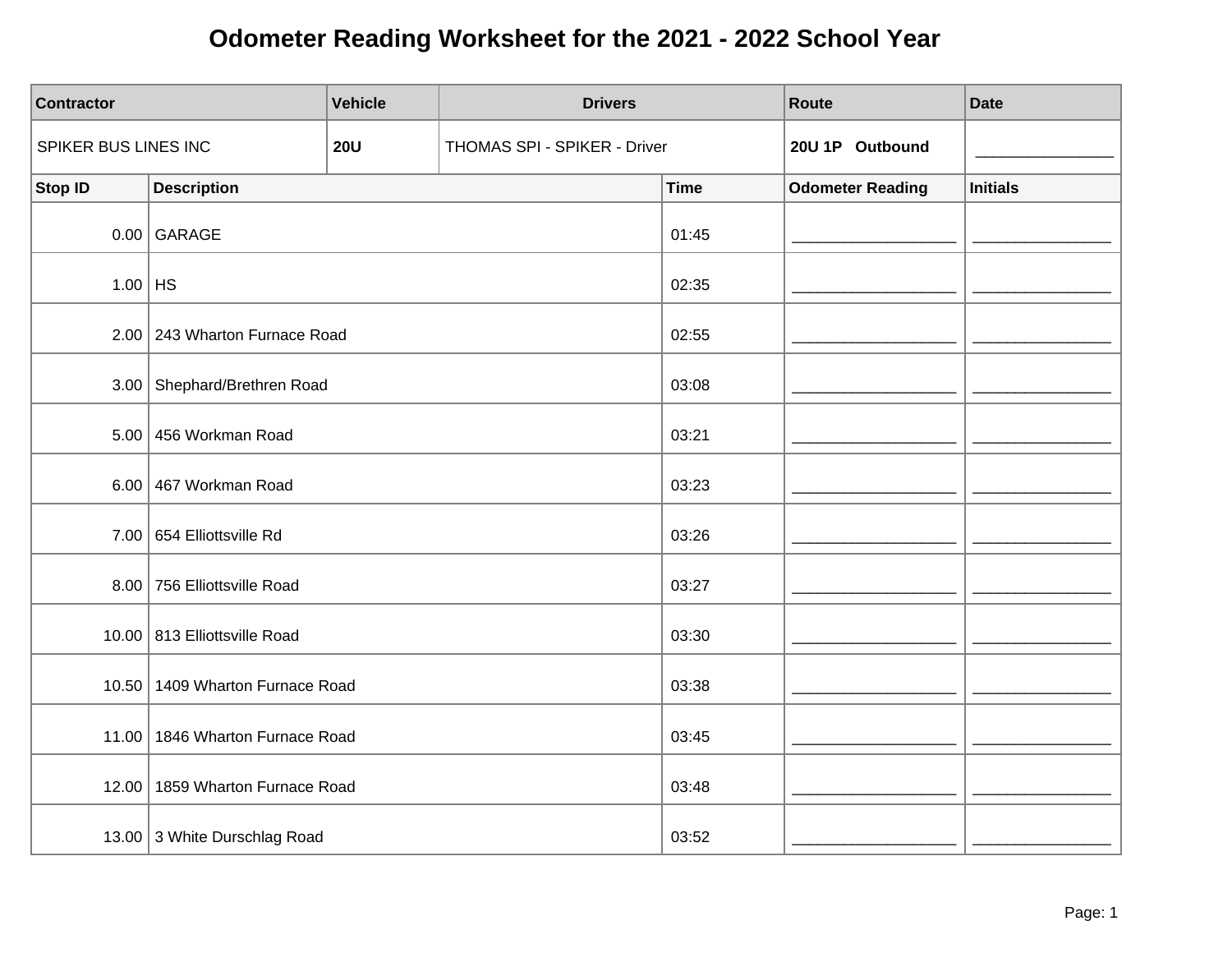| <b>Vehicle</b><br><b>Contractor</b> |                    | <b>Drivers</b> |                              | Route       | <b>Date</b>             |          |
|-------------------------------------|--------------------|----------------|------------------------------|-------------|-------------------------|----------|
| SPIKER BUS LINES INC                |                    | <b>20U</b>     | THOMAS SPI - SPIKER - Driver |             | 20U 1P Outbound         |          |
| Stop ID                             | <b>Description</b> |                |                              | <b>Time</b> | <b>Odometer Reading</b> | Initials |
|                                     | 15.00   GARAGE     |                |                              | 04:10       |                         |          |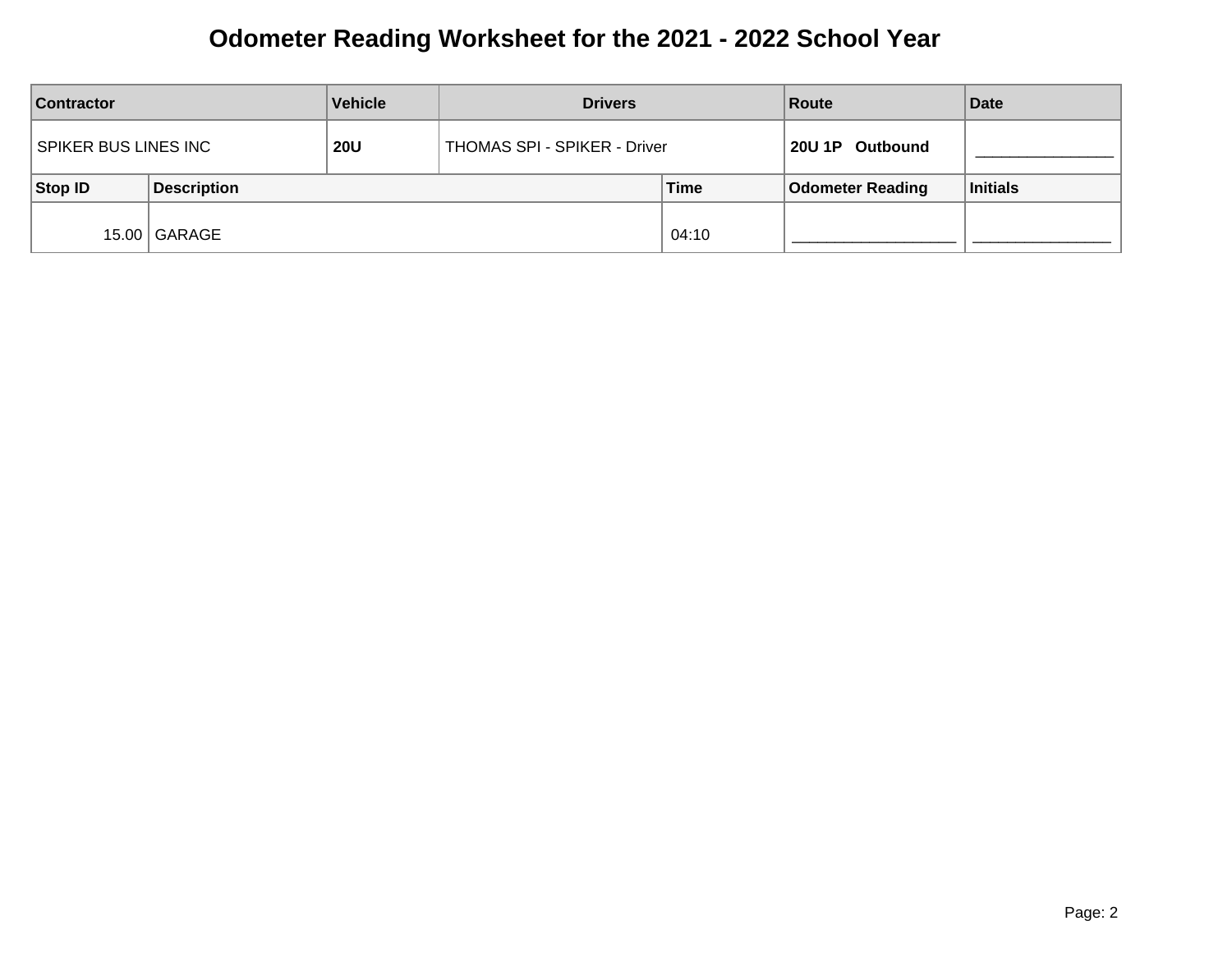| <b>Contractor</b>    |                                  | <b>Vehicle</b> | <b>Drivers</b>              |             | Route                   | <b>Date</b>     |
|----------------------|----------------------------------|----------------|-----------------------------|-------------|-------------------------|-----------------|
| SPIKER BUS LINES INC |                                  | <b>21U</b>     | WILLIAM SPI - LOHR - Driver |             | 21U 1A Inbound          |                 |
| <b>Stop ID</b>       | <b>Description</b>               |                |                             | <b>Time</b> | <b>Odometer Reading</b> | <b>Initials</b> |
|                      | $0.00$ GARAGE                    |                |                             | 07:00       |                         |                 |
|                      | 0.50   Canaan Church/Stuckslager |                |                             | 07:32       |                         |                 |
|                      | 1.00 37 Canaan Church Road       |                |                             | 07:35       |                         |                 |
|                      | 2.00 3 White Durschlag Road      |                |                             | 07:36       |                         |                 |
|                      | 3.00 $ $ 425 Wirsing Road        |                |                             | 07:37       |                         |                 |
|                      | 4.00 475 Wirsing Road            |                |                             | 07:37       |                         |                 |
| 5.00                 | 451 Wirsing Road                 |                |                             | 07:38       |                         |                 |
|                      | 6.00   1846 Wharton Furnace Road |                |                             | 07:40       |                         |                 |
|                      | 7.00   1722 Wharton Furnace Road |                |                             | 07:42       |                         |                 |
|                      | 8.00 774 Elliotsville Road       |                |                             | 07:45       |                         |                 |
|                      | 9.00 756 Elliottsville Road      |                |                             | 07:53       |                         |                 |
|                      | 10.00 654 Elliotsville Road      |                |                             | 07:55       |                         |                 |
|                      | 11.00   137 Gibbon Glade Road    |                |                             | 07:56       |                         |                 |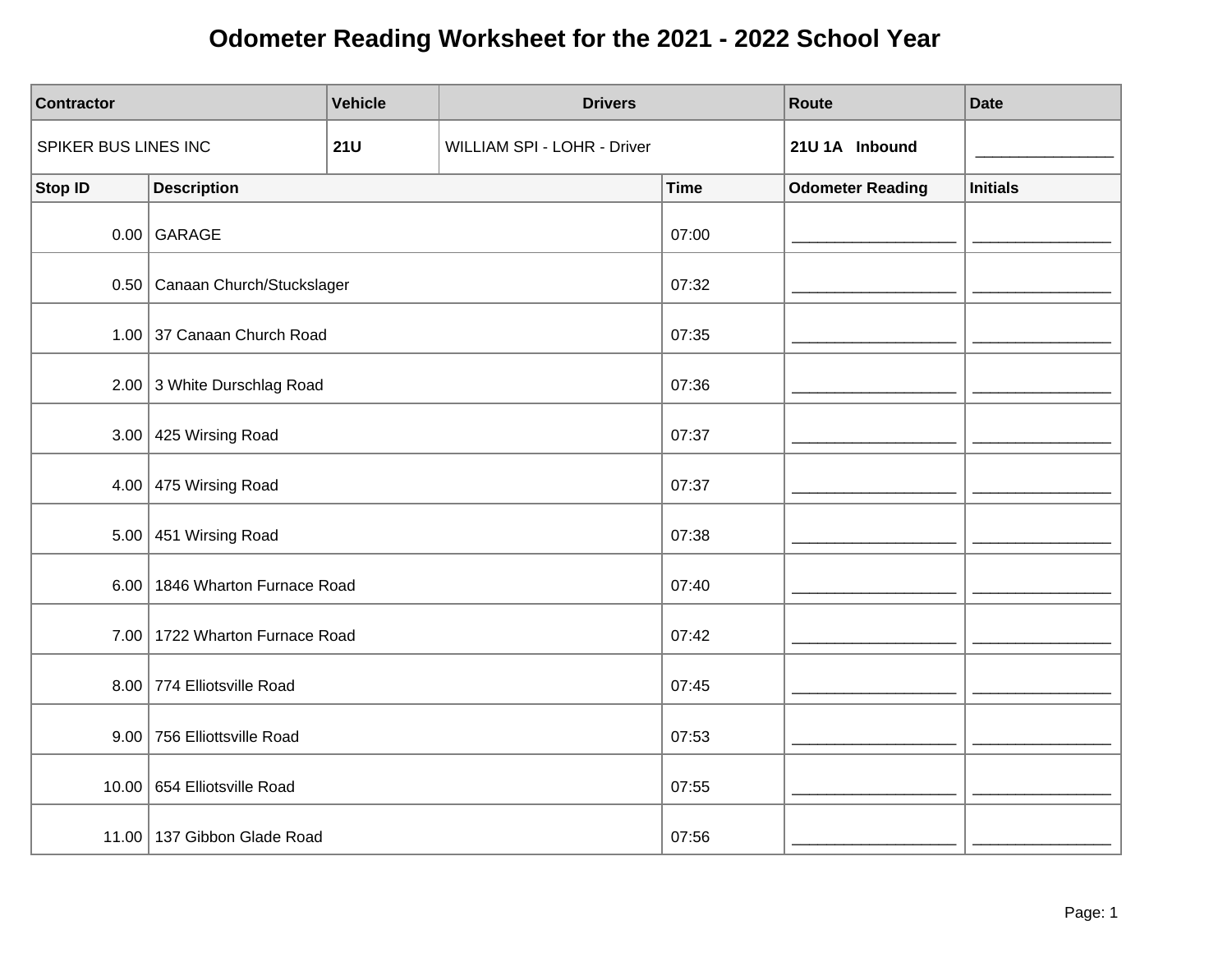| <b>Contractor</b>    |                              | <b>Vehicle</b> | <b>Drivers</b>              |             | Route                   | <b>Date</b>     |
|----------------------|------------------------------|----------------|-----------------------------|-------------|-------------------------|-----------------|
| SPIKER BUS LINES INC |                              | <b>21U</b>     | WILLIAM SPI - LOHR - Driver |             | 21U 1A Inbound          |                 |
| <b>Stop ID</b>       | <b>Description</b>           |                |                             | <b>Time</b> | <b>Odometer Reading</b> | <b>Initials</b> |
|                      | 12.00 435 Gibbon Glade Road  |                |                             | 08:00       |                         |                 |
|                      | 13.00 444 Gibbon Glade Road  |                |                             | 08:03       |                         |                 |
|                      | 14.00 725 Braddock Road      |                |                             | 08:05       |                         |                 |
|                      | 15.00 676 Braddock Road      |                |                             | 08:06       |                         |                 |
| 16.00                | 490 Braddock Road            |                |                             | 08:08       |                         |                 |
|                      | 17.00   206 Fike Hollow Road |                |                             | 08:09       |                         |                 |
|                      | 18.00   198 Fike Hollow Road |                |                             | 08:10       |                         |                 |
|                      | 19.00   164 Fike Hollow Road |                |                             | 08:11       |                         |                 |
|                      | 20.00 125 Rankin Road        |                |                             | 08:12       |                         |                 |
|                      | 21.00 89 Rankin Road         |                |                             | 08:16       |                         |                 |
|                      | 22.00 242 Tall Oaks Road     |                |                             | 08:19       |                         |                 |
|                      | 23.00 217 Tall Oaks Road     |                |                             | 08:20       |                         |                 |
|                      | 24.00 173 Tall Oaks Road     |                |                             | 08:21       |                         |                 |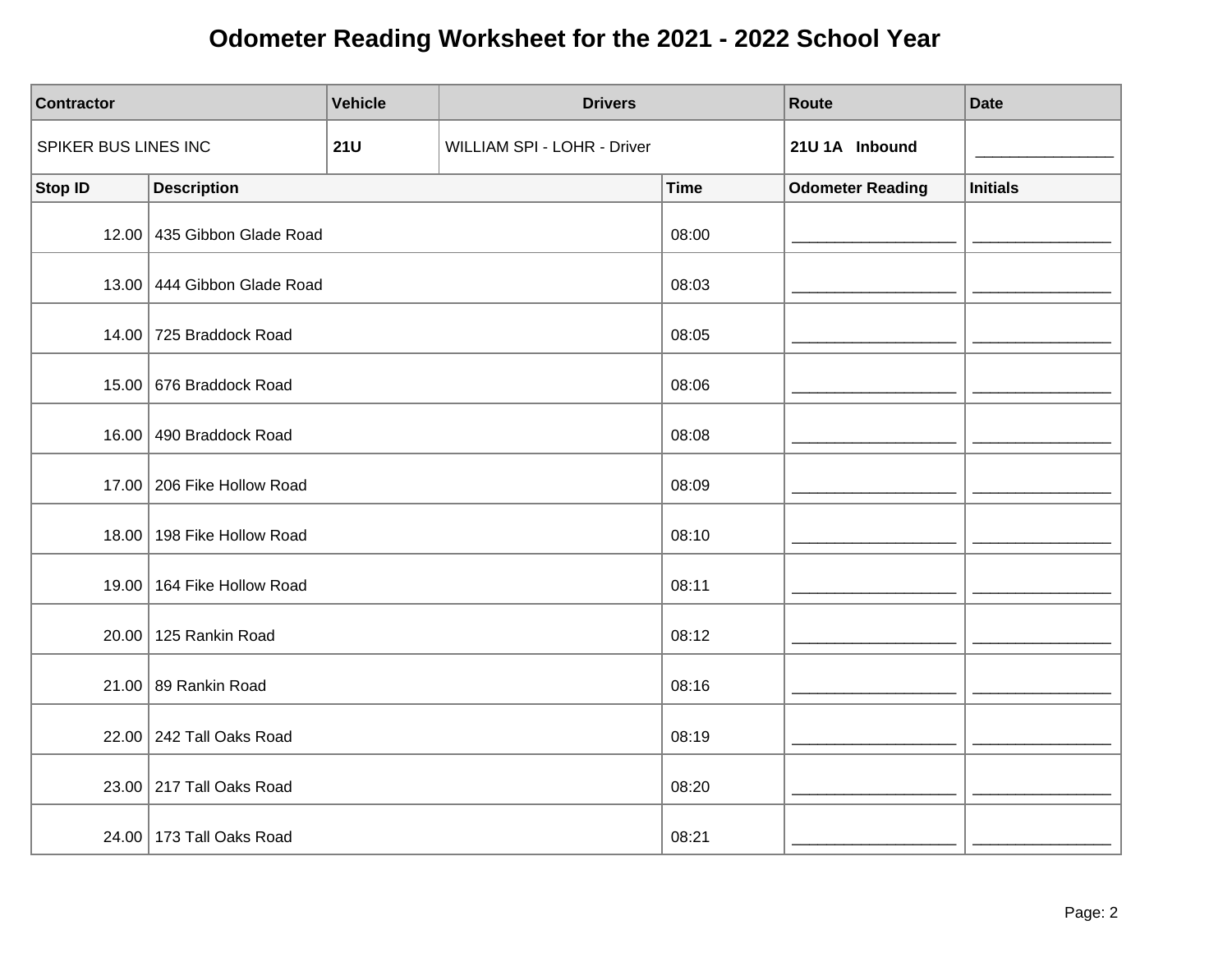| <b>Contractor</b>    |                    | <b>Vehicle</b> | <b>Drivers</b>              |             | Route                   | <b>Date</b> |
|----------------------|--------------------|----------------|-----------------------------|-------------|-------------------------|-------------|
| SPIKER BUS LINES INC |                    | <b>21U</b>     | WILLIAM SPI - LOHR - Driver |             | 21U 1A Inbound          |             |
| Stop ID              | <b>Description</b> |                |                             | <b>Time</b> | <b>Odometer Reading</b> | Initials    |
| 25.00                | 134 Tall Oaks Road |                |                             | 08:23       |                         |             |
| 26.00                | <b>WHARTON</b>     |                |                             | 08:30       |                         |             |
| $27.00$ $\vert$ AJ   |                    |                |                             | 08:35       |                         |             |
| 28.00                | GARAGE             |                |                             | 09:00       |                         |             |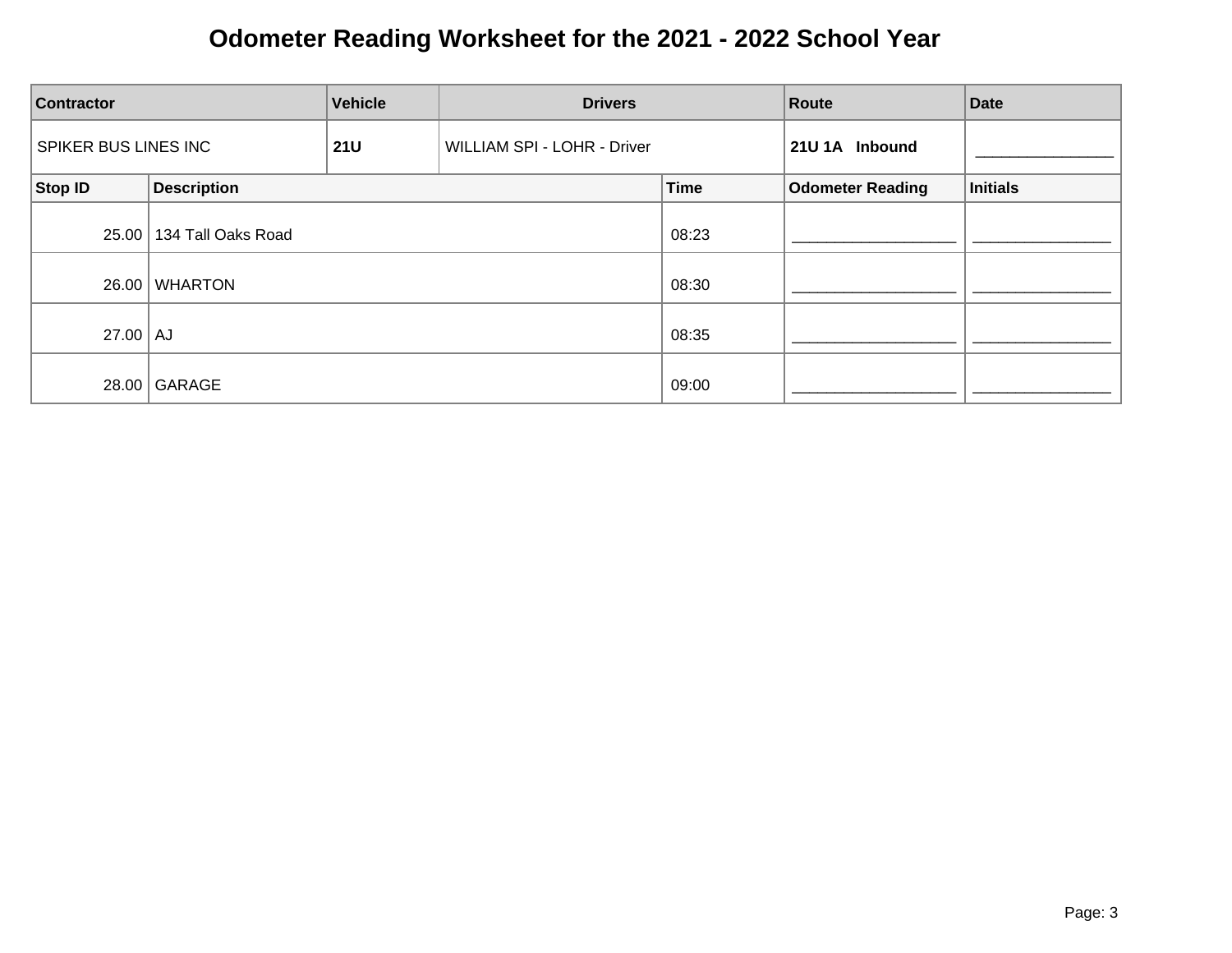| <b>Contractor</b>    |                                                | <b>Vehicle</b> | <b>Drivers</b>              |             | Route                   | <b>Date</b>     |
|----------------------|------------------------------------------------|----------------|-----------------------------|-------------|-------------------------|-----------------|
| SPIKER BUS LINES INC |                                                | <b>21U</b>     | WILLIAM SPI - LOHR - Driver |             | 21U 1P Outbound         |                 |
| <b>Stop ID</b>       | <b>Description</b>                             |                |                             | <b>Time</b> | <b>Odometer Reading</b> | <b>Initials</b> |
|                      | $0.00$ GARAGE                                  |                |                             | 02:45       |                         |                 |
| $1.00$ AJ            |                                                |                |                             | 03:15       |                         |                 |
|                      | $2.00$ 4719 National Pike                      |                |                             | 03:17       |                         |                 |
|                      | 3.00 4617 National Pike                        |                |                             | 03:20       |                         |                 |
|                      | 4.00 4479 National Pike                        |                |                             | 03:22       |                         |                 |
|                      | $5.00$ 4361 National Pike                      |                |                             | 03:25       |                         |                 |
|                      | 6.00 WHARTON (AJ students transfer to 19U/24U) |                |                             | 03:30       |                         |                 |
|                      | 7.00 725 Braddock Road                         |                |                             | 03:32       |                         |                 |
|                      | 8.00 490 Braddock Road                         |                |                             | 03:33       |                         |                 |
|                      | 9.00 676 Braddock Road                         |                |                             | 03:36       |                         |                 |
|                      | 10.00 217 Tall Oaks Road                       |                |                             | 03:37       |                         |                 |
|                      | 11.00   173 Tall Oaks Road                     |                |                             | 03:38       |                         |                 |
|                      | 12.00 134 Tall Oaks Road                       |                |                             | 03:38       |                         |                 |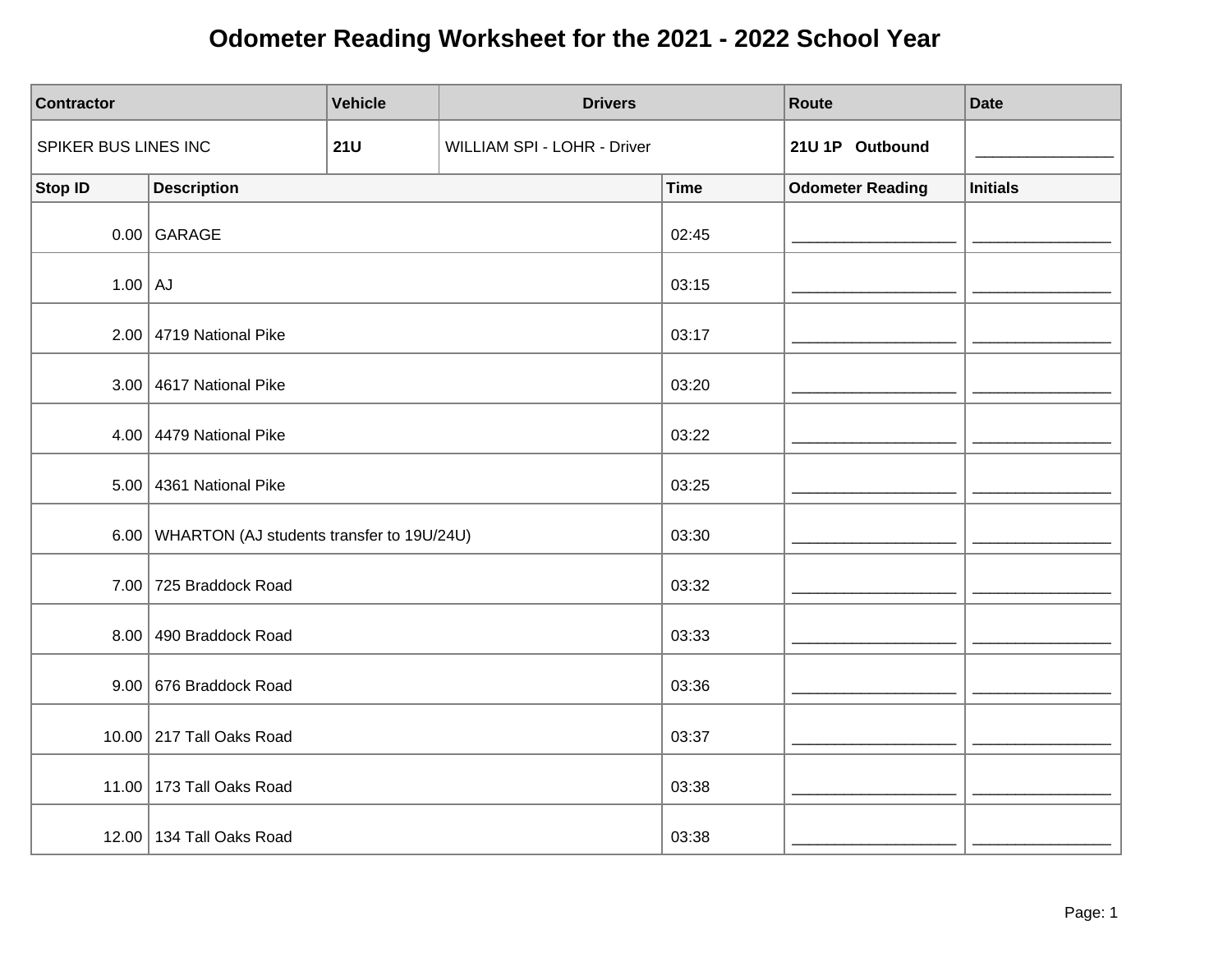| <b>Contractor</b>    |                                   | <b>Vehicle</b><br><b>Drivers</b> |                             |             | Route                   | <b>Date</b>     |
|----------------------|-----------------------------------|----------------------------------|-----------------------------|-------------|-------------------------|-----------------|
| SPIKER BUS LINES INC |                                   | <b>21U</b>                       | WILLIAM SPI - LOHR - Driver |             | 21U 1P Outbound         |                 |
| <b>Stop ID</b>       | <b>Description</b>                |                                  |                             | <b>Time</b> | <b>Odometer Reading</b> | <b>Initials</b> |
|                      | 13.00 242 Tall Oaks Road          |                                  |                             | 03:38       |                         |                 |
|                      | 14.00 125 Rankin Road             |                                  |                             | 03:39       |                         |                 |
|                      | 15.00 89 Rankin Rd                |                                  |                             | 03:43       |                         |                 |
|                      | 16.00 164 Fike Hollow Road        |                                  |                             | 03:44       |                         |                 |
|                      | 17.00   198 Fike Hollow Road      |                                  |                             | 03:44       |                         |                 |
|                      | 18.00   206 Fike Hollow Road      |                                  |                             | 03:45       |                         |                 |
| 19.00                | 444 Gibbon Glade Road             |                                  |                             | 03:48       |                         |                 |
|                      | 20.00 435 Gibbon Glade Rd         |                                  |                             | 03:49       |                         |                 |
|                      | 21.00   137 Gibbon Glade Road     |                                  |                             | 03:57       |                         |                 |
|                      | 22.00 654 Elliotsville Road       |                                  |                             | 03:59       |                         |                 |
|                      | 23.00 756 Elliottsville Rd        |                                  |                             | 04:03       |                         |                 |
|                      | 24.00 774 Elliotsville Road       |                                  |                             | 04:05       |                         |                 |
|                      | 25.00   1846 Wharton Furnace Road |                                  |                             | 04:09       |                         |                 |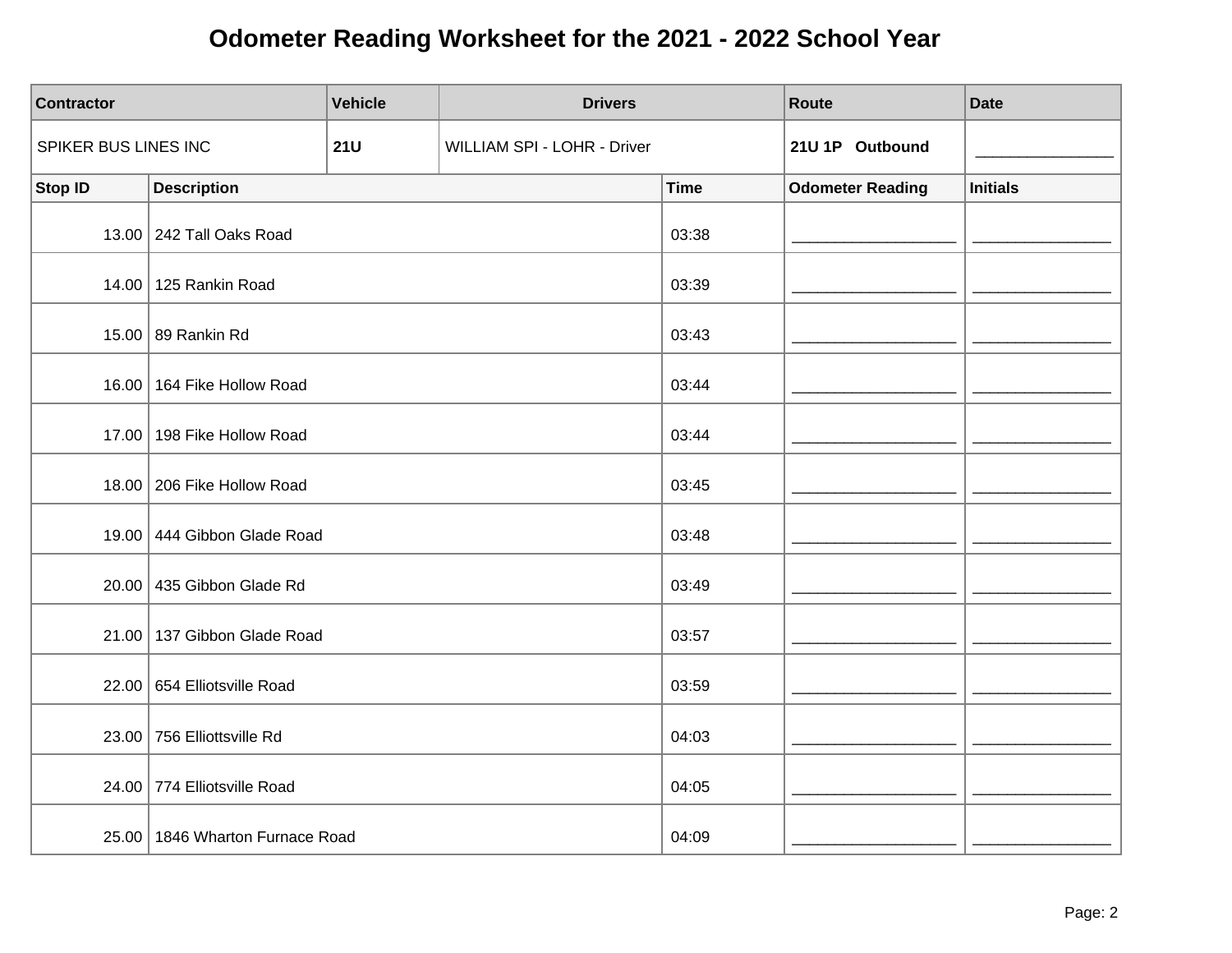| <b>Contractor</b>    |                              | <b>Vehicle</b> | <b>Drivers</b>              |             | Route                   | <b>Date</b>     |
|----------------------|------------------------------|----------------|-----------------------------|-------------|-------------------------|-----------------|
| SPIKER BUS LINES INC |                              | <b>21U</b>     | WILLIAM SPI - LOHR - Driver |             | 21U 1P Outbound         |                 |
| <b>Stop ID</b>       | <b>Description</b>           |                |                             | <b>Time</b> | <b>Odometer Reading</b> | <b>Initials</b> |
| 26.00                | 1722 Wharton Furnace Road    |                |                             | 04:10       |                         |                 |
|                      | 27.00 3 White Durschlag Road |                |                             | 04:14       |                         |                 |
| 28.00                | 425 Wirsing Road             |                |                             | 04:14       |                         |                 |
| 29.00                | 475 Wirsing Road             |                |                             | 04:15       |                         |                 |
| 30.00                | 451 Wirsing Road             |                |                             | 04:16       |                         |                 |
|                      | 31.00 37 Canaan Church Road  |                |                             | 04:22       |                         |                 |
| 32.00                | Canaan Church/Stuckslager Rd |                |                             | 04:24       |                         |                 |
| 33.00                | GARAGE                       |                |                             | 04:30       |                         |                 |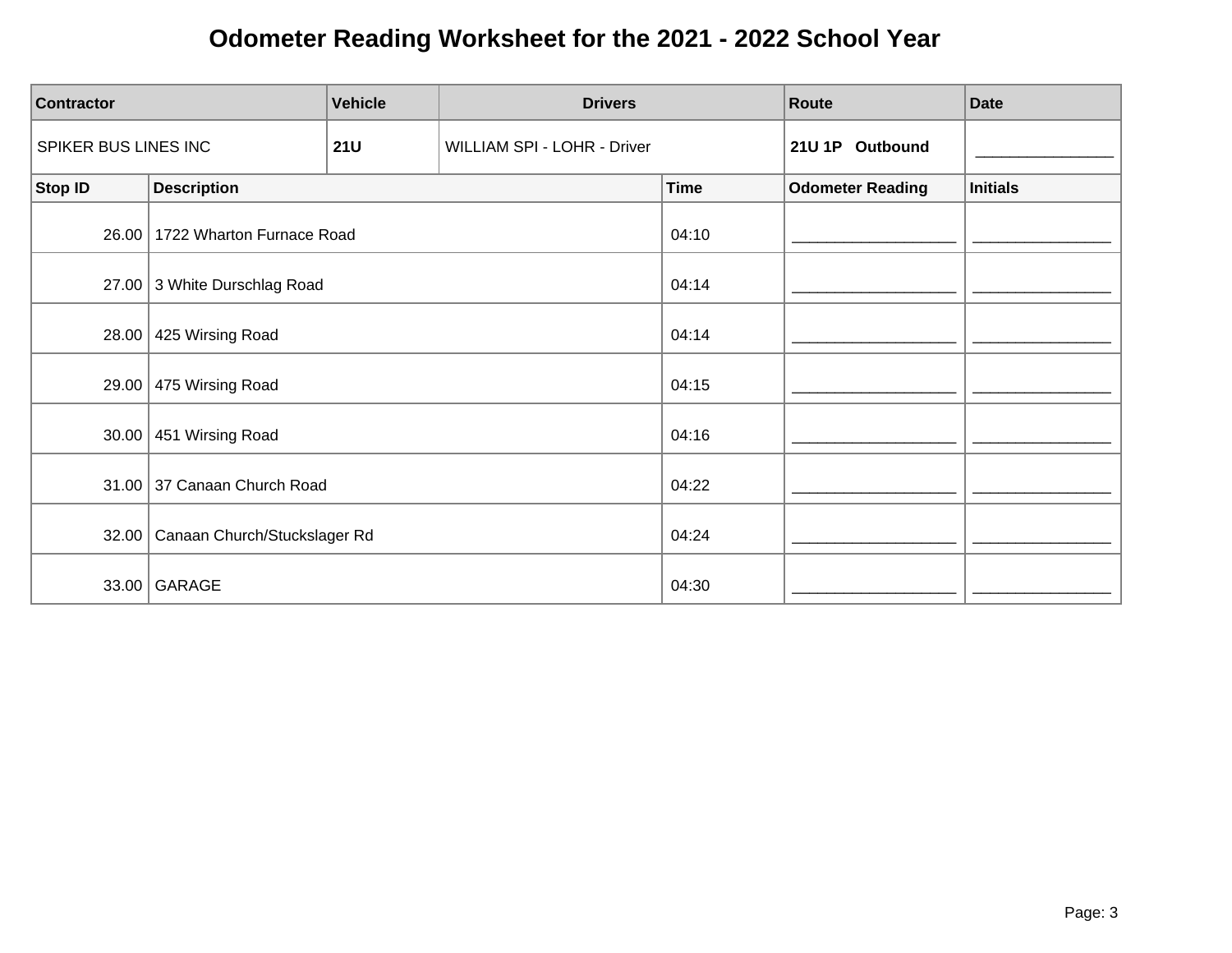| <b>Contractor</b>    |                                            | <b>Vehicle</b> | <b>Drivers</b> |             | Route                   | <b>Date</b>     |
|----------------------|--------------------------------------------|----------------|----------------|-------------|-------------------------|-----------------|
| SPIKER BUS LINES INC |                                            | <b>22U</b>     |                |             | 22U 1A Inbound          |                 |
| <b>Stop ID</b>       | <b>Description</b>                         |                |                | <b>Time</b> | <b>Odometer Reading</b> | <b>Initials</b> |
|                      | 0.00 GARAGE (Beattie)                      |                |                | 07:25       |                         |                 |
|                      | 1.00 870 Gibbon Glade Road                 |                |                | 07:26       |                         |                 |
|                      | 2.00   105 Dennis Road                     |                |                | 07:27       |                         |                 |
|                      | 3.00 Dennis Road/Rishel Road               |                |                | 07:28       |                         |                 |
|                      | 4.00 229 Rishel Road                       |                |                | 07:34       |                         |                 |
|                      | 5.00   2405 Dinner Bell - Five Forks Road  |                |                | 07:39       |                         |                 |
|                      | 6.00   2369 Dinner Bell - Five Forks Road  |                |                | 07:40       |                         |                 |
|                      | 7.00 2215 Dinner Bell - Five Forks Road    |                |                | 07:41       |                         |                 |
|                      | 8.00   2204 Dinner Bell - Five Forks Road  |                |                | 07:42       |                         |                 |
|                      | 9.00   2202 Dinner Bell - Five Forks Road  |                |                | 07:43       |                         |                 |
|                      | 10.00   2158 Dinner Bell - Five Forks Road |                |                | 07:44       |                         |                 |
|                      | 11.00   2080 Dinner Bell - Five Forks Road |                |                | 07:45       |                         |                 |
|                      | 12.00   2040 Dinner Bell - Five Forks Road |                |                | 07:46       |                         |                 |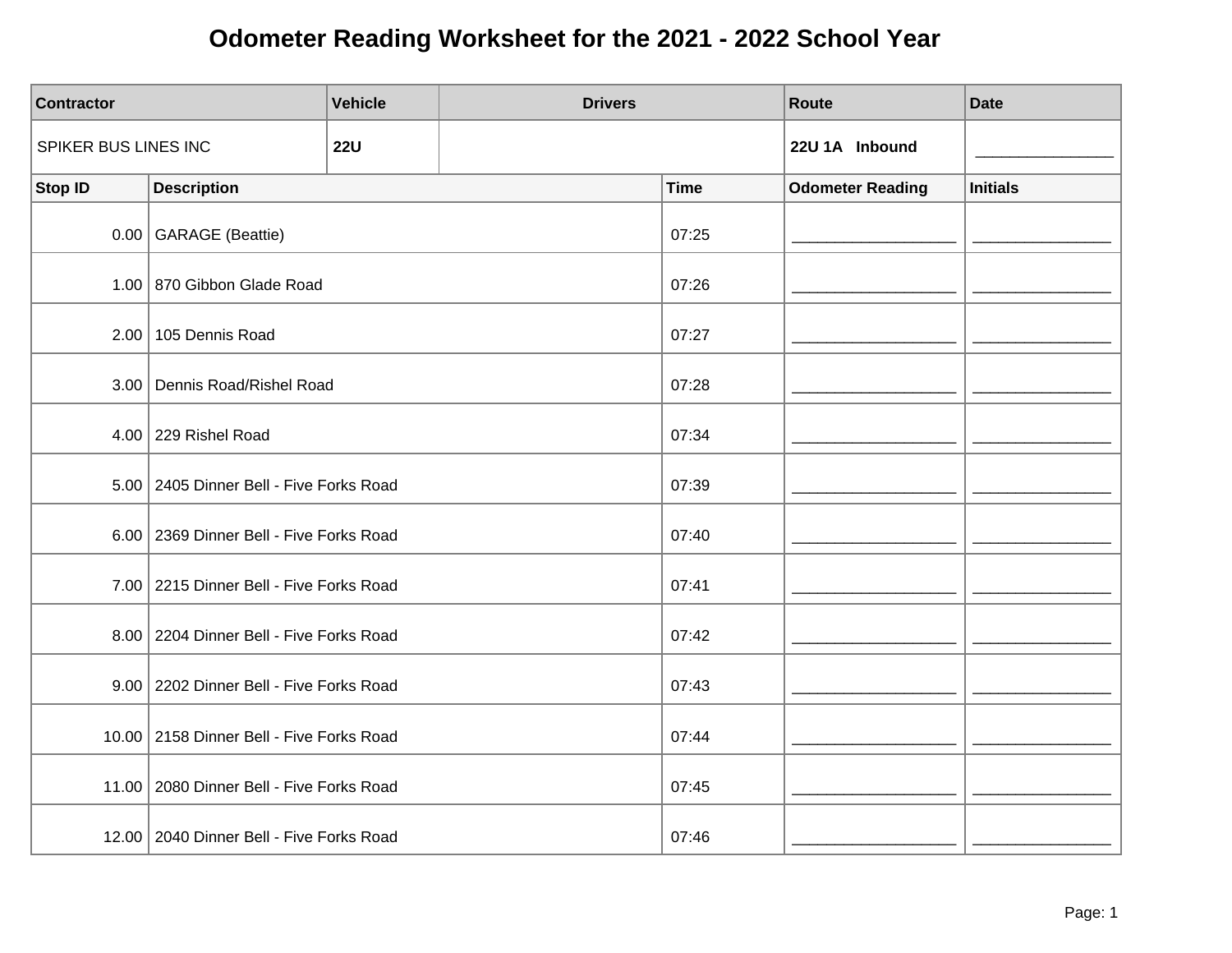| <b>Contractor</b>    |                                               | <b>Vehicle</b> | <b>Drivers</b> |             | <b>Route</b>            | <b>Date</b>     |
|----------------------|-----------------------------------------------|----------------|----------------|-------------|-------------------------|-----------------|
| SPIKER BUS LINES INC |                                               | <b>22U</b>     |                |             | 22U 1A Inbound          |                 |
| <b>Stop ID</b>       | <b>Description</b>                            |                |                | <b>Time</b> | <b>Odometer Reading</b> | <b>Initials</b> |
|                      | 13.00 66 Old Dinner Bell Road (Church)        |                |                | 07:47       |                         |                 |
|                      | 14.00 920 Success Drive                       |                |                | 07:50       |                         |                 |
| 15.00                | 3848 National Pike                            |                |                | 07:52       |                         |                 |
|                      | 16.00 4012 National Pike (Gurtner's Day Care) |                |                | 07:53       |                         |                 |
|                      | 17.00 344 Shaffer Ln                          |                |                | 07:55       |                         |                 |
|                      | 18.00 63 Henning Road Apts                    |                |                | 08:00       |                         |                 |
|                      | 19.00 $\vert$ 233 Henning Road                |                |                | 08:03       |                         |                 |
| 20.00                | 280 Henning Road                              |                |                | 08:05       |                         |                 |
| $21.00$ AJ           |                                               |                |                | 08:12       |                         |                 |
| 22.00                | <b>WHARTON</b>                                |                |                | 08:21       |                         |                 |
|                      | 23.00 GARAGE                                  |                |                | 08:45       |                         |                 |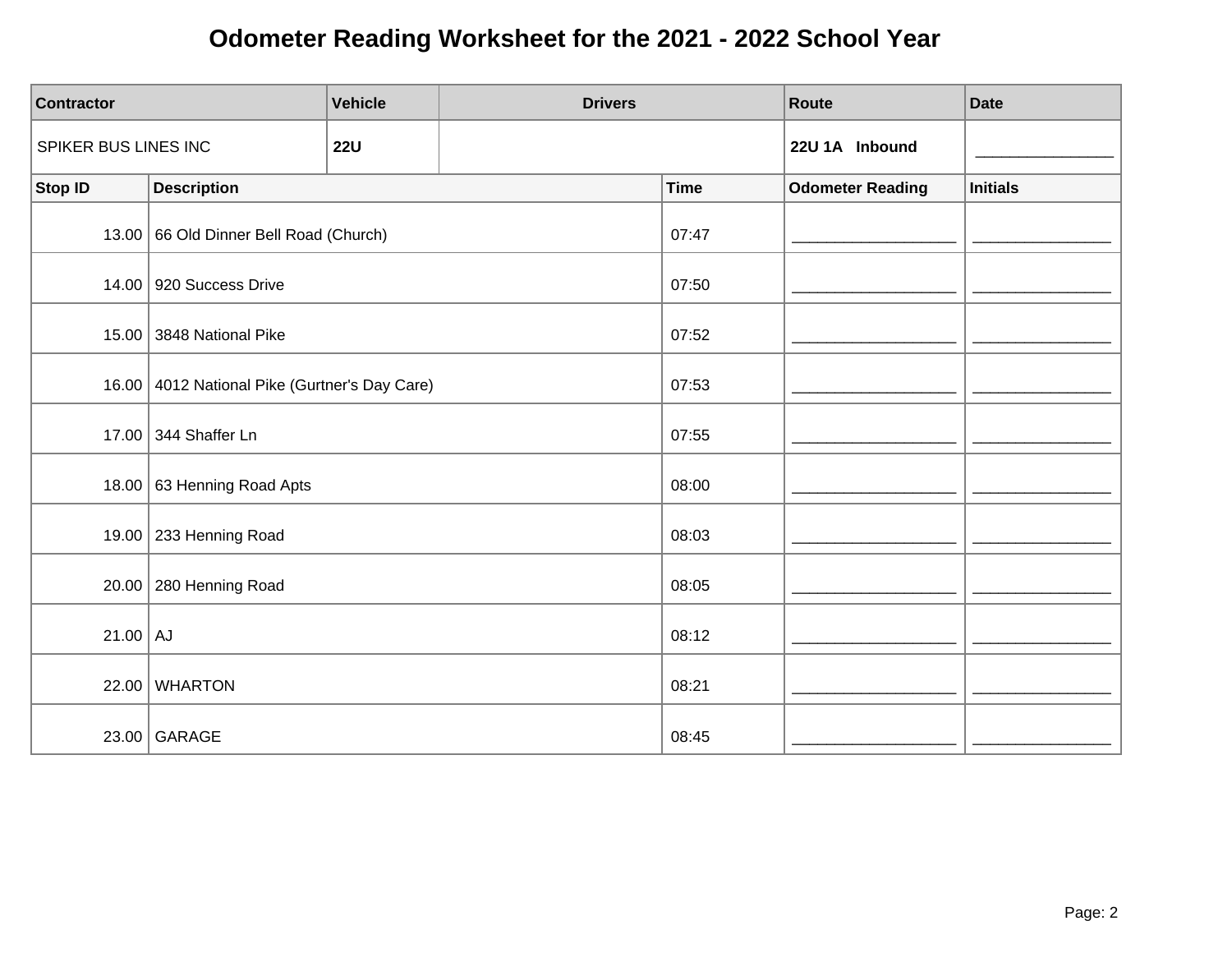| <b>Contractor</b>    |                                                | <b>Vehicle</b> | <b>Drivers</b>              |             | Route                   | <b>Date</b>     |
|----------------------|------------------------------------------------|----------------|-----------------------------|-------------|-------------------------|-----------------|
| SPIKER BUS LINES INC |                                                | <b>22U</b>     | TRINA SPI - SPIKER - Driver |             | 22U 1P Outbound         |                 |
| <b>Stop ID</b>       | <b>Description</b>                             |                |                             | <b>Time</b> | <b>Odometer Reading</b> | <b>Initials</b> |
|                      | $0.00$ GARAGE                                  |                |                             | 03:05       |                         |                 |
|                      | 1.00   WHARTON (AJ students transfer from 18U) |                |                             | 03:30       |                         |                 |
|                      | 2.00 4012 National Pike (Gurtner's Day Care)   |                |                             | 03:35       |                         |                 |
|                      | $3.00$ 344 Shaffer Lane                        |                |                             | 03:39       |                         |                 |
| 4.00                 | 63 Henning Road Apts                           |                |                             | 03:44       |                         |                 |
|                      | $5.00$ 233 Henning Road                        |                |                             | 03:47       |                         |                 |
|                      | 6.00 66 Old Dinner Bell Road (Church)          |                |                             | 03:53       |                         |                 |
|                      | 7.00   2040 Dinnerbell - Five Forks Road       |                |                             | 03:54       |                         |                 |
|                      | 8.00   2080 Dinner Bell - Five Forks Road      |                |                             | 03:56       |                         |                 |
|                      | 9.00 2158 Dinner Bell - Five Forks Road        |                |                             | 03:58       |                         |                 |
|                      | 10.00   2202 Dinner Bell - Five Forks Road     |                |                             | 03:58       |                         |                 |
|                      | 11.00   2204 Dinner Bell - Five Forks Road     |                |                             | 03:59       |                         |                 |
|                      | 12.00 2215 Dinner Bell - Five Forks Road       |                |                             | 04:02       |                         |                 |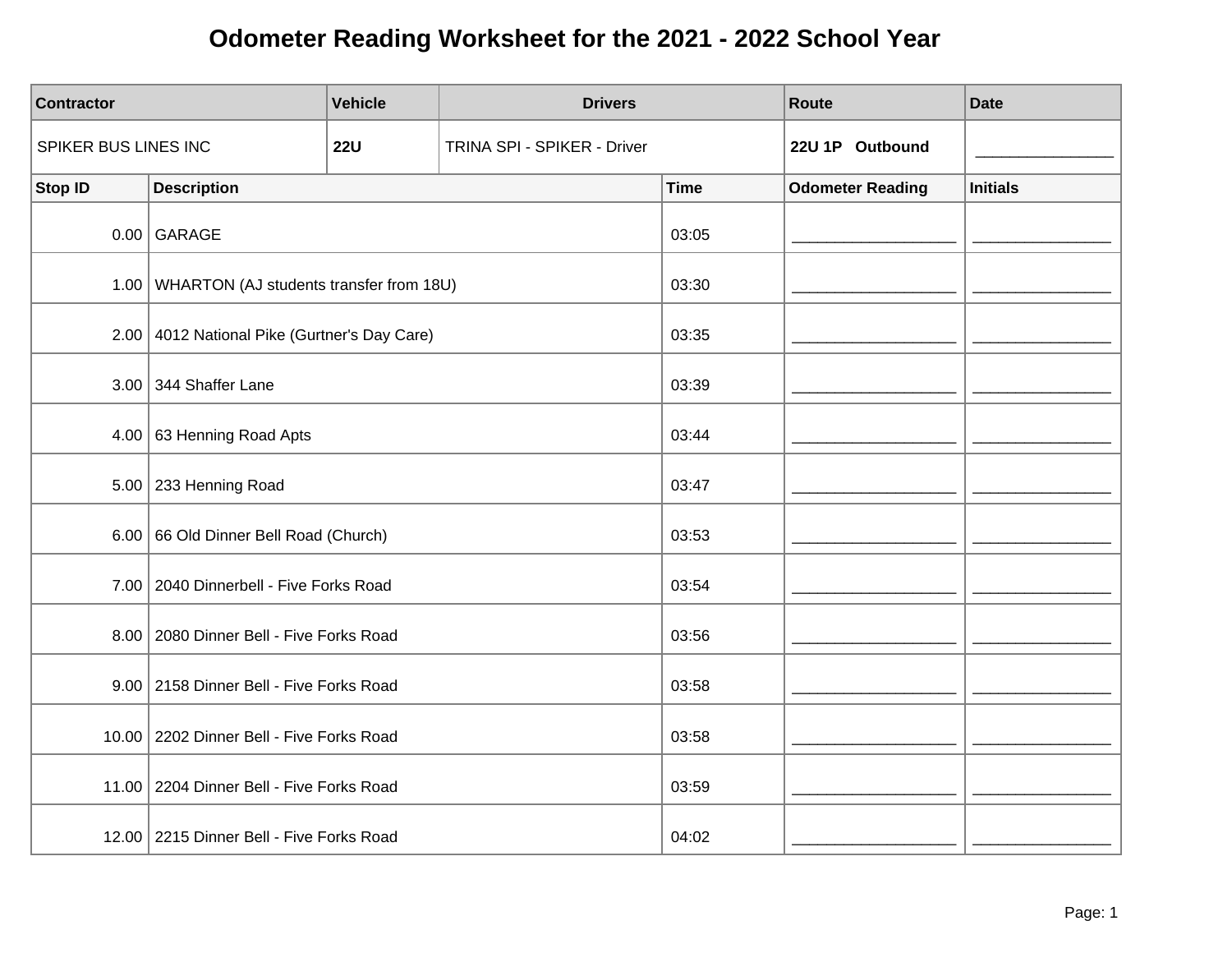| <b>Vehicle</b><br><b>Contractor</b> |                                            | <b>Drivers</b> |                             | Route       | <b>Date</b>             |                 |
|-------------------------------------|--------------------------------------------|----------------|-----------------------------|-------------|-------------------------|-----------------|
| SPIKER BUS LINES INC                |                                            | <b>22U</b>     | TRINA SPI - SPIKER - Driver |             | 22U 1P Outbound         |                 |
| <b>Stop ID</b>                      | <b>Description</b>                         |                |                             | <b>Time</b> | <b>Odometer Reading</b> | <b>Initials</b> |
|                                     | 13.00   2369 Dinner Bell - Five Forks Road |                |                             | 04:06       |                         |                 |
|                                     | 14.00   2405 Dinner Bell - Five Forks Road |                |                             | 04:07       |                         |                 |
|                                     | 15.00 229 Rishel Road                      |                |                             | 04:12       |                         |                 |
|                                     | 16.00   228 Rishel Road                    |                |                             | 04:13       |                         |                 |
| 17.00                               | Dennis Road/Rishel Road                    |                |                             | 04:14       |                         |                 |
|                                     | 18.00   105 Dennis Road                    |                |                             | 04:16       |                         |                 |
|                                     | 19.00 870 Gibbon Glade Road                |                |                             | 04:20       |                         |                 |
|                                     | 26.00 GARAGE (Beattie)                     |                |                             | 04:30       |                         |                 |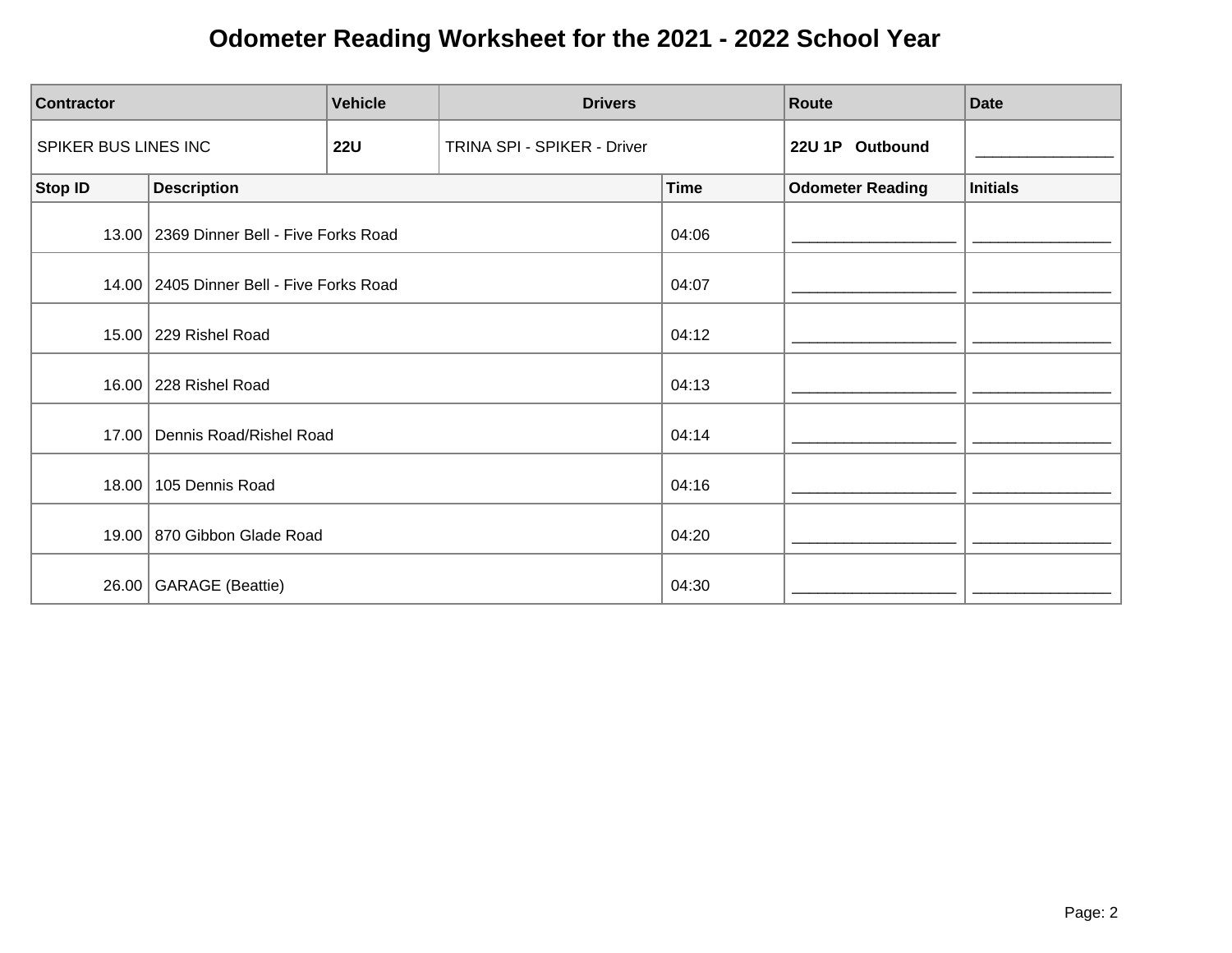| <b>Contractor</b>      |                                             | <b>Vehicle</b> | <b>Drivers</b> |             | Route                   | <b>Date</b>     |
|------------------------|---------------------------------------------|----------------|----------------|-------------|-------------------------|-----------------|
| <b>SPADE BUS LINES</b> |                                             | <b>23U</b>     |                |             | 23U 1A Inbound          |                 |
| <b>Stop ID</b>         | <b>Description</b>                          |                |                | <b>Time</b> | <b>Odometer Reading</b> | <b>Initials</b> |
|                        | $0.00$ GARAGE                               |                |                | 07:20       |                         |                 |
|                        | 1.00   175 Maple Summit Road                |                |                | 07:40       |                         |                 |
|                        | 2.00 578 Maple Summit Road                  |                |                | 07:42       |                         |                 |
|                        | 3.00 381 Burnsworth Road                    |                |                | 07:43       |                         |                 |
| 4.00                   | 396 Burnsworth Road                         |                |                | 07:44       |                         |                 |
|                        | 5.00 400 Burnsworth Road                    |                |                | 07:45       |                         |                 |
|                        | 6.00   206 Hall Road                        |                |                | 07:49       |                         |                 |
|                        | 7.00 118 Maple Summit Road                  |                |                | 07:50       |                         |                 |
|                        | 8.00 1260 Mill Run Road                     |                |                | 07:54       |                         |                 |
|                        | 9.00   133 Scarlett Knob Road               |                |                | 08:18       |                         |                 |
|                        | 10.00 Sheridan/Sherman                      |                |                | 08:00       |                         |                 |
|                        | 11.00 WHARTON (AJ students transfer to 27U) |                |                | 08:29       |                         |                 |
|                        | 12.00 GARAGE                                |                |                | 08:40       |                         |                 |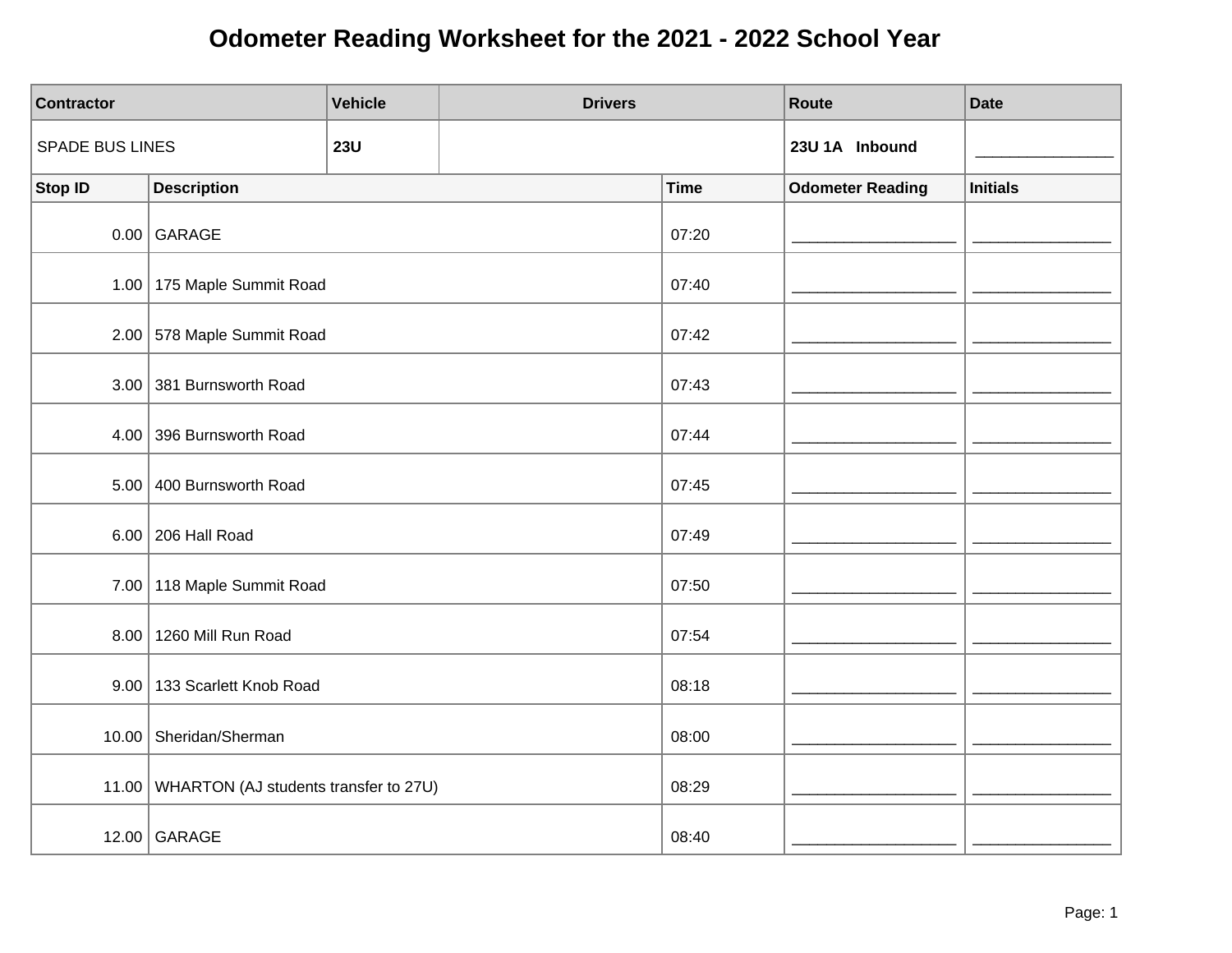| <b>Contractor</b> |                                                | <b>Vehicle</b> | <b>Drivers</b>                     |             | Route                   | <b>Date</b>     |
|-------------------|------------------------------------------------|----------------|------------------------------------|-------------|-------------------------|-----------------|
| SPADE BUS LINES   |                                                | <b>23U</b>     | TRACY SPA - THOMPSON-HOLT - Driver |             | 23U 1P Outbound         |                 |
| <b>Stop ID</b>    | <b>Description</b>                             |                |                                    | <b>Time</b> | <b>Odometer Reading</b> | <b>Initials</b> |
|                   | $0.00$ GARAGE                                  |                |                                    | 03:10       |                         |                 |
|                   | 1.00   WHARTON (AJ students transfer from 38U) |                |                                    | 03:25       |                         |                 |
|                   | 2.00   Sherman/Sheridan                        |                |                                    | 03:40       |                         |                 |
|                   | 3.00   118 Maple Summit Road                   |                |                                    | 03:45       |                         |                 |
|                   | 4.00   175 Maple Summit Road                   |                |                                    | 03:47       |                         |                 |
|                   | 5.00 578 Maple Summit Road                     |                |                                    | 03:48       |                         |                 |
|                   | 6.00 381 Burnworth Road                        |                |                                    | 03:50       |                         |                 |
|                   | 7.00 396 Burnsworth Road                       |                |                                    | 03:50       |                         |                 |
|                   | 8.00 400 Burnsworth Road                       |                |                                    | 03:52       |                         |                 |
|                   | 9.00 206 Hall Road                             |                |                                    | 03:54       |                         |                 |
|                   | 10.00 1260 Mill Run Road                       |                |                                    | 03:59       |                         |                 |
|                   | 11.00   133 Scarlett Knob Road                 |                |                                    | 04:00       |                         |                 |
|                   | 12.00 GARAGE                                   |                |                                    | 04:20       |                         |                 |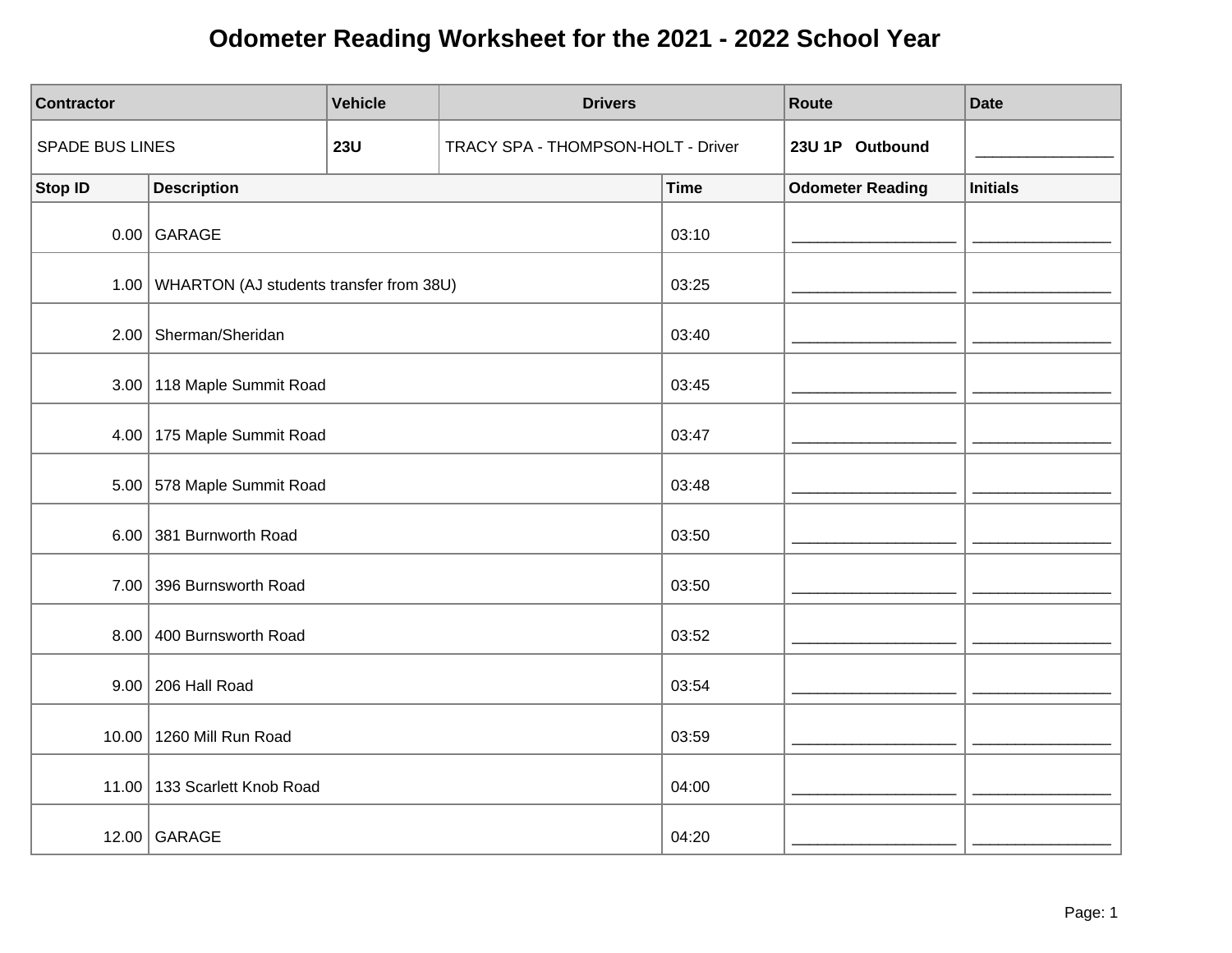| <b>Contractor</b>      |                            | <b>Vehicle</b> | <b>Drivers</b> |             | Route                   | <b>Date</b>     |
|------------------------|----------------------------|----------------|----------------|-------------|-------------------------|-----------------|
| <b>SPADE BUS LINES</b> |                            | <b>24U</b>     |                |             | 24U 1A Inbound          |                 |
| <b>Stop ID</b>         | <b>Description</b>         |                |                | <b>Time</b> | <b>Odometer Reading</b> | <b>Initials</b> |
|                        | $0.00$ GARAGE              |                |                | 06:15       |                         |                 |
|                        | 1.00 134 Tall Oaks Road    |                |                | 06:35       |                         |                 |
|                        | $2.00$ 242 Tall Oaks Road  |                |                | 06:37       |                         |                 |
|                        | 3.00 649 Braddock Road     |                |                | 06:38       |                         |                 |
|                        | 4.00 676 Braddock Road     |                |                | 06:38       |                         |                 |
|                        | 5.00 747 Braddock Road     |                |                | 06:40       |                         |                 |
|                        | 6.00 270 Elliotsville Road |                |                | 06:41       |                         |                 |
|                        | 7.00   105 Rankin Road     |                |                | 06:41       |                         |                 |
|                        | 8.00   123 Rankin Road     |                |                | 06:41       |                         |                 |
|                        | 9.00   679 Nelson Road     |                |                | 06:43       |                         |                 |
|                        | 10.00 647 Nelson Road      |                |                | 06:44       |                         |                 |
|                        | 11.00 384 Nelson Road      |                |                | 06:45       |                         |                 |
|                        | 12.00 315 Nelson Road      |                |                | 06:45       |                         |                 |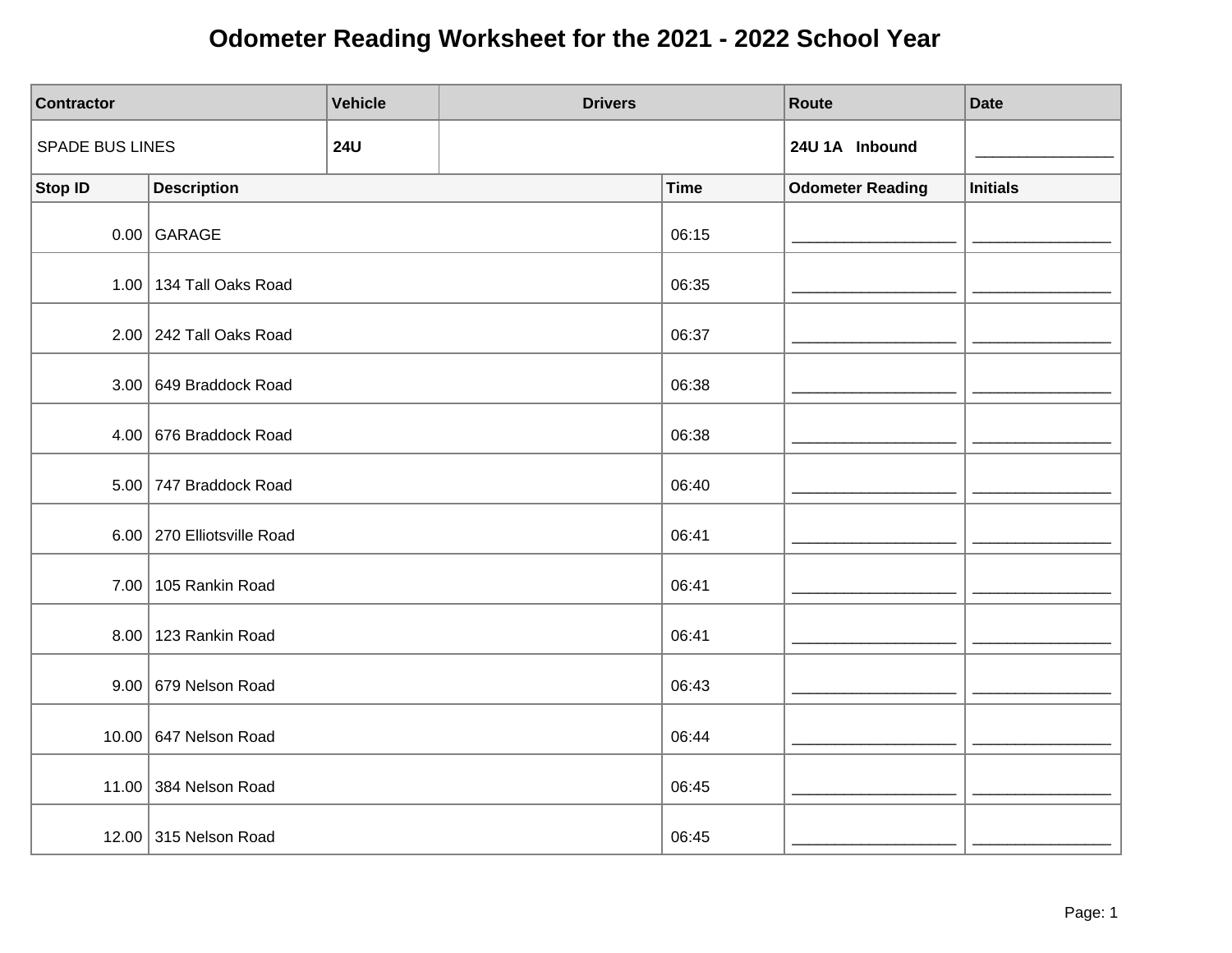| <b>Contractor</b>      |                                                          | <b>Vehicle</b> | <b>Drivers</b> |             | Route                   | <b>Date</b>     |
|------------------------|----------------------------------------------------------|----------------|----------------|-------------|-------------------------|-----------------|
| <b>SPADE BUS LINES</b> |                                                          | <b>24U</b>     |                |             | 24U 1A Inbound          |                 |
| Stop ID                | <b>Description</b>                                       |                |                | <b>Time</b> | <b>Odometer Reading</b> | <b>Initials</b> |
| 13.00                  | 159 Nelson Road                                          |                |                | 06:46       |                         |                 |
|                        | 14.00 376 Chalk Hill/Ohiopyle Road                       |                |                | 06:47       |                         |                 |
| 15.00                  | Guerriere Drive                                          |                |                | 06:52       |                         |                 |
|                        | 16.00   Chalk Hill Transfer (students transfer from 26U) |                |                | 06:58       |                         |                 |
| 17.00 $ $ HS           |                                                          |                |                | 07:21       |                         |                 |
| 18.00                  | Chalk Hill (Layover)                                     |                |                | 07:50       |                         |                 |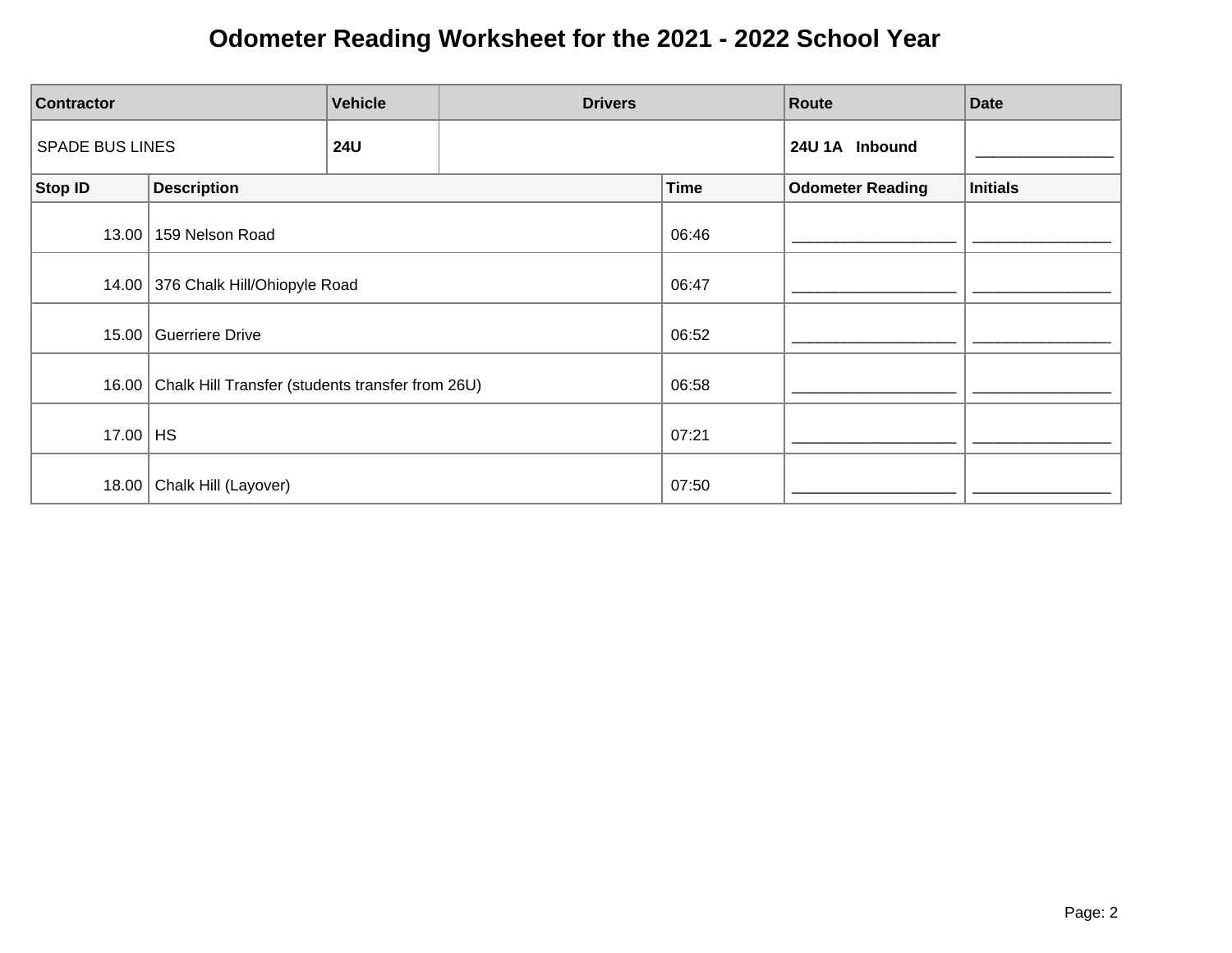| <b>Contractor</b>      |                                                     | <b>Vehicle</b> | <b>Drivers</b> |             | Route                   | <b>Date</b>     |
|------------------------|-----------------------------------------------------|----------------|----------------|-------------|-------------------------|-----------------|
| <b>SPADE BUS LINES</b> |                                                     | <b>24U</b>     |                |             | 24U 1P Outbound         |                 |
| <b>Stop ID</b>         | <b>Description</b>                                  |                |                | <b>Time</b> | <b>Odometer Reading</b> | <b>Initials</b> |
|                        | $0.00$ GARAGE                                       |                |                | 01:55       |                         |                 |
| $1.00$ HS              |                                                     |                |                | 02:42       |                         |                 |
|                        | 2.00 Chalk Hill Transfer (students transfer to 26U) |                |                | 02:56       |                         |                 |
|                        | 3.00 Guerriere Drive                                |                |                | 02:58       |                         |                 |
|                        | 4.00 376 Chalk Hill/Ohiopyle Road                   |                |                | 03:04       |                         |                 |
|                        | 5.00   159 Nelson Road                              |                |                | 03:06       |                         |                 |
|                        | 6.00 315 Nelson Road                                |                |                | 03:07       |                         |                 |
|                        | 7.00 384 Nelson Road                                |                |                | 03:07       |                         |                 |
|                        | 8.00 647 Nelson Road                                |                |                | 03:08       |                         |                 |
|                        | $9.00$ 679 Nelson Road                              |                |                | 03:09       |                         |                 |
|                        | 10.00 123 Rankin Road                               |                |                | 03:11       |                         |                 |
|                        | 11.00 105 Rankin Road                               |                |                | 03:12       |                         |                 |
|                        | 12.00 270 Elliotsville Road                         |                |                | 03:13       |                         |                 |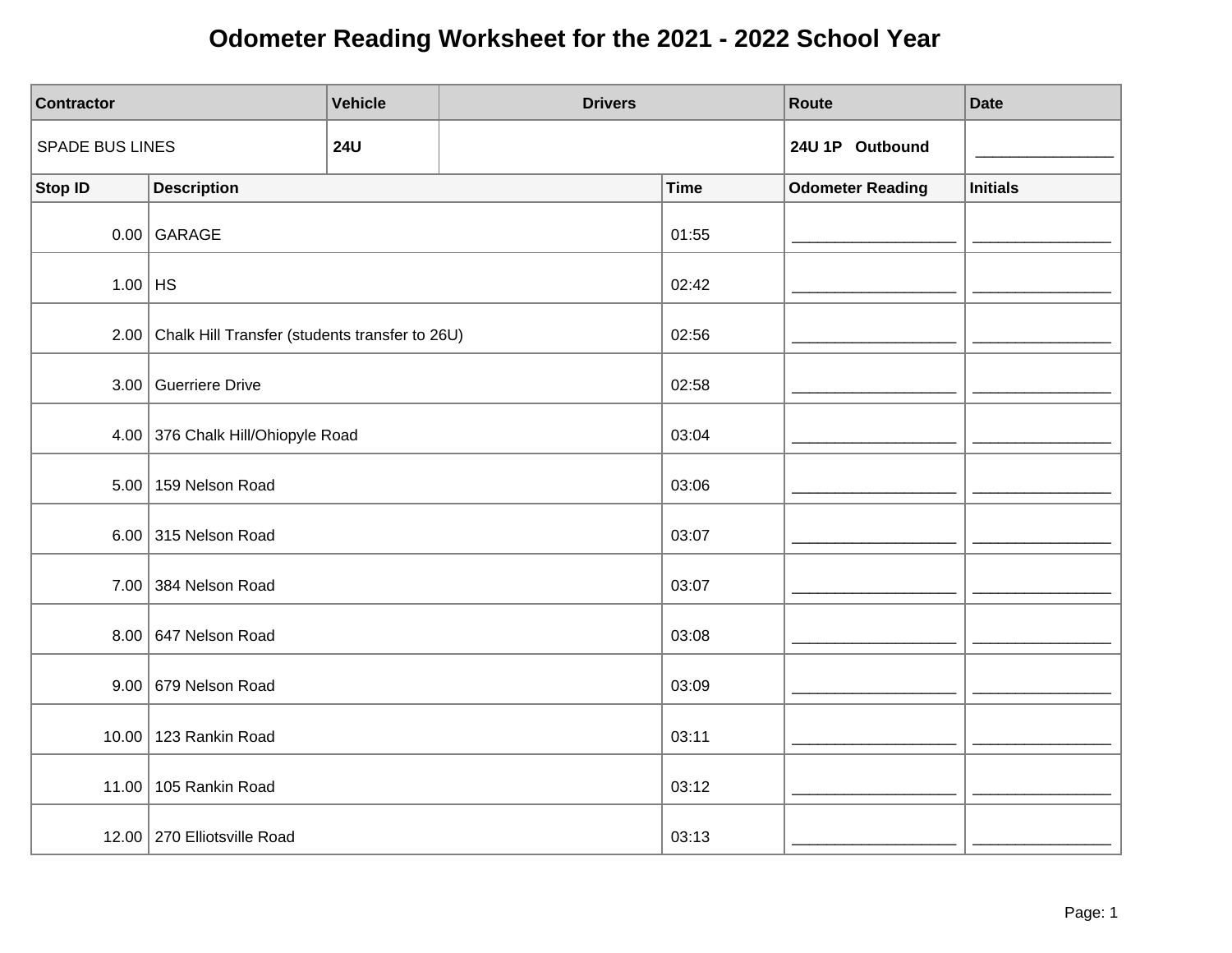| <b>Contractor</b>                    |                            | <b>Vehicle</b> | <b>Drivers</b> |                 | Route                   | <b>Date</b>     |
|--------------------------------------|----------------------------|----------------|----------------|-----------------|-------------------------|-----------------|
| <b>SPADE BUS LINES</b><br><b>24U</b> |                            |                |                | 24U 1P Outbound |                         |                 |
| Stop ID                              | <b>Description</b>         |                |                | <b>Time</b>     | <b>Odometer Reading</b> | <b>Initials</b> |
|                                      | 13.00   134 Tall Oaks Road |                |                | 03:14           |                         |                 |
|                                      | 14.00   242 Tall Oaks Road |                |                | 03:16           |                         |                 |
|                                      | 15.00   649 Braddock Road  |                |                | 03:17           |                         |                 |
|                                      | 16.00   676 Braddock Road  |                |                | 03:17           |                         |                 |
|                                      | 17.00 747 Braddock Road    |                |                | 03:18           |                         |                 |
| 18.00                                | <b>WHARTON</b>             |                |                | 03:30           |                         |                 |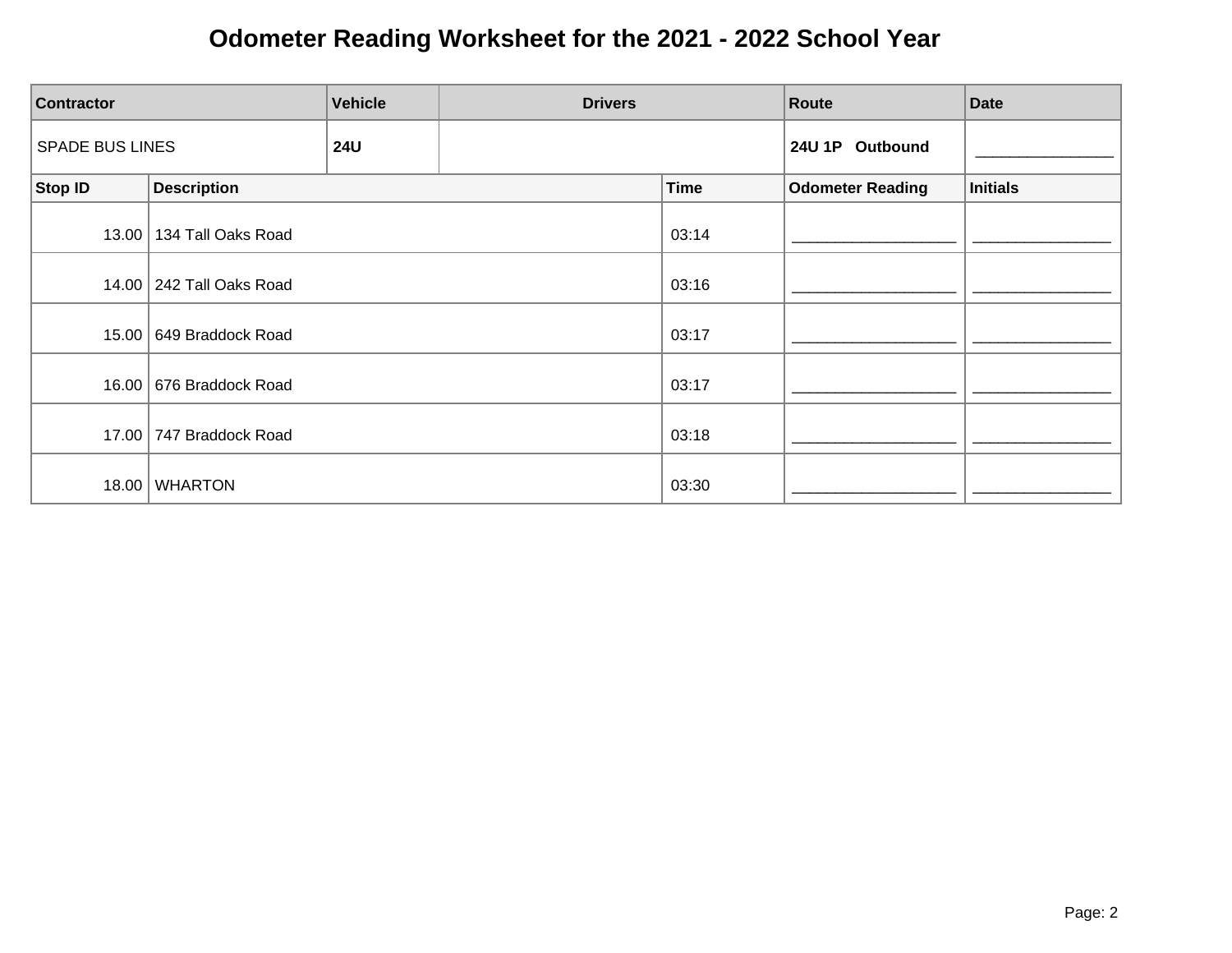| <b>Contractor</b>      |                                                               | <b>Vehicle</b> | <b>Drivers</b> |             | Route                   | <b>Date</b>     |
|------------------------|---------------------------------------------------------------|----------------|----------------|-------------|-------------------------|-----------------|
| <b>SPADE BUS LINES</b> |                                                               | <b>24U</b>     |                |             | 24U 2A Inbound          |                 |
| <b>Stop ID</b>         | <b>Description</b>                                            |                |                | <b>Time</b> | <b>Odometer Reading</b> | <b>Initials</b> |
|                        | 0.00 Chalk Hill Layover                                       |                |                | 07:57       |                         |                 |
|                        | 1.00 Guerriere Dr                                             |                |                | 07:59       |                         |                 |
|                        | 1.50 140 Chalkhill Ohiopyle Rd                                |                |                | 08:00       |                         |                 |
|                        | 2.00 Chalk Hill/Ohiopyle Road (Gate 2-Meadow Run Trail)       |                |                | 08:02       |                         |                 |
|                        | 3.00 351 Chalk Hill/Ohiopyle Road                             |                |                | 08:04       |                         |                 |
|                        | 4.00 350 Chalk Hill/Ohiopyle Road                             |                |                | 08:04       |                         |                 |
|                        | 5.00 Jefferson Trail/Old Mill Road (Gate 3A)                  |                |                | 08:07       |                         |                 |
|                        | 6.00 Old Mill Road (Gate 5-Lafayette and William Penn Trails) |                |                | 08:09       |                         |                 |
|                        | 7.00 330 Old Mill Road                                        |                |                | 08:10       |                         |                 |
|                        | 8.00   202 Old Mill Road                                      |                |                | 08:10       |                         |                 |
|                        | 9.00 164 Old Mill Road                                        |                |                | 08:11       |                         |                 |
|                        | 10.00   1015 Nemacolin Drive                                  |                |                | 08:12       |                         |                 |
|                        | 12.00   1078 Nemacolin Dr                                     |                |                | 08:13       |                         |                 |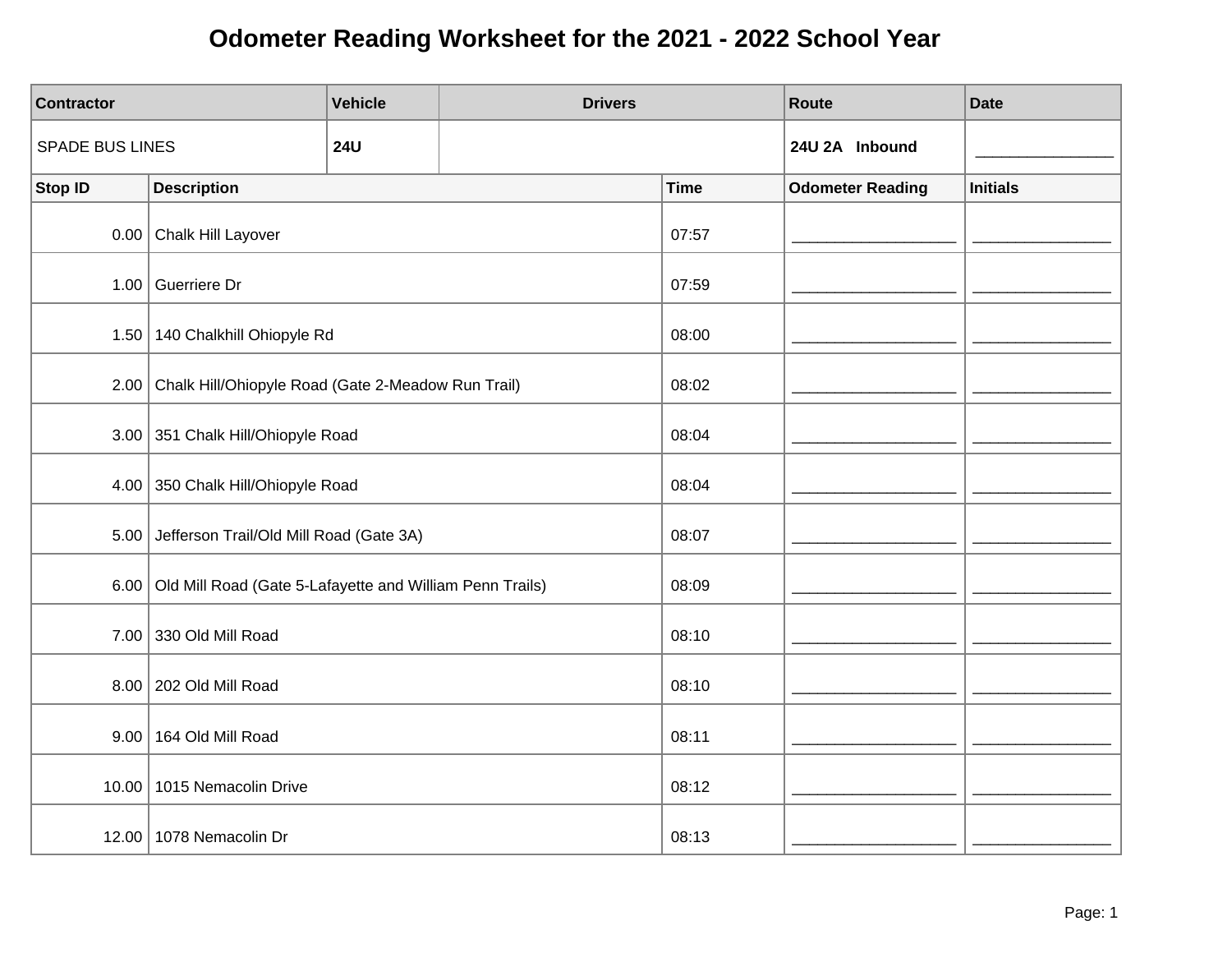| <b>Contractor</b>                    | <b>Vehicle</b><br><b>Drivers</b>                |  |                | Route       | <b>Date</b>             |          |
|--------------------------------------|-------------------------------------------------|--|----------------|-------------|-------------------------|----------|
| <b>SPADE BUS LINES</b><br><b>24U</b> |                                                 |  | 24U 2A Inbound |             |                         |          |
| Stop ID                              | <b>Description</b>                              |  |                | <b>Time</b> | <b>Odometer Reading</b> | Initials |
|                                      | 13.00 52 Orchard Camp Drive                     |  |                | 08:13       |                         |          |
|                                      | 14.00 65 Braddock Road                          |  |                | 08:14       |                         |          |
|                                      | 15.00 67 Old Mill Road                          |  |                | 08:16       |                         |          |
|                                      | 16.00   WHARTON - (AJ Students transfer to 27U) |  |                | 08:26       |                         |          |
|                                      | 17.00 GARAGE                                    |  |                | 08:30       |                         |          |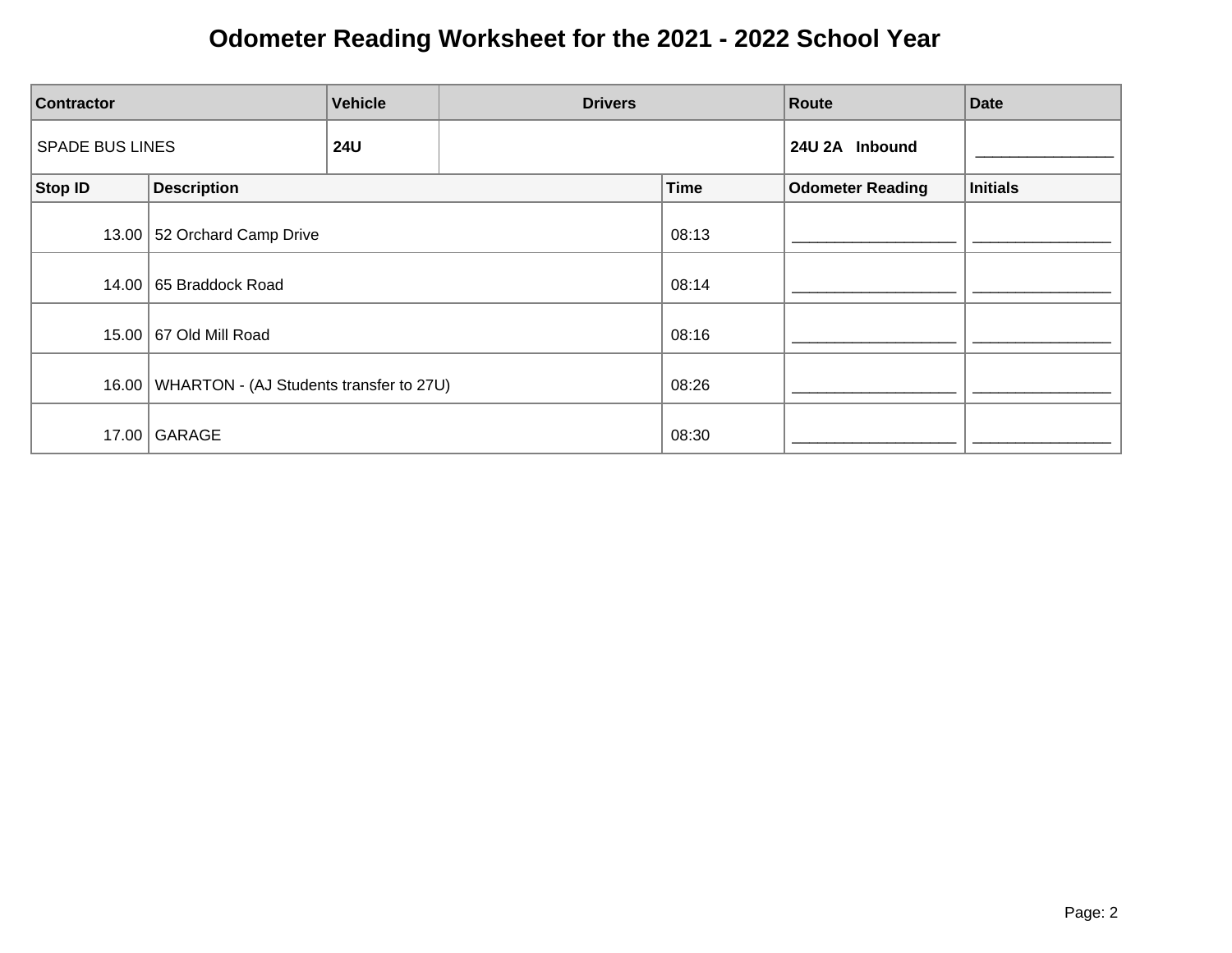| <b>Contractor</b>      |                                                                     | <b>Vehicle</b> | <b>Drivers</b> |             | <b>Route</b>            | <b>Date</b>     |
|------------------------|---------------------------------------------------------------------|----------------|----------------|-------------|-------------------------|-----------------|
| <b>SPADE BUS LINES</b> |                                                                     | <b>24U</b>     |                |             | 24U 2P Outbound         |                 |
| <b>Stop ID</b>         | <b>Description</b>                                                  |                |                | <b>Time</b> | <b>Odometer Reading</b> | <b>Initials</b> |
|                        | 1.00   WHARTON - (AJ students transfer from 21U)                    |                |                | 03:36       |                         |                 |
|                        | 2.00 Guerriere Dr                                                   |                |                | 03:46       |                         |                 |
|                        | 2.50 140 Chalkhill Ohiopyle Road                                    |                |                | 03:47       |                         |                 |
|                        | 3.00 Chalk Hill/Ohiopyle Road (Gate 2-Meadow Run)                   |                |                | 03:52       |                         |                 |
|                        | 4.00 351 Chalk Hill/Ohiopyle Road                                   |                |                | 03:51       |                         |                 |
|                        | 5.00 350 Chalk Hill/Ohiopyle Road                                   |                |                | 03:51       |                         |                 |
|                        | 6.00 Jefferson Trail/Old Mill (Gate 3A)                             |                |                | 03:54       |                         |                 |
|                        | 7.00 330 Old Mill Road                                              |                |                | 03:56       |                         |                 |
|                        | 8.00   225 Old Mill Road (Gate 5-Lafayette and William Penn Trails) |                |                | 03:57       |                         |                 |
|                        | 9.00 202 Old Mill Road                                              |                |                | 03:58       |                         |                 |
|                        | 10.00 164 Old Mill Road                                             |                |                | 03:59       |                         |                 |
| 11.00                  | 1015 Nemacolin Drive                                                |                |                | 03:59       |                         |                 |
|                        | 13.00   1078 Nemacolin Dr                                           |                |                | 04:01       |                         |                 |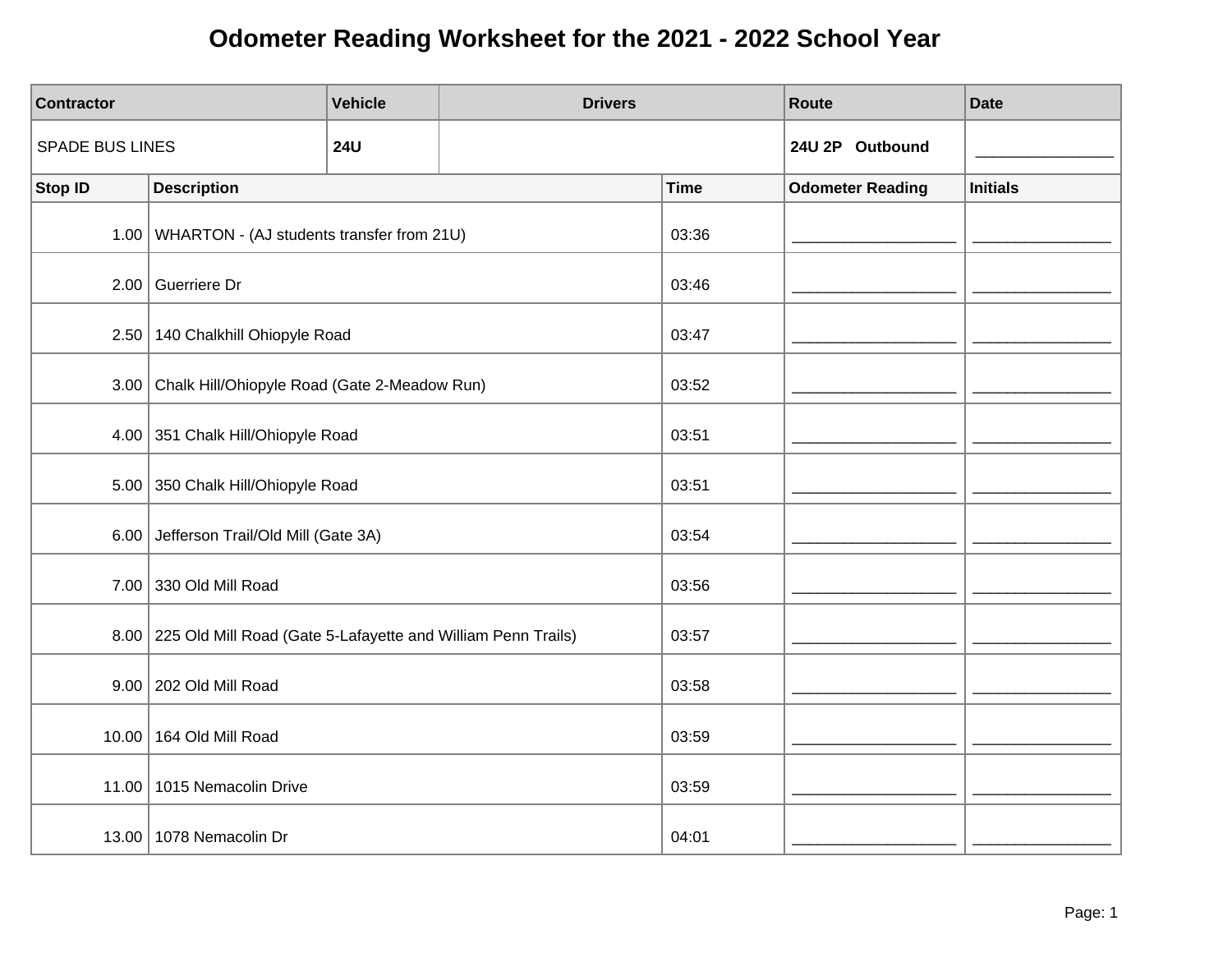| <b>Vehicle</b><br><b>Drivers</b><br><b>Contractor</b> |                             |  | Route           | <b>Date</b> |                         |          |
|-------------------------------------------------------|-----------------------------|--|-----------------|-------------|-------------------------|----------|
| <b>SPADE BUS LINES</b><br><b>24U</b>                  |                             |  | 24U 2P Outbound |             |                         |          |
| Stop ID                                               | <b>Description</b>          |  |                 | <b>Time</b> | <b>Odometer Reading</b> | Initials |
|                                                       | 14.00 52 Orchard Camp Drive |  |                 | 04:02       |                         |          |
|                                                       | 15.00   65 Braddock Road    |  |                 | 04:02       |                         |          |
|                                                       | 16.00   67 Old Mill Road    |  |                 | 04:04       |                         |          |
|                                                       | 17.00 GARAGE                |  |                 | 04:15       |                         |          |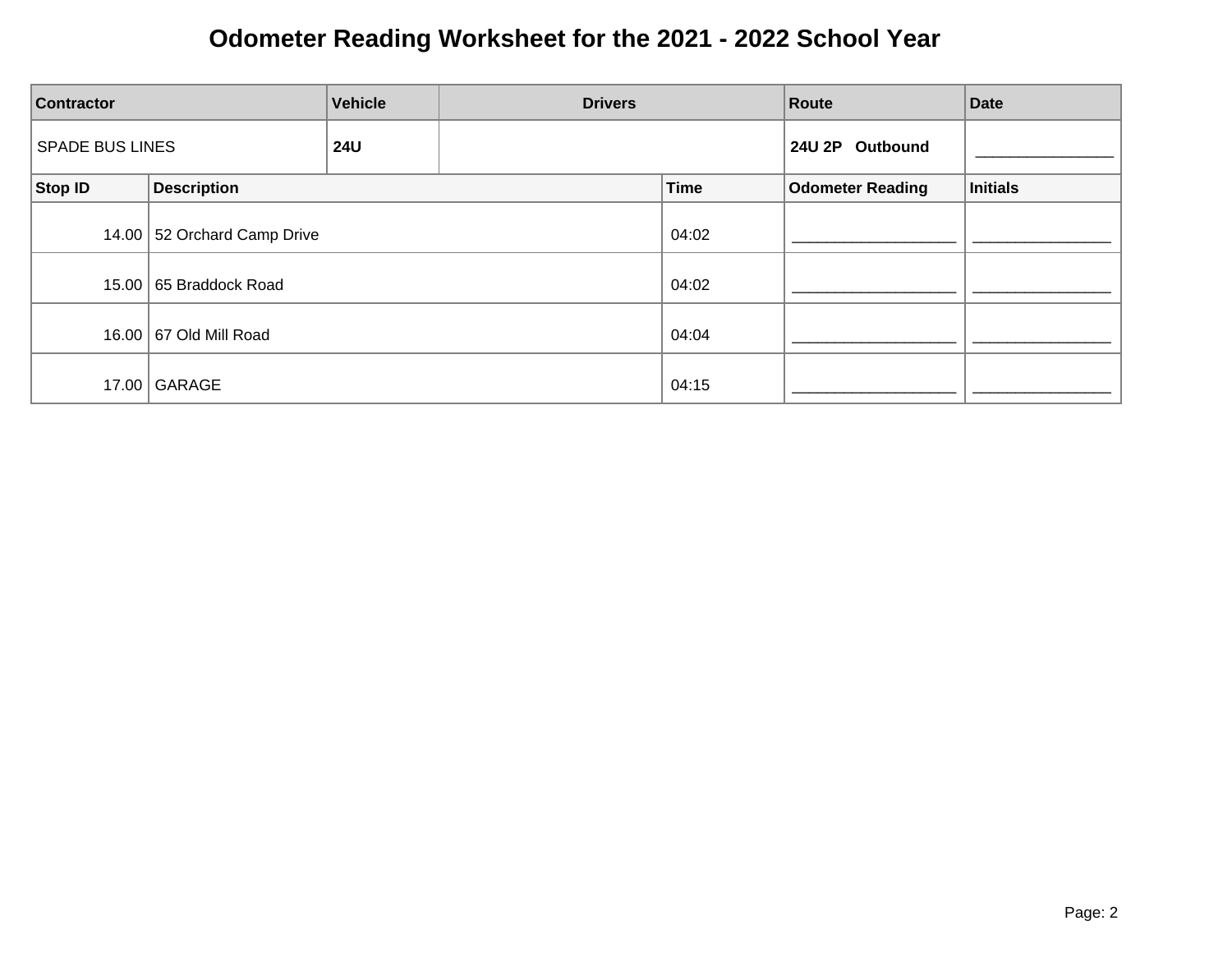| <b>Contractor</b>      |                                 | <b>Vehicle</b> | <b>Drivers</b> |             | Route                   | <b>Date</b>     |
|------------------------|---------------------------------|----------------|----------------|-------------|-------------------------|-----------------|
| <b>SPADE BUS LINES</b> |                                 | <b>25U</b>     |                |             | 25U 1A Inbound          |                 |
| <b>Stop ID</b>         | <b>Description</b>              |                |                | <b>Time</b> | <b>Odometer Reading</b> | <b>Initials</b> |
|                        | $0.00$ GARAGE                   |                |                | 06:07       |                         |                 |
|                        | 1.00 $\vert$ 510 Braddock Road  |                |                | 06:22       |                         |                 |
|                        | 2.00 480 Braddock Road          |                |                | 06:23       |                         |                 |
|                        | 5.00 460 Braddock Road          |                |                | 06:23       |                         |                 |
|                        | 6.00 117 Brown Hill Road        |                |                | 06:30       |                         |                 |
|                        | 7.00 204 Brown Hill Road        |                |                | 06:33       |                         |                 |
|                        | 8.00 254 Friendsville Road      |                |                | 06:35       |                         |                 |
|                        | $9.00$ Vitalink                 |                |                | 06:40       |                         |                 |
|                        | 10.00 153 Main St               |                |                | 06:40       |                         |                 |
|                        | 11.00 Demco/National Pike       |                |                | 06:50       |                         |                 |
|                        | 12.00 WHARTON Transfer from 30U |                |                | 06:55       |                         |                 |
| 13.00   HS             |                                 |                |                | 07:17       |                         |                 |
|                        | 14.00 GARAGE                    |                |                | 07:23       |                         |                 |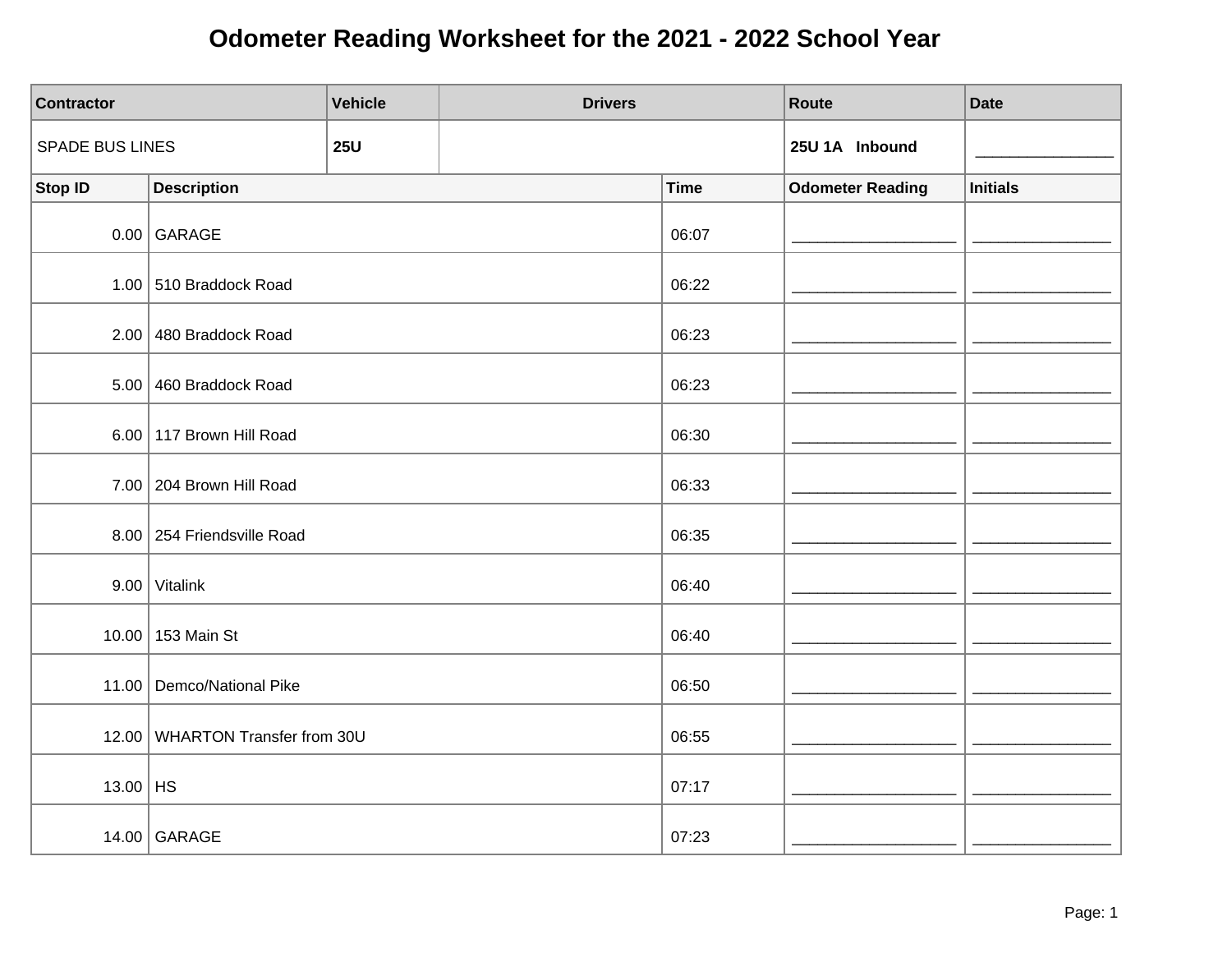| <b>Contractor</b>      |                                                 | <b>Vehicle</b> | <b>Drivers</b>                     |             | Route                   | <b>Date</b>     |
|------------------------|-------------------------------------------------|----------------|------------------------------------|-------------|-------------------------|-----------------|
| <b>SPADE BUS LINES</b> |                                                 | <b>25U</b>     | LAWRENCE SPA - MCCULLOUGH - Driver |             | 25U 1P Outbound         |                 |
| <b>Stop ID</b>         | <b>Description</b>                              |                |                                    | <b>Time</b> | <b>Odometer Reading</b> | <b>Initials</b> |
|                        | $0.00$ GARAGE                                   |                |                                    | 02:10       |                         |                 |
| $1.00$ HS              |                                                 |                |                                    | 02:26       |                         |                 |
|                        | 2.00 Wharton Transfer to 30U                    |                |                                    | 02:55       |                         |                 |
|                        | 3.00 Demco/National Pike                        |                |                                    | 03:00       |                         |                 |
|                        | 4.00 510 Braddock Road                          |                |                                    | 03:07       |                         |                 |
|                        | 5.00 480 Braddock Road                          |                |                                    | 03:08       |                         |                 |
|                        | 6.00 460 Braddock Road                          |                |                                    | 03:10       |                         |                 |
|                        | 7.00 153 Main St                                |                |                                    | 03:22       |                         |                 |
| 8.00                   | Vitalink                                        |                |                                    | 03:23       |                         |                 |
|                        | 9.00 117 Brown Hill Road                        |                |                                    | 03:24       |                         |                 |
|                        | 10.00 204 Brown Hill Road                       |                |                                    | 03:25       |                         |                 |
|                        | 11.00 254 Friendsville Road                     |                |                                    | 03:26       |                         |                 |
|                        | 12.00   MARCLAY (AJ students transfer from 32U) |                |                                    | 03:30       |                         |                 |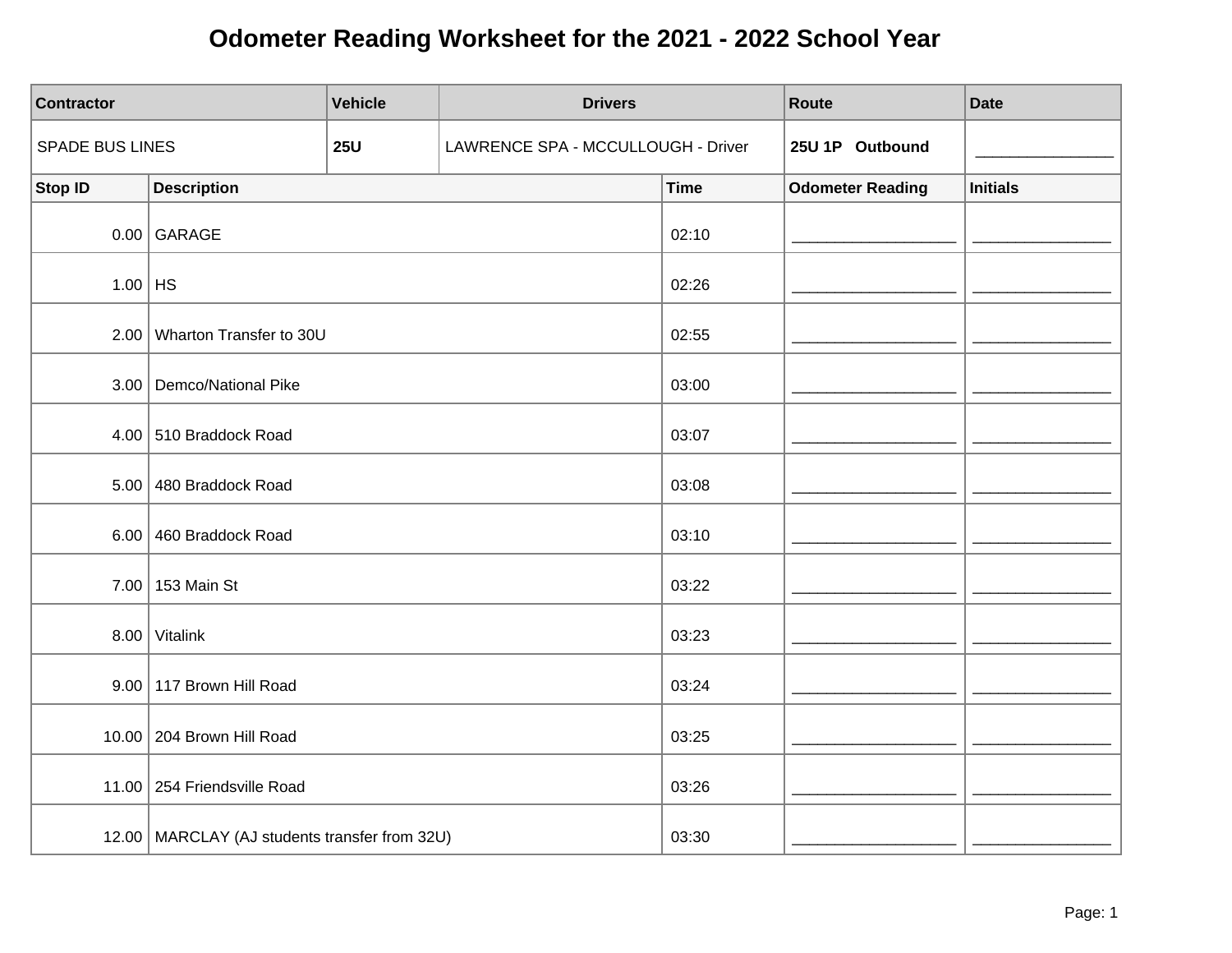| <b>Vehicle</b><br><b>Contractor</b> |                         | <b>Drivers</b> | Route                              |             | <b>Date</b>             |          |
|-------------------------------------|-------------------------|----------------|------------------------------------|-------------|-------------------------|----------|
| <b>SPADE BUS LINES</b>              |                         | <b>25U</b>     | LAWRENCE SPA - MCCULLOUGH - Driver |             | 25U 1P Outbound         |          |
| Stop ID                             | <b>Description</b>      |                |                                    | <b>Time</b> | <b>Odometer Reading</b> | Initials |
|                                     | 14.00 316 Thomas Road   |                |                                    |             |                         |          |
|                                     | 15.00 305 Thomas Road   |                |                                    | 03:41       |                         |          |
|                                     | 16.00   276 Thomas Road |                |                                    | 03:43       |                         |          |
|                                     | 17.00 765 Flatrock Road |                |                                    | 03:46       |                         |          |
| 18.00                               | GARAGE                  |                |                                    | 04:05       |                         |          |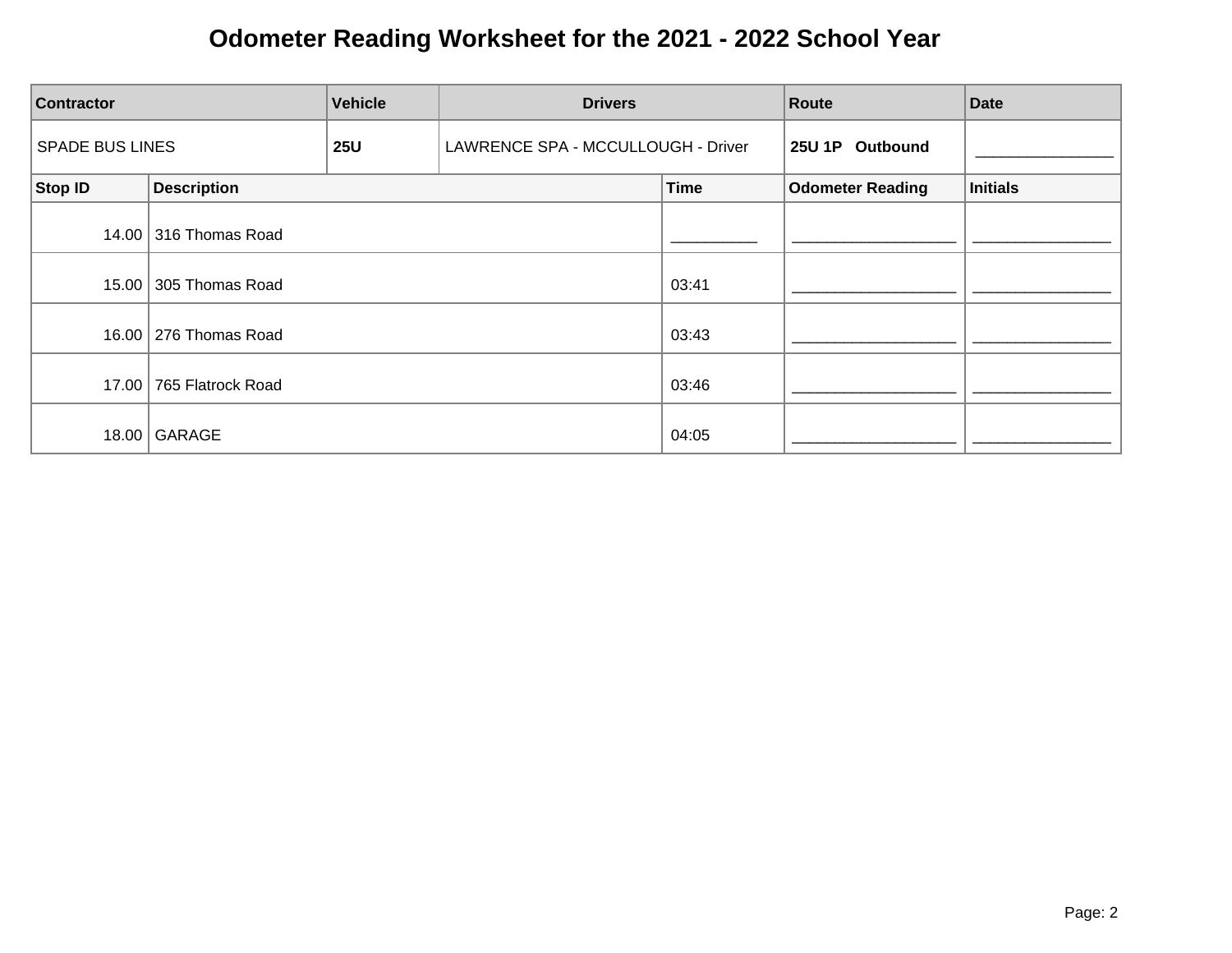| <b>Contractor</b>      |                                                 | <b>Vehicle</b> | <b>Drivers</b>              |             | Route                   | <b>Date</b>     |
|------------------------|-------------------------------------------------|----------------|-----------------------------|-------------|-------------------------|-----------------|
| <b>SPADE BUS LINES</b> |                                                 | <b>26U</b>     | LACEY SPA - VOYTEN - Driver |             | 26U 1A Inbound          |                 |
| <b>Stop ID</b>         | <b>Description</b>                              |                |                             | <b>Time</b> | <b>Odometer Reading</b> | <b>Initials</b> |
|                        | $0.00$ GARAGE                                   |                |                             | 06:15       |                         |                 |
|                        | 1.00 947 Kentuck Road                           |                |                             | 06:31       |                         |                 |
|                        | 2.00   130 Shaffer School Road                  |                |                             | 06:37       |                         |                 |
|                        | 3.00 Greenbrier/Shaffer                         |                |                             | 06:38       |                         |                 |
| 4.00                   | Gate 3A (Jefferson Trail/Old Mill Road)         |                |                             | 06:44       |                         |                 |
| 5.00                   | Gate 4 (Washington Trail)                       |                |                             | 06:46       |                         |                 |
| 6.00                   | Gate 5 (Lafayette and William Penn Trails)      |                |                             | 06:47       |                         |                 |
|                        | 7.00 202 Old Mill Road                          |                |                             | 06:48       |                         |                 |
| 8.00                   | 188 Old Mill Road                               |                |                             | 06:48       |                         |                 |
| 9.00                   | Old Mill/Braddock                               |                |                             | 06:49       |                         |                 |
|                        | 10.00 9 Braddock Road                           |                |                             | 06:49       |                         |                 |
|                        | 11.00   1078 Nemacolin Drive                    |                |                             | 06:54       |                         |                 |
|                        | 12.00   Intersection of Half King/National Pike |                |                             | 06:55       |                         |                 |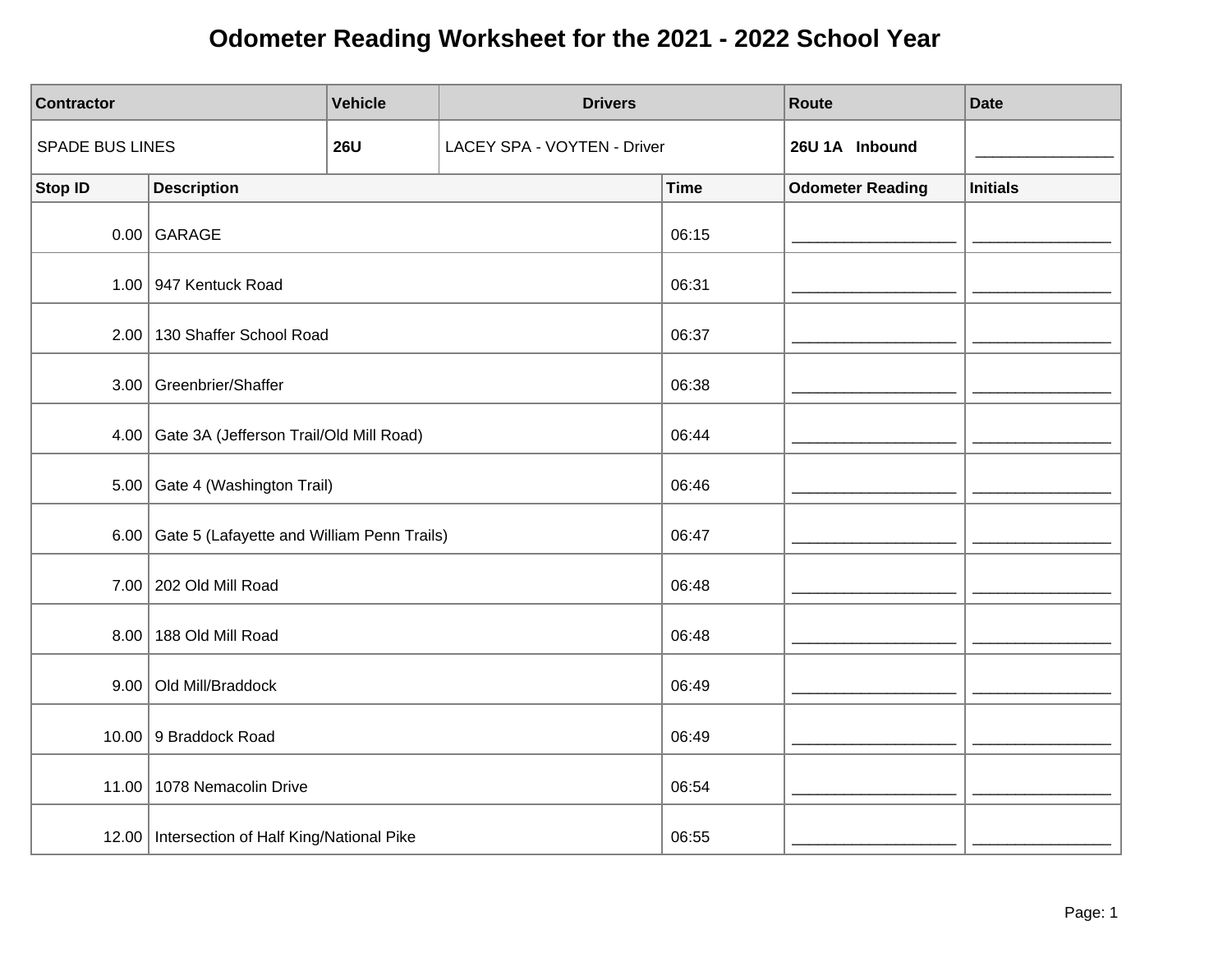| <b>Vehicle</b><br><b>Contractor</b>                                 |                                    | <b>Drivers</b> |                | Route       | <b>Date</b>             |          |
|---------------------------------------------------------------------|------------------------------------|----------------|----------------|-------------|-------------------------|----------|
| <b>SPADE BUS LINES</b><br><b>26U</b><br>LACEY SPA - VOYTEN - Driver |                                    |                | 26U 1A Inbound |             |                         |          |
| Stop ID                                                             | <b>Description</b>                 |                |                | <b>Time</b> | <b>Odometer Reading</b> | Initials |
|                                                                     | 13.00   Chalk Hill Transfer to 24U |                |                | 07:00       |                         |          |
|                                                                     | 14.00   GARAGE                     |                |                | 07:15       |                         |          |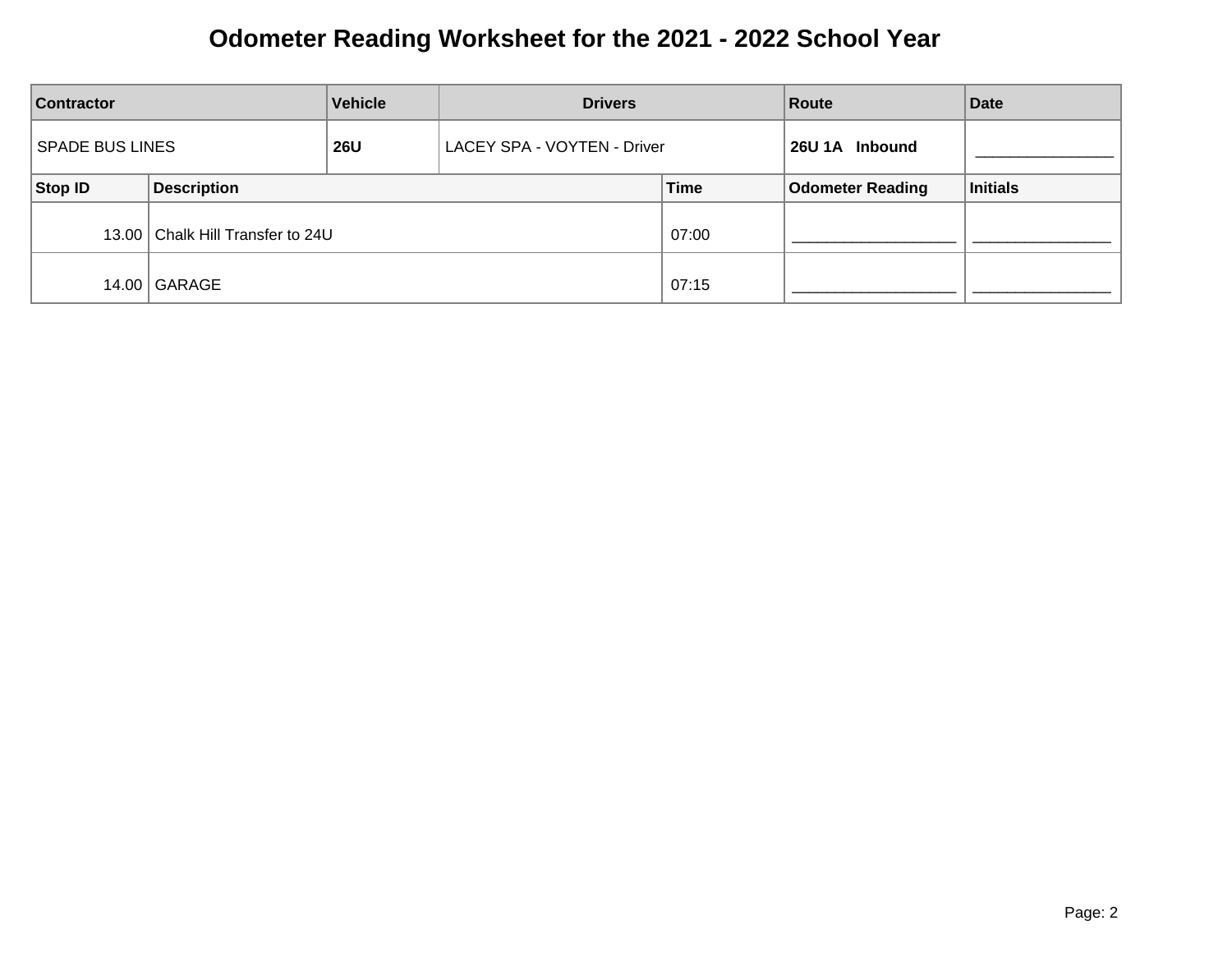| <b>Contractor</b>      |                                                 | <b>Vehicle</b> | <b>Drivers</b>              |             | Route                   | <b>Date</b>     |
|------------------------|-------------------------------------------------|----------------|-----------------------------|-------------|-------------------------|-----------------|
| <b>SPADE BUS LINES</b> |                                                 | <b>26U</b>     | LACEY SPA - VOYTEN - Driver |             | 26U 1P Outbound         |                 |
| <b>Stop ID</b>         | <b>Description</b>                              |                |                             | <b>Time</b> | <b>Odometer Reading</b> | <b>Initials</b> |
|                        | $0.00$ GARAGE                                   |                |                             | 02:40       |                         |                 |
|                        | 1.00 Chalk Hill Transfer from 24U               |                |                             | 03:00       |                         |                 |
|                        | 2.00   Intersection of Half King/National Pike  |                |                             | 03:00       |                         |                 |
|                        | 3.00 9 Braddock Road                            |                |                             | 03:05       |                         |                 |
|                        | 4.00 1078 Nemacolin Drive                       |                |                             | 03:06       |                         |                 |
| 5.00                   | Old Mill/Braddock                               |                |                             | 03:07       |                         |                 |
| 6.00                   | 188 Old Mill Road                               |                |                             | 03:07       |                         |                 |
|                        | 7.00 202 Old Mill Road                          |                |                             | 03:08       |                         |                 |
|                        | 8.00 Gate 5 (Lafayette and William Penn Trails) |                |                             | 03:08       |                         |                 |
|                        | 9.00 Gate 4 (Washington Trail)                  |                |                             | 03:09       |                         |                 |
| 10.00                  | Gate 3A (Jefferson Trail)                       |                |                             | 03:11       |                         |                 |
|                        | 11.00   130 Shaffer School Rd                   |                |                             | 03:14       |                         |                 |
|                        | 12.00 Greenbriar/Shaffer Rd                     |                |                             | 03:15       |                         |                 |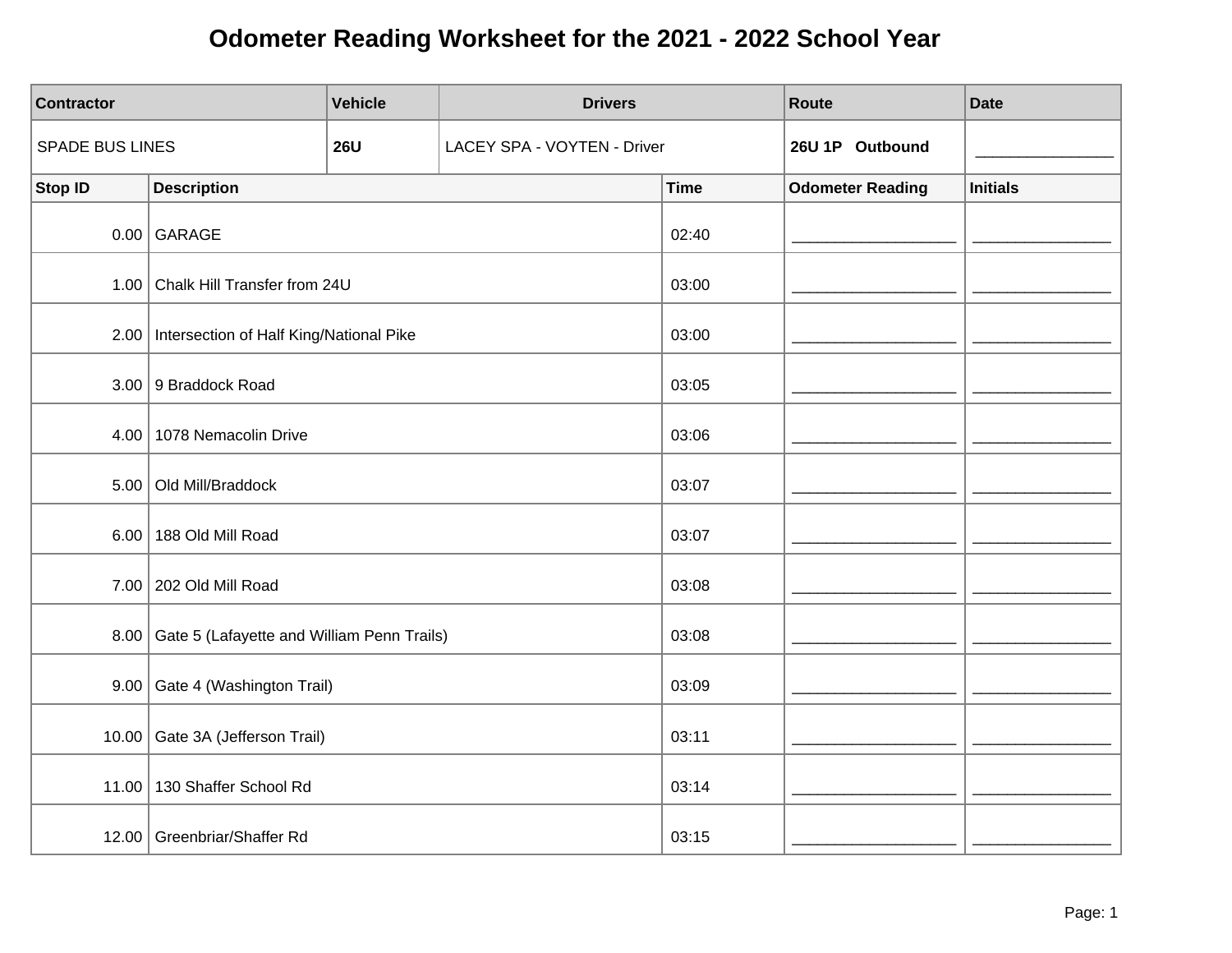| <b>Vehicle</b><br><b>Contractor</b>  |                          | <b>Drivers</b>              |  | Route           | <b>Date</b>             |          |
|--------------------------------------|--------------------------|-----------------------------|--|-----------------|-------------------------|----------|
| <b>SPADE BUS LINES</b><br><b>26U</b> |                          | LACEY SPA - VOYTEN - Driver |  | 26U 1P Outbound |                         |          |
| Stop ID                              | <b>Description</b>       |                             |  | <b>Time</b>     | <b>Odometer Reading</b> | Initials |
|                                      | 13.00   947 Kentuck Road |                             |  | 03:27           |                         |          |
| 14.00                                | WHARTON                  |                             |  | 03:31           |                         |          |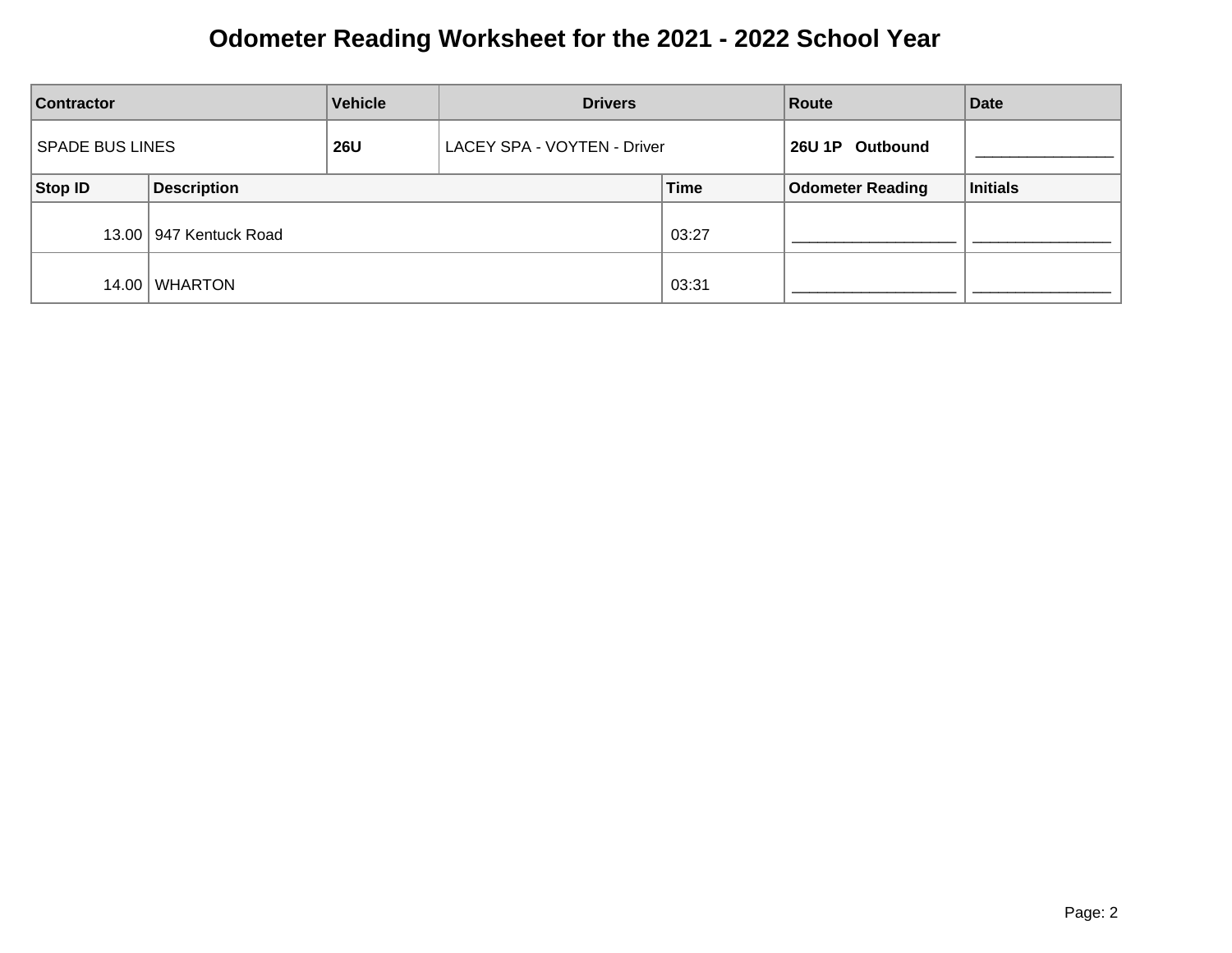| <b>Contractor</b>      |                                                 | <b>Vehicle</b> | <b>Drivers</b> |             | Route                   | <b>Date</b>     |
|------------------------|-------------------------------------------------|----------------|----------------|-------------|-------------------------|-----------------|
| <b>SPADE BUS LINES</b> |                                                 | <b>26U</b>     |                |             | 26U 2A Inbound          |                 |
| <b>Stop ID</b>         | <b>Description</b>                              |                |                | <b>Time</b> | <b>Odometer Reading</b> | <b>Initials</b> |
|                        | $0.00$ GARAGE                                   | 07:15          |                |             |                         |                 |
|                        | 1.00 882 Maple Summit                           |                |                | 07:41       |                         |                 |
|                        | $2.00$ 814 Maple Summit                         |                |                | 07:42       |                         |                 |
|                        | $3.00$ 567 Maple Summit                         |                |                | 07:45       |                         |                 |
|                        | $4.00$ 417 Maple Summit                         |                |                | 07:47       |                         |                 |
|                        | $5.00$   186 Maple Summit                       |                |                | 07:50       |                         |                 |
|                        | 6.00 785 Dinnerbell/Ohiopyle Road               |                |                | 08:01       |                         |                 |
|                        | 7.00   Dinnerbell/Beaver Creek Road             |                |                | 08:05       |                         |                 |
|                        | 8.00 323 Dinnerbell/Ohiopyle Road               |                |                | 08:07       |                         |                 |
|                        | 9.00 Dinnerbell Ohiopyle Rd/Old Dinnerbell Road |                |                | 08:07       |                         |                 |
| $10.00$ AJ             |                                                 |                |                | 08:13       |                         |                 |
|                        | 11.00 4321 National Pike                        |                |                | 08:16       |                         |                 |
|                        | 12.00 WHARTON                                   |                |                | 08:21       |                         |                 |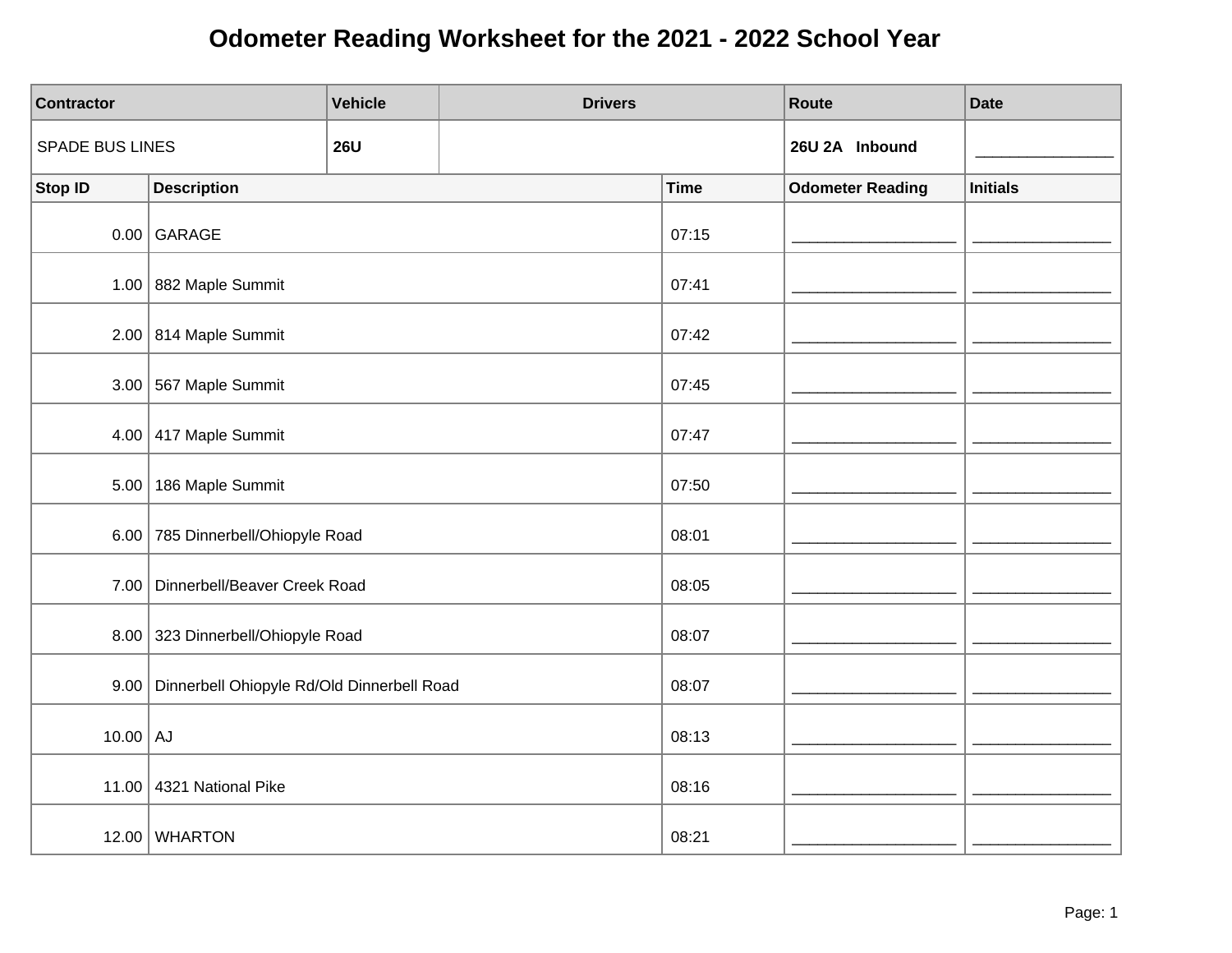| <b>Contractor</b> |                    | <b>Vehicle</b> | <b>Drivers</b> |      | Route                   | <b>Date</b> |
|-------------------|--------------------|----------------|----------------|------|-------------------------|-------------|
| SPADE BUS LINES   |                    | <b>26U</b>     |                |      | 26U 2A Inbound          |             |
| Stop ID           | <b>Description</b> |                |                | Time | <b>Odometer Reading</b> | Initials    |
|                   | 13.00 GARAGE       |                |                |      |                         |             |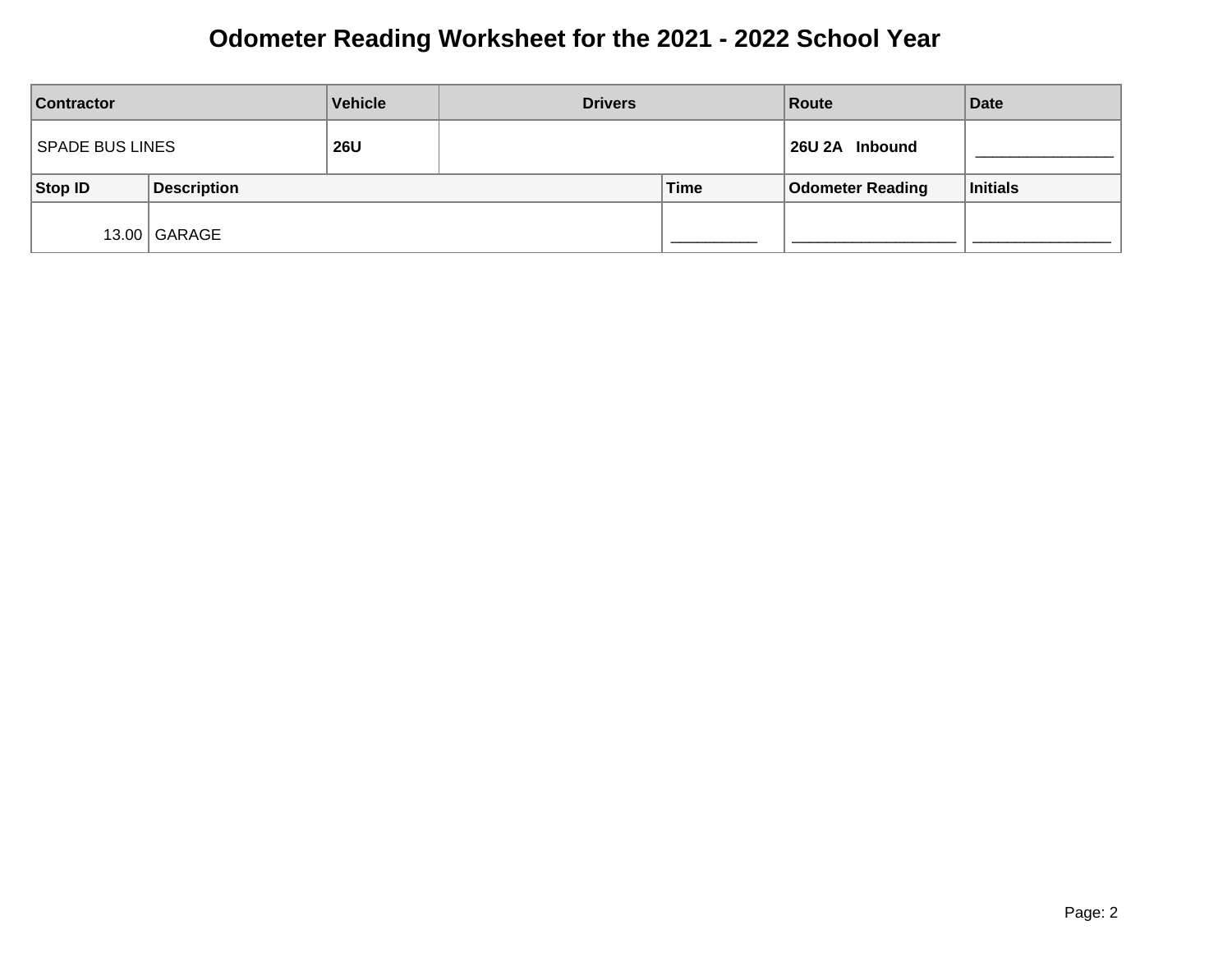| <b>Contractor</b>      |                                                                         | <b>Vehicle</b> | <b>Drivers</b>              |             | Route                   | <b>Date</b>     |
|------------------------|-------------------------------------------------------------------------|----------------|-----------------------------|-------------|-------------------------|-----------------|
| <b>SPADE BUS LINES</b> |                                                                         | <b>26U</b>     | LACEY SPA - VOYTEN - Driver |             | 26U 2P Outbound         |                 |
| <b>Stop ID</b>         | <b>Description</b>                                                      |                |                             | <b>Time</b> | <b>Odometer Reading</b> | <b>Initials</b> |
| 1.00                   | WHARTON (AJ students transfer from 38U)<br>Go to Glisan's & Turnaround) |                |                             | 03:30       |                         |                 |
|                        | $2.00$ 4321 National Pike                                               |                |                             | 03:41       |                         |                 |
|                        | 3.00   Dinnerbell Ohiopyle Road/Old Dinnerbell Bell                     |                |                             | 03:42       |                         |                 |
|                        | 4.00 323 Dinnerbell/Ohiopyle Rd                                         |                |                             | 03:43       |                         |                 |
|                        | 5.00   Dinner Bell/Beaver Creek Road                                    |                |                             | 03:47       |                         |                 |
|                        | 6.00 785 Dinner Bell/Ohiopyle Road                                      |                |                             | 03:48       |                         |                 |
|                        | 7.00   186 Maple Summit Road                                            |                |                             | 04:00       |                         |                 |
|                        | 8.00 417 Maple Summit Road                                              |                |                             | 04:08       |                         |                 |
| 9.00                   | 567 Maple Summit Road                                                   |                |                             | 04:06       |                         |                 |
|                        | 10.00 814 Maple Summit Road                                             |                |                             | 04:02       |                         |                 |
|                        | 11.00 882 Maple Summit Road                                             |                |                             | 04:03       |                         |                 |
|                        | 12.00 GARAGE                                                            |                |                             | 04:40       |                         |                 |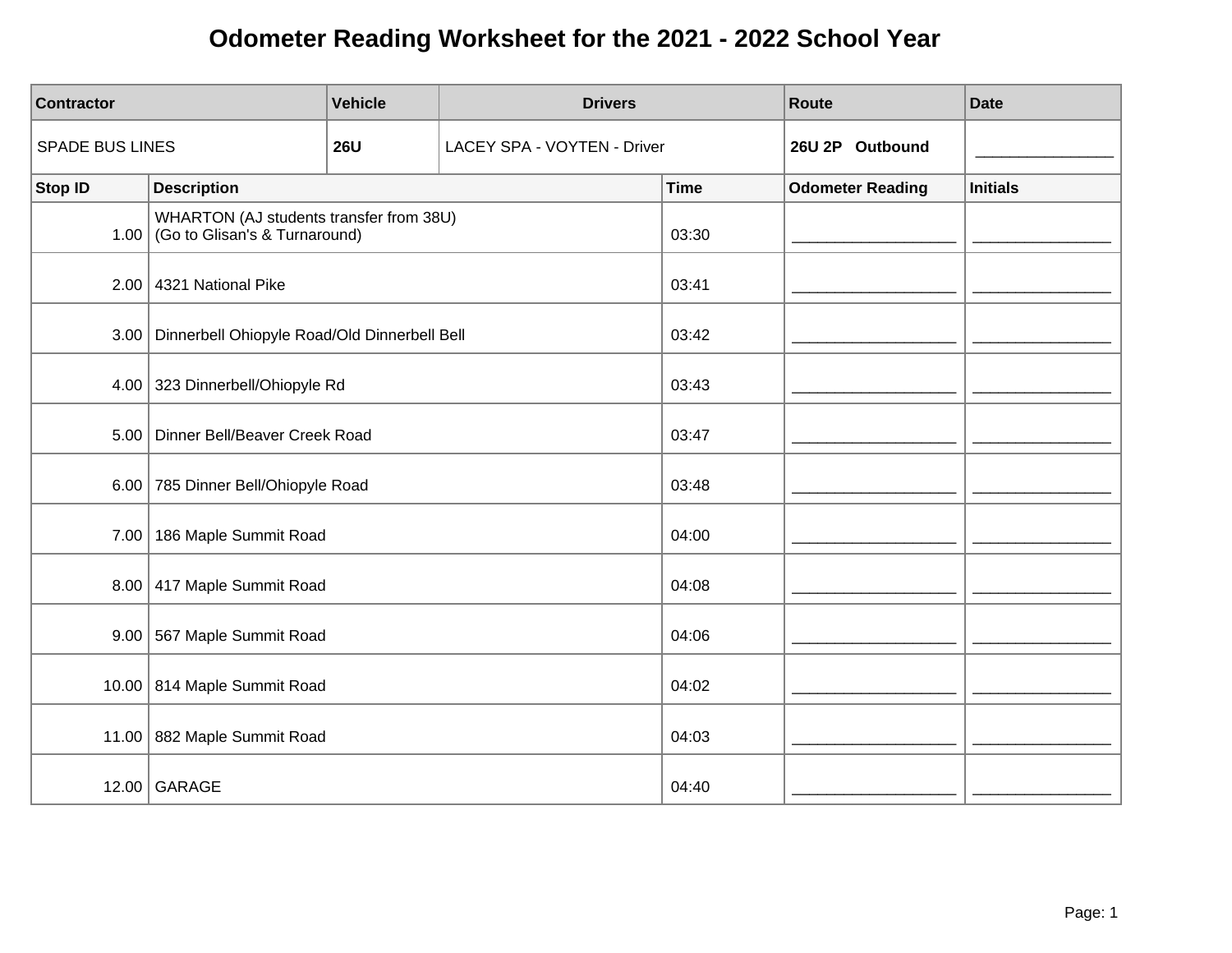| <b>Contractor</b> |                                           | <b>Vehicle</b> | <b>Drivers</b>                    |             | Route                   | <b>Date</b>     |
|-------------------|-------------------------------------------|----------------|-----------------------------------|-------------|-------------------------|-----------------|
| SPADE BUS LINES   |                                           | <b>27U</b>     | <b>BRENT SPA - SPADE - Driver</b> |             | 27U 1A Inbound          |                 |
| <b>Stop ID</b>    | <b>Description</b>                        |                |                                   | <b>Time</b> | <b>Odometer Reading</b> | <b>Initials</b> |
|                   | $0.00$ GARAGE                             |                |                                   | 07:30       |                         |                 |
|                   | 0.25   Fayette Springs/Wharton Furnace Rd |                |                                   | 07:43       |                         |                 |
|                   | 0.35 883 Wharton Furnace Road             |                |                                   | 07:45       |                         |                 |
|                   | 0.50 Shepherd Road/Brethren Summit        |                |                                   | 07:49       |                         |                 |
|                   | 2.00 460 Wharton Furnace Road             |                |                                   | 07:53       |                         |                 |
|                   | 5.00 325 Wharton Furnace Road             |                |                                   | 07:54       |                         |                 |
|                   | 6.00 309 Wharton Furnace Road             |                |                                   | 07:54       |                         |                 |
|                   | 7.00 260 Wharton Furnace Road             |                |                                   | 07:55       |                         |                 |
|                   | 9.00   2882 National Pike                 |                |                                   | 08:00       |                         |                 |
|                   | 11.00 144 Half King Road                  |                |                                   | 08:02       |                         |                 |
|                   | 12.00 3400 National Pike                  |                |                                   | 08:07       |                         |                 |
|                   | 12.50 3414 National Pike                  |                |                                   | 08:08       |                         |                 |
|                   | 13.00 3439 National Pike                  |                |                                   | 08:09       |                         |                 |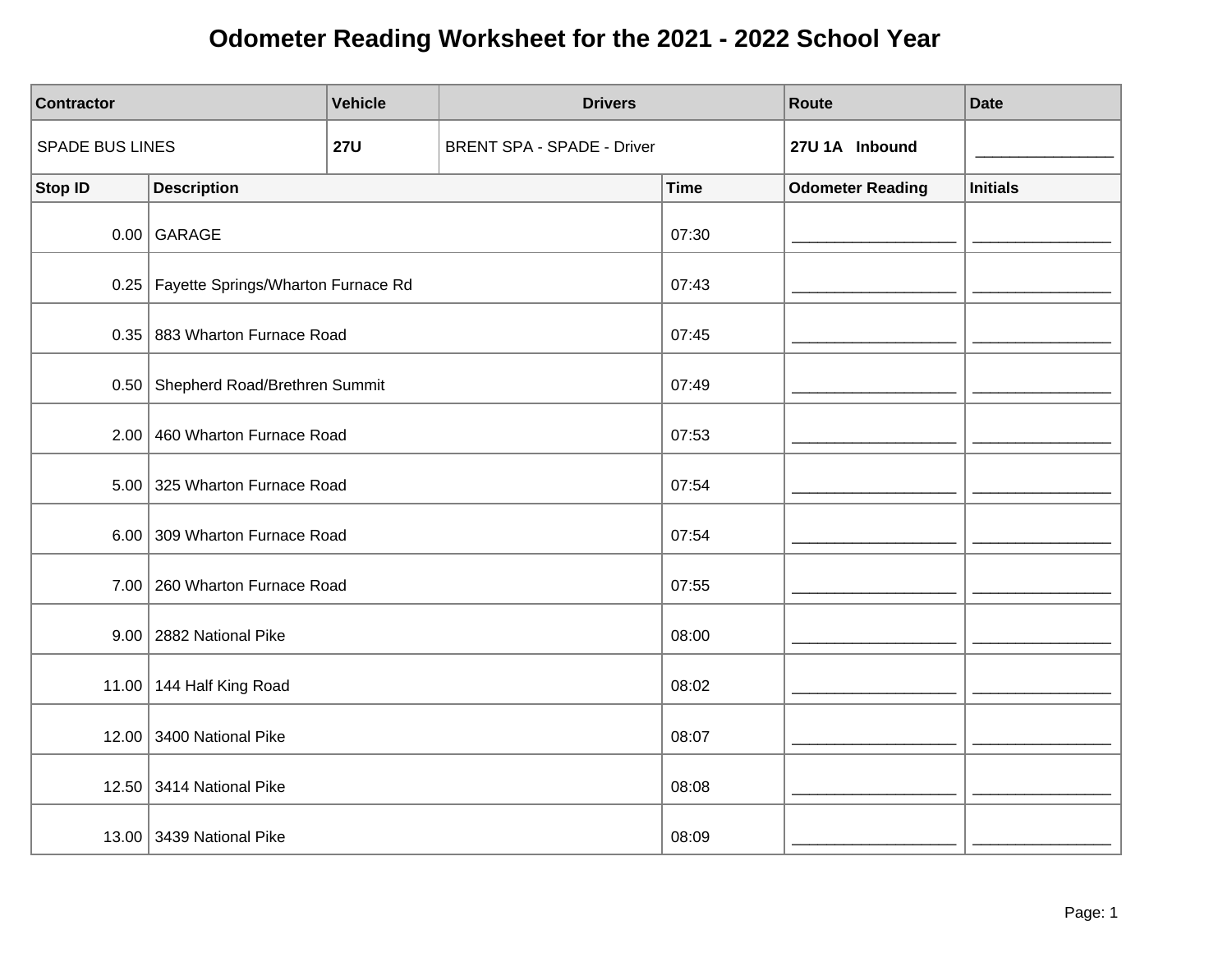| <b>Contractor</b>      | <b>Vehicle</b><br><b>Drivers</b>             |            |                                   |             | Route                   | <b>Date</b>     |
|------------------------|----------------------------------------------|------------|-----------------------------------|-------------|-------------------------|-----------------|
| <b>SPADE BUS LINES</b> |                                              | <b>27U</b> | <b>BRENT SPA - SPADE - Driver</b> |             | 27U 1A Inbound          |                 |
| <b>Stop ID</b>         | <b>Description</b>                           |            |                                   | <b>Time</b> | <b>Odometer Reading</b> | <b>Initials</b> |
|                        | 14.00 3423 National Pike                     |            |                                   | 08:09       |                         |                 |
| 15.00                  | 3291 National Pike                           |            |                                   | 08:10       |                         |                 |
|                        | 17.00 267 Burke Road                         |            |                                   | 08:12       |                         |                 |
| 17.50                  | 3606 National Pike                           |            |                                   | 08:14       |                         |                 |
|                        | 18.00   127 RJ Lilley Drive                  |            |                                   | 08:15       |                         |                 |
|                        | 20.00 WHARTON-AJ students trans from 24U/23U |            |                                   | 08:17       |                         |                 |
| $21.00$ AJ             |                                              |            |                                   | 08:25       |                         |                 |
|                        | 22.00 GARAGE                                 |            |                                   | 08:36       |                         |                 |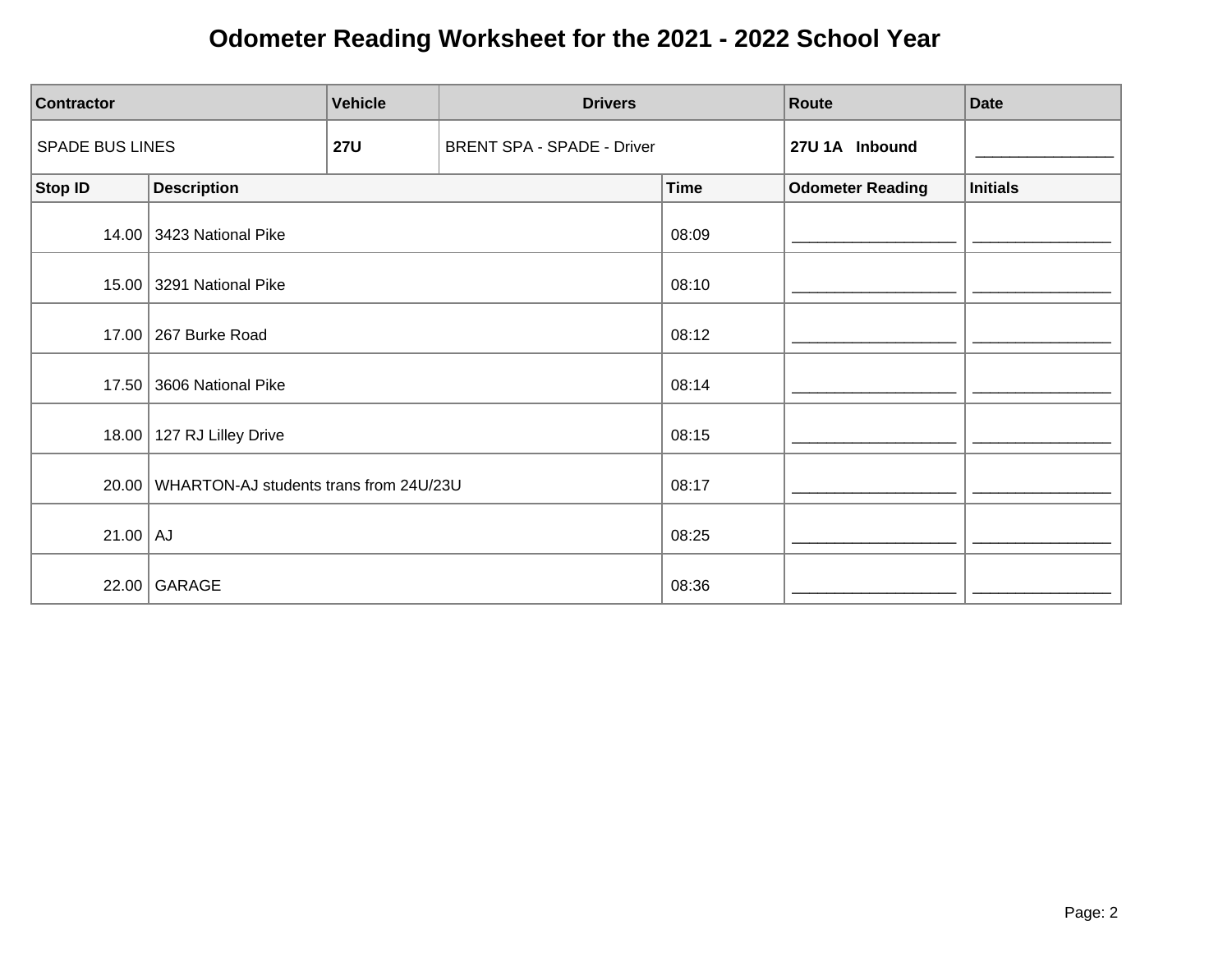| <b>Contractor</b>      |                                                | <b>Vehicle</b> | <b>Drivers</b>                    |             | Route                   | <b>Date</b>     |
|------------------------|------------------------------------------------|----------------|-----------------------------------|-------------|-------------------------|-----------------|
| <b>SPADE BUS LINES</b> |                                                | <b>27U</b>     | <b>BRENT SPA - SPADE - Driver</b> |             | 27U 1P Outbound         |                 |
| <b>Stop ID</b>         | <b>Description</b>                             |                |                                   | <b>Time</b> | <b>Odometer Reading</b> | <b>Initials</b> |
|                        | $0.00$ GARAGE                                  |                |                                   | 03:15       |                         |                 |
|                        | 1.00   WHARTON (AJ students transfer from 18U) |                |                                   | 03:20       |                         |                 |
|                        | $2.00$   127 RJ Lilley Drive                   |                |                                   | 03:33       |                         |                 |
|                        | 3.25 3606 National Pike                        |                |                                   | 03:35       |                         |                 |
|                        | 3.50 3439 National Pike                        |                |                                   | 03:40       |                         |                 |
|                        | 4.00 3423 National Pike                        |                |                                   | 03:40       |                         |                 |
|                        | 6.00 3291 National Pike                        |                |                                   | 03:45       |                         |                 |
|                        | 8.00 267 Burke Road                            |                |                                   | 03:49       |                         |                 |
|                        | 10.00 144 Half King Colony Road                |                |                                   | 03:54       |                         |                 |
|                        | 11.00   2882 National Pike                     |                |                                   | 03:55       |                         |                 |
|                        | 13.00   260 Wharton Furnace Road               |                |                                   | 03:57       |                         |                 |
|                        | 14.00 309 Wharton Furnace Road                 |                |                                   | 04:03       |                         |                 |
|                        | 15.00 325 Wharton Furnace Road                 |                |                                   | 04:03       |                         |                 |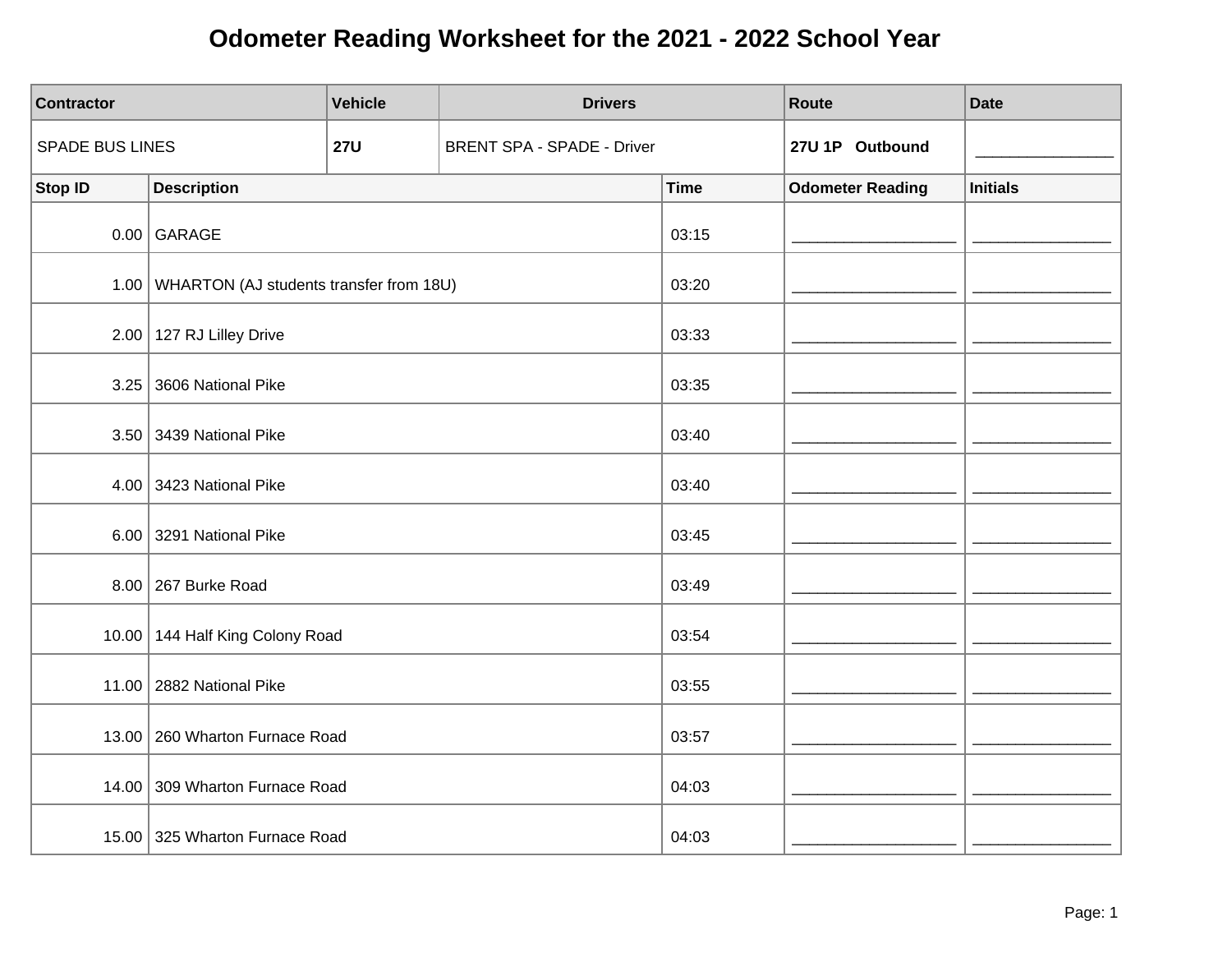| <b>Vehicle</b><br><b>Contractor</b> |                                      | <b>Drivers</b> |                                   | Route       | <b>Date</b>             |                 |
|-------------------------------------|--------------------------------------|----------------|-----------------------------------|-------------|-------------------------|-----------------|
| <b>SPADE BUS LINES</b>              |                                      | <b>27U</b>     | <b>BRENT SPA - SPADE - Driver</b> |             | 27U 1P Outbound         |                 |
| <b>Stop ID</b>                      | <b>Description</b>                   |                |                                   | <b>Time</b> | <b>Odometer Reading</b> | <b>Initials</b> |
| 16.00                               | 460 Wharton Furnace Road             |                |                                   | 04:04       |                         |                 |
| 16.50                               | Shepherd Road/Brethren Summit        |                |                                   | 04:07       |                         |                 |
| 17.00                               | 883 Wharton Furnace Road             |                |                                   | 04:08       |                         |                 |
| 18.00                               | Fayette Springs/Wharton Furnace Road |                |                                   | 04:10       |                         |                 |
|                                     | 19.00 3414 National Pike             |                |                                   | 04:15       |                         |                 |
| 21.00                               | GARAGE                               |                |                                   | 04:19       |                         |                 |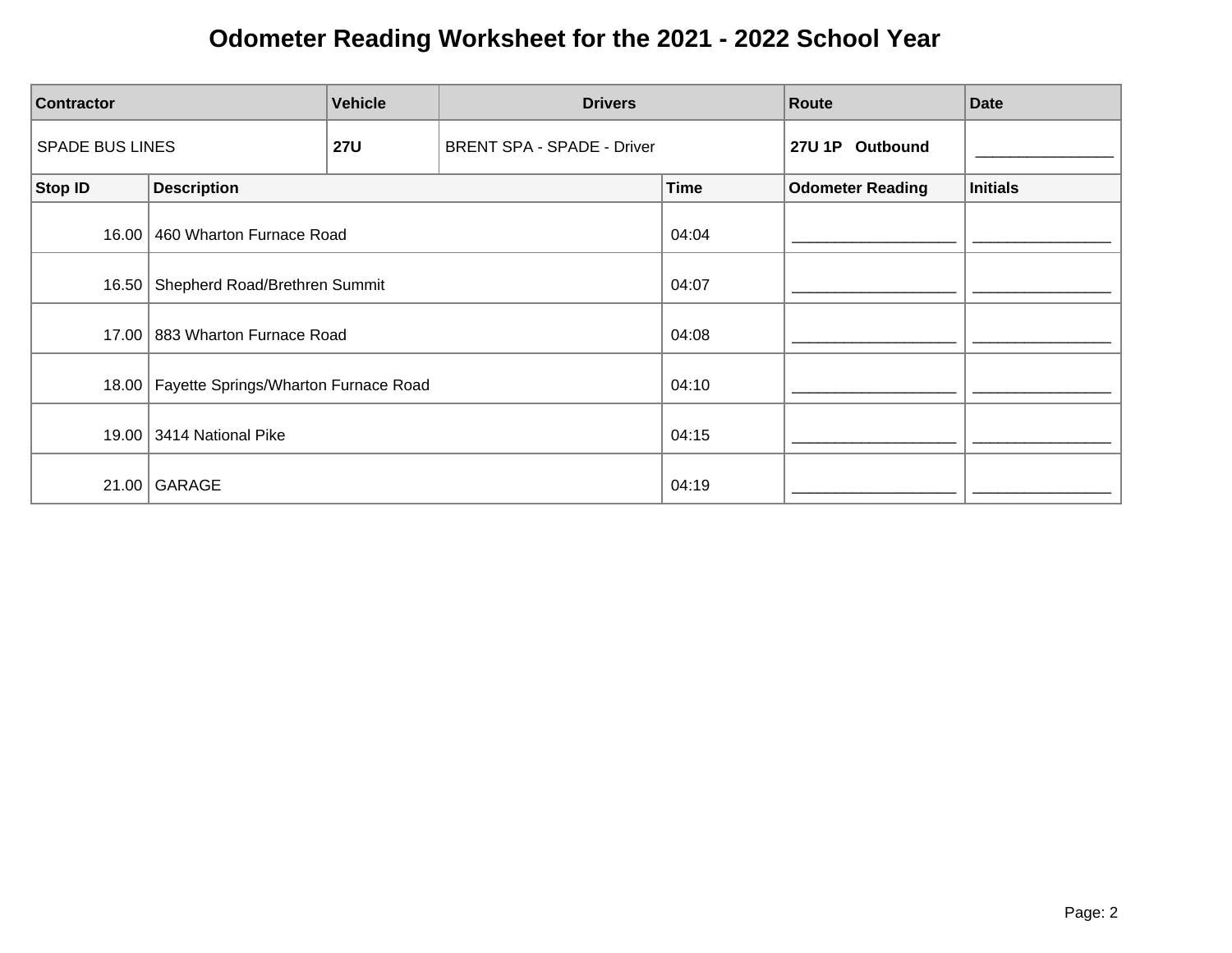| <b>Contractor</b>      |                                                                    | <b>Vehicle</b> | <b>Drivers</b>                     |             | <b>Route</b>            | <b>Date</b>     |
|------------------------|--------------------------------------------------------------------|----------------|------------------------------------|-------------|-------------------------|-----------------|
| <b>SPADE BUS LINES</b> |                                                                    | <b>30U</b>     | KENNETH SPA - SMITHBURGER - Driver |             | 30U 1A Inbound          |                 |
| <b>Stop ID</b>         | <b>Description</b>                                                 |                |                                    | <b>Time</b> | <b>Odometer Reading</b> | <b>Initials</b> |
|                        | $0.00$ GARAGE                                                      |                |                                    | 06:09       |                         |                 |
|                        | $2.00$ 233 Henning Road                                            |                |                                    | 06:22       |                         |                 |
| 3.00                   | Herb Hollow Road/Dinnerbell Road                                   |                |                                    | 06:24       |                         |                 |
| 4.00                   | Dinner Bell/Beaver Creek Road                                      |                |                                    | 06:26       |                         |                 |
|                        | 5.00 382 Dinner Bell/Ohiopyle Road                                 |                |                                    | 06:31       |                         |                 |
|                        | 6.00 376 Dinner Bell/Ohiopyle Road                                 |                |                                    | 06:32       |                         |                 |
|                        | 7.00   Intersection Dinner Bell/Ohiopyle Road/Old Dinner Bell Road |                |                                    | 06:42       |                         |                 |
|                        | 8.00   118 Dinner Bell/Ohiopyle Road                               |                |                                    | 06:43       |                         |                 |
|                        | 9.00 339 Shaffer Lane                                              |                |                                    | 06:50       |                         |                 |
| 10.00                  | WHARTON-HS Students transfer to 25U                                |                |                                    | 06:55       |                         |                 |
|                        | 11.00 GARAGE                                                       |                |                                    | 06:59       |                         |                 |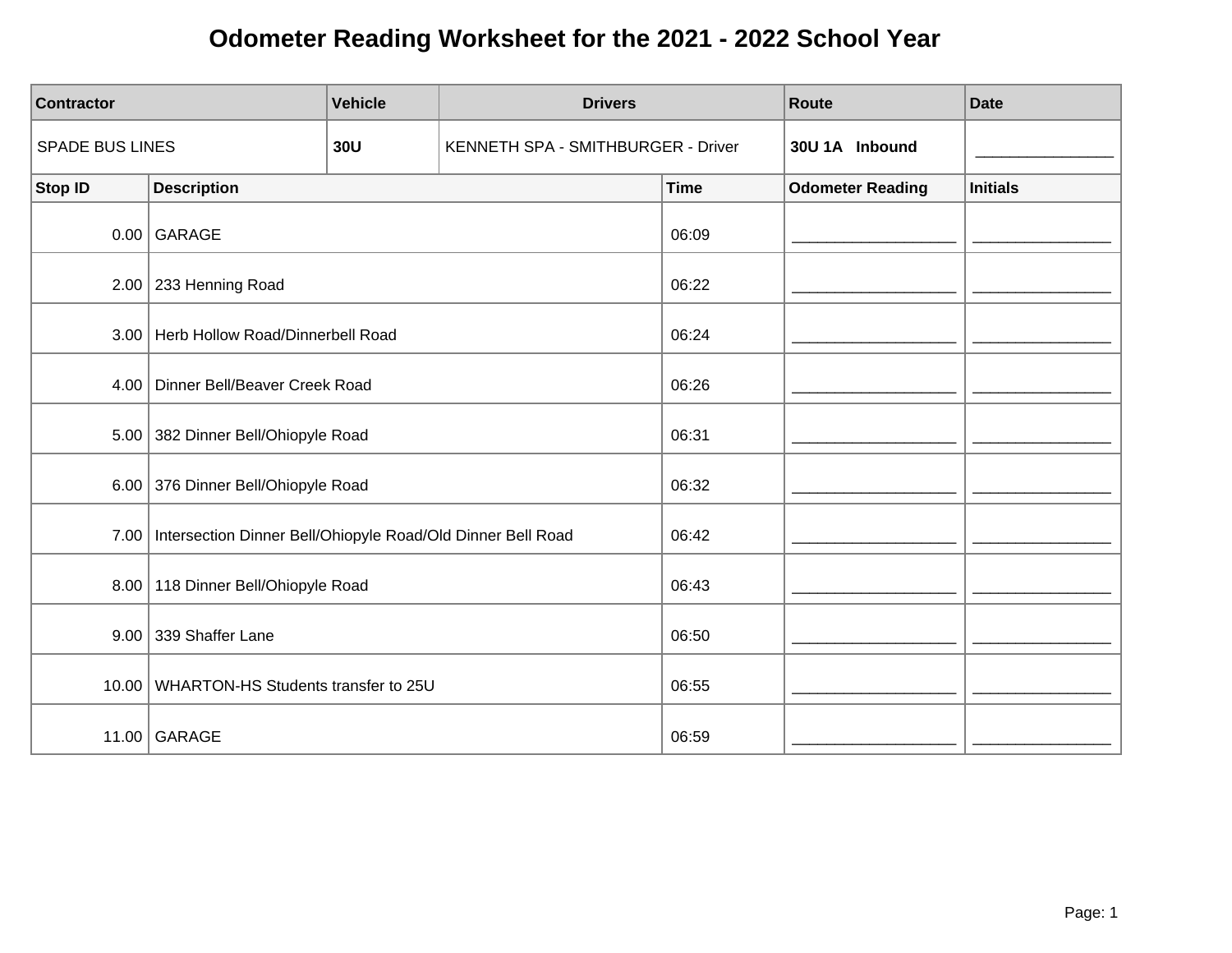| <b>Contractor</b>      |                                                             | <b>Vehicle</b> | <b>Drivers</b>                     |             | <b>Route</b>            | <b>Date</b>     |
|------------------------|-------------------------------------------------------------|----------------|------------------------------------|-------------|-------------------------|-----------------|
| <b>SPADE BUS LINES</b> |                                                             | 30U            | KENNETH SPA - SMITHBURGER - Driver |             | 30U 1P Outbound         |                 |
| <b>Stop ID</b>         | <b>Description</b>                                          |                |                                    | <b>Time</b> | <b>Odometer Reading</b> | <b>Initials</b> |
|                        | $0.00$ GARAGE                                               |                |                                    | 02:50       |                         |                 |
|                        | 1.00   WHARTON-Students transfer from 25U                   |                |                                    | 03:00       |                         |                 |
|                        | 2.00 339 Shaffer Lane                                       |                |                                    | 03:02       |                         |                 |
|                        | $3.00$ 233 Henning Road                                     |                |                                    | 03:05       |                         |                 |
|                        | 3.50 Herb Hollow Road/Dinnerbell Road                       |                |                                    | 03:06       |                         |                 |
|                        | 4.00   Dinner Bell/Beaver Creek Road                        |                |                                    | 03:07       |                         |                 |
|                        | 6.00 382 Dinner Bell/Ohiopyle Road                          |                |                                    | 03:09       |                         |                 |
|                        | 6.50 376 Dinner Bell/Ohiopyle Road                          |                |                                    | 03:11       |                         |                 |
| 7.00                   | Intersection Dinner Bell/Ohiopyle Road/Old Dinner Bell Road |                |                                    | 03:21       |                         |                 |
|                        | 8.00   118 Dinner Bell/Ohiopyle Road                        |                |                                    | 03:22       |                         |                 |
|                        | 10.00 WHARTON                                               |                |                                    | 03:30       |                         |                 |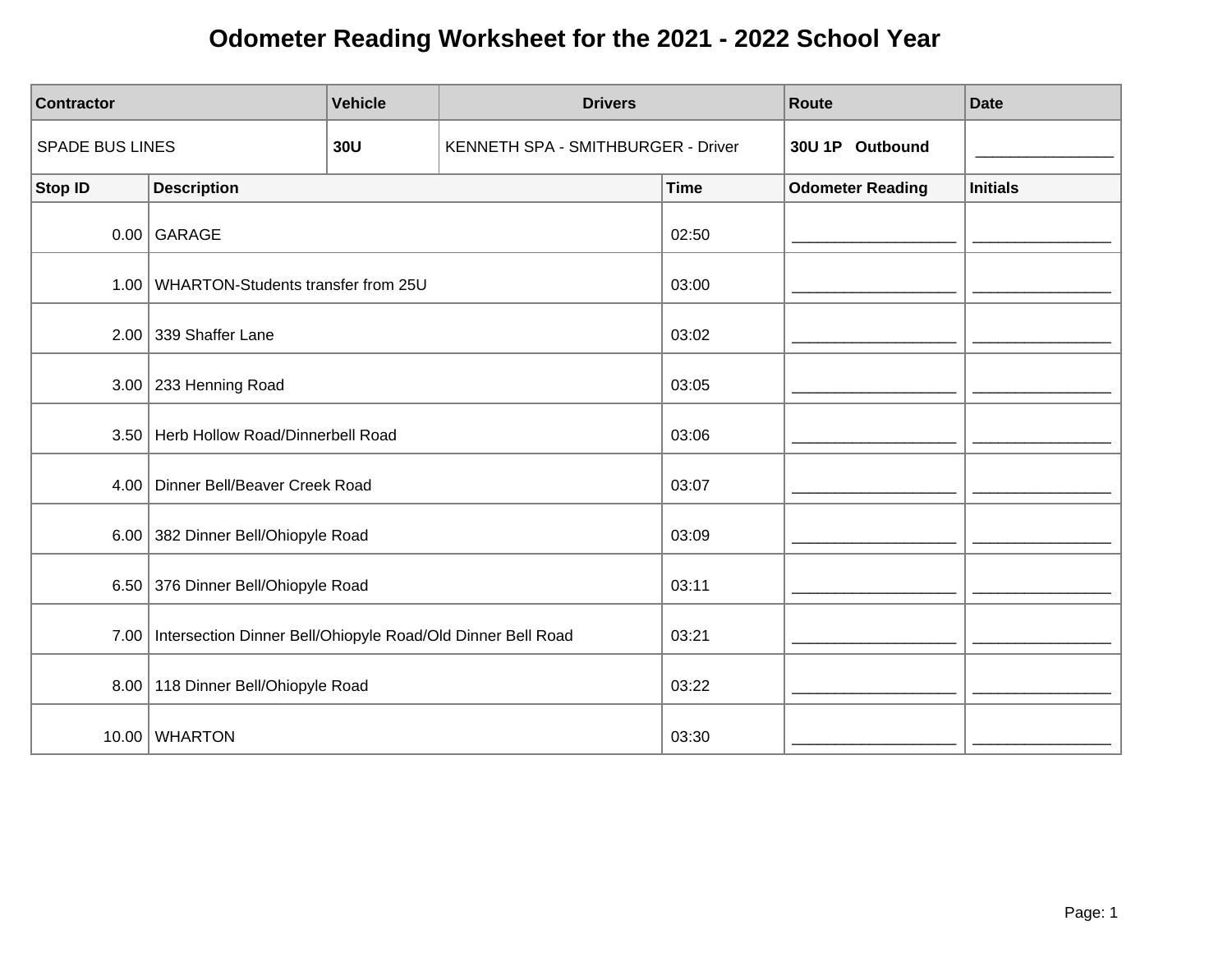| <b>Contractor</b> |                                  | <b>Vehicle</b> | <b>Drivers</b>                     |             | Route                   | <b>Date</b>     |
|-------------------|----------------------------------|----------------|------------------------------------|-------------|-------------------------|-----------------|
| SPADE BUS LINES   |                                  | <b>30U</b>     | KENNETH SPA - SMITHBURGER - Driver |             | 30U 2A Inbound          |                 |
| <b>Stop ID</b>    | <b>Description</b>               |                |                                    | <b>Time</b> | <b>Odometer Reading</b> | <b>Initials</b> |
|                   | $0.00$ GARAGE                    |                |                                    | 07:40       |                         |                 |
|                   | 1.00   2056 Greenbrier Road      |                |                                    | 07:47       |                         |                 |
|                   | 2.00 Turner Lane/Greenbrier Road |                |                                    | 07:48       |                         |                 |
|                   | 3.00 2164 Greenbrier Road        |                |                                    | 07:49       |                         |                 |
| 4.00              | 108 Shaffer Road                 |                |                                    | 07:50       |                         |                 |
|                   | 5.00   296 Nelson Road           |                |                                    | 07:52       |                         |                 |
|                   | 6.00 384 Nelson Road             |                |                                    | 07:55       |                         |                 |
|                   | 7.00 437 Nelson Road             |                |                                    | 08:00       |                         |                 |
|                   | 8.00 538 Nelson Rd               |                |                                    | 08:00       |                         |                 |
|                   | 9.00 669 Nelson Road             |                |                                    | 08:02       |                         |                 |
|                   | 10.00 699 Nelson Road            |                |                                    | 08:04       |                         |                 |
|                   | 11.00 DEMCO                      |                |                                    | 08:07       |                         |                 |
|                   | 12.00 32 Hawes Road              |                |                                    | 08:09       |                         |                 |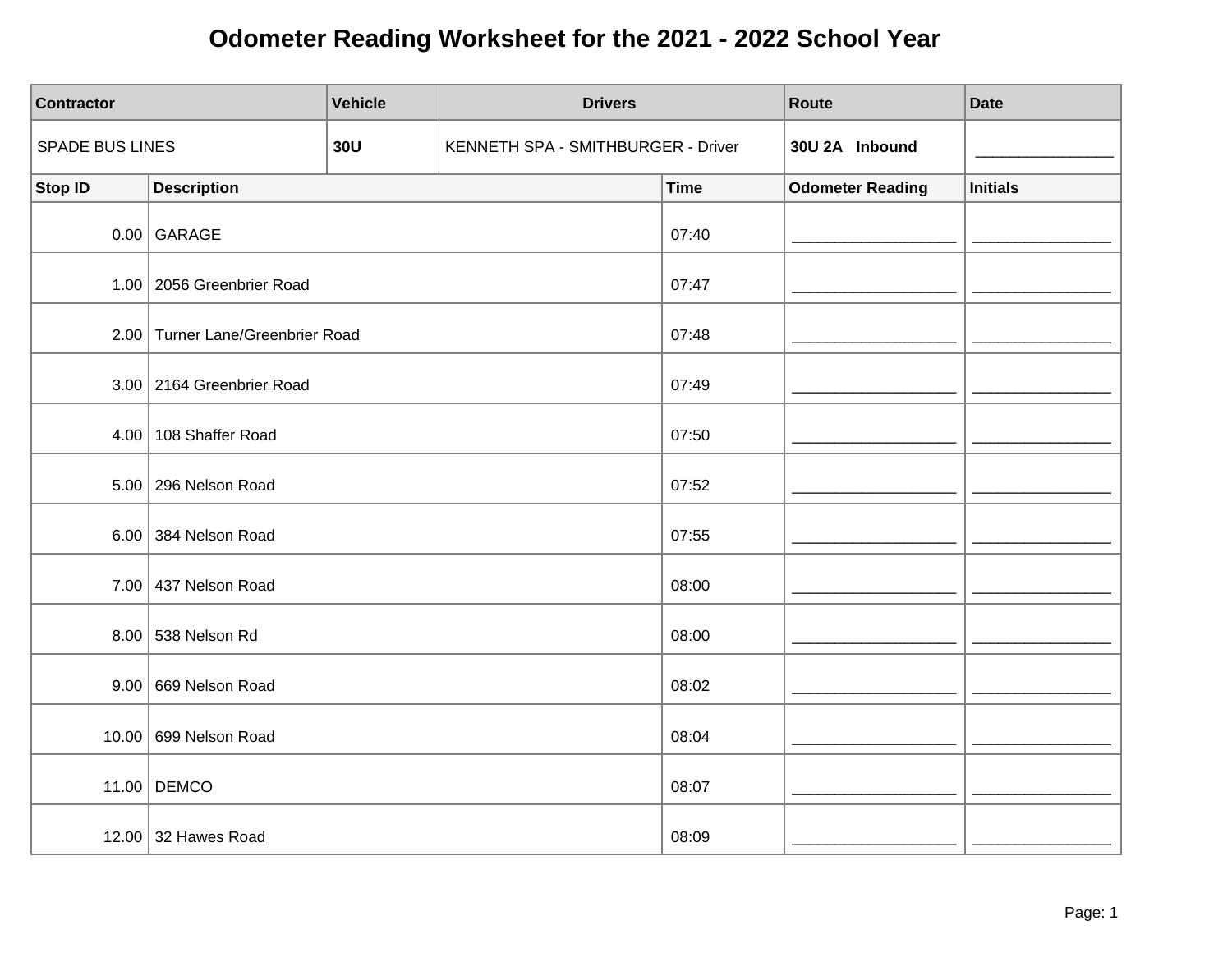| <b>Vehicle</b><br><b>Drivers</b><br><b>Contractor</b> |                         |     | Route                              | <b>Date</b> |                         |                 |
|-------------------------------------------------------|-------------------------|-----|------------------------------------|-------------|-------------------------|-----------------|
| <b>SPADE BUS LINES</b>                                |                         | 30U | KENNETH SPA - SMITHBURGER - Driver |             | 30U 2A Inbound          |                 |
| Stop ID                                               | <b>Description</b>      |     |                                    | <b>Time</b> | <b>Odometer Reading</b> | <b>Initials</b> |
|                                                       | 13.00   Airplane Museum |     |                                    | 08:10       |                         |                 |
| $14.00$ $\vert$ AJ                                    |                         |     |                                    | 08:22       |                         |                 |
| 15.00                                                 | <b>WHARTON</b>          |     |                                    | 08:34       |                         |                 |
|                                                       | 16.00 GARAGE            |     |                                    | 08:38       |                         |                 |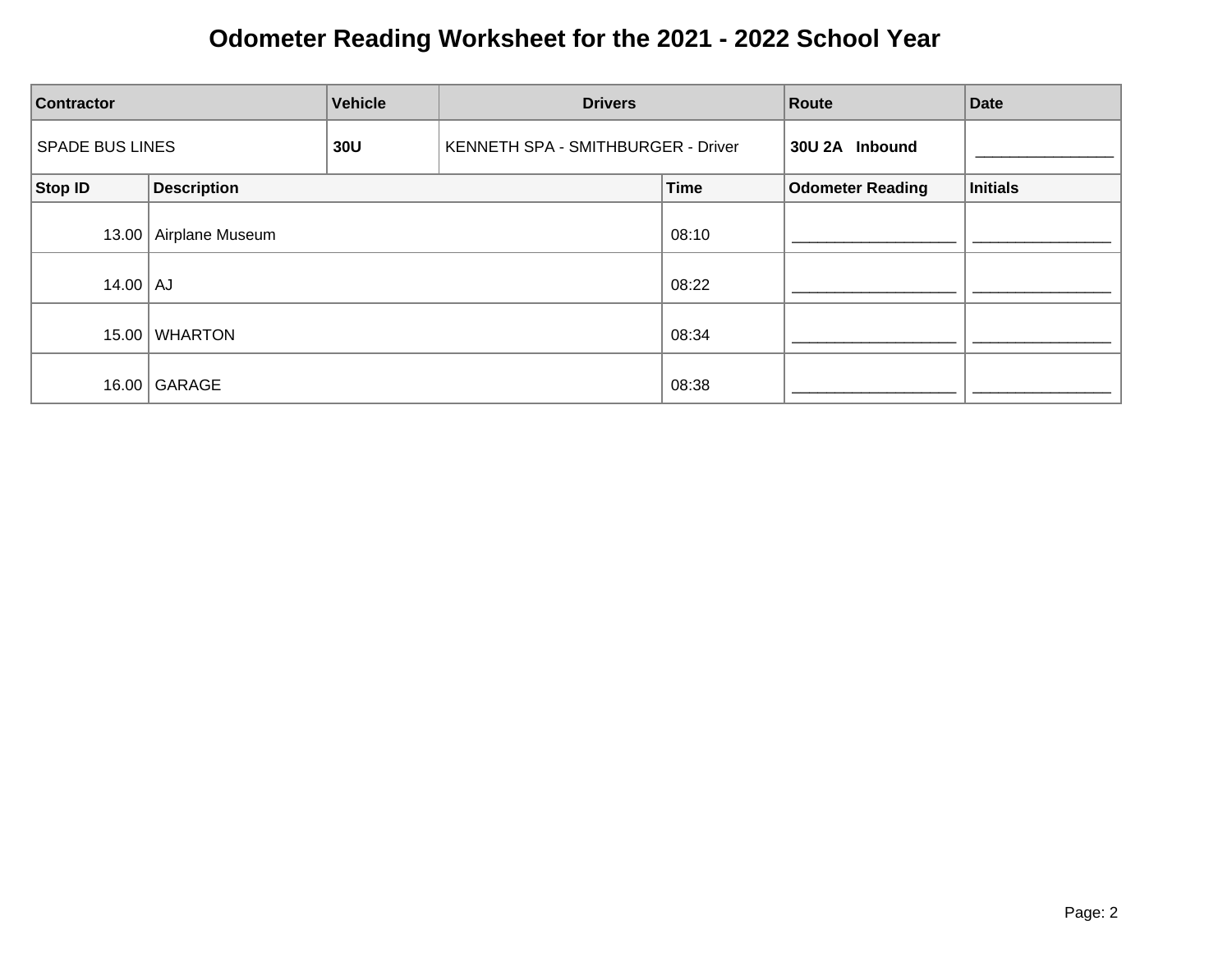| <b>Contractor</b>      |                                              | <b>Vehicle</b> | <b>Drivers</b>                     |             | Route                   | <b>Date</b>     |
|------------------------|----------------------------------------------|----------------|------------------------------------|-------------|-------------------------|-----------------|
| <b>SPADE BUS LINES</b> |                                              | <b>30U</b>     | KENNETH SPA - SMITHBURGER - Driver |             | 30U 2P Outbound         |                 |
| <b>Stop ID</b>         | <b>Description</b>                           |                |                                    | <b>Time</b> | <b>Odometer Reading</b> | <b>Initials</b> |
|                        | 0.00 WHARTON (AJ students transfer from 38U) |                |                                    | 03:41       |                         |                 |
|                        | $1.00$ 920 Success Drive                     |                |                                    | 03:44       |                         |                 |
|                        | 1.50 $\vert$ 32 Hawes Road                   |                |                                    | 03:45       |                         |                 |
|                        | 2.00 Airplane Museum                         |                |                                    | 03:46       |                         |                 |
|                        | $3.00$ DEMCO                                 |                |                                    | 03:50       |                         |                 |
|                        | 3.50 699 Nelson Road                         |                |                                    | 03:55       |                         |                 |
| 4.00                   | 669 Nelson Road                              |                |                                    | 03:57       |                         |                 |
|                        | 6.00 538 Nelson Road                         |                |                                    | 03:58       |                         |                 |
|                        | 7.00 437 Nelson Road                         |                |                                    | 03:59       |                         |                 |
|                        | 8.00 384 Nelson Road                         |                |                                    | 03:59       |                         |                 |
|                        | 9.00 296 Nelson Road                         |                |                                    | 04:00       |                         |                 |
|                        | 10.00   108 Shaffer Road                     |                |                                    | 04:02       |                         |                 |
|                        | 11.00 2164 Greenbrier Road                   |                |                                    | 04:03       |                         |                 |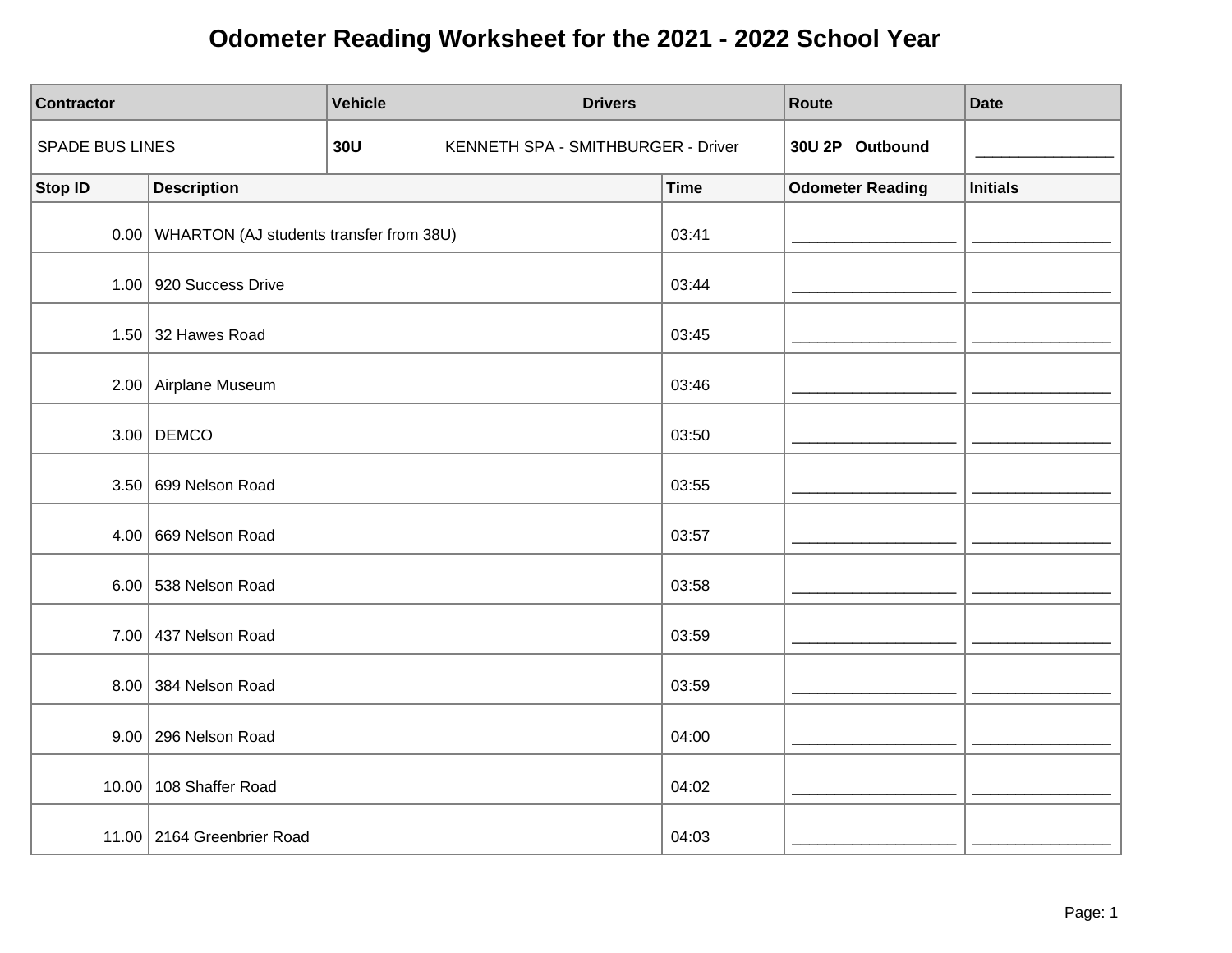| <b>Contractor</b>      |                                   | <b>Vehicle</b> | <b>Drivers</b>                     |             | Route                   | <b>Date</b>     |
|------------------------|-----------------------------------|----------------|------------------------------------|-------------|-------------------------|-----------------|
| <b>SPADE BUS LINES</b> |                                   | 30U            | KENNETH SPA - SMITHBURGER - Driver |             | 30U 2P<br>Outbound      |                 |
| Stop ID                | <b>Description</b>                |                |                                    | <b>Time</b> | <b>Odometer Reading</b> | <b>Initials</b> |
|                        | 12.00 Turner Lane/Greenbrier Road |                |                                    | 04:04       |                         |                 |
|                        | 13.00   2056 Greenbrier Road      |                |                                    | 04:06       |                         |                 |
|                        | 14.00 GARAGE                      |                |                                    | 04:17       |                         |                 |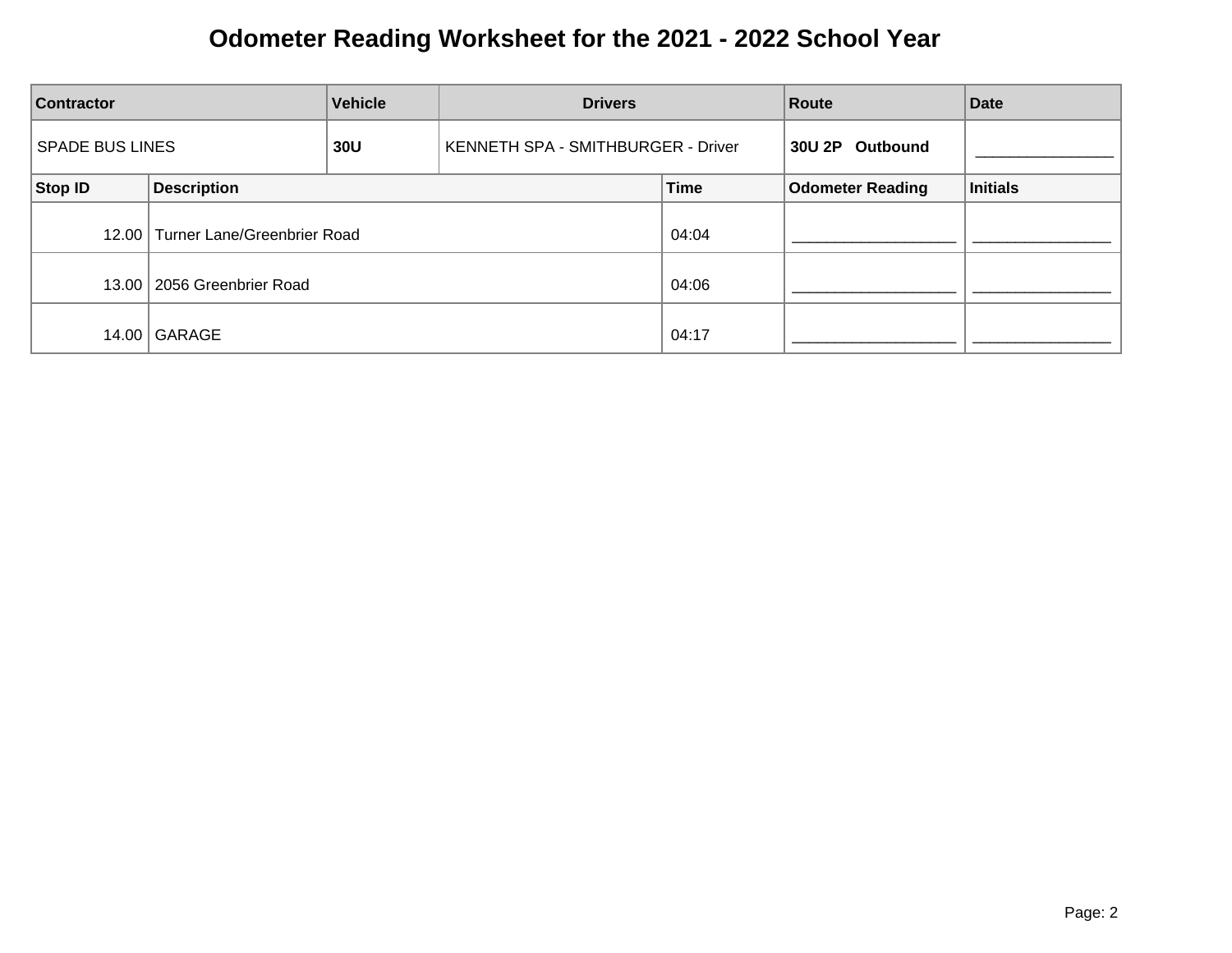| Contractor      |                                 | <b>Vehicle</b> | <b>Drivers</b>            |             | Route                   | <b>Date</b>     |
|-----------------|---------------------------------|----------------|---------------------------|-------------|-------------------------|-----------------|
| SPADE BUS LINES |                                 | <b>32U</b>     | ANNA SPA - HIXON - Driver |             | 32U 1A Inbound          |                 |
| <b>Stop ID</b>  | <b>Description</b>              |                |                           | <b>Time</b> | <b>Odometer Reading</b> | <b>Initials</b> |
|                 | $0.00$ HOME                     |                |                           | 07:40       |                         |                 |
|                 | 1.00 814 Flat Rock Road         |                |                           | 07:48       |                         |                 |
|                 | $2.00$ 830 Flat Rock Road       |                |                           | 07:48       |                         |                 |
|                 | 3.00   Flat Rock/Degelman       |                |                           | 07:49       |                         |                 |
|                 | 4.00   866 Flat Rock Road       |                |                           | 07:50       |                         |                 |
|                 | 5.00 101 Short Road             |                |                           | 07:50       |                         |                 |
|                 | 6.00 $\vert$ 5044 National Pike |                |                           | 07:52       |                         |                 |
|                 | 7.00 5198 National Pike         |                |                           | 07:53       |                         |                 |
|                 | 7.50 129 Fearer Road            |                |                           | 07:54       |                         |                 |
|                 | 8.00 223 Main St                |                |                           | 07:56       |                         |                 |
|                 | 9.00 114 Brown Hill Road        |                |                           | 07:57       |                         |                 |
|                 | 10.00 Vitalink                  |                |                           | 07:59       |                         |                 |
|                 | 11.00 189 Main St               |                |                           | 08:11       |                         |                 |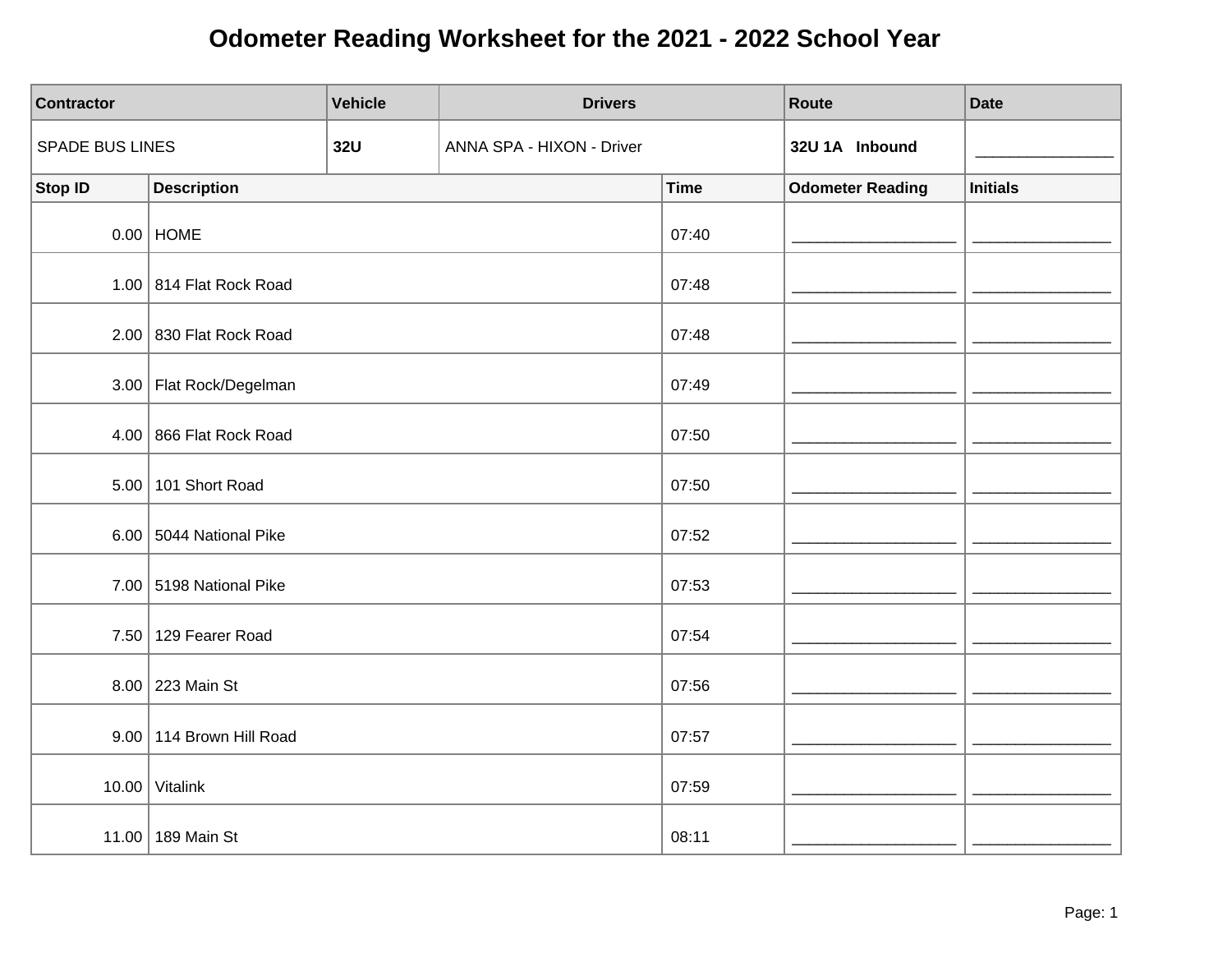| <b>Contractor</b>      |                                         | <b>Vehicle</b> | <b>Drivers</b>            |             | Route                   | <b>Date</b>     |
|------------------------|-----------------------------------------|----------------|---------------------------|-------------|-------------------------|-----------------|
| <b>SPADE BUS LINES</b> |                                         | <b>32U</b>     | ANNA SPA - HIXON - Driver |             | 32U 1A Inbound          |                 |
| Stop ID                | <b>Description</b>                      |                |                           | <b>Time</b> | <b>Odometer Reading</b> | <b>Initials</b> |
|                        | 12.00 153 Main St/Church St             |                |                           | 08:13       |                         |                 |
|                        | 13.00   127 Main Street                 |                |                           | 08:14       |                         |                 |
|                        | 14.00 MARCLAY                           |                |                           | 08:16       |                         |                 |
|                        | 15.00 5195 National Pike                |                |                           | 08:20       |                         |                 |
|                        | 16.00 5149 National Pike                |                |                           | 08:21       |                         |                 |
|                        | 17.00 5115 National Pike                |                |                           | 08:21       |                         |                 |
|                        | 18.00 5035 National Pike                |                |                           | 08:22       |                         |                 |
| 19.00                  | 4949 National Pike                      |                |                           | 08:23       |                         |                 |
| 20.00                  | 4809 National Pike (New Life Covenant)  |                |                           | 08:24       |                         |                 |
|                        | 21.00   AJ (transfer to 38U to Wharton) |                |                           | 08:25       |                         |                 |
|                        | 22.00 MARCLAY                           |                |                           | 08:32       |                         |                 |
|                        | 23.00 HOME                              |                |                           | 08:38       |                         |                 |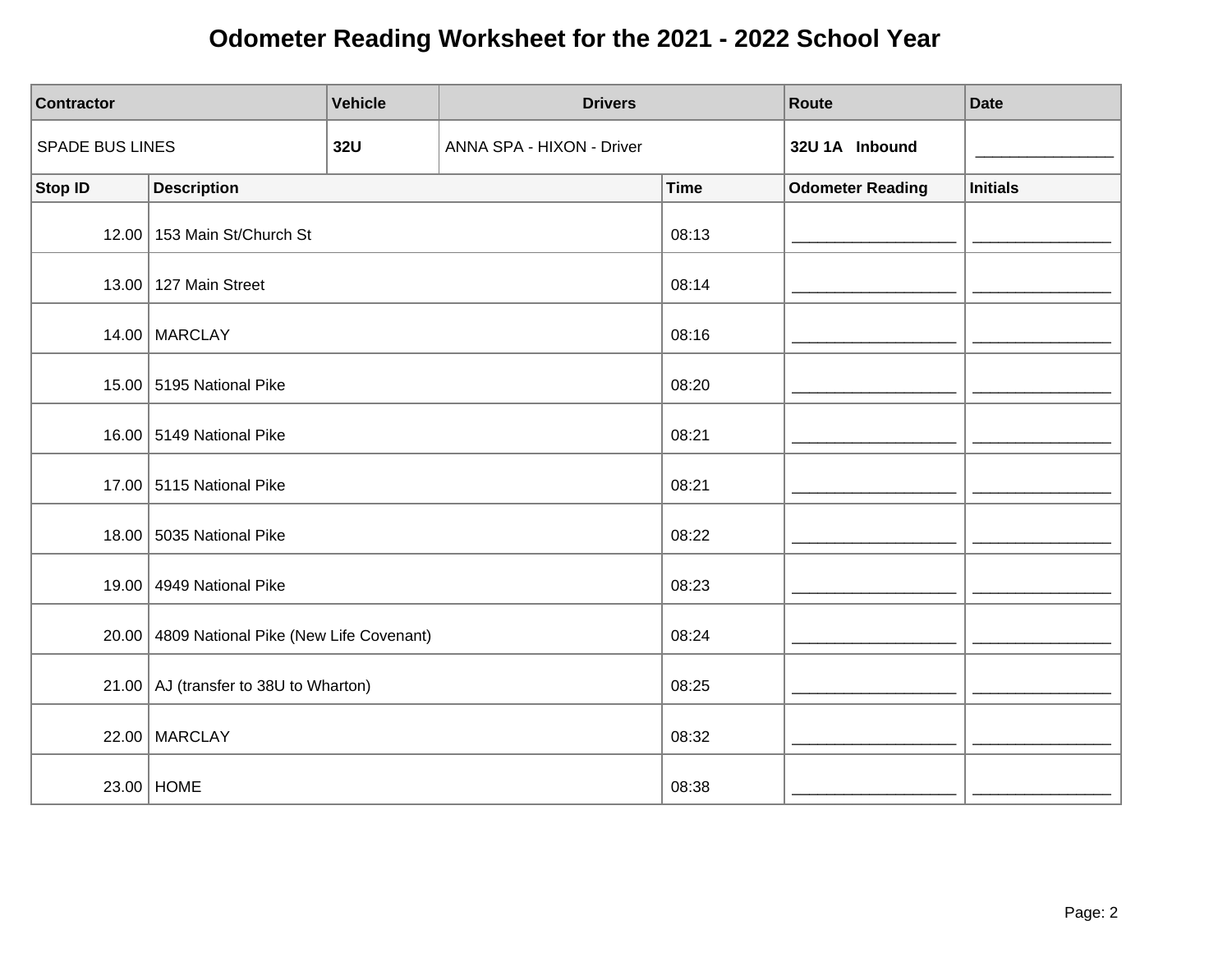| <b>Contractor</b>      |                                                       | <b>Vehicle</b> | <b>Drivers</b>            |             | Route                   | <b>Date</b>     |
|------------------------|-------------------------------------------------------|----------------|---------------------------|-------------|-------------------------|-----------------|
| <b>SPADE BUS LINES</b> |                                                       | <b>32U</b>     | ANNA SPA - HIXON - Driver |             | 32U 1P Outbound         |                 |
| <b>Stop ID</b>         | <b>Description</b>                                    |                |                           | <b>Time</b> | <b>Odometer Reading</b> | <b>Initials</b> |
|                        | $0.00$ HOME                                           |                |                           | 02:45       |                         |                 |
| $1.00$ AJ              |                                                       |                |                           | 03:00       |                         |                 |
|                        | 2.00 5198 National Pike                               |                |                           | 03:20       |                         |                 |
|                        | 3.00   MARCLAY (AJ students transfer to 25U/52U/vans) |                |                           | 03:21       |                         |                 |
|                        | $4.00$   127 Main Street                              |                |                           | 03:33       |                         |                 |
|                        | 5.00 Corner of Main/Church St                         |                |                           | 03:34       |                         |                 |
|                        | 6.00   136 Church St                                  |                |                           | 03:39       |                         |                 |
|                        | 7.00 189 Main St                                      |                |                           | 03:41       |                         |                 |
|                        | $8.00$ Vitalink                                       |                |                           | 03:42       |                         |                 |
|                        | 8.50 129 Fearer Road                                  |                |                           | 03:43       |                         |                 |
|                        | 9.00 223 Main St                                      |                |                           | 03:43       |                         |                 |
|                        | 10.00   114 Brown Hill Road                           |                |                           | 03:44       |                         |                 |
|                        | 11.00   233 Bruceton Road                             |                |                           | 03:54       |                         |                 |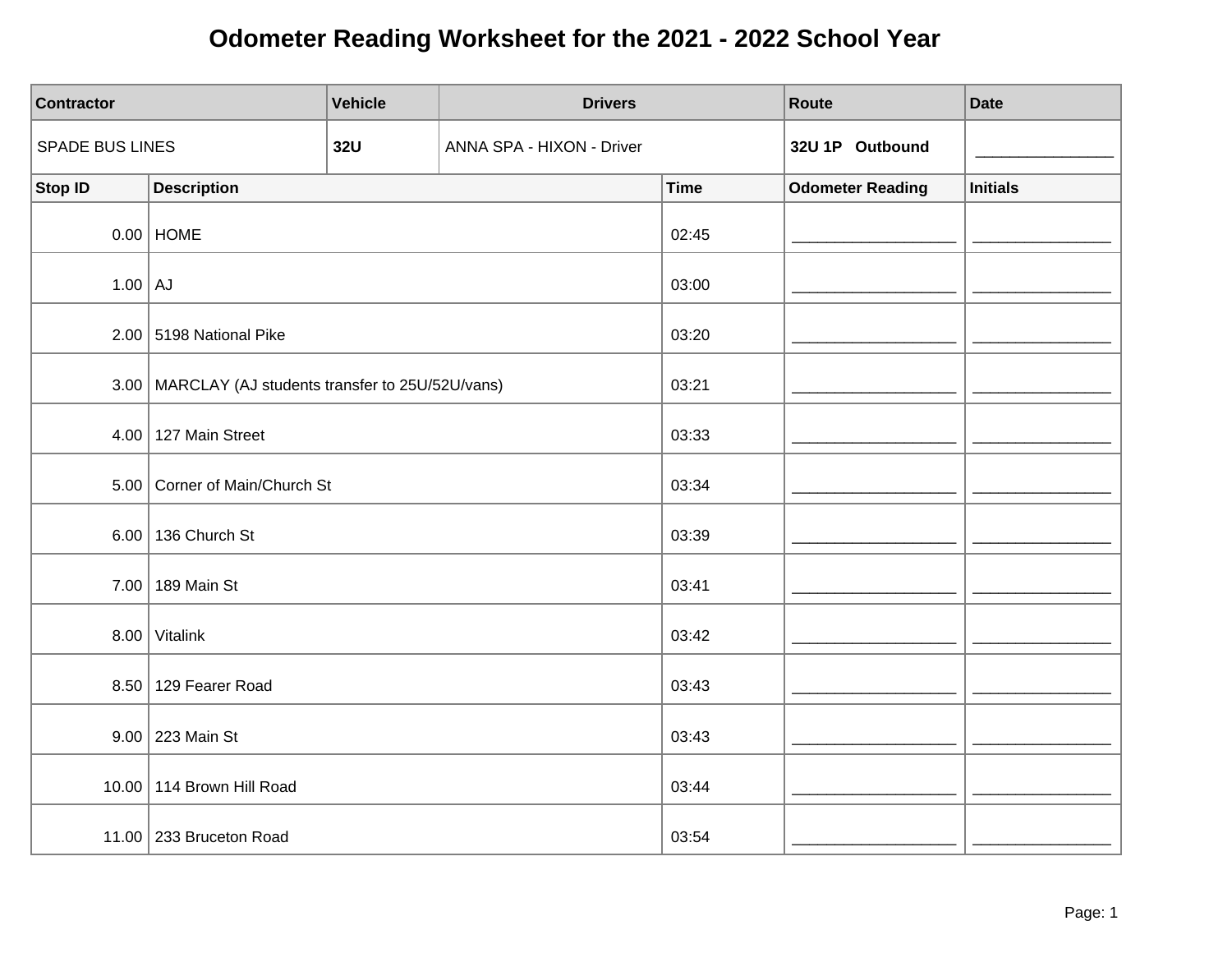| <b>Contractor</b>      |                         | <b>Vehicle</b> | <b>Drivers</b>            |             | Route                   | <b>Date</b>     |
|------------------------|-------------------------|----------------|---------------------------|-------------|-------------------------|-----------------|
| <b>SPADE BUS LINES</b> |                         | <b>32U</b>     | ANNA SPA - HIXON - Driver |             | 32U 1P Outbound         |                 |
| <b>Stop ID</b>         | <b>Description</b>      |                |                           | <b>Time</b> | <b>Odometer Reading</b> | <b>Initials</b> |
| 12.00                  | 412 Bruceton Road       |                |                           | 03:48       |                         |                 |
| 13.00                  | 434 Bruceton Road       |                |                           | 03:49       |                         |                 |
|                        | 14.00 547 Bruceton Road |                |                           | 04:00       |                         |                 |
| 15.00                  | 560 Bruceton Road       |                |                           | 03:50       |                         |                 |
| 16.00                  | 610 Bruceton Road       |                |                           | 03:51       |                         |                 |
| 17.00                  | 758 Bruceton Road       |                |                           | 03:53       |                         |                 |
|                        | 18.00   HOME            |                |                           | 04:00       |                         |                 |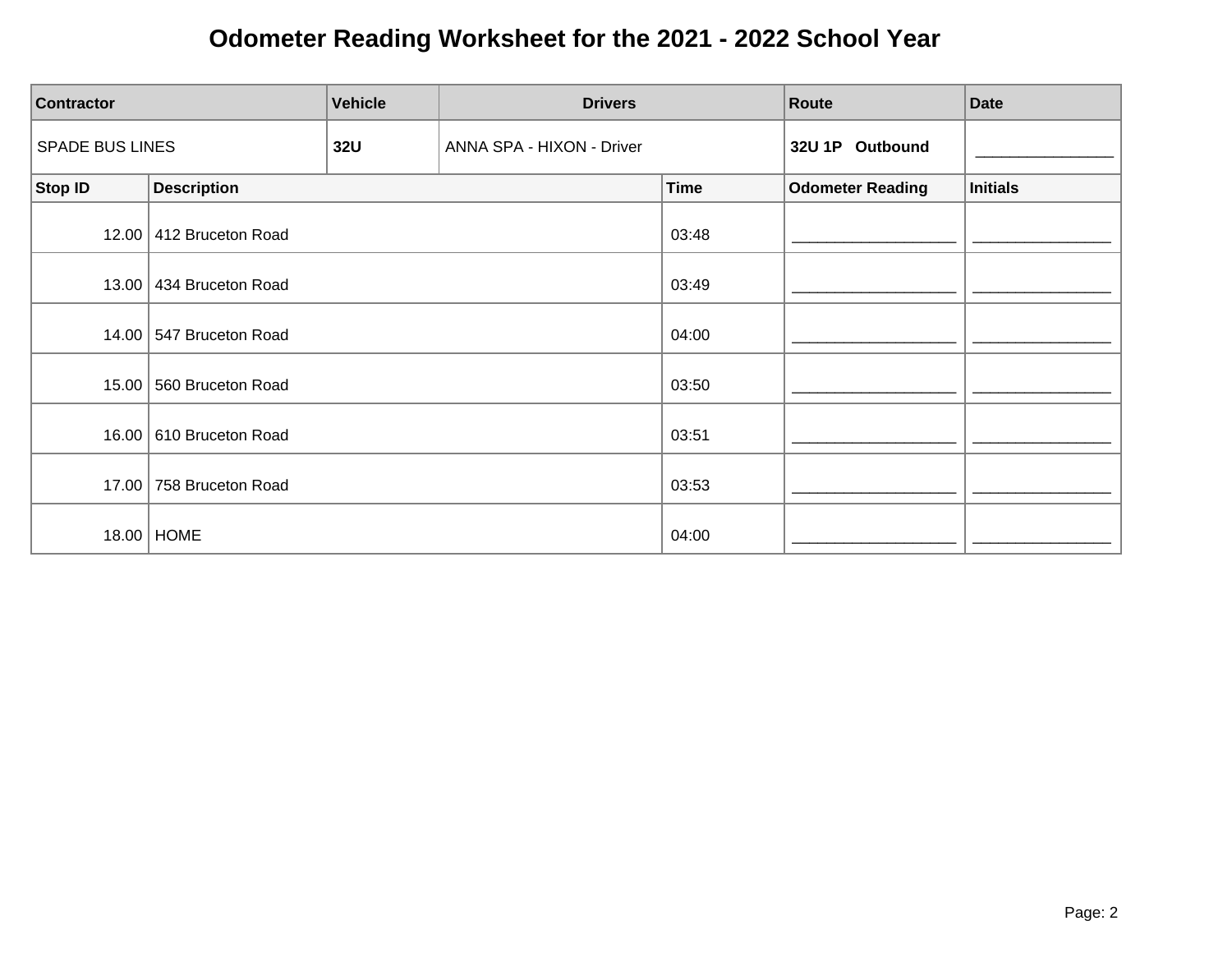| <b>Contractor</b>      |                                    | <b>Vehicle</b> | <b>Drivers</b>                |             | Route                   | <b>Date</b>     |
|------------------------|------------------------------------|----------------|-------------------------------|-------------|-------------------------|-----------------|
| <b>SPADE BUS LINES</b> |                                    | 33U            | KIMBERLY SPA - WOLFE - Driver |             | 33U 1A Inbound          |                 |
| <b>Stop ID</b>         | <b>Description</b>                 |                |                               | <b>Time</b> | <b>Odometer Reading</b> | <b>Initials</b> |
|                        | $0.00$ GARAGE                      |                |                               | 05:40       |                         |                 |
|                        | 1.00   186 Maple Summit Road       |                |                               | 06:15       |                         |                 |
|                        | 2.00 218 Maple Summit Road         |                |                               | 06:16       |                         |                 |
|                        | 3.00 543 Maple Summit Road         |                |                               | 06:20       |                         |                 |
| 4.00                   | 567 Maple Summit Road              |                |                               | 06:20       |                         |                 |
| 5.00                   | Maple Summit/Augustine Road        |                |                               | 06:24       |                         |                 |
|                        | 6.00 204 Burnworth Road            |                |                               | 06:27       |                         |                 |
|                        | 7.00 206 Hall Road                 |                |                               | 06:30       |                         |                 |
|                        | 8.00 450 Bell Grove Road           |                |                               | 06:46       |                         |                 |
|                        | 9.00 375 Bell Grove Road           |                |                               | 06:47       |                         |                 |
|                        | 10.00 344 Bell Grove Road          |                |                               | 06:49       |                         |                 |
|                        | 11.00 314 Bell Grove Road          |                |                               | 06:50       |                         |                 |
|                        | 12.00 662 Farmington/Ohiopyle Road |                |                               | 06:52       |                         |                 |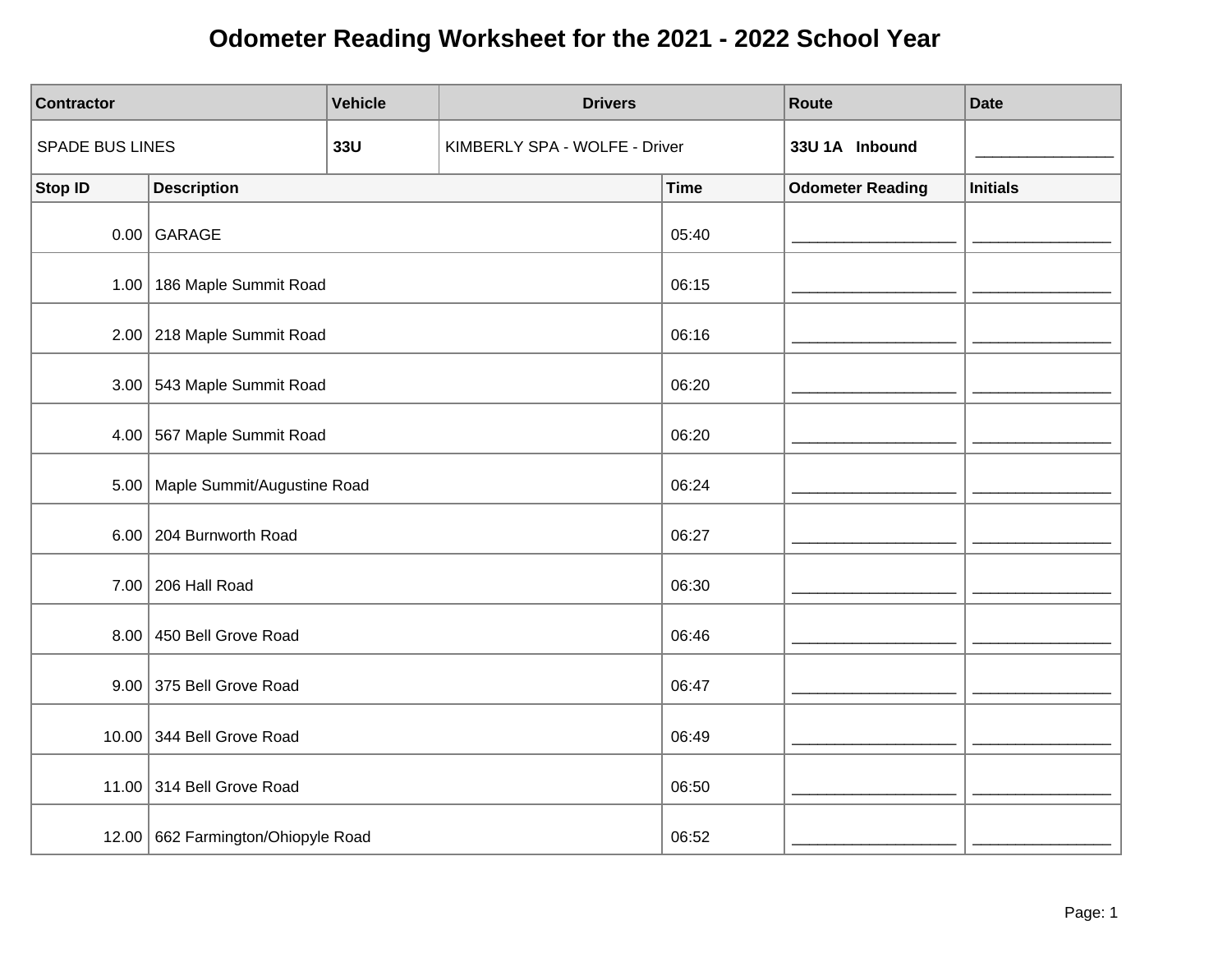| <b>Vehicle</b><br><b>Drivers</b><br><b>Contractor</b> |                    |     | Route                         | <b>Date</b> |                         |          |
|-------------------------------------------------------|--------------------|-----|-------------------------------|-------------|-------------------------|----------|
| <b>SPADE BUS LINES</b>                                |                    | 33U | KIMBERLY SPA - WOLFE - Driver |             | 33U 1A Inbound          |          |
| Stop ID                                               | <b>Description</b> |     |                               | <b>Time</b> | <b>Odometer Reading</b> | Initials |
| $13.00$   HS                                          |                    |     |                               | 07:25       |                         |          |
| 14.00                                                 | GARAGE             |     |                               | 07:45       |                         |          |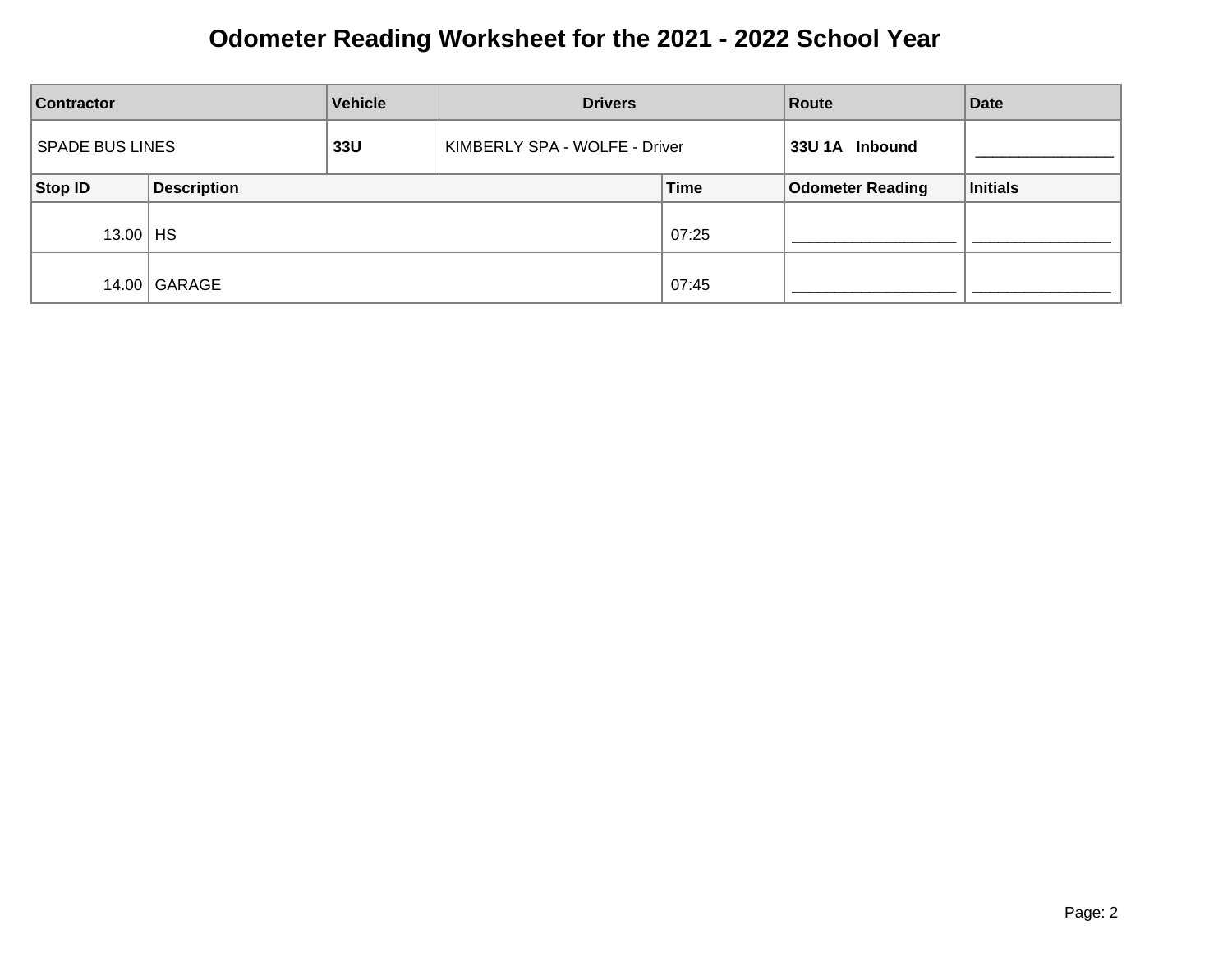| Contractor      |                                   | <b>Vehicle</b> | <b>Drivers</b>                |             | Route                   | <b>Date</b>     |
|-----------------|-----------------------------------|----------------|-------------------------------|-------------|-------------------------|-----------------|
| SPADE BUS LINES |                                   | <b>33U</b>     | KIMBERLY SPA - WOLFE - Driver |             | 33U 1P Outbound         |                 |
| Stop ID         | <b>Description</b>                |                |                               | <b>Time</b> | <b>Odometer Reading</b> | <b>Initials</b> |
|                 | $0.00$ GARAGE                     |                |                               | 02:20       |                         |                 |
| $1.00$ HS       |                                   |                |                               | 02:40       |                         |                 |
|                 | 2.00 662 Farmington/Ohiopyle Road |                |                               | 03:11       |                         |                 |
|                 | 3.00 314 Bell Grove Road          |                |                               | 03:12       |                         |                 |
| 4.00            | 344 Bell Grove Road               |                |                               | 03:13       |                         |                 |
|                 | 6.00 375 Bell Grove Road          |                |                               | 03:13       |                         |                 |
|                 | 7.00 450 Bell Grove Road          |                |                               | 03:14       |                         |                 |
|                 | 8.00   186 Maple Summit Road      |                |                               | 03:29       |                         |                 |
|                 | 9.00 218 Maple Summit Road        |                |                               | 03:30       |                         |                 |
|                 | 10.00 543 Maple Summit Road       |                |                               | 03:35       |                         |                 |
|                 | 11.00 567 Maple Summit Road       |                |                               | 03:36       |                         |                 |
| 12.00           | Maple Summit/Augustine Road       |                |                               | 03:40       |                         |                 |
|                 | 13.00   204 Burnworth Road        |                |                               | 03:42       |                         |                 |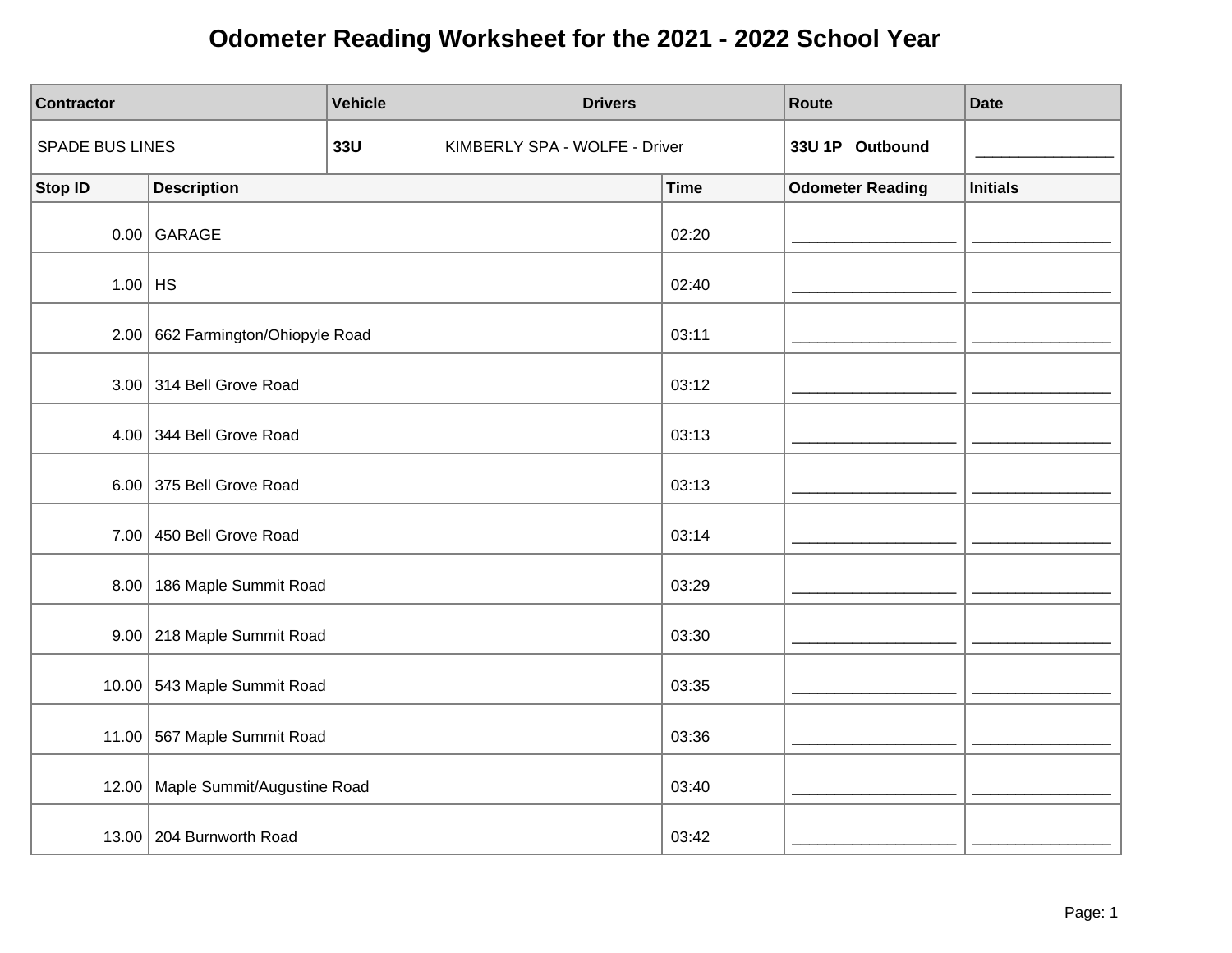| <b>Vehicle</b><br><b>Contractor</b> |                       | <b>Drivers</b> |                               | Route       | <b>Date</b>             |          |
|-------------------------------------|-----------------------|----------------|-------------------------------|-------------|-------------------------|----------|
| <b>SPADE BUS LINES</b>              |                       | 33U            | KIMBERLY SPA - WOLFE - Driver |             | 33U 1P Outbound         |          |
| Stop ID                             | <b>Description</b>    |                |                               | <b>Time</b> | <b>Odometer Reading</b> | Initials |
|                                     | 14.00   206 Hall Road |                |                               | 03:45       |                         |          |
| 15.00                               | GARAGE                |                |                               | 04:05       |                         |          |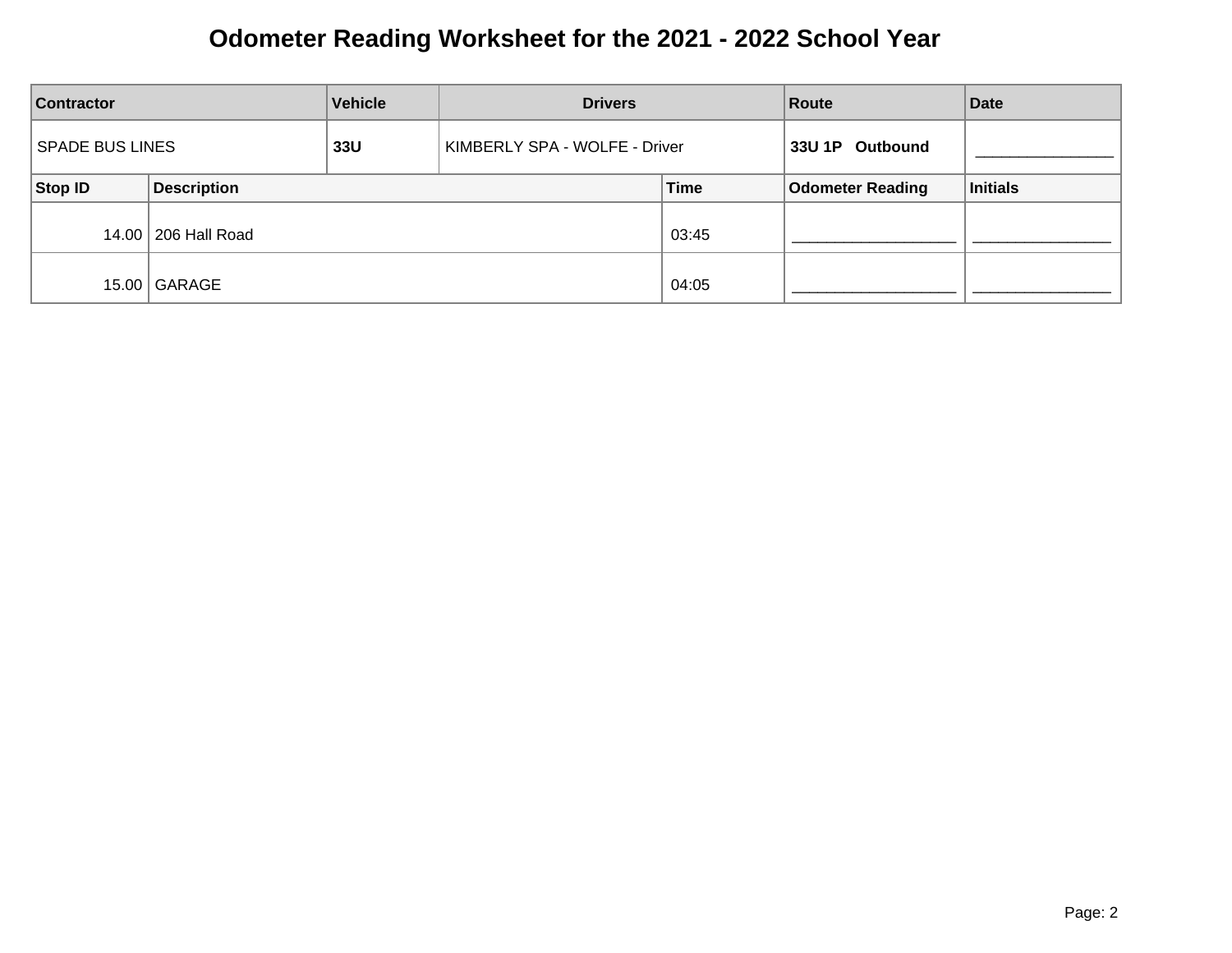| <b>Contractor</b>      |                                  | <b>Vehicle</b> | <b>Drivers</b>                         |             | Route                   | <b>Date</b>     |
|------------------------|----------------------------------|----------------|----------------------------------------|-------------|-------------------------|-----------------|
| <b>SPADE BUS LINES</b> |                                  | <b>38U</b>     | <b>ARLEIGH SPA - CHISNELL - Driver</b> |             | 38U 1A Inbound          |                 |
| <b>Stop ID</b>         | <b>Description</b>               |                |                                        | <b>Time</b> | <b>Odometer Reading</b> | <b>Initials</b> |
|                        | $0.00$ GARAGE                    |                |                                        | 07:10       |                         |                 |
|                        | 1.00 $ $ 134 Saylor Road         |                |                                        | 07:41       |                         |                 |
|                        | 2.00 448 Middle Ridge Road       |                |                                        | 07:49       |                         |                 |
|                        | 3.00 482 Middle Ridge Road       |                |                                        | 07:49       |                         |                 |
|                        | 4.00 $ $ 158 Nelson Road         |                |                                        | 07:56       |                         |                 |
|                        | 5.00 171 Nelson Road             |                |                                        | 07:57       |                         |                 |
| 6.00                   | 662 Farmington/Ohiopyle Road     |                |                                        | 07:59       |                         |                 |
|                        | 7.00 132 Turner Road             |                |                                        | 08:01       |                         |                 |
|                        | 8.00 724 Turner/Belle Grove Road |                |                                        | 08:02       |                         |                 |
|                        | 9.00 375 Belle Grove Road        |                |                                        | 08:05       |                         |                 |
|                        | 10.00 314 Belle Grove Road       |                |                                        | 08:06       |                         |                 |
|                        | 11.00 WHARTON                    |                |                                        | 08:12       |                         |                 |
|                        | 12.00 4261 National Pike         |                |                                        | 08:13       |                         |                 |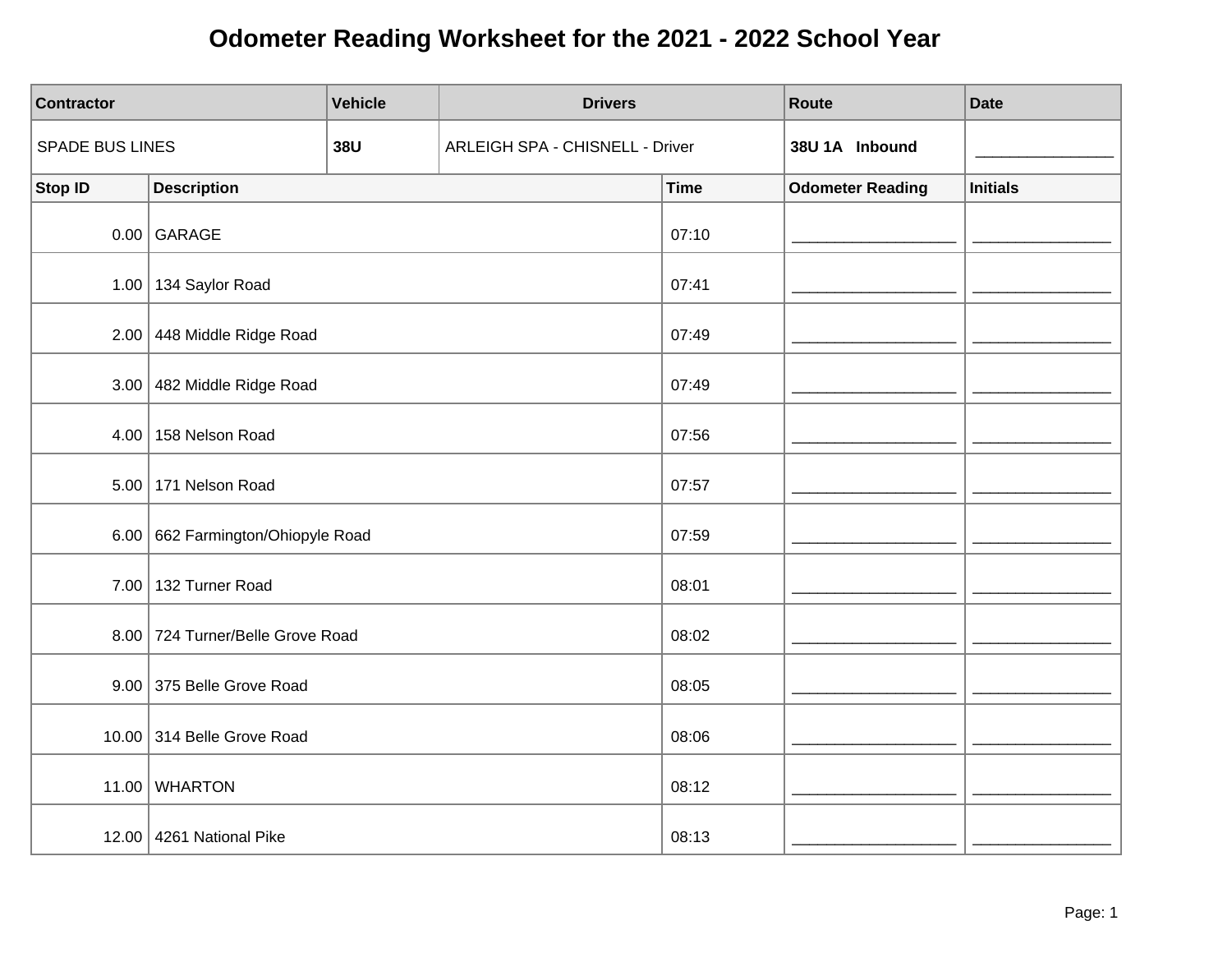| <b>Vehicle</b><br><b>Contractor</b> |                    | <b>Drivers</b>                         | Route |             | <b>Date</b>             |                 |
|-------------------------------------|--------------------|----------------------------------------|-------|-------------|-------------------------|-----------------|
| <b>SPADE BUS LINES</b>              |                    | 38U<br>ARLEIGH SPA - CHISNELL - Driver |       |             | 38U 1A Inbound          |                 |
| Stop ID                             | <b>Description</b> |                                        |       | <b>Time</b> | <b>Odometer Reading</b> | <b>Initials</b> |
| $13.00$ $\vert$ AJ                  |                    |                                        |       |             |                         |                 |
| 14.00                               | <b>WHARTON</b>     |                                        |       | 08:35       |                         |                 |
|                                     | 15.00 GARAGE       |                                        |       | 08:45       |                         |                 |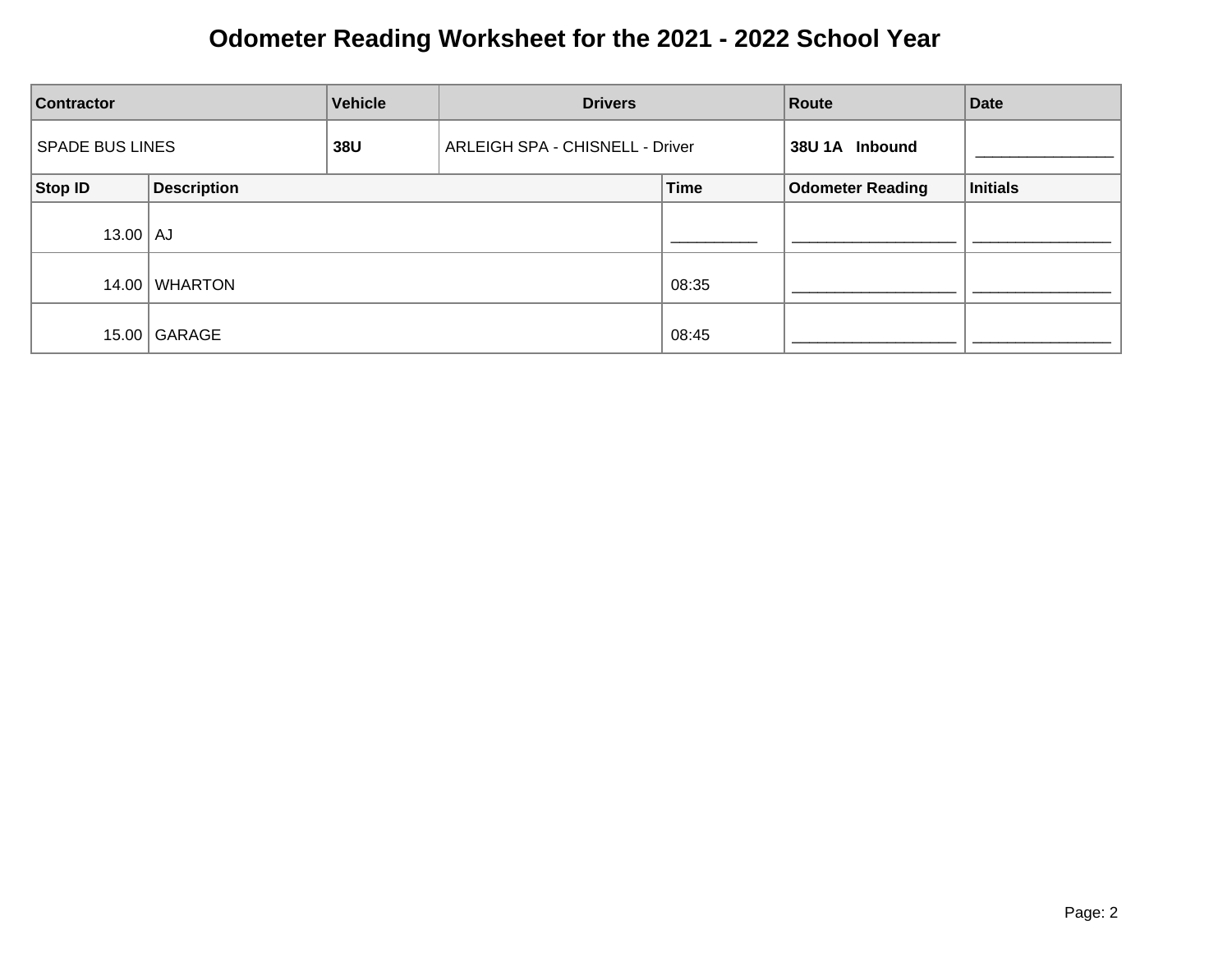| <b>Contractor</b>      |                                                     | <b>Vehicle</b> | <b>Drivers</b>                         |             | Route                   | <b>Date</b>     |
|------------------------|-----------------------------------------------------|----------------|----------------------------------------|-------------|-------------------------|-----------------|
| <b>SPADE BUS LINES</b> |                                                     | <b>38U</b>     | <b>ARLEIGH SPA - CHISNELL - Driver</b> |             | 38U 1P Outbound         |                 |
| <b>Stop ID</b>         | <b>Description</b>                                  |                |                                        | <b>Time</b> | <b>Odometer Reading</b> | <b>Initials</b> |
|                        | $0.00$ GARAGE                                       |                |                                        | 02:50       |                         |                 |
| $1.00$ AJ              |                                                     |                |                                        | 03:00       |                         |                 |
|                        | 2.00   WHARTON(AJ students transfer to 23U/26U/30U) |                |                                        | 03:29       |                         |                 |
|                        | 3.00 132 Turner Road                                |                |                                        | 03:44       |                         |                 |
|                        | 4.00 724 Turner/Belle Grove Road                    |                |                                        | 03:46       |                         |                 |
|                        | 5.00 375 Belle Grove Road                           |                |                                        | 03:49       |                         |                 |
|                        | 6.00 314 Belle Grove Road                           |                |                                        | 03:50       |                         |                 |
|                        | 7.00 662 Farmington/Ohiopyle Road                   |                |                                        | 03:52       |                         |                 |
|                        | 9.00   171 Nelson Road                              |                |                                        | 03:54       |                         |                 |
|                        | 10.00 158 Nelson Road                               |                |                                        | 03:55       |                         |                 |
|                        | 12.00 448 Middle Ridge Road                         |                |                                        | 04:08       |                         |                 |
|                        | 13.00 482 Middle Ridge Road                         |                |                                        | 04:10       |                         |                 |
|                        | 15.00   134 Saylor Road                             |                |                                        | 04:24       |                         |                 |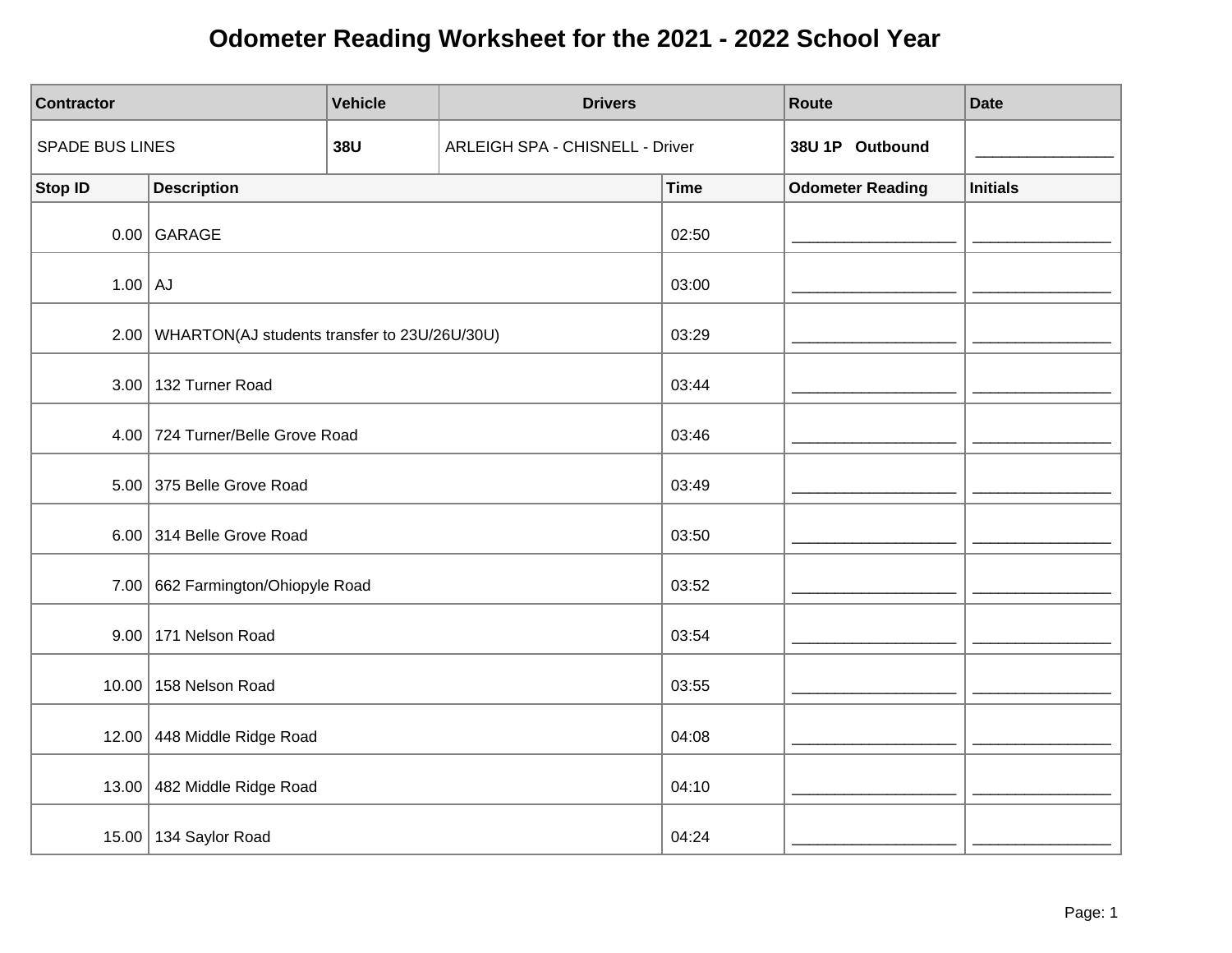| <b>Contractor</b> |                    | <b>Vehicle</b> | <b>Drivers</b>                  |       | Route                   | <b>Date</b>     |
|-------------------|--------------------|----------------|---------------------------------|-------|-------------------------|-----------------|
| SPADE BUS LINES   |                    | 38U            | ARLEIGH SPA - CHISNELL - Driver |       | 38U 1P Outbound         |                 |
| Stop ID           | <b>Description</b> | <b>Time</b>    |                                 |       | <b>Odometer Reading</b> | <b>Initials</b> |
|                   | 16.00 GARAGE       |                |                                 | 04:40 |                         |                 |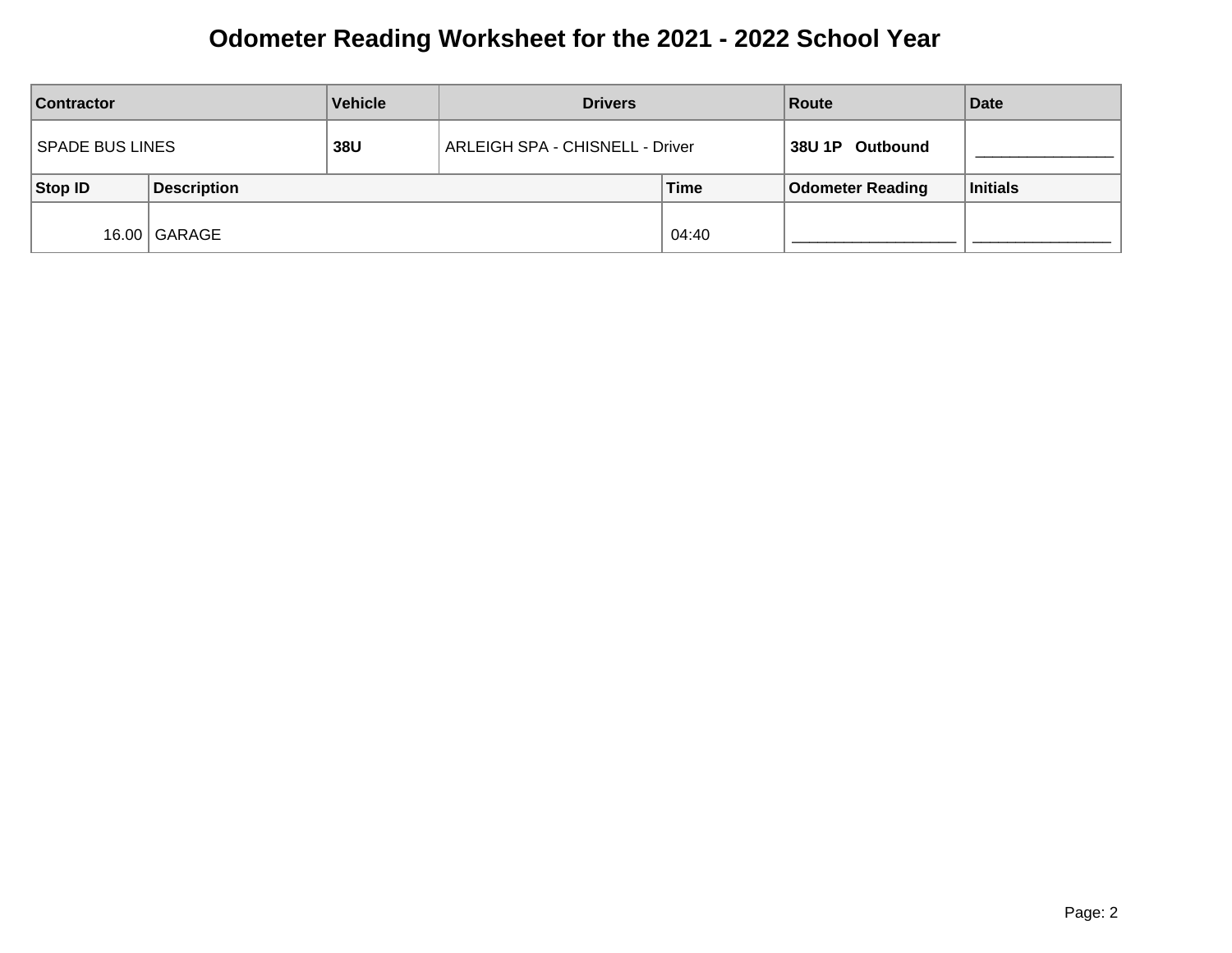| Contractor      |                                 | <b>Vehicle</b> | <b>Drivers</b>                 |       |             | Route                   | <b>Date</b>     |
|-----------------|---------------------------------|----------------|--------------------------------|-------|-------------|-------------------------|-----------------|
| SPADE BUS LINES |                                 | 41U            | KATHERINE SPA - MARKS - Driver |       |             | 41U 1A Inbound          |                 |
| <b>Stop ID</b>  | <b>Description</b>              |                |                                |       | <b>Time</b> | <b>Odometer Reading</b> | <b>Initials</b> |
|                 | $0.00$ GARAGE                   |                |                                |       | 07:15       |                         |                 |
|                 | 1.00 116 Martin Road            |                |                                | 07:30 |             |                         |                 |
|                 | 2.00 174 Martin Road            |                |                                | 07:32 |             |                         |                 |
|                 | 3.00   182 Martin Road          |                |                                |       | 07:33       |                         |                 |
|                 | 4.00   202 Martin Road          |                |                                | 07:34 |             |                         |                 |
|                 | 5.00 223 Martin Road            |                |                                | 07:34 |             |                         |                 |
|                 | 6.00 284 Martin Road            |                |                                |       | 07:35       |                         |                 |
|                 | 7.00 319 Martin Road            |                |                                |       | 07:37       |                         |                 |
|                 | 8.00 344 Martin Road            |                |                                |       | 07:39       |                         |                 |
|                 | 9.00 140 New Beaver Creek Road  |                |                                |       | 07:47       |                         |                 |
|                 | 10.00 114 New Beaver Creek Road |                |                                |       | 07:51       |                         |                 |
|                 | 11.00 4719 National Pike        |                |                                |       | 07:52       |                         |                 |
|                 | 12.00 4657 National Pike        |                |                                |       | 07:53       |                         |                 |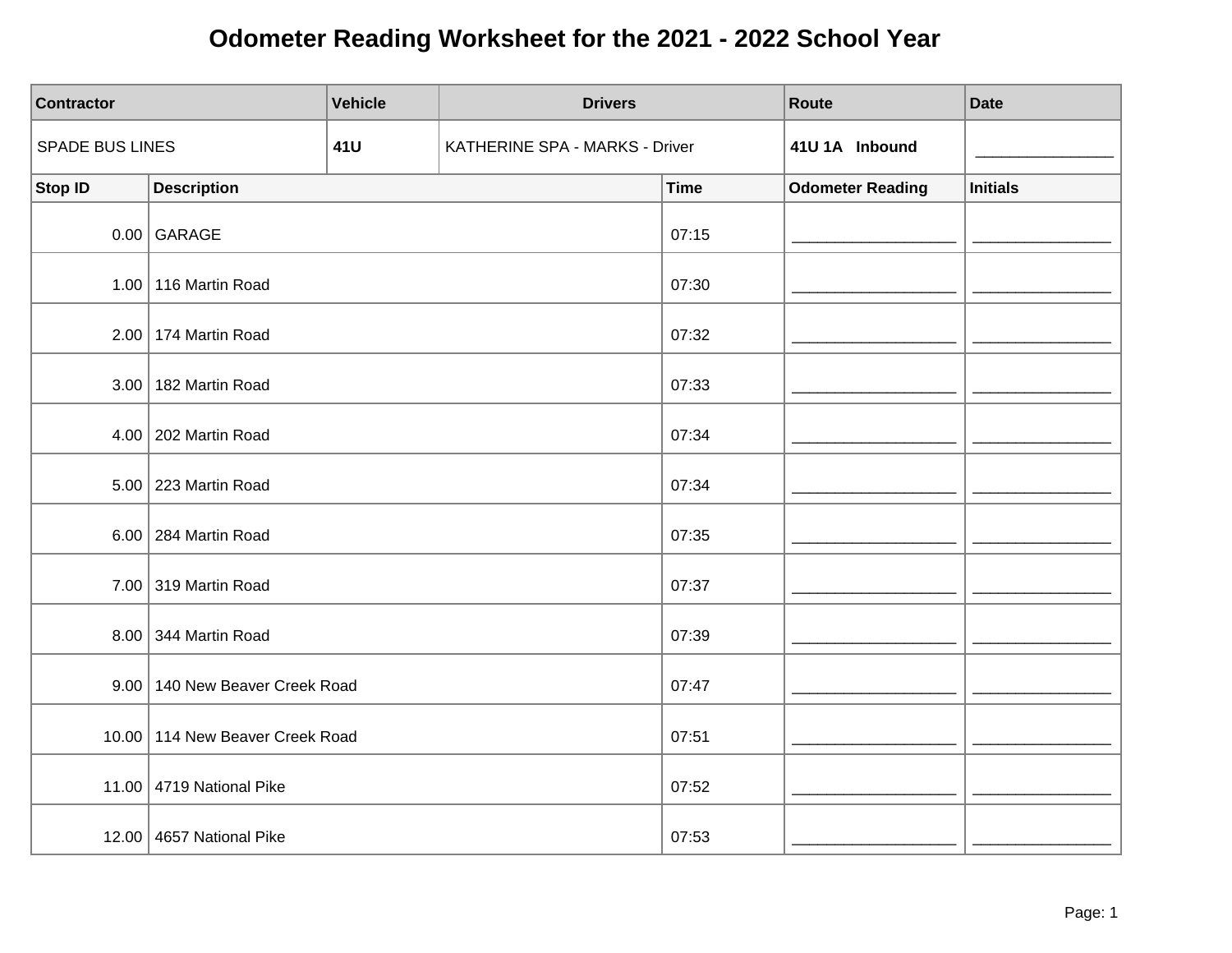| <b>Contractor</b>      |                                                    | <b>Vehicle</b> |                                | <b>Drivers</b> |             | Route                   | <b>Date</b>     |
|------------------------|----------------------------------------------------|----------------|--------------------------------|----------------|-------------|-------------------------|-----------------|
| <b>SPADE BUS LINES</b> |                                                    | 41U            | KATHERINE SPA - MARKS - Driver |                |             | 41U 1A Inbound          |                 |
| <b>Stop ID</b>         | <b>Description</b>                                 |                |                                |                | <b>Time</b> | <b>Odometer Reading</b> | <b>Initials</b> |
|                        | 13.00 4617 National Pike                           |                |                                |                | 07:53       |                         |                 |
|                        | 14.00 4479 National Pike (Turn around/Dinner Bell) |                |                                | 07:54          |             |                         |                 |
|                        | 15.00 4361 National Pike                           |                |                                | 07:55          |             |                         |                 |
|                        | 16.00 4508 National Pike                           |                |                                | 07:56          |             |                         |                 |
| 17.00                  | 4604 National Pike                                 |                |                                | 07:57          |             |                         |                 |
|                        | 18.00 4700 National Pike                           |                |                                | 07:58          |             |                         |                 |
|                        | 19.00 765 Flat Rock Road                           |                |                                |                | 08:14       |                         |                 |
|                        | 20.00 528 Braddock Road                            |                |                                |                | 08:15       |                         |                 |
|                        | 21.00 472 Braddock Road                            |                |                                |                | 08:17       |                         |                 |
|                        | 22.00 417 Braddock Road                            |                |                                |                | 04:18       |                         |                 |
|                        | 23.00 300 Braddock Road                            |                |                                | 08:22          |             |                         |                 |
|                        | 24.00   280 Braddock Road                          |                |                                |                | 08:24       |                         |                 |
|                        | 25.00   204 Braddock Road                          |                |                                |                | 08:24       |                         |                 |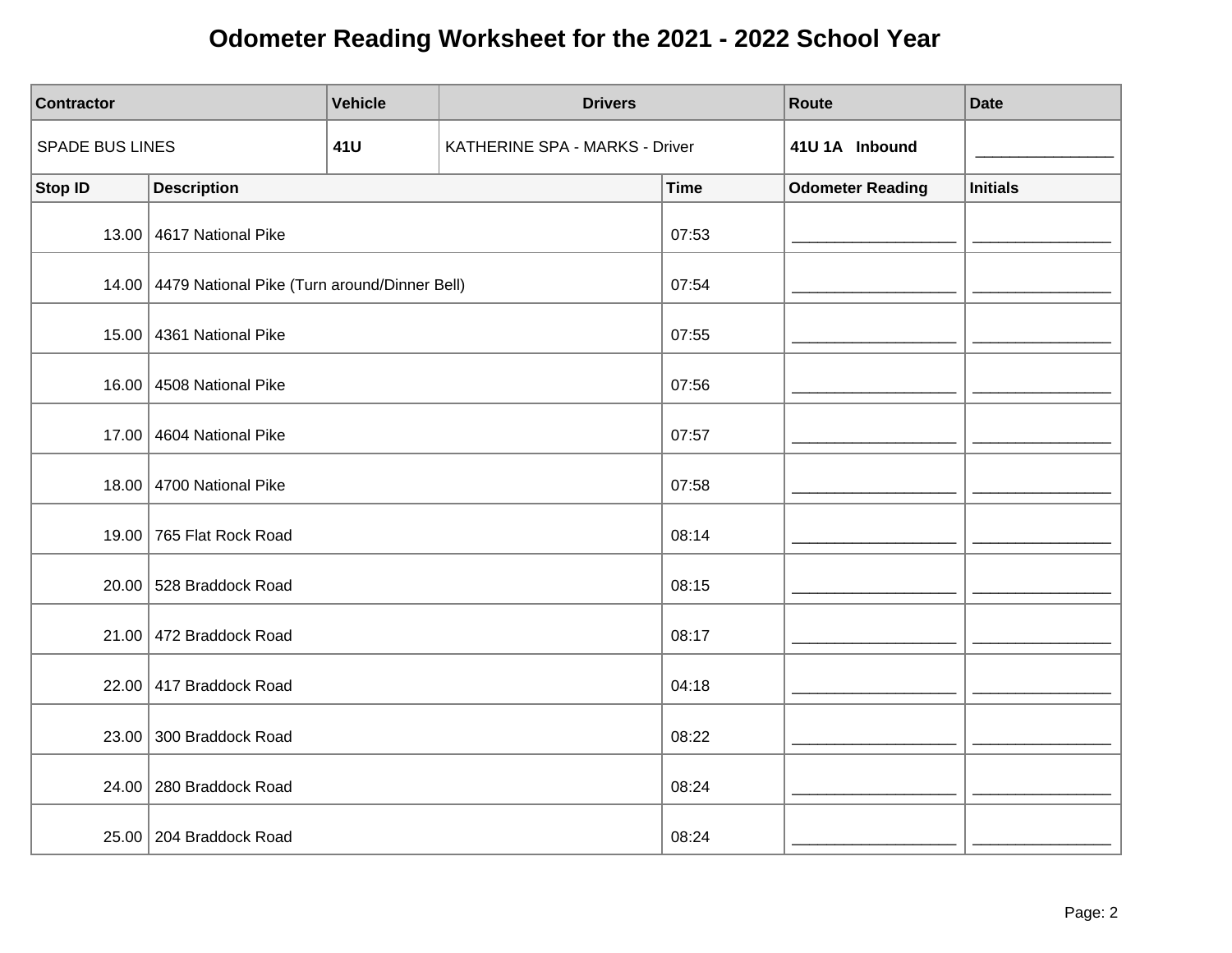| <b>Contractor</b>      | <b>Vehicle</b><br><b>Drivers</b> |     |                                | Route       | <b>Date</b>             |          |
|------------------------|----------------------------------|-----|--------------------------------|-------------|-------------------------|----------|
| <b>SPADE BUS LINES</b> |                                  | 41U | KATHERINE SPA - MARKS - Driver |             | 41U 1A Inbound          |          |
| Stop ID                | <b>Description</b>               |     |                                | <b>Time</b> | <b>Odometer Reading</b> | Initials |
| 26.00                  | 170 Braddock Road                |     |                                | 08:25       |                         |          |
|                        | 27.00   MARCLAY                  |     |                                | 08:35       |                         |          |
| $28.00$ AJ             |                                  |     |                                | 08:42       |                         |          |
| 29.00                  | HOME (GARAGE)                    |     |                                | 08:52       |                         |          |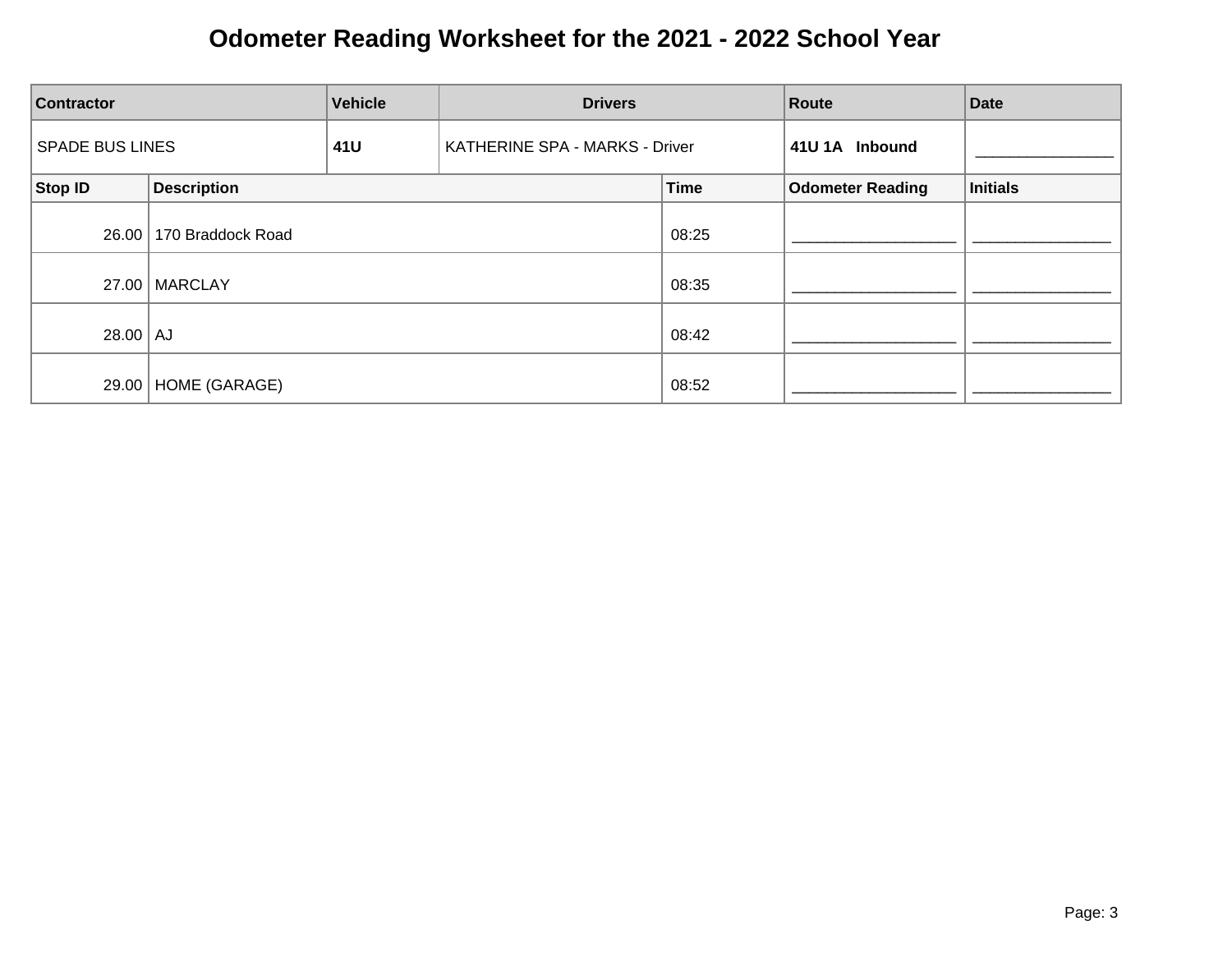| <b>Contractor</b> |                                              | <b>Vehicle</b> | <b>Drivers</b>                 |             | Route                   | <b>Date</b>     |
|-------------------|----------------------------------------------|----------------|--------------------------------|-------------|-------------------------|-----------------|
| SPADE BUS LINES   |                                              | 41U            | KATHERINE SPA - MARKS - Driver |             | 41U 1P Outbound         |                 |
| <b>Stop ID</b>    | <b>Description</b>                           |                |                                | <b>Time</b> | <b>Odometer Reading</b> | <b>Initials</b> |
|                   | $0.00$ HOME (GARAGE)                         |                |                                | 03:00       |                         |                 |
| $1.00$ AJ         |                                              |                |                                | 03:14       |                         |                 |
|                   | 2.00 5044 National Pike                      |                |                                | 03:20       |                         |                 |
|                   | 3.00   MARCLAY (AJ students transfer to 42U) |                |                                | 03:31       |                         |                 |
|                   | 4.00 170 Braddock Road                       |                |                                | 03:40       |                         |                 |
|                   | 5.00 204 Braddock Road                       |                |                                | 03:41       |                         |                 |
|                   | 6.00 280 Braddock Road                       |                |                                | 03:41       |                         |                 |
|                   | 7.00 300 Braddock Road                       |                |                                | 03:42       |                         |                 |
|                   | 8.00 417 Braddock Road                       |                |                                | 03:43       |                         |                 |
|                   | 9.00 472 Braddock Road                       |                |                                | 03:46       |                         |                 |
|                   | 10.00 $\vert$ 528 Braddock Road              |                |                                | 03:48       |                         |                 |
|                   | 11.00 814 Flatrock Road                      |                |                                | 03:48       |                         |                 |
|                   | 12.00 830 Flat Rock Road                     |                |                                | 03:48       |                         |                 |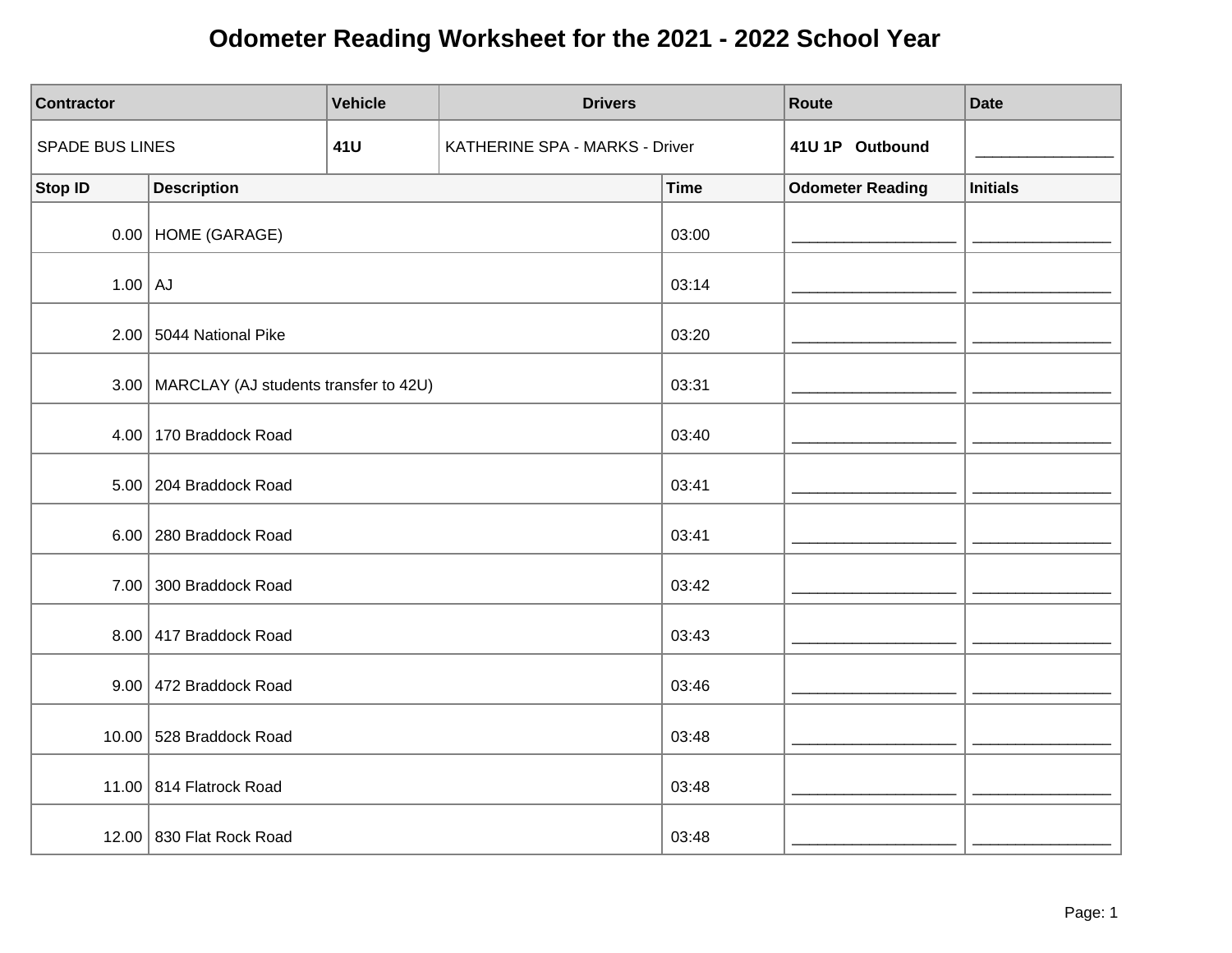| <b>Contractor</b>      | <b>Vehicle</b><br><b>Drivers</b>                           |     |                                | Route       | <b>Date</b>             |                 |
|------------------------|------------------------------------------------------------|-----|--------------------------------|-------------|-------------------------|-----------------|
| <b>SPADE BUS LINES</b> |                                                            | 41U | KATHERINE SPA - MARKS - Driver |             | 41U 1P Outbound         |                 |
| <b>Stop ID</b>         | <b>Description</b>                                         |     |                                | <b>Time</b> | <b>Odometer Reading</b> | <b>Initials</b> |
|                        | 13.00   Flat Rock Rd/Degelman Rd                           |     |                                | 03:49       |                         |                 |
| 14.00                  | 866 Flat Rock Road                                         |     |                                | 03:57       |                         |                 |
| 15.00                  | 101 Short Road                                             |     |                                | 03:58       |                         |                 |
| 16.00                  | 5044 National Pike                                         |     |                                | 03:58       |                         |                 |
| 17.00                  | 4657 National Pike (after this-turn around at Dinner Bell) |     |                                | 03:58       |                         |                 |
| 18.00                  | 4508 National Pike                                         |     |                                | 04:00       |                         |                 |
| 19.00                  | 4604 National Pike                                         |     |                                | 04:04       |                         |                 |
| 20.00                  | GARAGE                                                     |     |                                | 04:10       |                         |                 |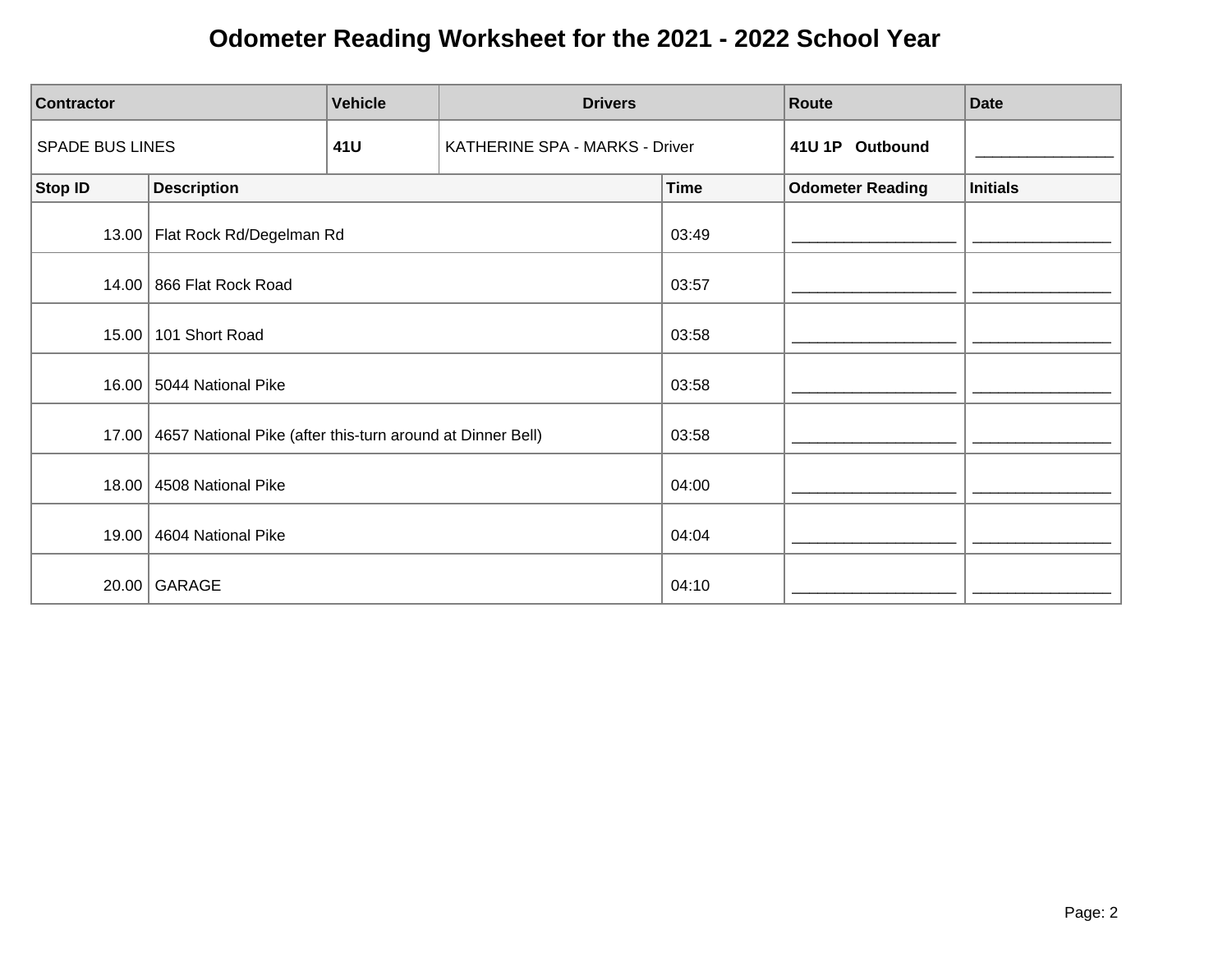| <b>Contractor</b>      |                               | <b>Vehicle</b> | <b>Drivers</b> |             | Route                   | <b>Date</b>     |
|------------------------|-------------------------------|----------------|----------------|-------------|-------------------------|-----------------|
| <b>SPADE BUS LINES</b> |                               | <b>42U</b>     |                |             | 42U 1A Inbound          |                 |
| <b>Stop ID</b>         | <b>Description</b>            |                |                | <b>Time</b> | <b>Odometer Reading</b> | <b>Initials</b> |
|                        | 1.00   HOME (Thomas-2)        |                |                | 07:50       |                         |                 |
|                        | 2.00 259 Pike School Road     |                |                | 07:49       |                         |                 |
|                        | 3.00   149 Pike School Road   |                |                | 07:50       |                         |                 |
|                        | 4.00 242/316 Clover Top Road  |                |                | 07:52       |                         |                 |
|                        | 5.00 108 Clover Top Road      |                |                | 07:54       |                         |                 |
|                        | 6.00 551 Flat Rock Road       |                |                | 07:55       |                         |                 |
|                        | 7.00 Flatrock/Clark Road      |                |                | 07:56       |                         |                 |
|                        | 8.00 502 Flat Rock Road       |                |                | 07:57       |                         |                 |
|                        | $9.00$ 276 Thomas Road        |                |                | 08:00       |                         |                 |
|                        | 10.00 $\vert$ 305 Thomas Road |                |                | 08:01       |                         |                 |
|                        | 11.00 316 Thomas Road         |                |                | 08:02       |                         |                 |
|                        | 12.00 560 Bruceton Road       |                |                | 08:03       |                         |                 |
|                        | 13.00 758 Bruceton Road       |                |                | 08:04       |                         |                 |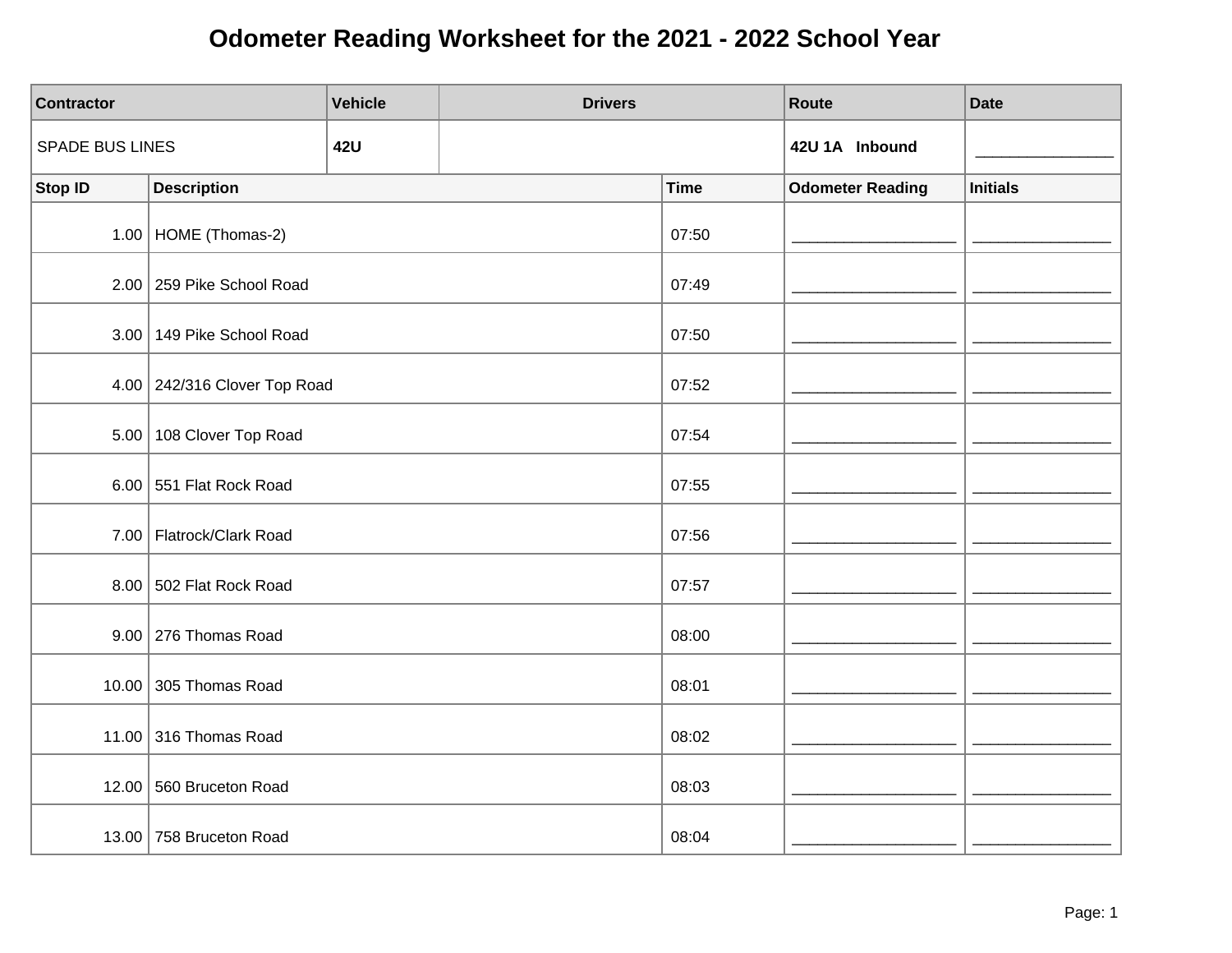| <b>Contractor</b>      |                           | <b>Vehicle</b> | <b>Drivers</b> |             | Route                   | <b>Date</b>     |
|------------------------|---------------------------|----------------|----------------|-------------|-------------------------|-----------------|
| <b>SPADE BUS LINES</b> |                           | <b>42U</b>     |                |             | 42U 1A Inbound          |                 |
| <b>Stop ID</b>         | <b>Description</b>        |                |                | <b>Time</b> | <b>Odometer Reading</b> | <b>Initials</b> |
|                        | 14.00 610 Bruceton Road   |                |                | 08:05       |                         |                 |
|                        | 15.00 547 Bruceton Road   |                |                | 08:07       |                         |                 |
|                        | 16.00 434 Bruceton Road   |                |                | 08:08       |                         |                 |
|                        | 17.00 412 Bruceton Road   |                |                | 08:09       |                         |                 |
|                        | 18.00   233 Bruceton Road |                |                | 08:10       |                         |                 |
|                        | 19.00   136 Church St     |                |                | 08:11       |                         |                 |
|                        | $20.00$ MARCLAY           |                |                | 08:14       |                         |                 |
| $21.00$ AJ             |                           |                |                | 08:30       |                         |                 |
|                        | 22.00 HOME                |                |                | 08:50       |                         |                 |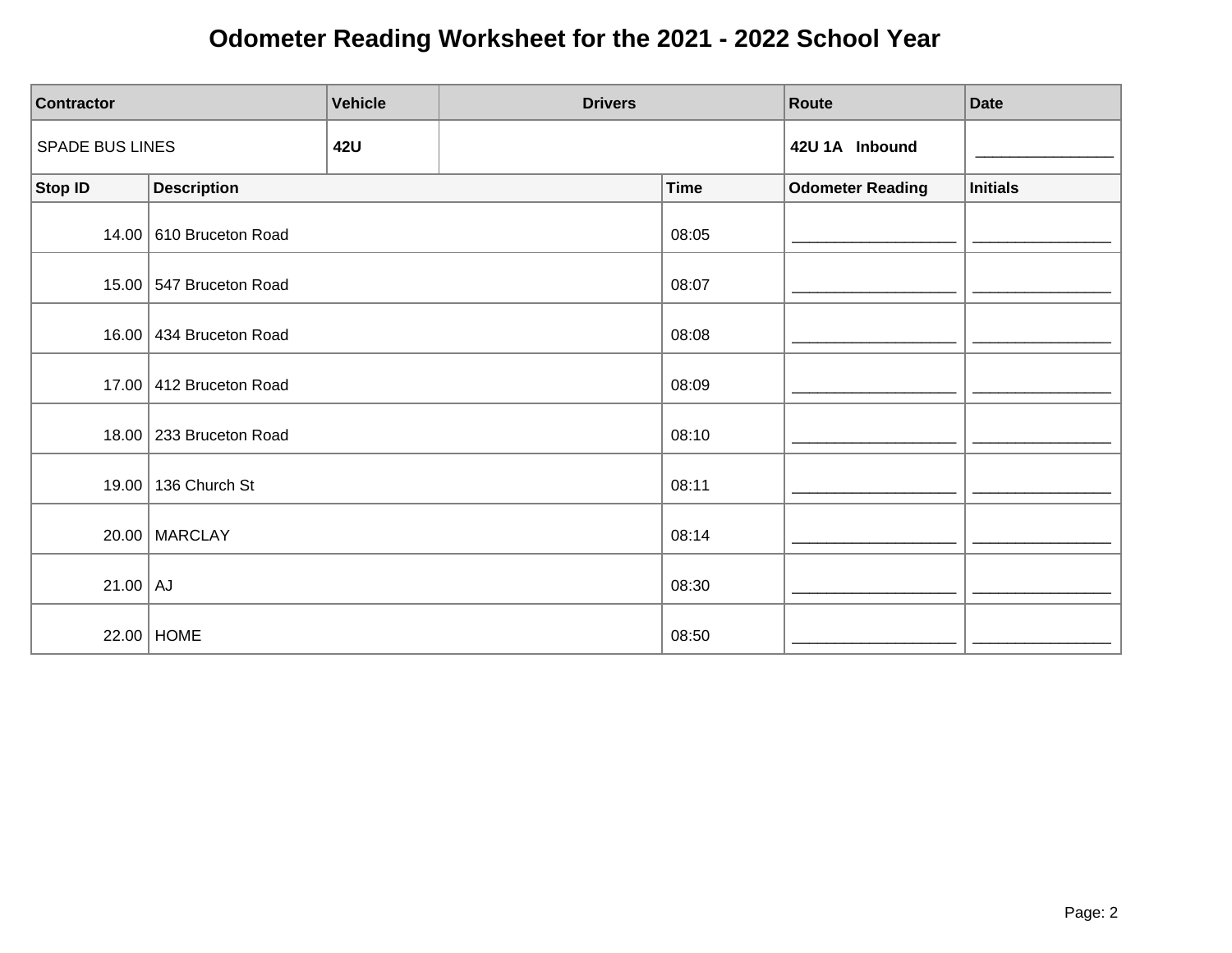| <b>Contractor</b>      |                                                | <b>Vehicle</b> | <b>Drivers</b>                 |             | Route                   | <b>Date</b>     |
|------------------------|------------------------------------------------|----------------|--------------------------------|-------------|-------------------------|-----------------|
| <b>SPADE BUS LINES</b> |                                                | <b>42U</b>     | LESLIE SPA - CESARINO - Driver |             | 42U 1P Outbound         |                 |
| <b>Stop ID</b>         | <b>Description</b>                             |                |                                | <b>Time</b> | <b>Odometer Reading</b> | <b>Initials</b> |
|                        | $0.00$ HOME                                    |                |                                | 03:24       |                         |                 |
|                        | 1.00   MARCLAY (AJ students transfer from 41U) |                |                                | 03:34       |                         |                 |
|                        | $2.00$ 5195 National Pike                      |                |                                | 03:35       |                         |                 |
|                        | 3.00 5149 National Pike                        |                |                                | 03:38       |                         |                 |
|                        | 4.00 $\vert$ 5115 National Pike                |                |                                | 03:40       |                         |                 |
|                        | 5.00 5035 National Pike                        |                |                                | 03:40       |                         |                 |
| 6.00                   | 4949 National Pike                             |                |                                | 03:41       |                         |                 |
|                        | 7.00 4809 National Pike (New Life Covenant)    |                |                                | 03:42       |                         |                 |
|                        | 8.00 4710 National Pike                        |                |                                | 03:43       |                         |                 |
|                        | 9.00 259 Pike School Road                      |                |                                | 03:49       |                         |                 |
|                        | 10.00 148 Pike School Road                     |                |                                | 03:50       |                         |                 |
|                        | 11.00 242/316 Clover Top Road                  |                |                                | 03:51       |                         |                 |
|                        | 12.00 108 Clover Top Road                      |                |                                | 03:54       |                         |                 |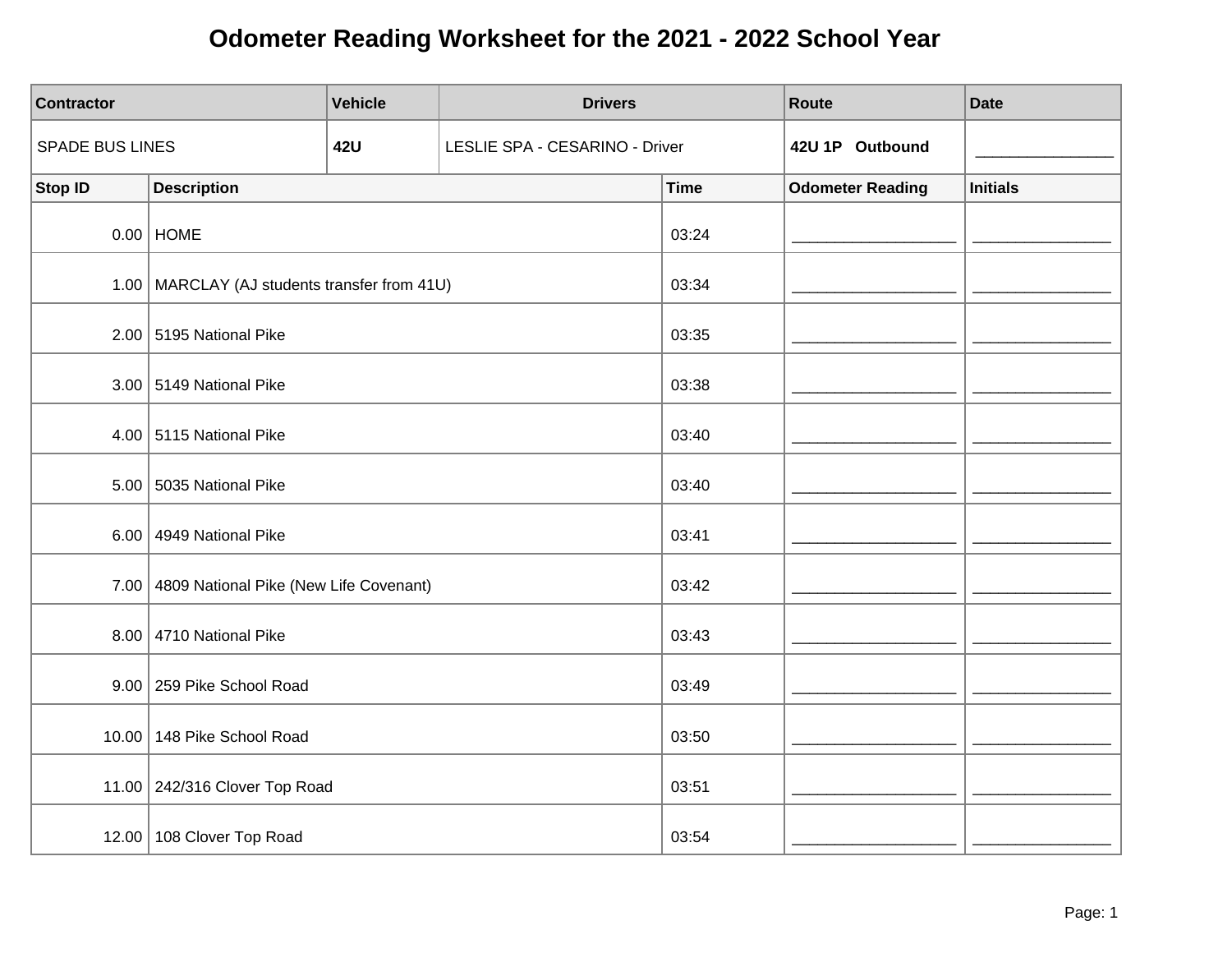| <b>Vehicle</b><br><b>Contractor</b> |                              | <b>Drivers</b> | Route                          |             | <b>Date</b>             |                 |
|-------------------------------------|------------------------------|----------------|--------------------------------|-------------|-------------------------|-----------------|
| <b>SPADE BUS LINES</b>              |                              | 42U            | LESLIE SPA - CESARINO - Driver |             | 42U 1P Outbound         |                 |
| Stop ID                             | <b>Description</b>           |                |                                | <b>Time</b> | <b>Odometer Reading</b> | <b>Initials</b> |
|                                     | 13.00   Flat Rock/Clark Road |                |                                | 03:57       |                         |                 |
|                                     | 14.00 551 Flat Rock Road     |                |                                | 03:57       |                         |                 |
|                                     | 15.00 502 Flat Rock Road     |                |                                | 03:58       |                         |                 |
|                                     | 16.00   HOME (Thomas -2)     |                |                                | 04:15       |                         |                 |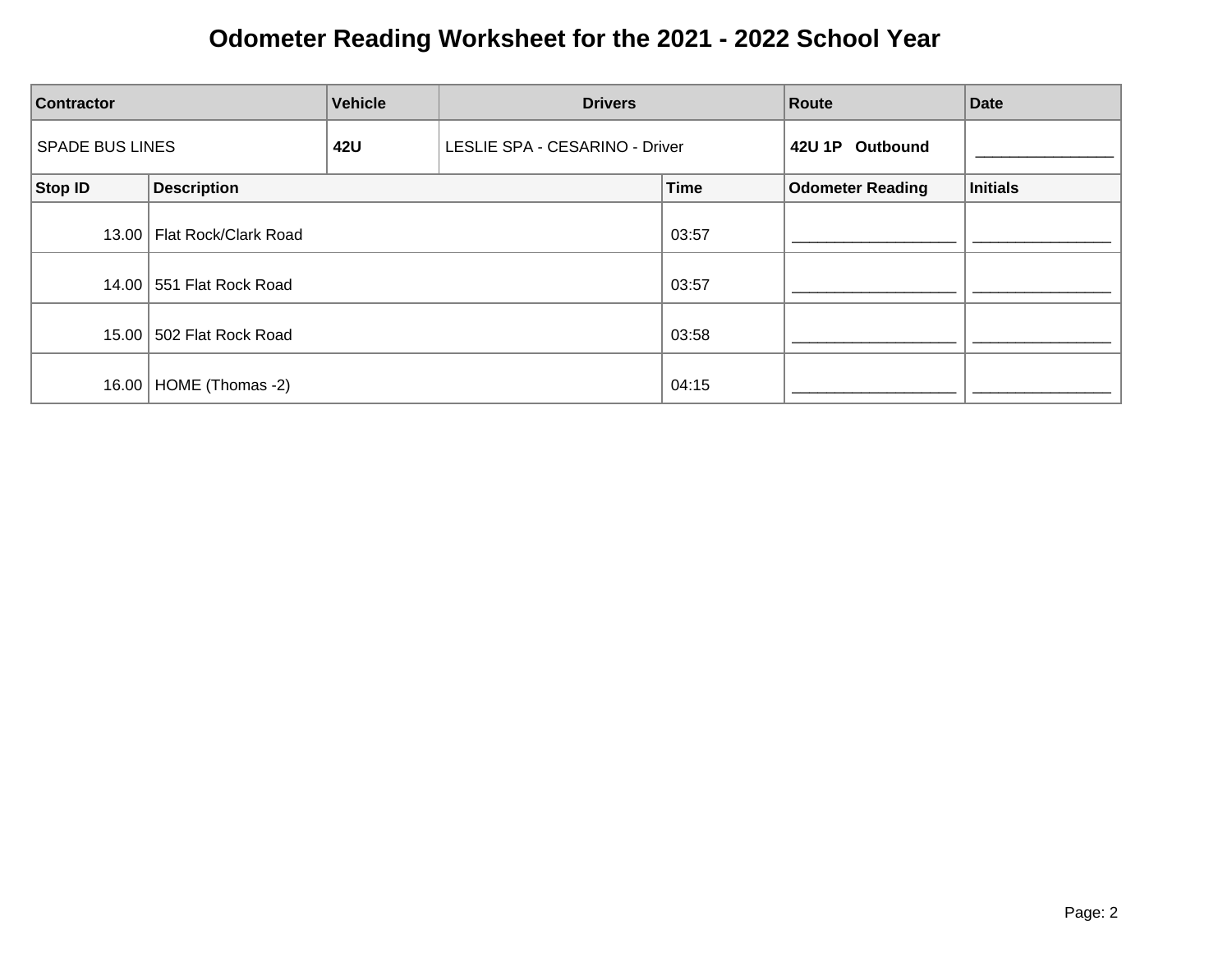| <b>Contractor</b> |                                  | <b>Vehicle</b> | <b>Drivers</b>               |             | Route                   | <b>Date</b>     |
|-------------------|----------------------------------|----------------|------------------------------|-------------|-------------------------|-----------------|
| SPADE BUS LINES   |                                  | 44U            | JESSICA SPA - OWENS - Driver |             | 44U 1A Inbound          |                 |
| <b>Stop ID</b>    | <b>Description</b>               |                |                              | <b>Time</b> | <b>Odometer Reading</b> | <b>Initials</b> |
|                   | $0.00$ GARAGE                    |                |                              | 07:10       |                         |                 |
|                   | 1.00   1496 Mae West Road        |                |                              | 07:46       |                         |                 |
|                   | 2.00 1482 Mae West Road          |                |                              | 07:47       |                         |                 |
|                   | 3.00 305 Parnell Road            |                |                              | 08:00       |                         |                 |
|                   | 4.00 Mae West Road/Flanigan Road |                |                              | 08:01       |                         |                 |
|                   | 5.00 Tub Run Campground          |                |                              | 08:04       |                         |                 |
|                   | 7.00   19 Sister Ln              |                |                              | 08:10       |                         |                 |
|                   | 8.00 61 Circle U Road            |                |                              | 08:11       |                         |                 |
|                   | 9.00   102 Sickle Ridge Road     |                |                              | 08:12       |                         |                 |
|                   | 10.00 355 Mae West Road          |                |                              | 08:13       |                         |                 |
|                   | 11.00 284 Mae West Road          |                |                              | 08:14       |                         |                 |
|                   | 12.00 269 Mae West Road          |                |                              | 08:15       |                         |                 |
|                   | 13.00   131 Mae West Road        |                |                              | 08:16       |                         |                 |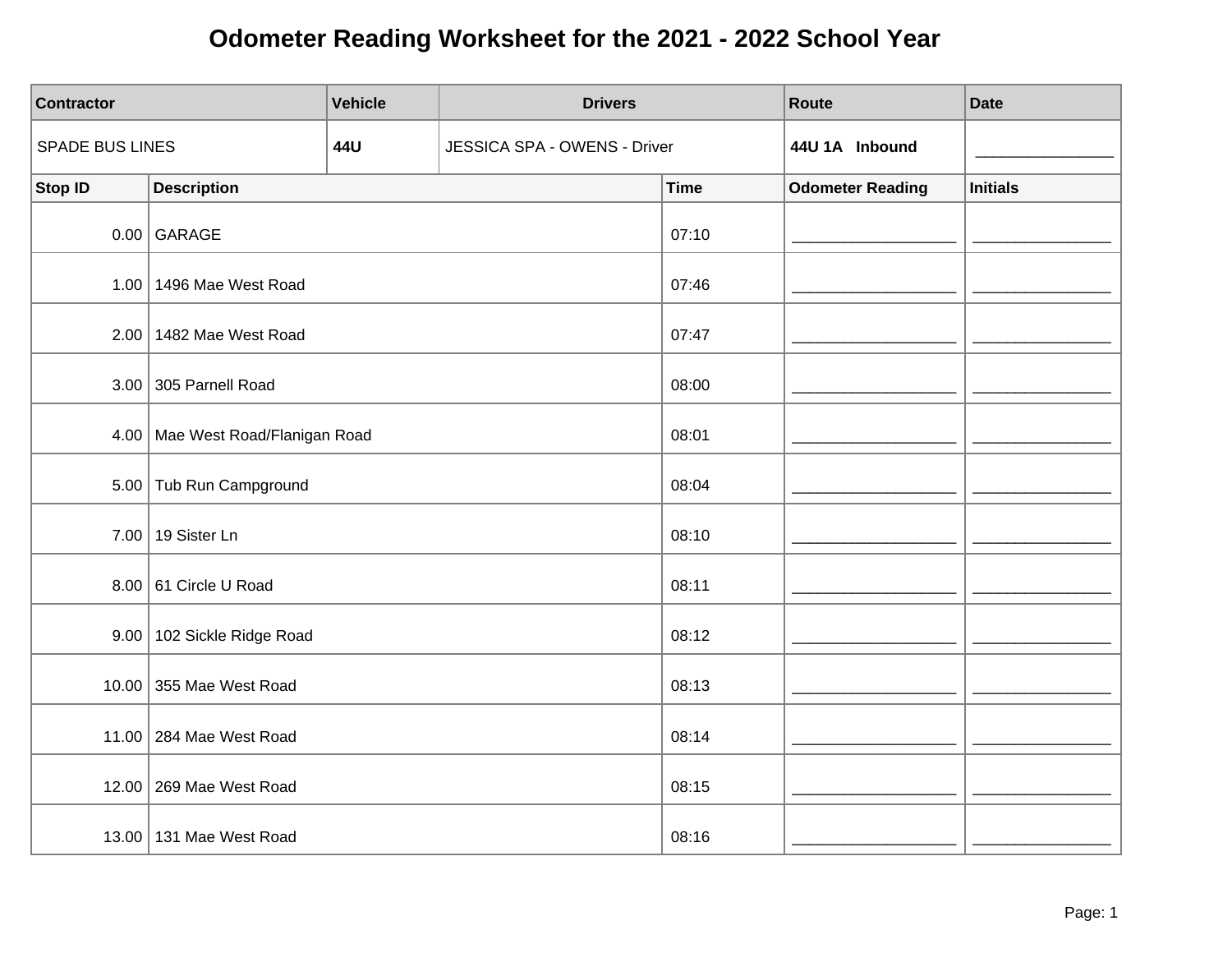| <b>Vehicle</b><br><b>Contractor</b> |                          | <b>Drivers</b> | Route                        |             | <b>Date</b>             |          |
|-------------------------------------|--------------------------|----------------|------------------------------|-------------|-------------------------|----------|
| <b>SPADE BUS LINES</b>              |                          | 44U            | JESSICA SPA - OWENS - Driver |             | 44U 1A Inbound          |          |
| Stop ID                             | <b>Description</b>       |                |                              | <b>Time</b> | <b>Odometer Reading</b> | Initials |
|                                     | 15.00 286 Mudd Pike Road |                |                              | 08:20       |                         |          |
|                                     | 16.00   MARCLAY          |                |                              | 08:22       |                         |          |
|                                     | 17.00   AJ MCMULLEN      |                |                              | 08:26       |                         |          |
| 18.00                               | GARAGE                   |                |                              | 08:42       |                         |          |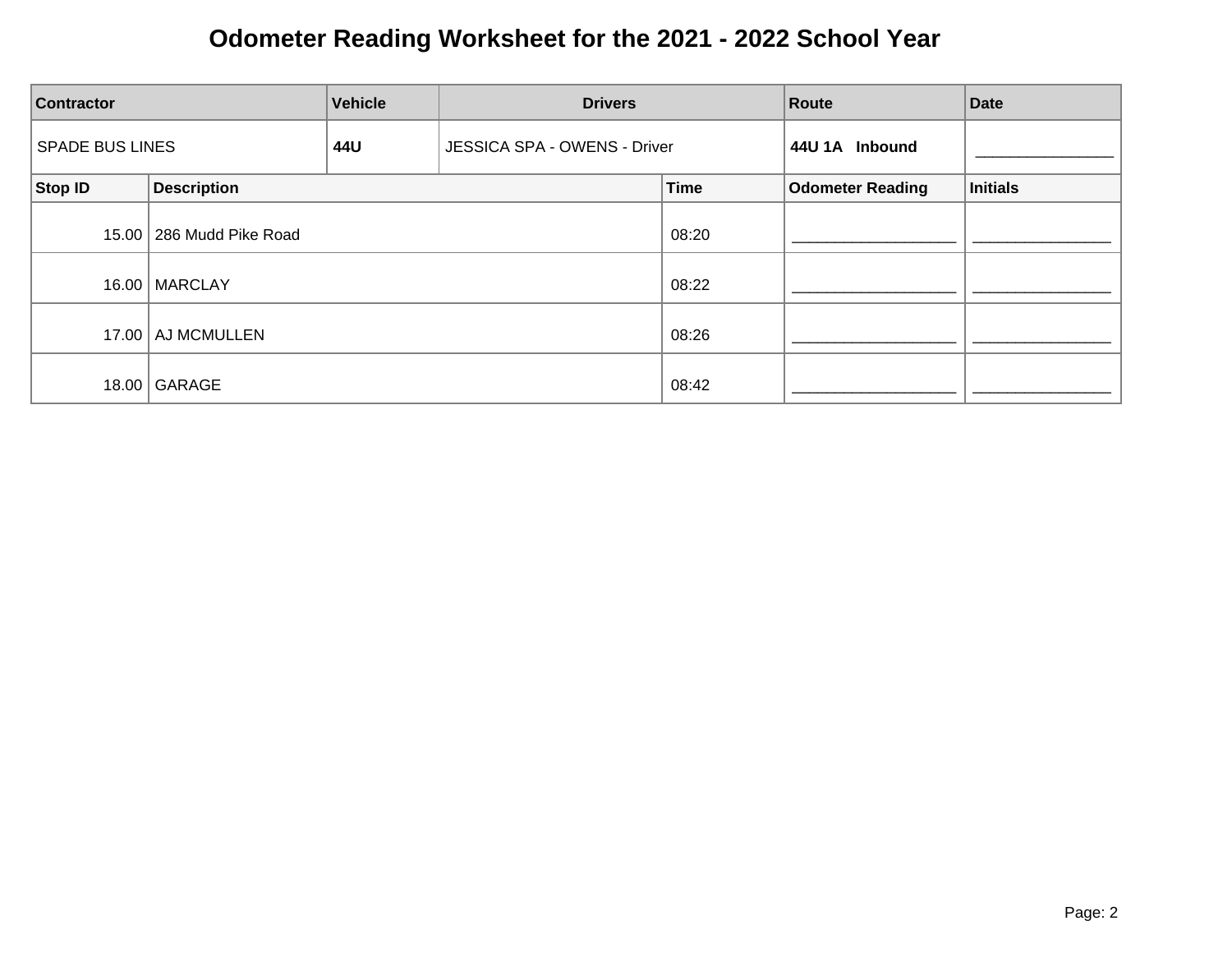| <b>Contractor</b> |                              | <b>Vehicle</b> | <b>Drivers</b>               |             | Route                   | <b>Date</b>     |
|-------------------|------------------------------|----------------|------------------------------|-------------|-------------------------|-----------------|
| SPADE BUS LINES   |                              | 44U            | JESSICA SPA - OWENS - Driver |             | 44U 1P Outbound         |                 |
| <b>Stop ID</b>    | <b>Description</b>           |                |                              | <b>Time</b> | <b>Odometer Reading</b> | <b>Initials</b> |
|                   | $0.00$ GARAGE                |                |                              | 02:45       |                         |                 |
|                   | 1.00 AJ MCMULLEN             |                |                              | 03:00       |                         |                 |
|                   | $2.00$ MARCLAY               |                |                              | 03:24       |                         |                 |
|                   | 3.00 286 Mudd Pike Road      |                |                              | 03:31       |                         |                 |
|                   | 6.00 131 Mae West Road       |                |                              | 03:37       |                         |                 |
|                   | 7.00 269 Mae West Road       |                |                              | 03:39       |                         |                 |
|                   | 7.50 284 Mae West Road       |                |                              | 03:39       |                         |                 |
|                   | 8.00 355 Mae West Road       |                |                              | 03:40       |                         |                 |
|                   | 9.00   102 Sickle Ridge Road |                |                              | 03:41       |                         |                 |
|                   | $9.50$ 61 Circle U Road      |                |                              | 03:41       |                         |                 |
|                   | 10.00 19 Sister Ln           |                |                              | 03:42       |                         |                 |
|                   | 12.00 Tub Run Campground     |                |                              | 03:43       |                         |                 |
|                   | 12.50 305 Parnell Road       |                |                              | 03:45       |                         |                 |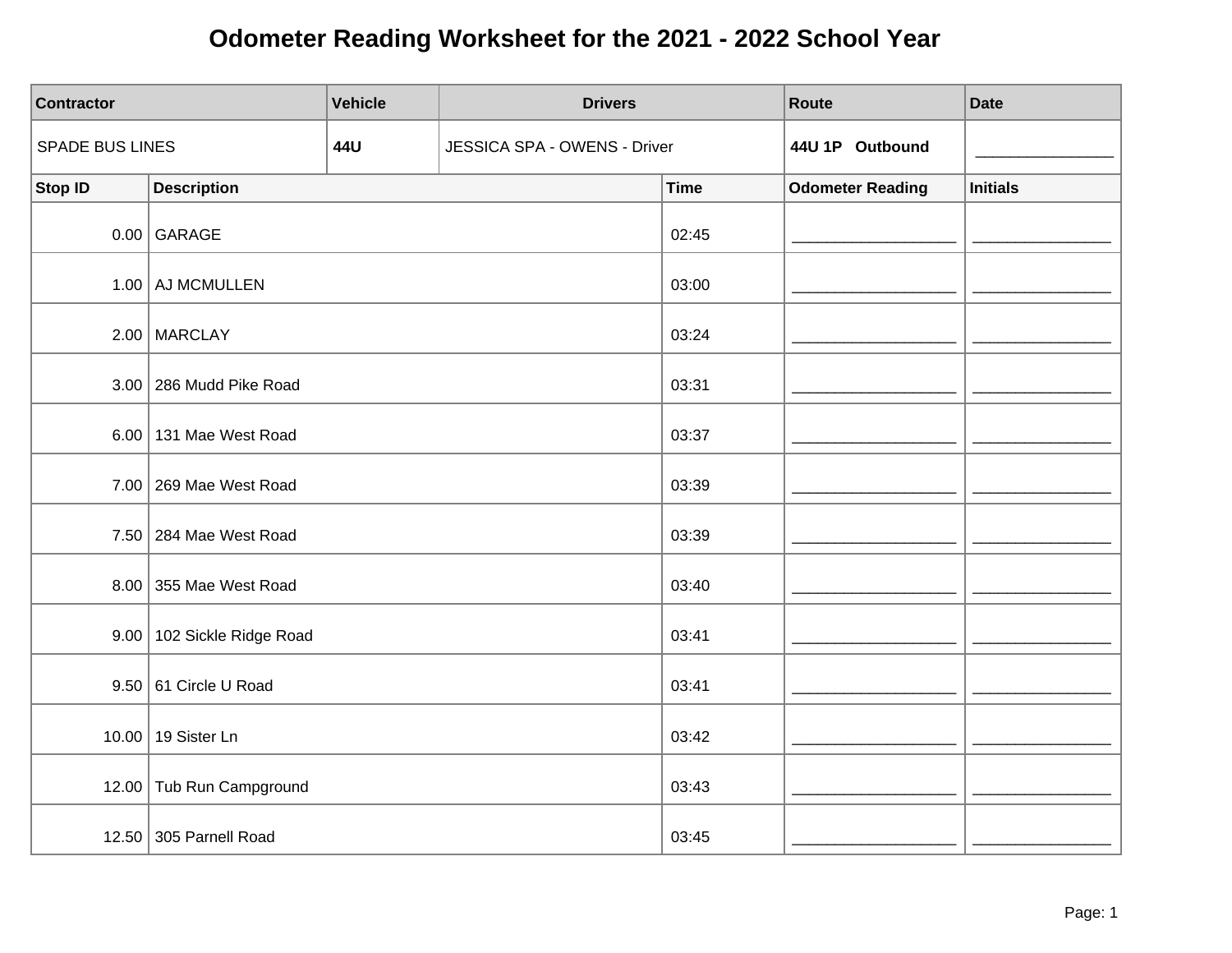| <b>Vehicle</b><br><b>Drivers</b><br><b>Contractor</b> |                                     |     | <b>Route</b>                 | <b>Date</b> |                         |                 |
|-------------------------------------------------------|-------------------------------------|-----|------------------------------|-------------|-------------------------|-----------------|
| <b>SPADE BUS LINES</b>                                |                                     | 44U | JESSICA SPA - OWENS - Driver |             | 44U 1P<br>Outbound      |                 |
| Stop ID                                               | <b>Description</b>                  |     |                              | <b>Time</b> | <b>Odometer Reading</b> | <b>Initials</b> |
|                                                       | 14.00   Mae West Road/Flanigan Road |     |                              | 03:46       |                         |                 |
| 16.00                                                 | 1496 Mae West Road                  |     |                              | 03:50       |                         |                 |
| 16.50                                                 | 1482 Mae West Road                  |     |                              | 03:52       |                         |                 |
|                                                       | 17.00 GARAGE                        |     |                              | 04:38       |                         |                 |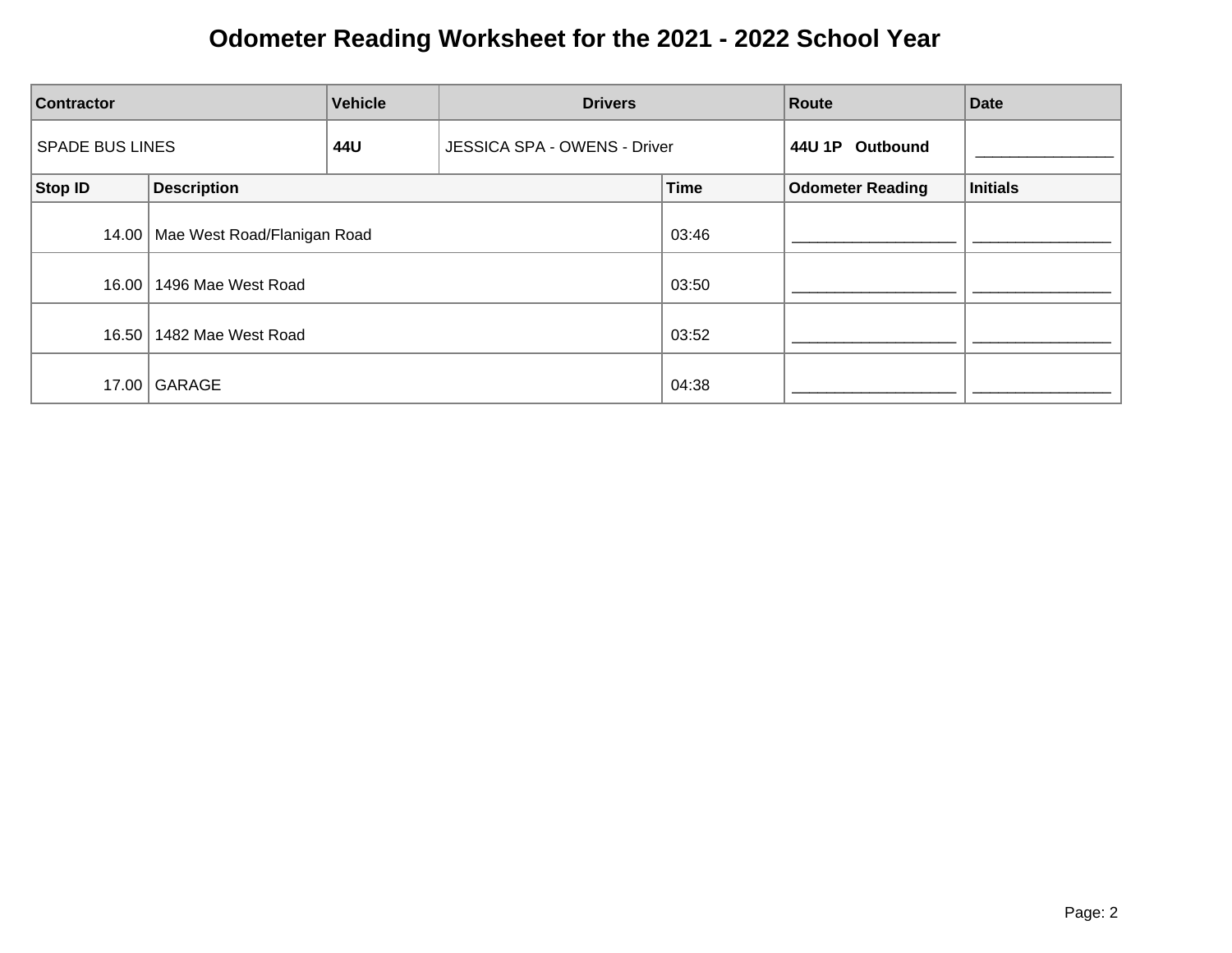| <b>Contractor</b>    |                                      | <b>Vehicle</b> | <b>Drivers</b>                |             | Route                   | <b>Date</b>     |
|----------------------|--------------------------------------|----------------|-------------------------------|-------------|-------------------------|-----------------|
| SPIKER BUS LINES INC |                                      | <b>45U</b>     | ROBERT SPI - LEAR JR - Driver |             | 45U 1A Inbound          |                 |
| <b>Stop ID</b>       | <b>Description</b>                   |                |                               | <b>Time</b> | <b>Odometer Reading</b> | <b>Initials</b> |
|                      | $0.00$ HOME                          |                |                               | 05:30       |                         |                 |
|                      | $1.00$ 502 Mae West Road             |                |                               | 06:18       |                         |                 |
|                      | 2.00 Sickle Ridge Road/Mae West Road |                |                               | 06:20       |                         |                 |
|                      | 3.00   178 Mae West Road             |                |                               | 06:22       |                         |                 |
|                      | 4.00 147 Mae West Road               |                |                               | 06:24       |                         |                 |
|                      | 5.00 121 Mudd Pike Road              |                |                               | 06:26       |                         |                 |
|                      | 6.00 255 Mudd Pike Road              |                |                               | 06:28       |                         |                 |
|                      | 7.00 179 Bruceton Road               |                |                               | 06:30       |                         |                 |
|                      | 8.00   146 Main St                   |                |                               | 06:32       |                         |                 |
|                      | 9.00 5324 National Pike              |                |                               | 06:35       |                         |                 |
|                      | 10.00 5195 National Pike             |                |                               | 06:38       |                         |                 |
|                      | 11.00 5198 National Pike             |                |                               | 06:40       |                         |                 |
|                      | 12.00 5149 National Pike             |                |                               | 06:42       |                         |                 |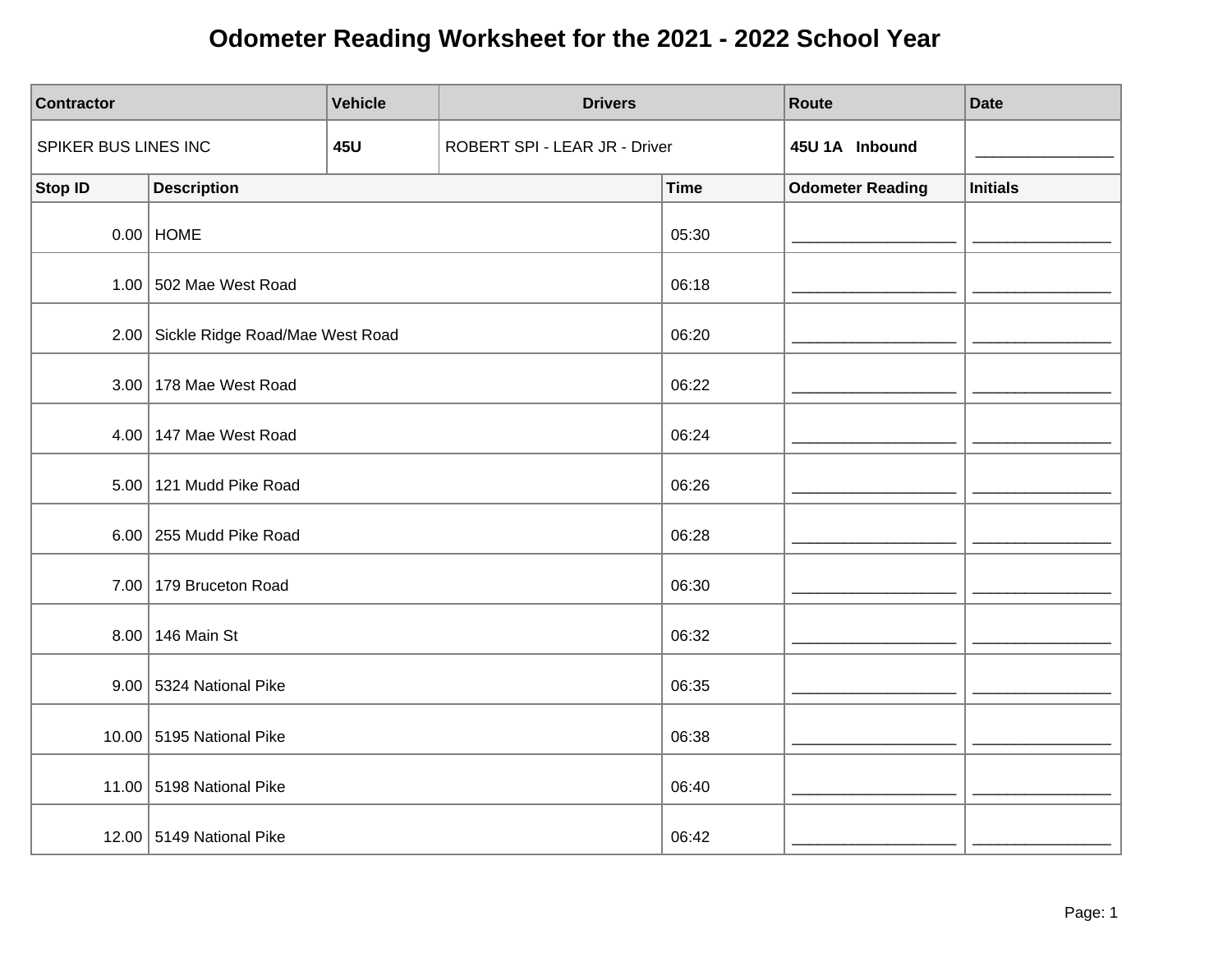| <b>Contractor</b>    | <b>Vehicle</b><br><b>Drivers</b> |     |                               | Route       | <b>Date</b>             |                 |
|----------------------|----------------------------------|-----|-------------------------------|-------------|-------------------------|-----------------|
| SPIKER BUS LINES INC |                                  | 45U | ROBERT SPI - LEAR JR - Driver |             | 45U 1A Inbound          |                 |
| Stop ID              | <b>Description</b>               |     |                               | <b>Time</b> | <b>Odometer Reading</b> | <b>Initials</b> |
| 13.00                | 5030 National Pike               |     |                               | 06:45       |                         |                 |
|                      | 14.00   269 Fike Hollow Road     |     |                               | 06:50       |                         |                 |
| 15.00                | 104 Fike Hollow Road             |     |                               | 06:52       |                         |                 |
| 16.00                | <b>WHARTON Transfer from 19U</b> |     |                               | 07:00       |                         |                 |
| 17.00                | HS                               |     |                               | 07:26       |                         |                 |
|                      | 18.00   HOME                     |     |                               | 08:30       |                         |                 |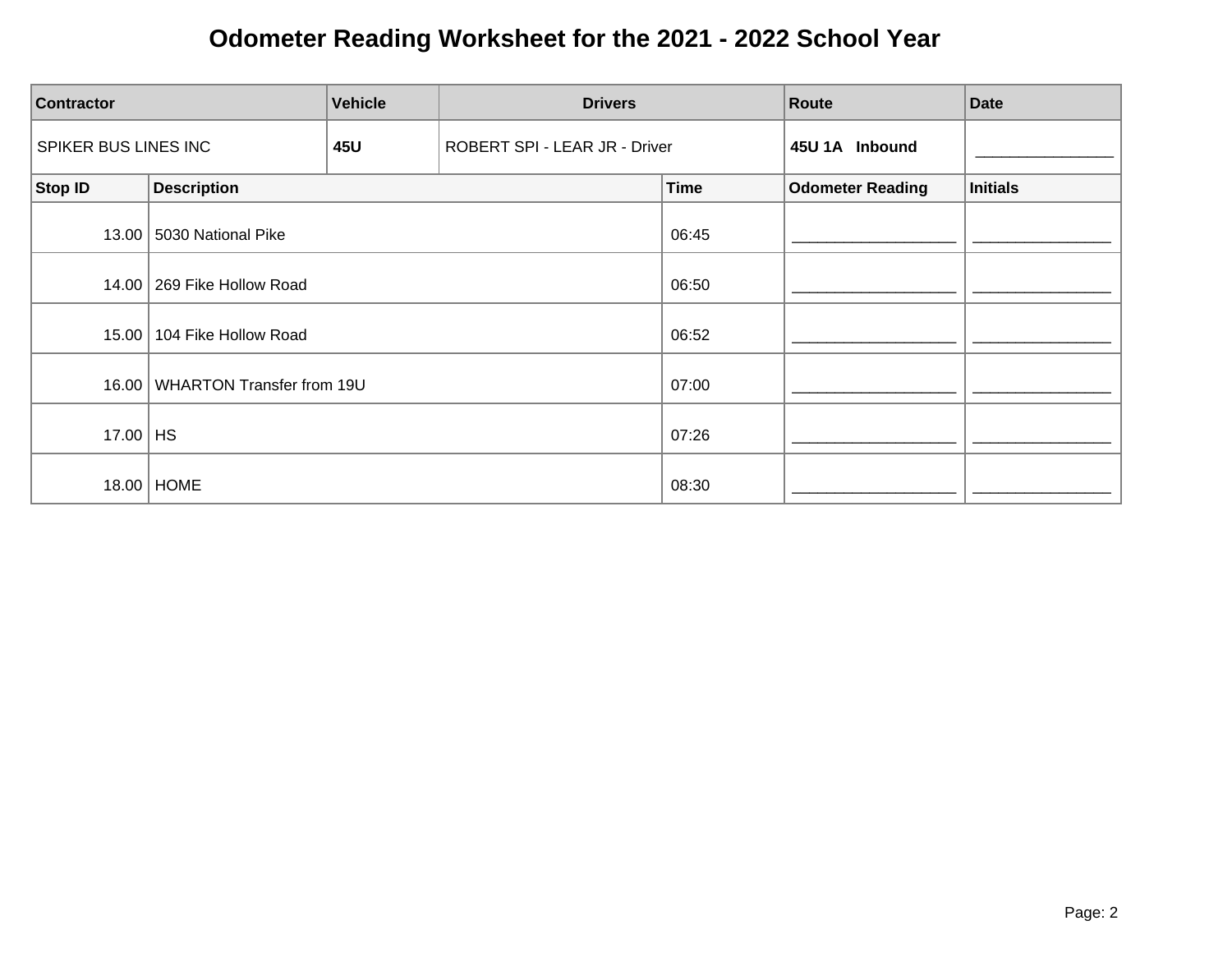| <b>Contractor</b>    |                              | <b>Vehicle</b> | <b>Drivers</b>                |             | Route                   | <b>Date</b>     |
|----------------------|------------------------------|----------------|-------------------------------|-------------|-------------------------|-----------------|
| SPIKER BUS LINES INC |                              | <b>45U</b>     | ROBERT SPI - LEAR JR - Driver |             | 45U 1P Outbound         |                 |
| <b>Stop ID</b>       | <b>Description</b>           |                |                               | <b>Time</b> | <b>Odometer Reading</b> | <b>Initials</b> |
|                      | $0.00$   HOME                |                |                               | 01:40       |                         |                 |
| $1.00$ HS            |                              |                |                               | 02:20       |                         |                 |
|                      | 2.00 WHARTON transfer to 19U |                |                               | 02:56       |                         |                 |
|                      | 3.00   104 Fike Hollow Road  |                |                               | 03:05       |                         |                 |
|                      | 4.00 269 Fike Hollow Road    |                |                               | 03:04       |                         |                 |
|                      | 5.00 5030 National Pike      |                |                               | 03:05       |                         |                 |
|                      | 6.00 5149 National Pike      |                |                               | 03:10       |                         |                 |
|                      | 7.00 5195 National Pike      |                |                               | 03:10       |                         |                 |
|                      | 8.00 5198 National Pike      |                |                               | 03:11       |                         |                 |
|                      | 9.00 5324 National Pike      |                |                               | 03:12       |                         |                 |
|                      | 10.00 146 Main St            |                |                               | 03:14       |                         |                 |
|                      | 11.00   179 Bruceton Road    |                |                               | 03:16       |                         |                 |
|                      | 12.00 255 Mudd Pike Road     |                |                               | 03:19       |                         |                 |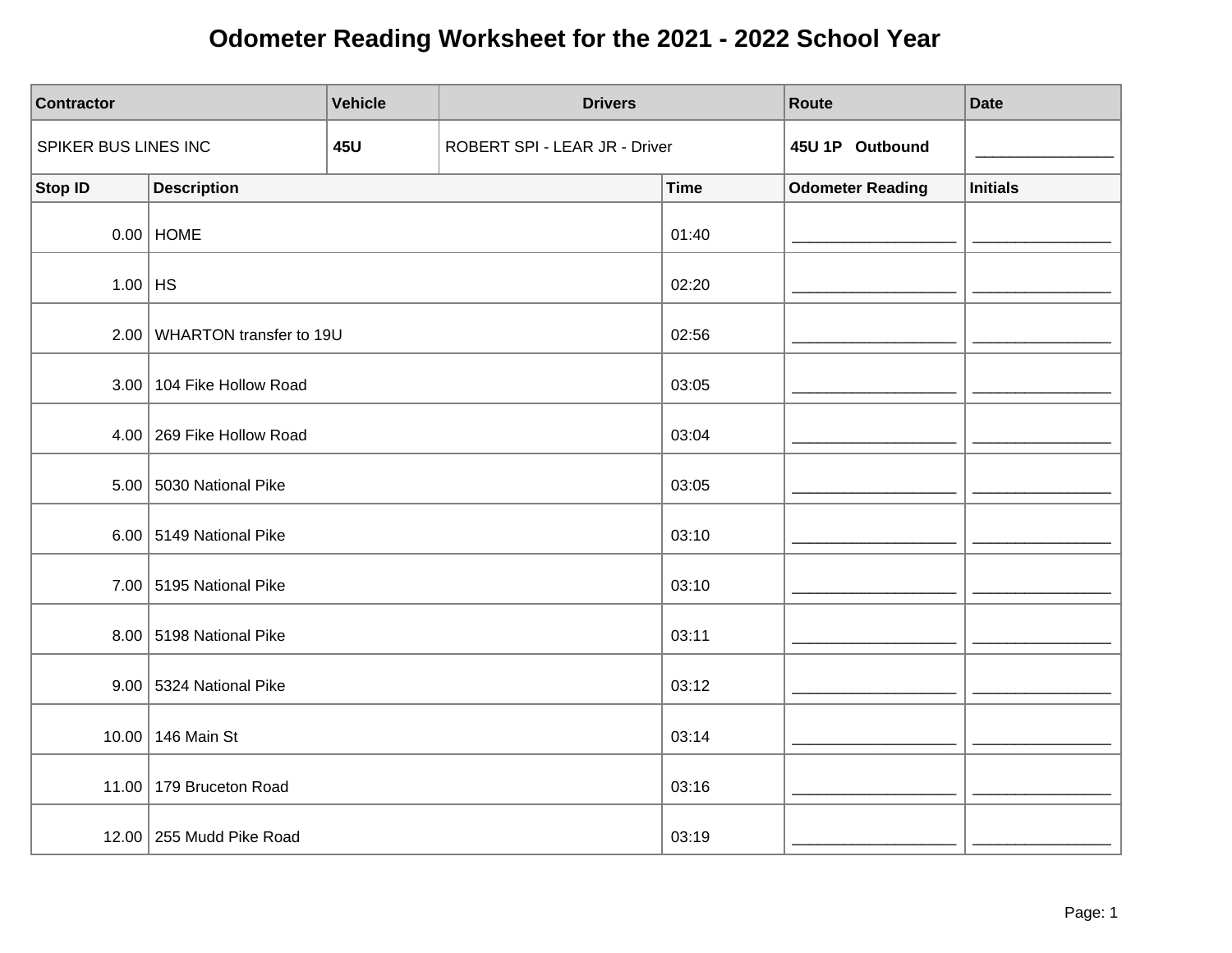| <b>Contractor</b>    |                                 | <b>Vehicle</b> | <b>Drivers</b>                |             | Route                   | <b>Date</b>     |
|----------------------|---------------------------------|----------------|-------------------------------|-------------|-------------------------|-----------------|
| SPIKER BUS LINES INC |                                 | <b>45U</b>     | ROBERT SPI - LEAR JR - Driver |             | 45U 1P Outbound         |                 |
| <b>Stop ID</b>       | <b>Description</b>              |                |                               | <b>Time</b> | <b>Odometer Reading</b> | <b>Initials</b> |
| 13.00                | 121 Mudd Pike Road              |                |                               | 03:22       |                         |                 |
| 14.00                | 147 Mae West Road               |                |                               | 03:24       |                         |                 |
| 15.00                | 178 Mae West Road               |                |                               | 03:25       |                         |                 |
| 16.00                | Sickle Ridge Road/Mae West Road |                |                               | 03:27       |                         |                 |
|                      | 17.00 502 Mae West Road         |                |                               | 03:28       |                         |                 |
| 18.00                | GARAGE                          |                |                               | 04:20       |                         |                 |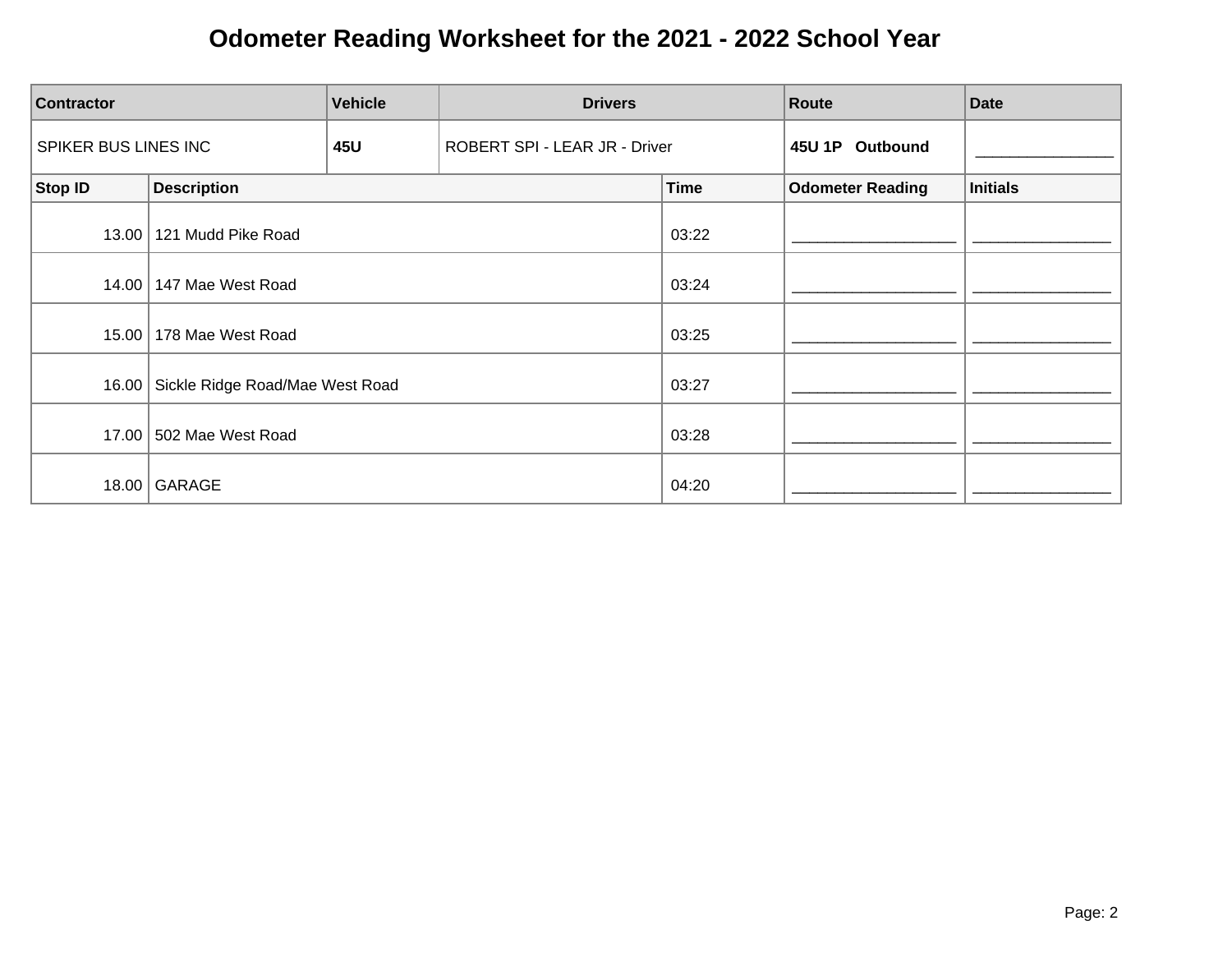| <b>Contractor</b>      |                             | <b>Vehicle</b> | <b>Drivers</b>                 |             | Route                   | <b>Date</b>     |
|------------------------|-----------------------------|----------------|--------------------------------|-------------|-------------------------|-----------------|
| <b>SPADE BUS LINES</b> |                             | <b>52U</b>     | DEREK SPA - MCCARTNEY - Driver |             | 52U 1A Inbound          |                 |
| <b>Stop ID</b>         | <b>Description</b>          |                |                                | <b>Time</b> | <b>Odometer Reading</b> | <b>Initials</b> |
|                        | $0.50$ GARAGE               |                |                                | 05:36       |                         |                 |
|                        | $3.00$ 229 Thomas Road      |                |                                | 06:16       |                         |                 |
|                        | $4.00$ 298 Thomas Road      |                |                                | 06:17       |                         |                 |
|                        | 5.00 560 Bruceton Road      |                |                                | 06:18       |                         |                 |
|                        | 6.00 547 Bruceton Road      |                |                                | 06:19       |                         |                 |
|                        | 7.00 182 Martin Road        |                |                                | 06:27       |                         |                 |
|                        | 8.00 319 Martin Road        |                |                                | 06:31       |                         |                 |
|                        | 9.00 526 Martin Road        |                |                                | 06:35       |                         |                 |
|                        | 10.00 535 Beaver Creek Road |                |                                | 06:42       |                         |                 |
|                        | 11.00 4766 National Pike    |                |                                | 06:55       |                         |                 |
|                        | 12.00 4719 National Pike    |                |                                | 06:56       |                         |                 |
|                        | 13.00 4657 National Pike    |                |                                | 06:57       |                         |                 |
|                        | 14.00 4604 National Pike    |                |                                | 06:58       |                         |                 |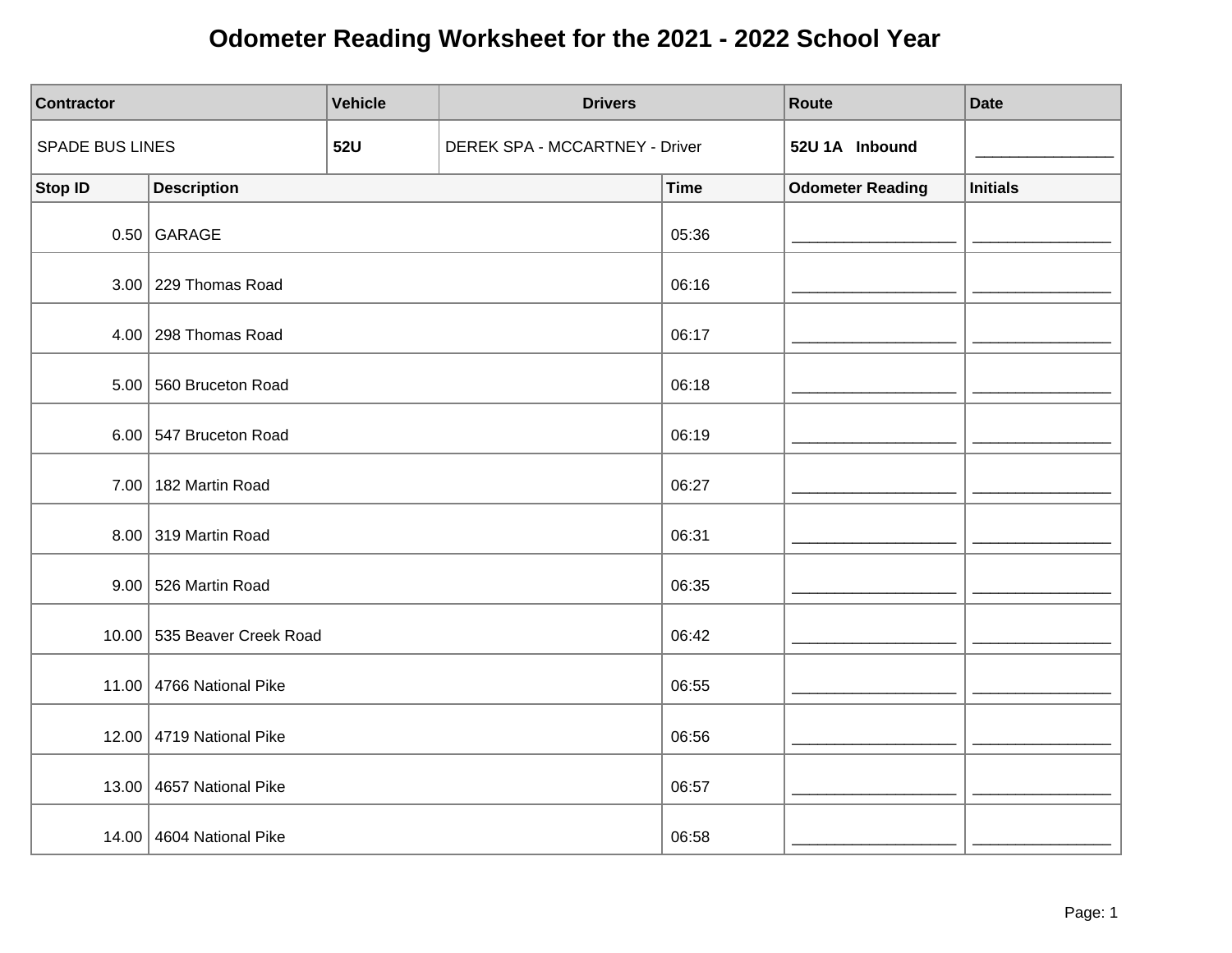| <b>Contractor</b> |                                   | <b>Vehicle</b> | <b>Drivers</b>                 |             | Route                   | <b>Date</b>     |
|-------------------|-----------------------------------|----------------|--------------------------------|-------------|-------------------------|-----------------|
| SPADE BUS LINES   |                                   | <b>52U</b>     | DEREK SPA - MCCARTNEY - Driver |             | 52U 1A Inbound          |                 |
| <b>Stop ID</b>    | <b>Description</b>                |                |                                | <b>Time</b> | <b>Odometer Reading</b> | <b>Initials</b> |
|                   | 15.00 4564 National Pike          |                |                                | 06:59       |                         |                 |
|                   | 16.00 4479 National Pike          |                |                                | 07:00       |                         |                 |
|                   | 17.00 4361 National Pike          |                |                                | 07:00       |                         |                 |
|                   | 18.00 4321 National Pike          |                |                                | 07:01       |                         |                 |
|                   | 19.00 4016 National Pike          |                |                                | 07:03       |                         |                 |
|                   | 20.00   R.J. Lilley/National Pike |                |                                | 07:05       |                         |                 |
|                   | 21.00 3613 National Pike          |                |                                | 07:05       |                         |                 |
|                   | 22.00 3606 National Pike          |                |                                | 07:05       |                         |                 |
|                   | 23.00 3285 National Pike          |                |                                | 07:06       |                         |                 |
|                   | 24.00   104 Burke Road            |                |                                | 07:07       |                         |                 |
|                   | 25.00 3062 National Pike          |                |                                | 07:08       |                         |                 |
| $26.00$ HS        |                                   |                |                                | 07:30       |                         |                 |
|                   | 27.00 GARAGE                      |                |                                | 07:50       |                         |                 |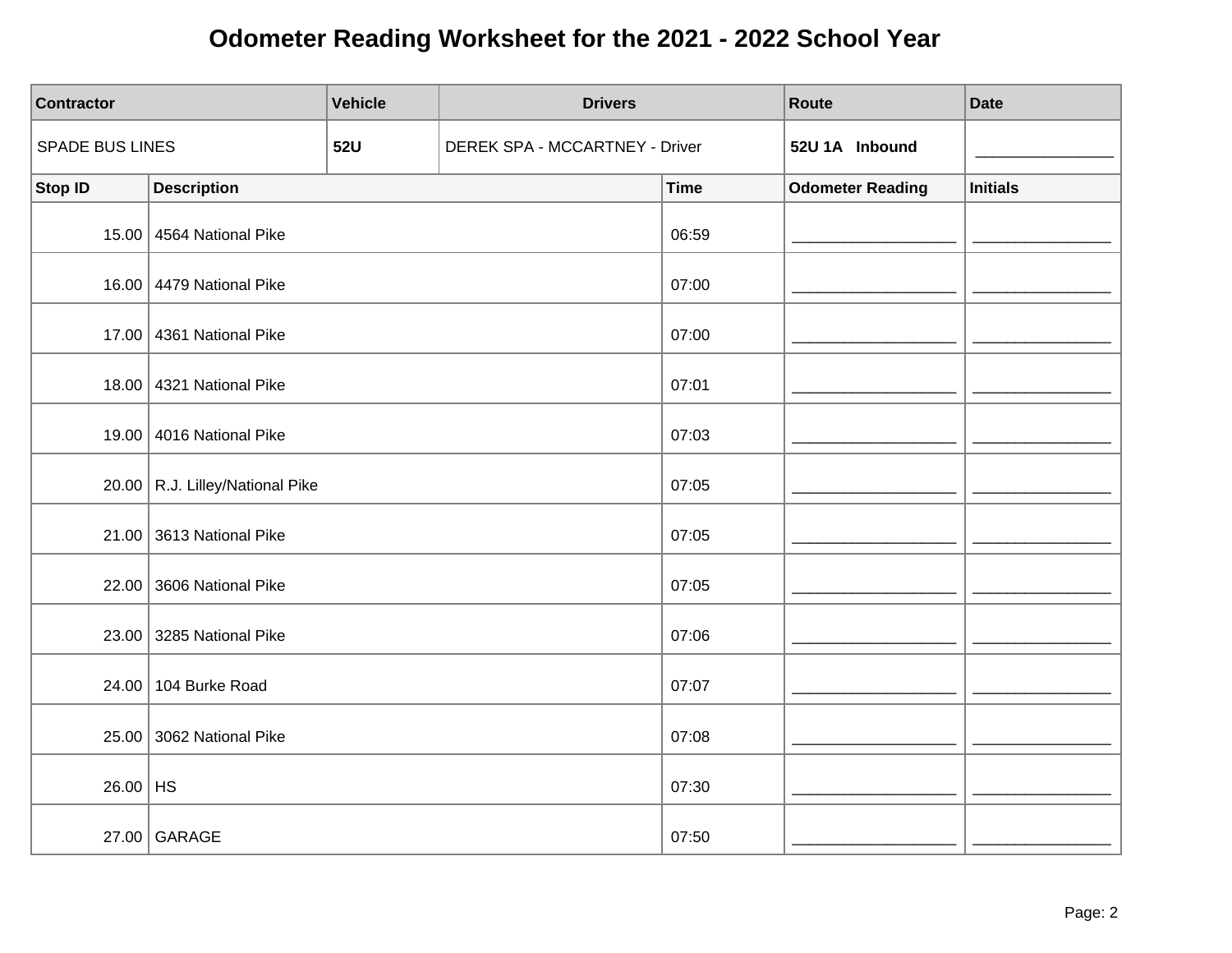| Contractor      |                                | <b>Vehicle</b> | <b>Drivers</b>                 |             | Route                   | <b>Date</b>     |
|-----------------|--------------------------------|----------------|--------------------------------|-------------|-------------------------|-----------------|
| SPADE BUS LINES |                                | <b>52U</b>     | DEREK SPA - MCCARTNEY - Driver |             | 52U 1P Outbound         |                 |
| Stop ID         | <b>Description</b>             |                |                                | <b>Time</b> | <b>Odometer Reading</b> | <b>Initials</b> |
|                 | $0.00$ GARAGE                  |                |                                | 02:00       |                         |                 |
| $1.00$ HS       |                                |                |                                | 02:40       |                         |                 |
|                 | $2.00$ 3062 National Pike      |                |                                | 02:54       |                         |                 |
|                 | 3.00   104 Burke Road          |                |                                | 02:55       |                         |                 |
|                 | 4.00 3285 National Pike        |                |                                | 02:56       |                         |                 |
|                 | $5.00$ 3606 National Pike      |                |                                | 02:58       |                         |                 |
|                 | $6.00$ 3613 National Pike      |                |                                | 02:58       |                         |                 |
|                 | 7.00 R.J. Lilley/National Pike |                |                                | 02:59       |                         |                 |
|                 | 8.00 4016 National Pike        |                |                                | 03:01       |                         |                 |
|                 | $9.00$ 4321 National Pike      |                |                                | 03:03       |                         |                 |
|                 | 10.00 4361 National Pike       |                |                                | 03:04       |                         |                 |
|                 | 11.00 4479 National Pike       |                |                                | 03:05       |                         |                 |
|                 | 12.00 4564 National Pike       |                |                                | 03:06       |                         |                 |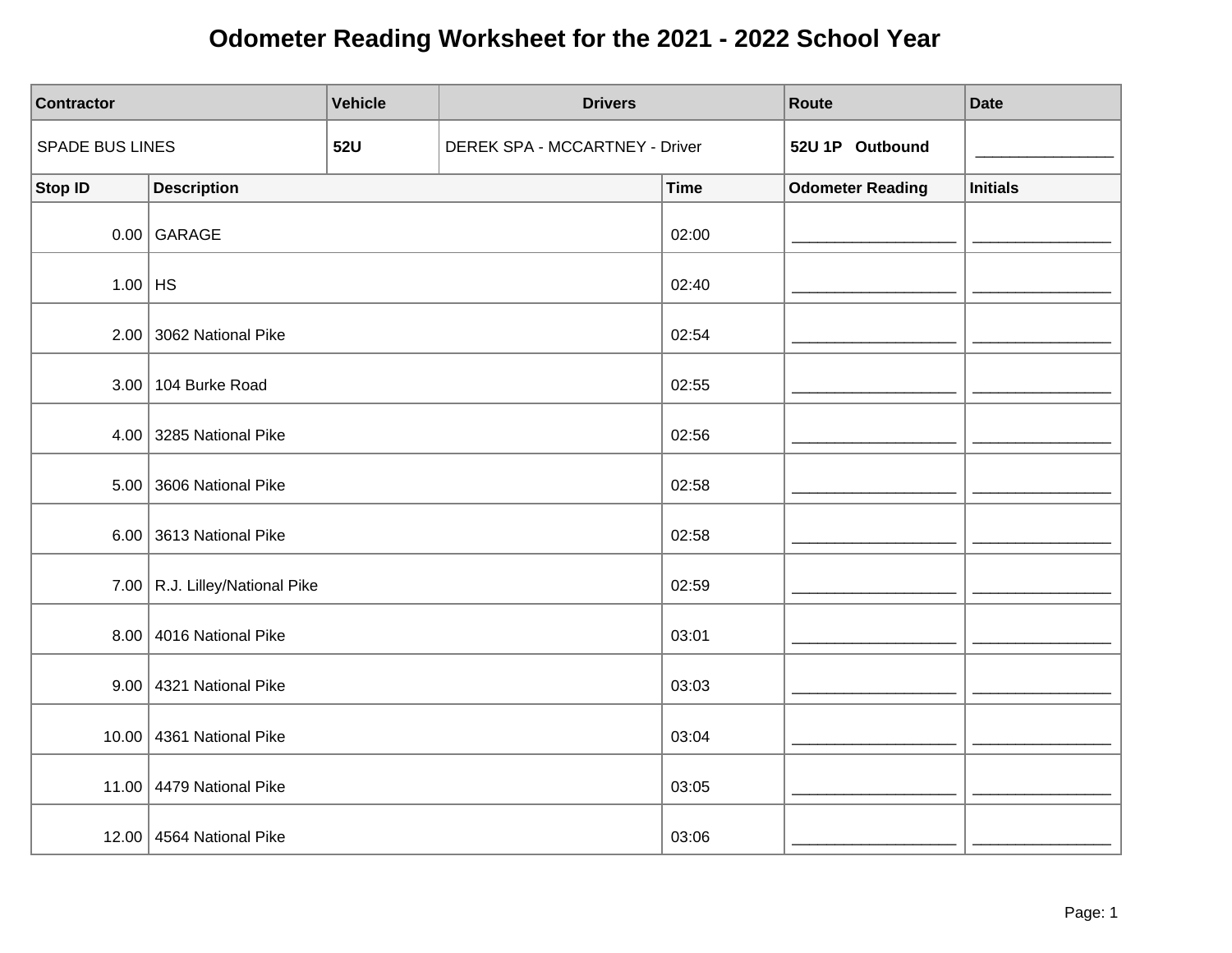| <b>Contractor</b> |                             | <b>Vehicle</b> | <b>Drivers</b>                 |             | Route                   | <b>Date</b>     |
|-------------------|-----------------------------|----------------|--------------------------------|-------------|-------------------------|-----------------|
| SPADE BUS LINES   |                             | <b>52U</b>     | DEREK SPA - MCCARTNEY - Driver |             | 52U 1P Outbound         |                 |
| <b>Stop ID</b>    | <b>Description</b>          |                |                                | <b>Time</b> | <b>Odometer Reading</b> | <b>Initials</b> |
|                   | 13.00 4604 National Pike    |                |                                | 03:07       |                         |                 |
|                   | 14.00 4657 National Pike    |                |                                | 03:07       |                         |                 |
|                   | 15.00 4719 National Pike    |                |                                | 03:07       |                         |                 |
|                   | 16.00 4766 National Pike    |                |                                | 03:08       |                         |                 |
|                   | 19.00 229 Thomas Road       |                |                                | 03:16       |                         |                 |
|                   | 20.00 298 Thomas Road       |                |                                | 03:17       |                         |                 |
|                   | 21.00 560 Bruceton Road     |                |                                | 03:18       |                         |                 |
|                   | 22.00 547 Bruceton Road     |                |                                | 03:19       |                         |                 |
|                   | 23.00   MARCLAY/AJ Transfer |                |                                | 03:30       |                         |                 |
|                   | 24.00 Rt 40/Bruceton Road   |                |                                | 03:30       |                         |                 |
|                   | 25.00 124 Martin Road       |                |                                | 03:33       |                         |                 |
|                   | 26.00   174 Martin Road     |                |                                | 03:40       |                         |                 |
|                   | 27.00   182 Martin Road     |                |                                | 03:42       |                         |                 |